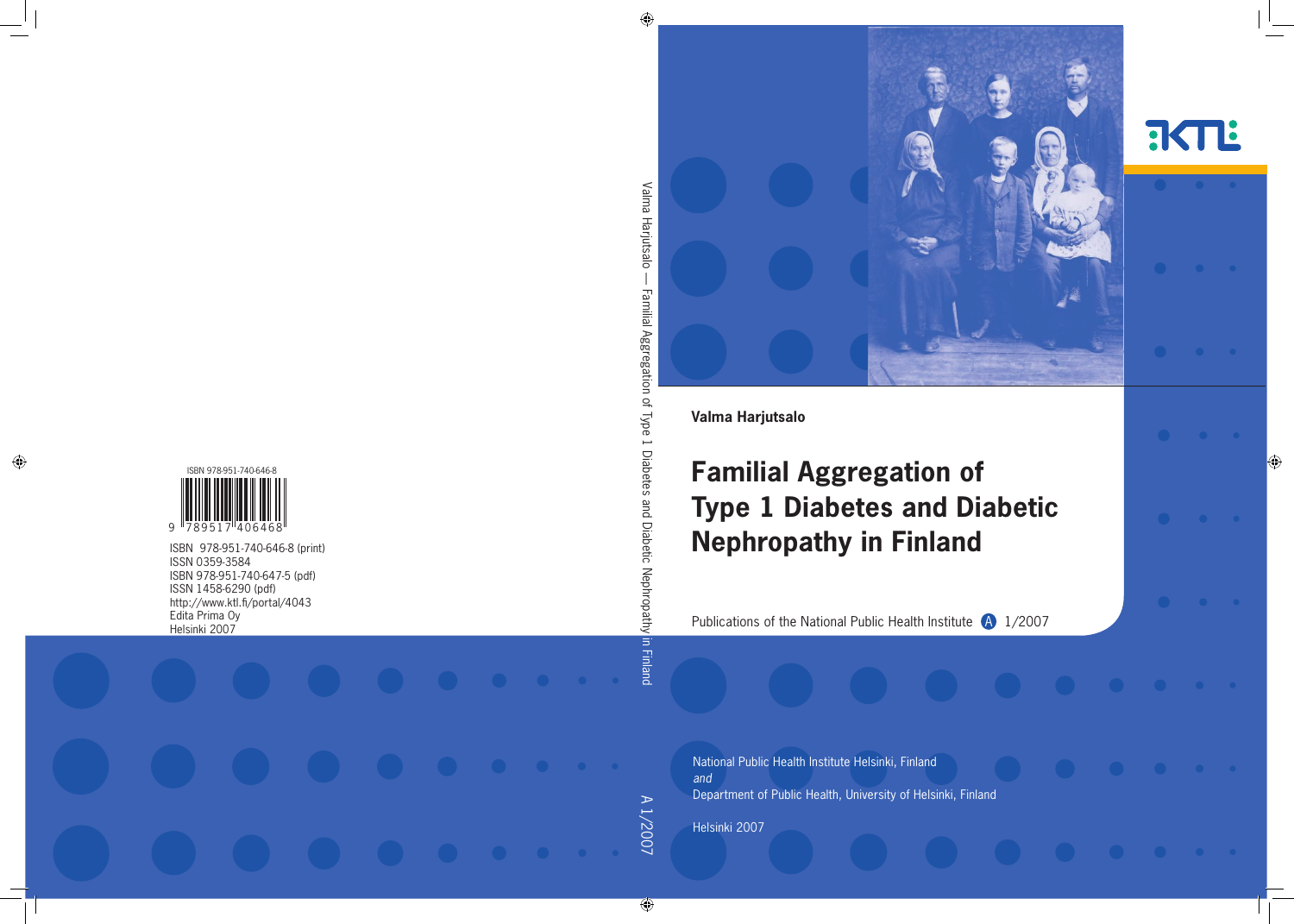**Valma Harjutsalo** 

# FAMILIAL AGGREGATION OF TYPE 1 DIABETES AND DIABETIC NEPHROPATHY IN FINLAND

### ACADEMIC DISSERTATION

*To be presented with the permission of the Faculty of Medicine, University of Helsinki, for public examination in Auditorium XIV, University Main Building, on February 10, 2007 at 10 o'clock.* 

National Public Health Institute, Helsinki, Finland

*and*  Department of Public Health, University of Helsinki, Finland

Helsinki 2007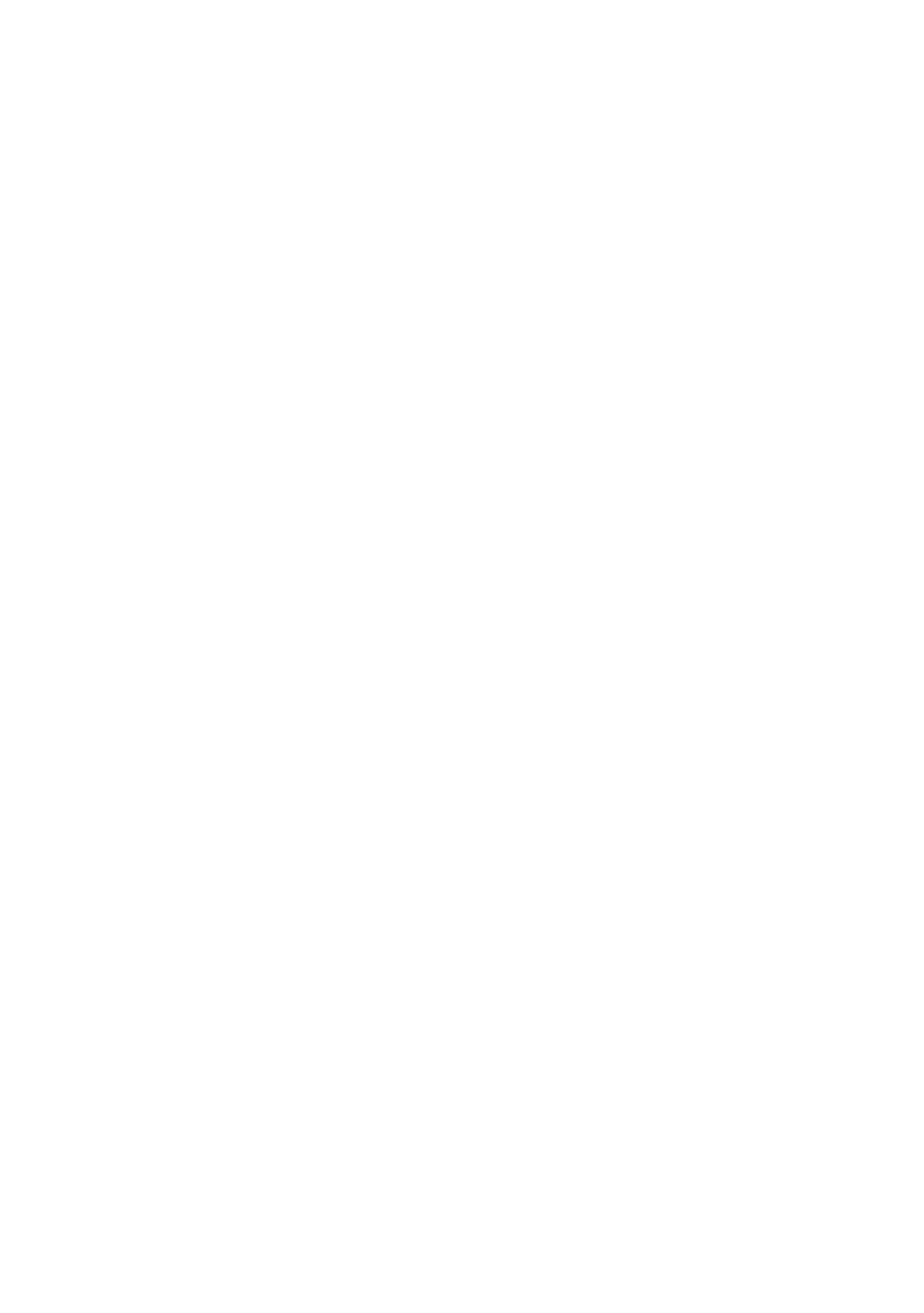### **Publications of the National Public Health Institute KTL A1 / 2007**

Copyright National Public Health Institute

#### **Julkaisija-Utgivare-Publisher**

#### **Kansanterveyslaitos (KTL)**

Mannerheimintie 166 00300 Helsinki Puh. vaihde (09) 474 41, telefax (09) 4744 8408

#### **Folkhälsoinstitutet**

Mannerheimvägen 166 00300 Helsingfors Tel. växel (09) 474 41, telefax (09) 4744 8408

#### **National Public Health Institute**

Mannerheimintie 166 FIN-00300 Helsinki, Finland Telephone +358 9 474 41, telefax +358 9 4744 8408

ISBN 978-951-740-646-8 ISSN 0359-3584 ISBN 978-951-740-647-5 (pdf) ISSN 1458-6290 (pdf)

#### **Kannen kuva - cover graphic:**

Valma Harjutsalo

Edita Prima Oy Helsinki 2007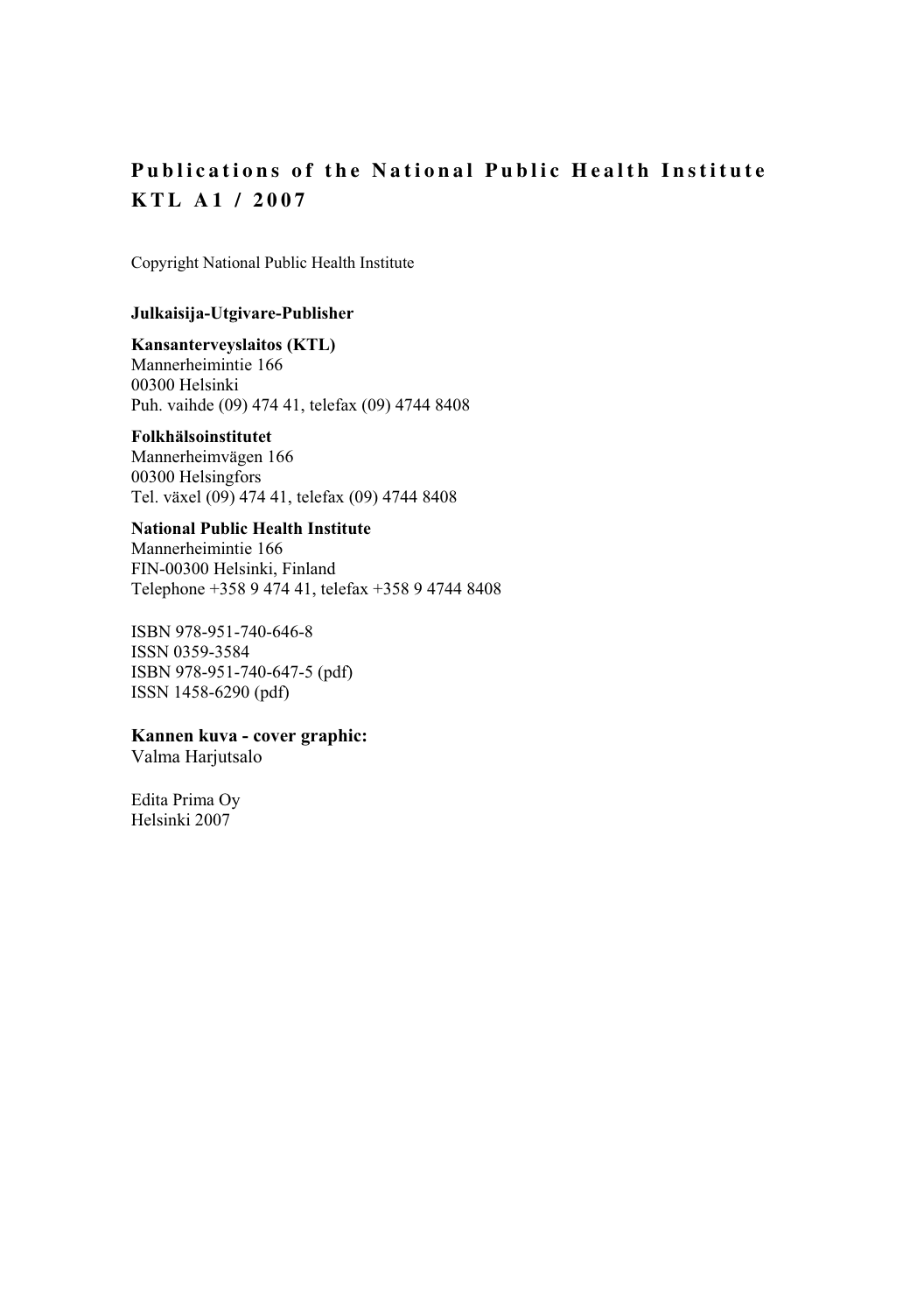#### **Supervised by**

Professor Jaakko Tuomilehto, MD, MPolSc, Ph.D. Department of Public Health University of Helsinki and Department of Health Promotion and Chronic Disease Prevention National Public Health Institute Helsinki, Finland

#### **Reviewed by**

Docent Per-Henrik Groop, MD, DMSc Folkhälsan Research Center Biomedicum Helsinki, Finland and Helsinki University Central Hospital Department of Medicine, Division of Nephrology Helsinki, Finland

#### and

Professor Juni Palmgren, Ph.D. Department of Medical Epidemiology and Biostatistics Karolinska Institutet Stockholm, Sweden

#### **Opponent**

Professor Leo Niskanen, MD, Ph.D. Department of Medicine University of Kuopio Kuopio, Finland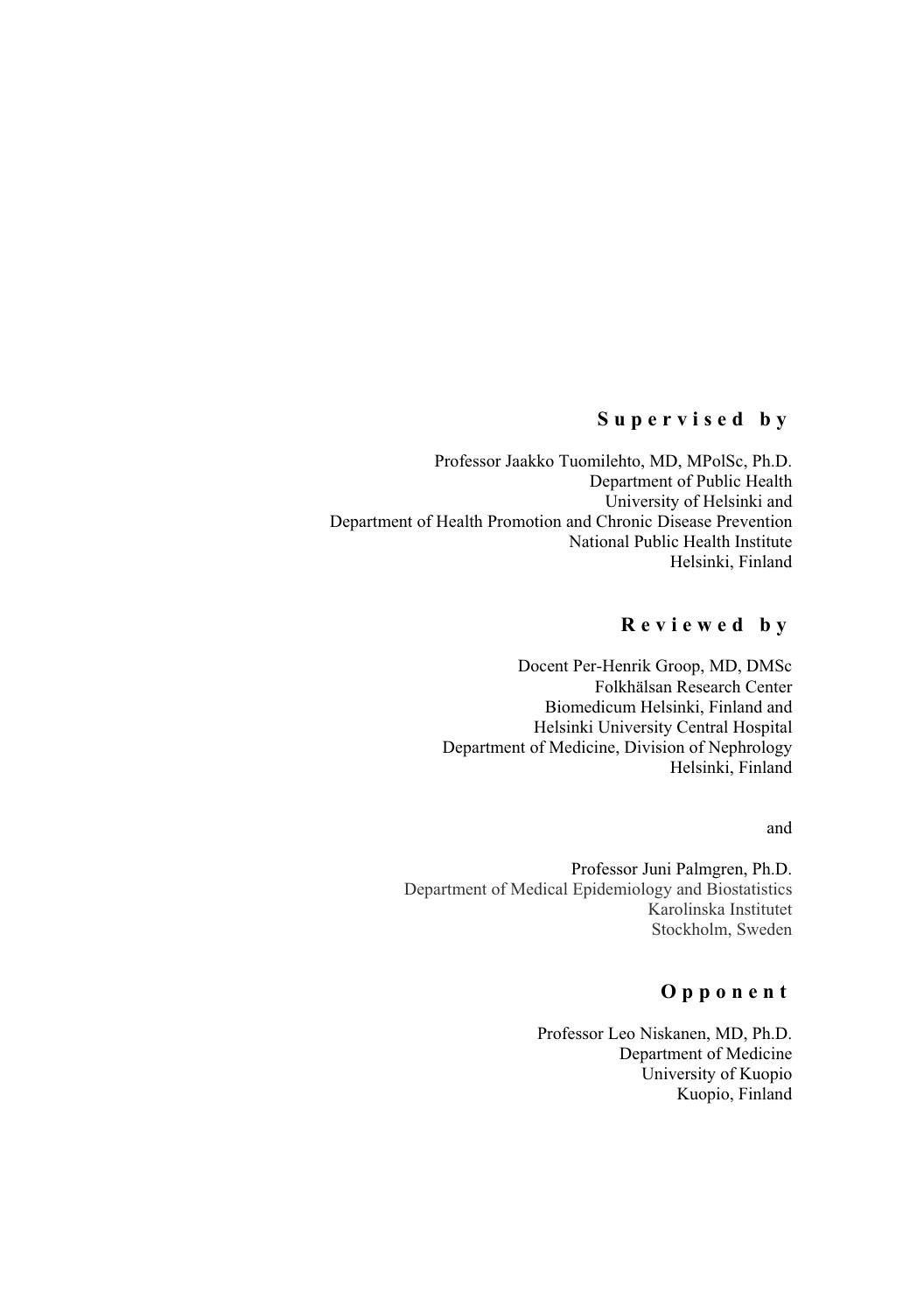Harjutsalo Valma, Familial aggregation of type 1 diabetes and diabetic nephropathy in Finland Helsinki: Publications of the National Public Health Institute, A1/2007, 93 Pages ISBN 978-951-740-646-8; 978-951-740-647-5 (pdf-version) ISSN 0359-3584; 1458-6290 (pdf-version) http://www.ktl.fi/portal/4043

# **ABSTRACT**

Type 1 diabetes (T1D) is a common, multifactorial disease with strong familial clustering. In Finland, the incidence of T1D among children aged 14 years or under is the highest in the world. The increase in incidence has been approximately 2.4% per year. Although most new T1D cases are sporadic the first-degree relatives are at an increased risk of developing the same disease. This study was designed to examine the familial aggregation of T1D and one of its serious complications, diabetic nephropathy (DN). More specifically the study aimed (1) to determine the concordance rates of T1D in monozygotic (MZ) and dizygotic (DZ) twins and to estimate the relative contributions of genetic and environmental factors to the variability in liability to T1D as well as to study the age at onset of diabetes in twins; (2) to obtain long-term empirical estimates of the risk of T1D among siblings of T1D patients and the factors related to this risk, especially the effect of age at onset of diabetes in the proband and the birth cohort effect; (3) to establish if DN is aggregating in a Finnish population-based cohort of families with multiple cases of T1D, and to assess its magnitude and particularly to find out whether the risk of DN in siblings is varying according to the severity of DN in the proband and/or the age at onset of T1D: (4) to assess the recurrence risk of T1D in the offspring of a Finnish population-based cohort of patients with childhood onset T1D, and to investigate potential sex-related effects in the transmission of T1D from the diabetic parents to their offspring as well as to study whether there is a temporal trend in the incidence.

The study population comprised of the Finnish Young Twin Cohort (22,650 twin pairs), a population-based cohort of patients with T1D diagnosed at the age of 17 years or earlier between 1965 and 1979 ( $n=5,144$ ) and all their siblings ( $n=10,168$ ) and offspring (n=5,291). A polygenic, multifactorial liability model was fitted to the twin data. Kaplan-Meier analyses were used to provide the cumulative incidence for the development of T1D and DN. Cox's proportional hazards models were fitted to the data. Poisson regression analysis was used to evaluate temporal trends in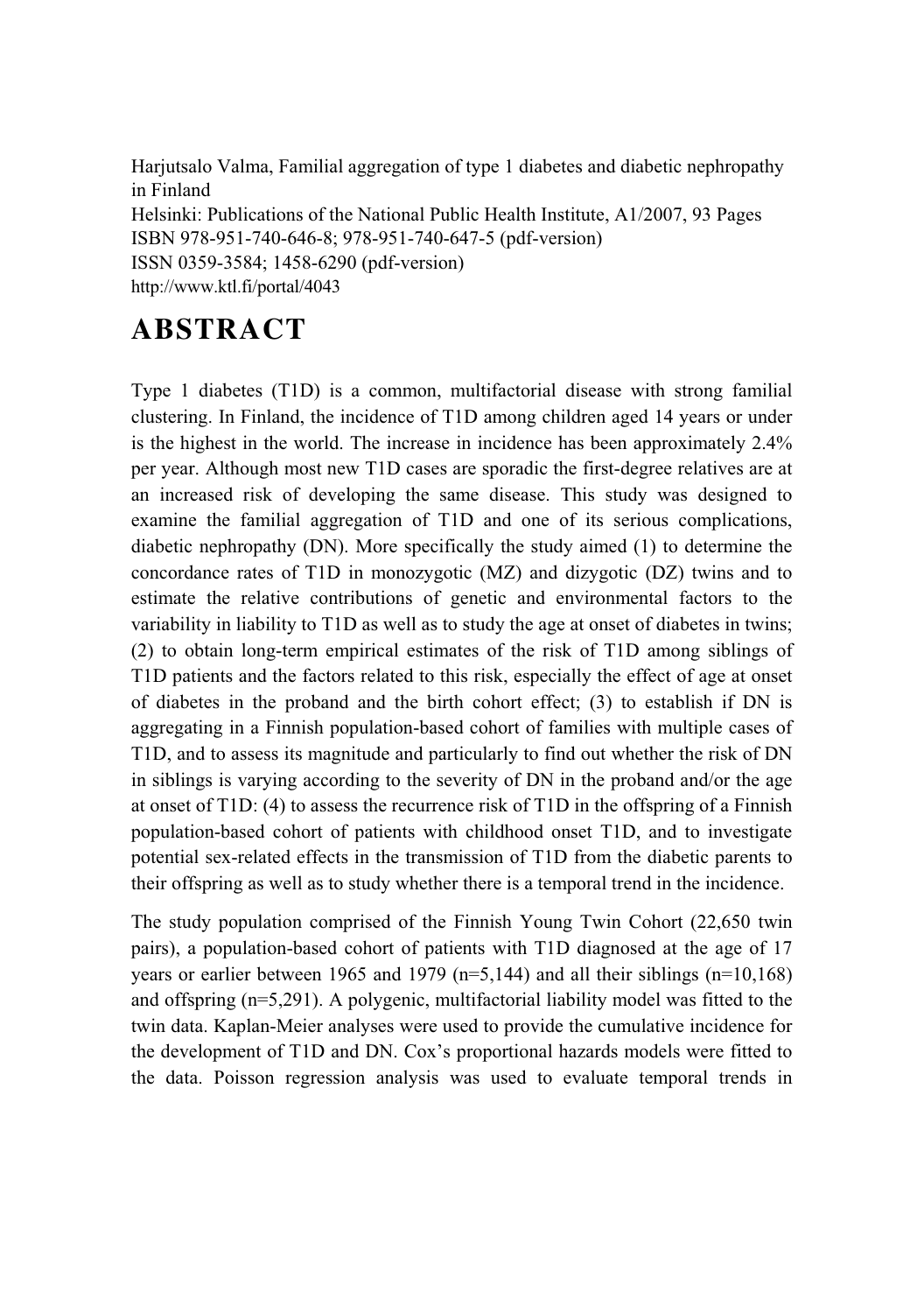incidence. Standardized incidence ratios (SIRs) between the first-degree relatives of T1D patients and background population were determined.

The twin study showed that the vast majority of affected MZ twin pairs remained discordant. Pairwise concordance for T1D was 27.3% in MZ and 3.8% in DZ twins. The probandwise concordance estimates were 42.9% and 7.4%, respectively. The model with additive genetic and individual environmental effects was the best-fitting liability model to T1D, with 88% of the phenotypic variance due to genetic factors. The second paper showed that the 50-year cumulative incidence of T1D in the siblings of diabetic probands was 6.9%. A young age at diagnosis in the probands considerably increased the risk. If the proband was diagnosed at the age of 0-4, 5-9, 10-14, 15 or more, the corresponding 40-year cumulative risks were 13.2%, 7.8%, 4.7% and 3.4%. The cumulative incidence increased with increasing birth year. However, SIR among children aged 14 years or under was approximately 12 throughout the follow-up. The third paper showed that diabetic siblings of the probands with nephropathy had a 2.3 times higher risk of DN compared with siblings of probands free of nephropathy. The presence of end stage renal disease (ESRD) in the proband increases the risk three-fold for diabetic siblings. Being diagnosed with diabetes during puberty (10-14) or a few years before (5-9) increased the susceptibility for DN in the siblings. The fourth paper revealed that of the offspring of male probands, 7.8% were affected by the age of 20 compared with 5.3% of the offspring of female probands. Offspring of fathers with T1D have 1.7 times greater risk to be affected with T1D than the offspring of mothers with T1D. The excess risk in the offspring of male fathers manifested itself through the higher risk the younger the father was when diagnosed with T1D. Young age at onset of diabetes in fathers increased the risk of T1D greatly in the offspring, but no such pattern was seen in the offspring of diabetic mothers. The SIR among offspring aged 14 years or under remained fairly constant throughout the follow-up, approximately 10.

The present study has provided new knowledge on T1D recurrence risk in the firstdegree relatives and the risk factors modifying the risk. Twin data demonstrated high genetic liability for T1D and increased heritability. The vast majority of affected MZ twin pairs, however, remain discordant for T1D. This study confirmed the drastic impact of the young age at onset of diabetes in the probands on the increased risk of T1D in the first-degree relatives. The only exception was the absence of this pattern in the offspring of T1D mothers. Both the sibling and the offspring recurrence risk studies revealed dynamic changes in the cumulative incidence of T1D in the first-degree relatives. SIRs among the first-degree relatives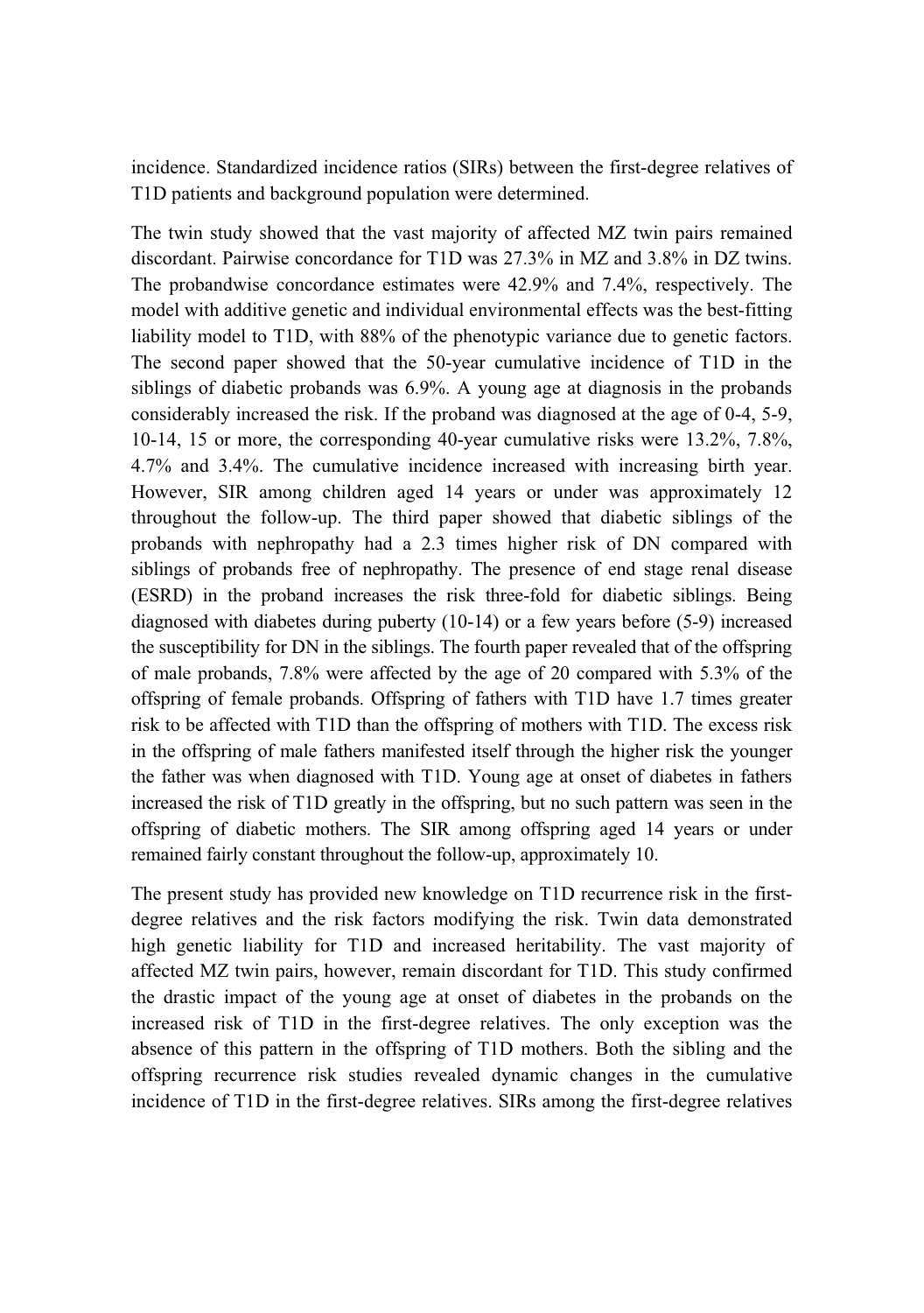of T1D patients seems to remain fairly constant. The study demonstrates that the penetrance of the susceptibility genes for T1D may be low, although strongly influenced by the environmental factors. Presence of familial aggregation of DN was confirmed for the first time in a population-based study. Although the majority of the sibling pairs with T1D were discordant for DN, its presence in one sibling doubles and presence of ESRD triples the risk of DN in the other diabetic sibling. An encouraging observation was that although the proportion of children to be diagnosed with T1D at the age of 4 or under is increasing, they seem to have a decreased risk of DN or at least delayed onset.

Keywords: type 1 diabetes, twins, co-twin, concordance, heritability, familial aggregation, cumulative incidence, sibling, population-based, sibling recurrence risk, diabetic nephropathy, end stage renal disease, offspring, temporal trend, sex difference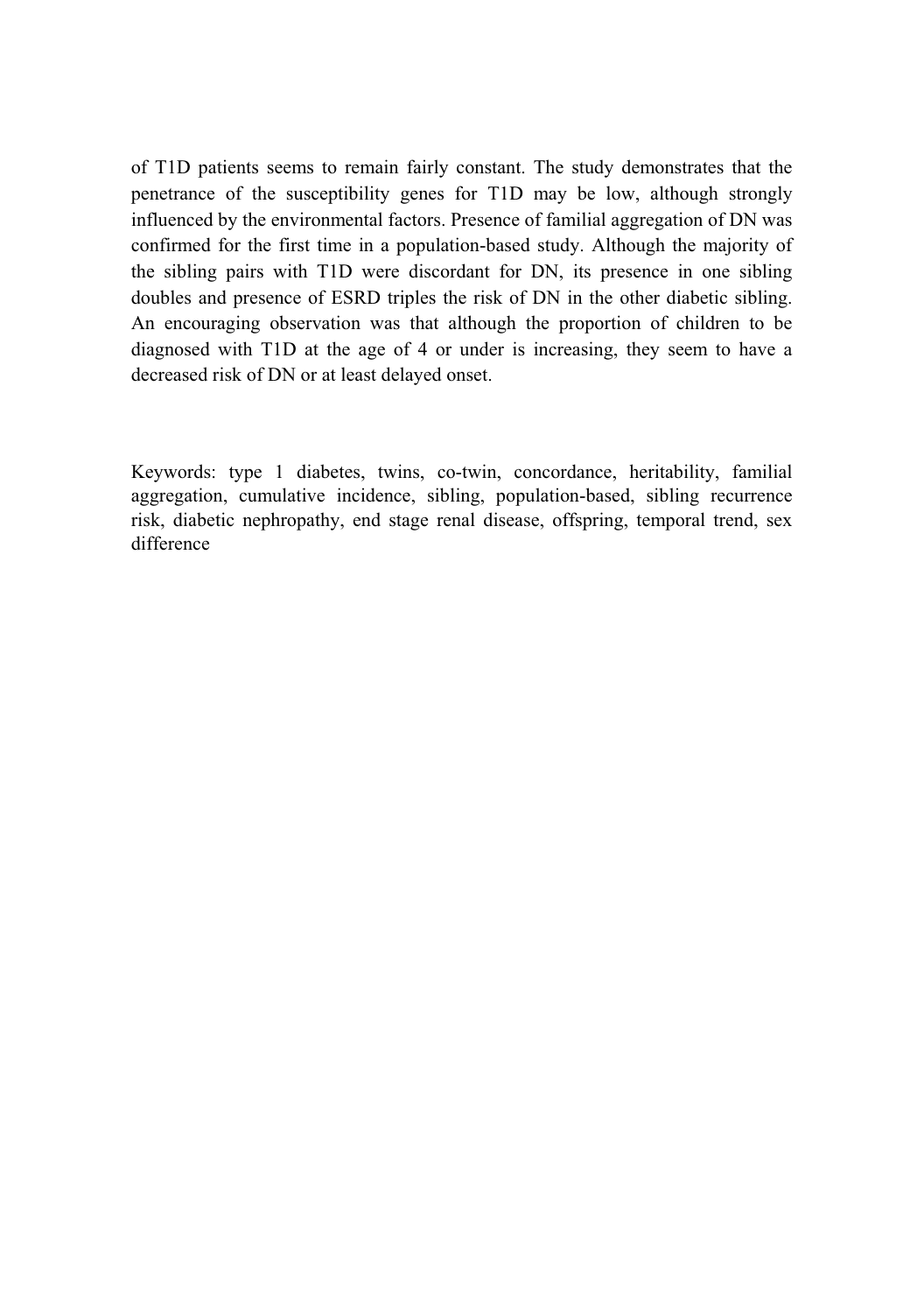Harjutsalo Valma, Tyypin 1 diabeteksen ja diabeettisen nefropatian perheittäinen kertyminen Suomessa Kansanterveyslaitoksen julkaisuja, A1/2007, 93 sivua

ISBN 978-951-740-646-8; 978-951-740-647-5 (pdf-versio) ISSN 0359-3584; 1458-6290 (pdf-versio) http://www.ktl.fi/portal/4043

# **TIIVISTELMÄ**

Väitöstyön tarkoituksena oli tutkia tyypin 1 diabeteksen (T1D) sekä diabeettisen nefropatian (DN) kasautumista perheissä. Ensimmäisen osatyön tavoitteena oli tutkia monotsygoottisten että ditsygoottisten kaksosten konkordanssia T1D:n suhteen sekä määrittää geneettisten tekijöiden ja ympäristötekijöiden suhteellista osuutta T1D:n synnyssä. Toisen osatyön tarkoitus oli määrittää T1D:sta sairastavien sisarusten kumulatiivinen sairastumisriski T1D:een pitkän seurantaajan kuluessa. Tavoitteena oli myös selvittää riskiin vaikuttavia tekijöitä, erityisesti indeksipotilaan (probandin) sairastumisiän vaikutusta sekä eri syntymäkohorttien välisiä eroja. Kolmannen osatyön päämääränä oli tutkia, onko perheen toisella diabeetikkosisaruksella kohonnut riski sairastua diabeettiseen nefropatiaan, jos aiemmin sairastuneella sisaruksella on jo todettu tämä tauti. Tarkoituksena oli myös selvittää, vaikuttaako diabeettisen nefropatian vaikeusaste (dialyysi ja munuaisensiirto) sisarusriskiin sekä sitä, onko diabetekseen sairastumisiällä vaikutusta nefropatiariskiin. Viimeisessä osatyön tarkoitus oli tutkia T1D:ta sairastavien henkilöiden lasten diabetesriskiä longitudinaalisesti ja sitä, eroaako diabeetikkomiesten ja -naisten lasten diabetesriski. Lisäksi tutkittiin, vaikuttaako diabeetikkovanhemman sairastumisikä lapsen riskiin ja erityisesti, onko sairastumisiän vaikutus samanlainen sekä diabeetikkomiesten että diabeetikkonaisten lapsilla. Myös lasten syntymäkohortin vaikutusta tutkittiin.

Kolme laajaa, väestöpohjaista aineistoa oli käytössä. Ensimmäinen aineisto sisälsi kaikki Suomessa vuosina 1958–86 syntyneet kaksosparit (nuorten kaksosten kohortti, n=22,646 paria)). Toinen aineisto koostui vuosina 1965–79 T1D:een alle 18-vuotiaina sairastuneista diabeetikoista (n=5,144) ja heidän sisaruksistaan (n=10,168) ja kolmas aineisto koostui em. diabeetikoista ja heidän lapsistaan  $(n=5,291)$ .

Tärkeimmät tilastolliset tutkimusmenetelmät olivat Kaplan-Meier-analyysi, Coxin regressioanalyysi, Poissonin regressioanalyysi ja rakenneyhtälömallitus. Monotsygoottisista kaksospareista 27.3 % oli konkordantteja T1D:n suhteen,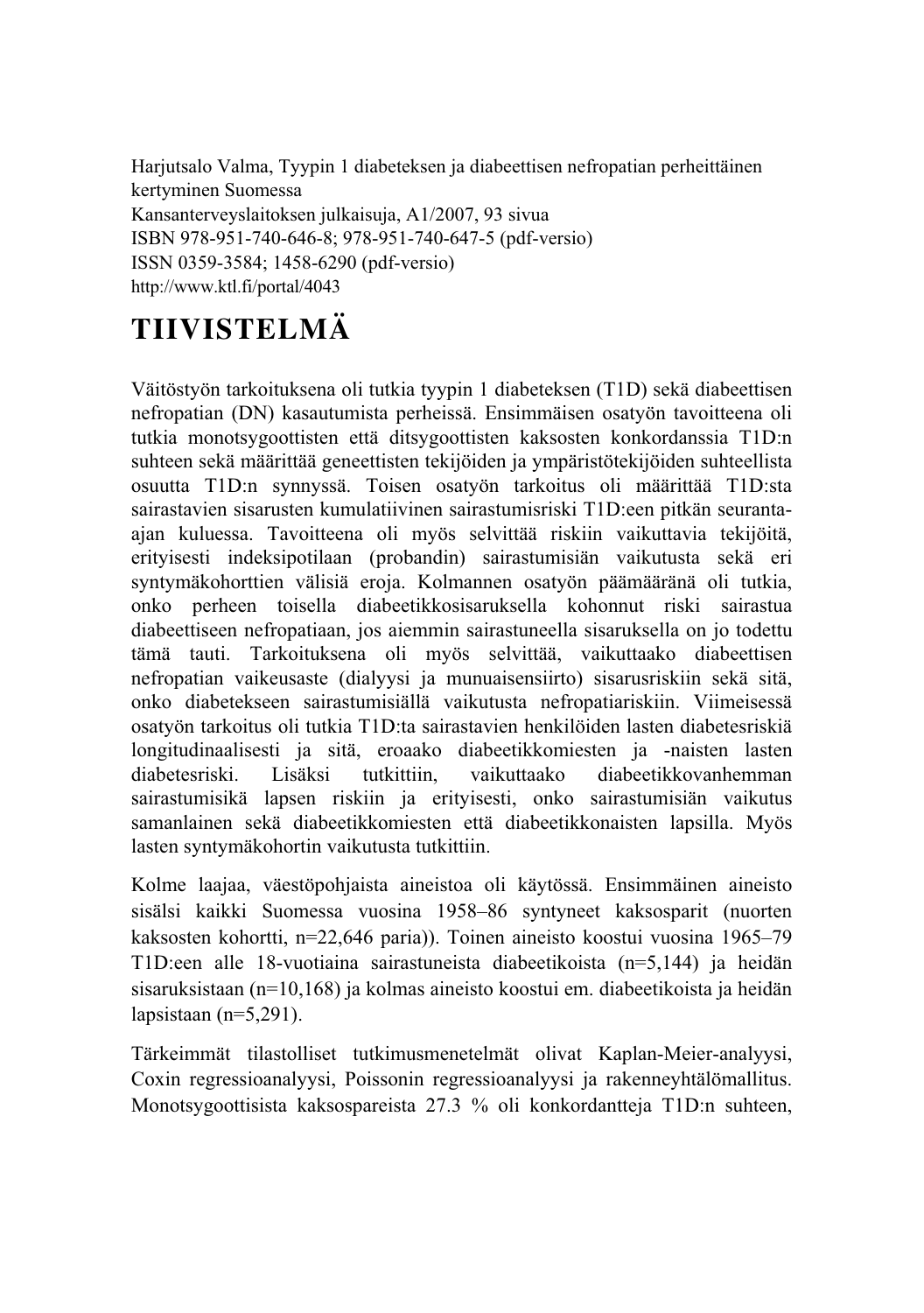kun taas ditsygoottisista kaksospareista vain 3.8 %. Rakenneyhtälömallituksessa parhaiten sopiva malli selitti sairastumiseen liittyvää vaihtelua sekä geneettisin että yksilöllisin ympäristötekijöin ja heritabiliteetin estimaatiksi saatiin 88 %. Identtiset kaksoset sairastuivat hyvin samanikäisinä. Suurin diskordanssiaika konkordanteilla pareilla oli 6.9 vuotta. Identtisten kaksosparien sairastumisiän korrelaatio oli 0.95, kun se epäidenttisillä kaksospareilla oli 0.43.

Diabeetikkojen sisarusten pitkä seuranta osoitti, että T1D:n kumulatiivinen riski 50 ikävuoteen mennessä oli 6.9 %. Riskiin vaikutti kuitenkin hyvin voimakkaasti probandin sairastumisikä. Jos probandi oli sairastunut 0-4, 5-9, 10- 14 tai yli 15-vuotiaana, 40 ikävuoden kumulatiivinen riski sisaruksilla oli vastaavasti 13.2, 7.8, 4.7 ja 3.4 %. Mitä myöhäisempään syntymäkohorttiin sisarus kuului, sitä suurempi oli kumulatiivinen riski. Kuitenkin, sisarusten ja taustaväestön ilmaantuvuuksien välinen standardisoitu ilmaantuvuussuhde (SIR) oli noin 12 koko seurantajakson ajan.

Perheessä myöhemmin T1D:een sairastuneella sisaruksella oli 2.3-kertainen riski sairastua DN:aan, jos ensiksi T1D:een sairastuneella oli DN. Jos probandilla oli loppuvaiheen munuaistauti (dialyysi, munuaissiirre), riski kasvoi kolminkertaiseksi. Diabetekseen sairastumisikä vaikutti riskiin siten, että suurin riski oli henkilöillä, jotka olivat sairastuneet murrosiässä tai joitakin vuosia ennen murrosikää.

T1D:ta sairastavien miesten lasten kumulatiivinen riski sairastua T1D:een oli 20 ikävuoteen mennessä 7.8 %, kun taas diabeetikkonaisten lasten riski oli 5.3 %. Kaiken kaikkiaan diabeetikkomiesten lasten sairastumisriski oli 1.7-kertainen diabeetikkonaisten lasten riskiin verrattuna. Kun miesdiabeetikkojen lasten riski kasvoi sitä suuremmaksi, mitä nuorempana miesdiabeetikko oli diagnosoitu, naisdiabeetikkojen sairastumisiällä ei ollut vaikutusta lasten sairastumisriskiin. Lasten ja taustaväestön ilmaantuvuuksien välinen SIR oli noin 10 koko seurantajakson ajan, mutta kumulatiivinen riski oli sitä suurempi, mitä nuorempi syntymäkohortti oli kyseessä.

Avainsanat: Tyypin 1 diabetes, kaksoset, kaksospari, konkordanssi, heritabiliteetti, perheaggregaatio, kumulatiivinen ilmaantuvuus, sisarus, väestöpohjainen, sisarusriski, diabeettinen nefropatia, loppuvaiheen munuaistauti, jälkeläinen, ajallinen trendi, sukupuoliero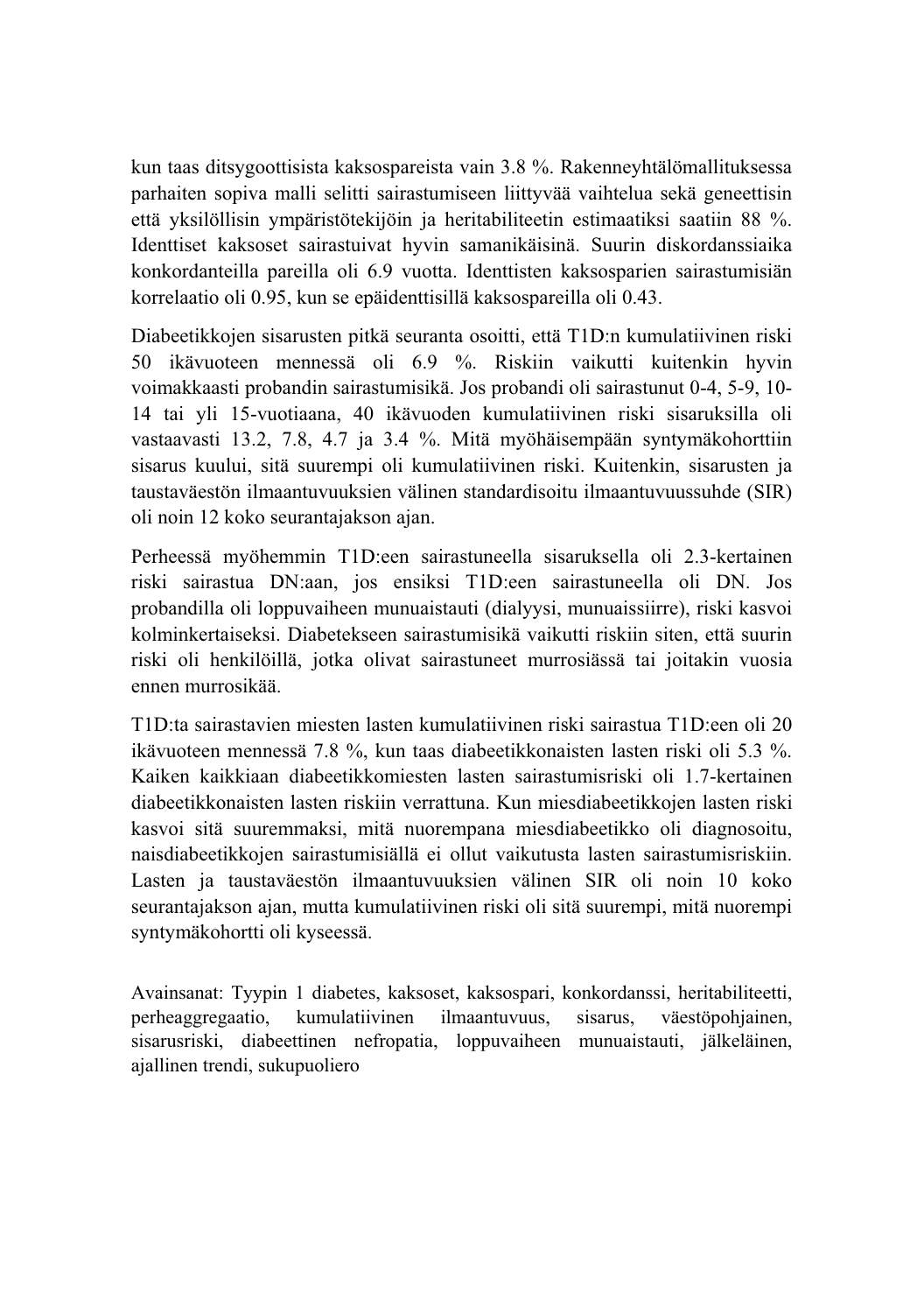# **CONTENTS**

| 1 |                                                                        |  |
|---|------------------------------------------------------------------------|--|
| 2 |                                                                        |  |
|   |                                                                        |  |
|   |                                                                        |  |
|   |                                                                        |  |
|   |                                                                        |  |
|   |                                                                        |  |
|   |                                                                        |  |
|   |                                                                        |  |
|   |                                                                        |  |
|   |                                                                        |  |
|   |                                                                        |  |
|   |                                                                        |  |
|   |                                                                        |  |
|   |                                                                        |  |
|   |                                                                        |  |
|   |                                                                        |  |
|   |                                                                        |  |
|   |                                                                        |  |
|   | 2.3.5 Family studies and age-dependent variation in the risk of T1D 35 |  |
|   |                                                                        |  |
|   |                                                                        |  |
|   |                                                                        |  |
|   |                                                                        |  |
|   |                                                                        |  |
|   |                                                                        |  |
| 3 |                                                                        |  |
| 4 |                                                                        |  |
|   |                                                                        |  |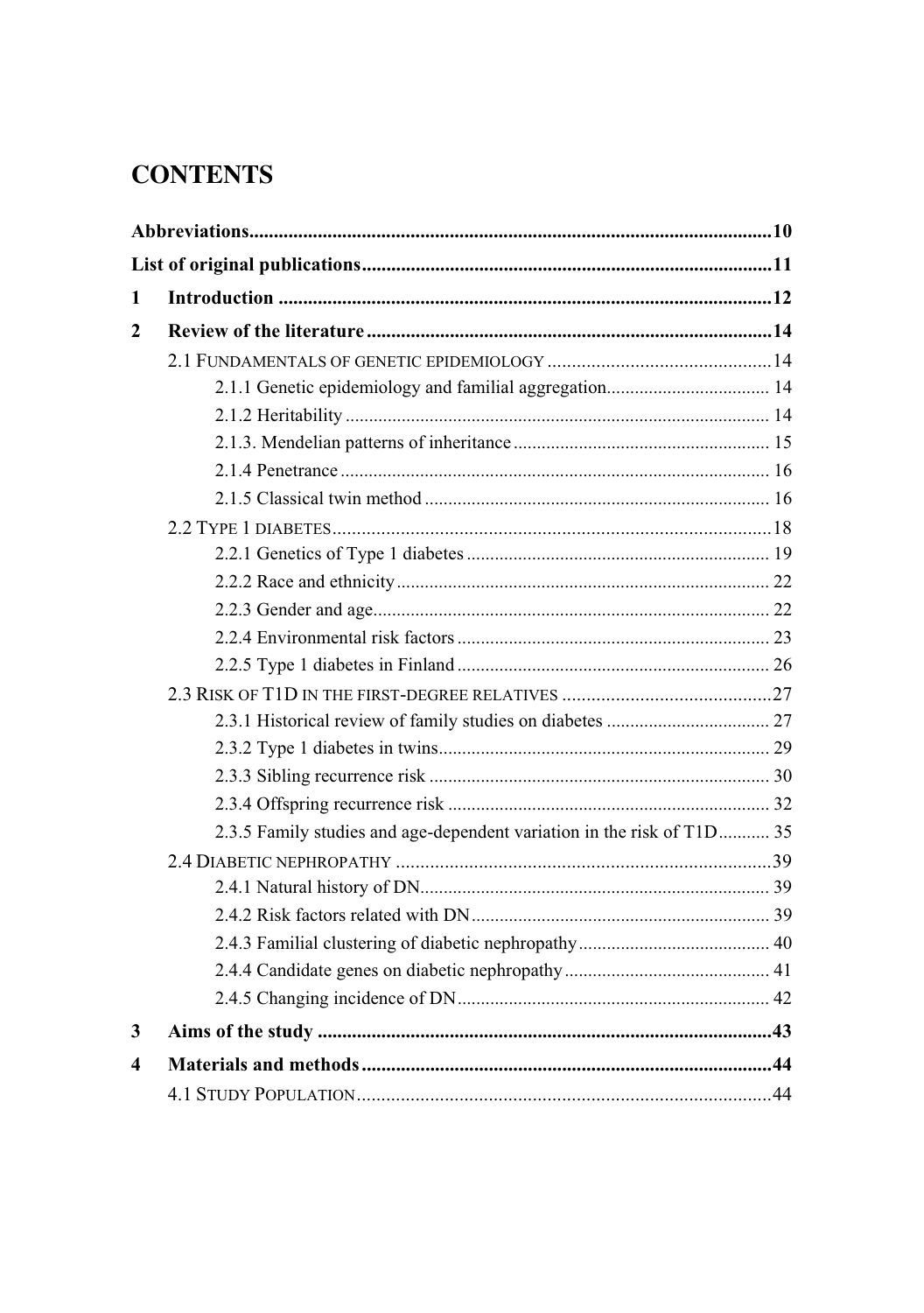|   | 4.1.2 Sibling and offspring recurrence risk of T1D and familial DN 44 |  |
|---|-----------------------------------------------------------------------|--|
|   | 4.2 IDENTIFICATION OF FAMILY MEMBERS AND DIABETES STATUS -RECORD      |  |
|   |                                                                       |  |
|   |                                                                       |  |
|   |                                                                       |  |
|   |                                                                       |  |
|   |                                                                       |  |
|   |                                                                       |  |
|   |                                                                       |  |
|   |                                                                       |  |
|   |                                                                       |  |
| 5 |                                                                       |  |
|   |                                                                       |  |
|   | 5.2 SIBLING RECURRENCE RISK OF T1D AND RELATED FACTORS (STUDY II)  53 |  |
|   |                                                                       |  |
|   |                                                                       |  |
| 6 |                                                                       |  |
|   |                                                                       |  |
|   |                                                                       |  |
|   | 6.3 DYNAMIC TEMPORAL CHANGES IN THE RECURRENCE RISK OF T1D IN THE     |  |
|   |                                                                       |  |
|   |                                                                       |  |
|   |                                                                       |  |
|   | 6.6 DIFFERENTIAL TRANSMISSION OF T1D FROM FATHERS VS. MOTHERS  67     |  |
|   |                                                                       |  |
| 7 |                                                                       |  |
| 8 |                                                                       |  |
| 9 |                                                                       |  |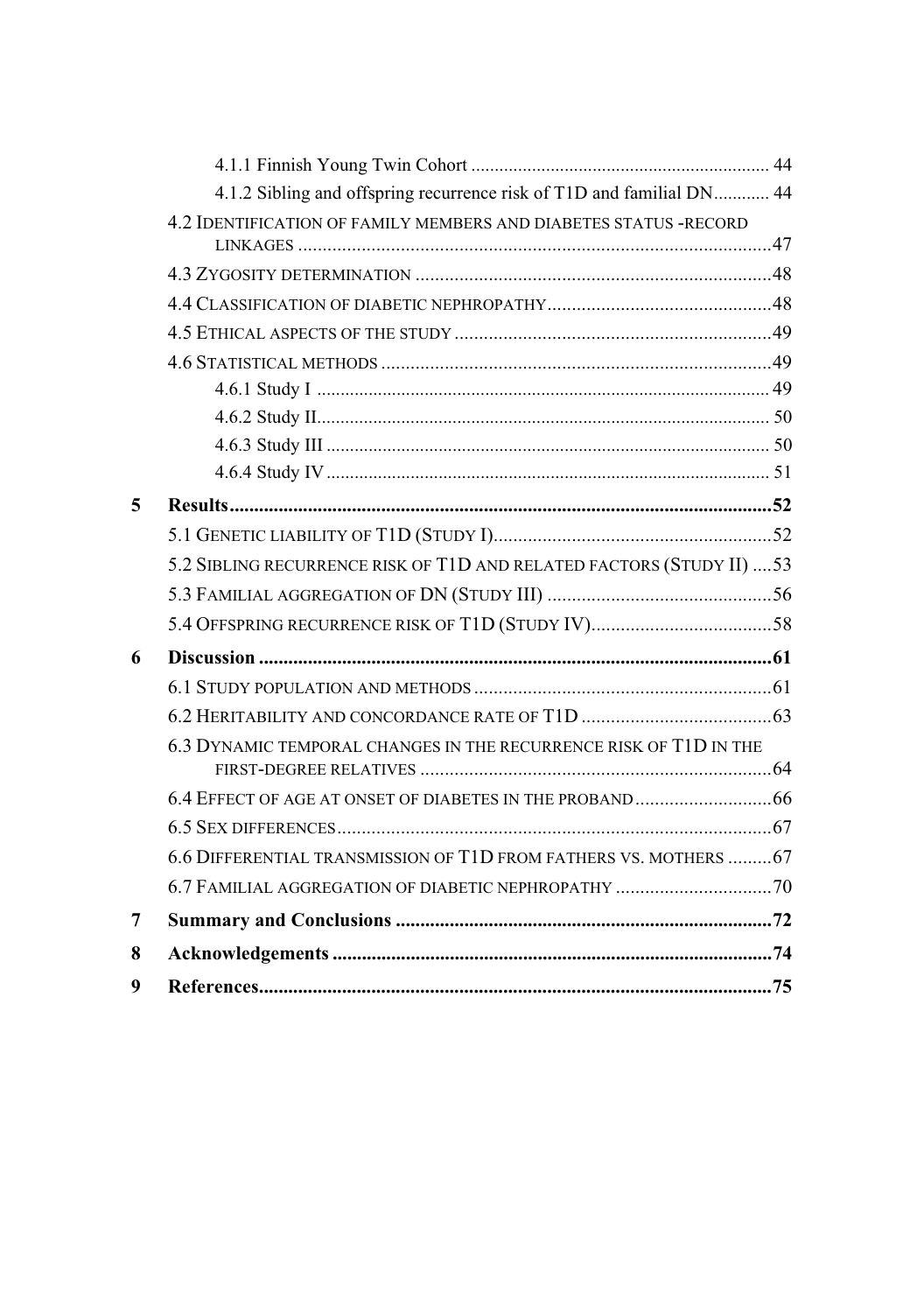## **ABBREVIATIONS**

| Angiotensin-converting enzyme                |
|----------------------------------------------|
| Bacillus Calmette-Guérin –vaccine            |
| Diabetes Control and Complications Trial     |
| Central Drug Register                        |
| Confidence Interval                          |
| <b>Central Population Register</b>           |
| Diabetes Epidemiology Research International |
| Diabetic nephropathy                         |
| Diabetic nephropathy present                 |
| Diabetic nephropathy absent                  |
| Dizygotic                                    |
| End-stage renal disease                      |
| Glycosylated haemoglobin $A_{1c}$            |
| Hospital Discharge Register                  |
| Human Leukocyte Antigen                      |
| Personal identifier                          |
| Islet cell antibody                          |
| Relative recurrence risk ratio               |
| Sibling recurrence risk ratio                |
| Major histocompatibility complex             |
| Measles, mumps, and rubella vaccine          |
| Monozygotic                                  |
| <b>Relative Risk</b>                         |
| Standardized incidence ratio                 |
| Type 1 diabetes                              |
| Type 2 diabetes                              |
| Urinary albumin excretion rate               |
|                                              |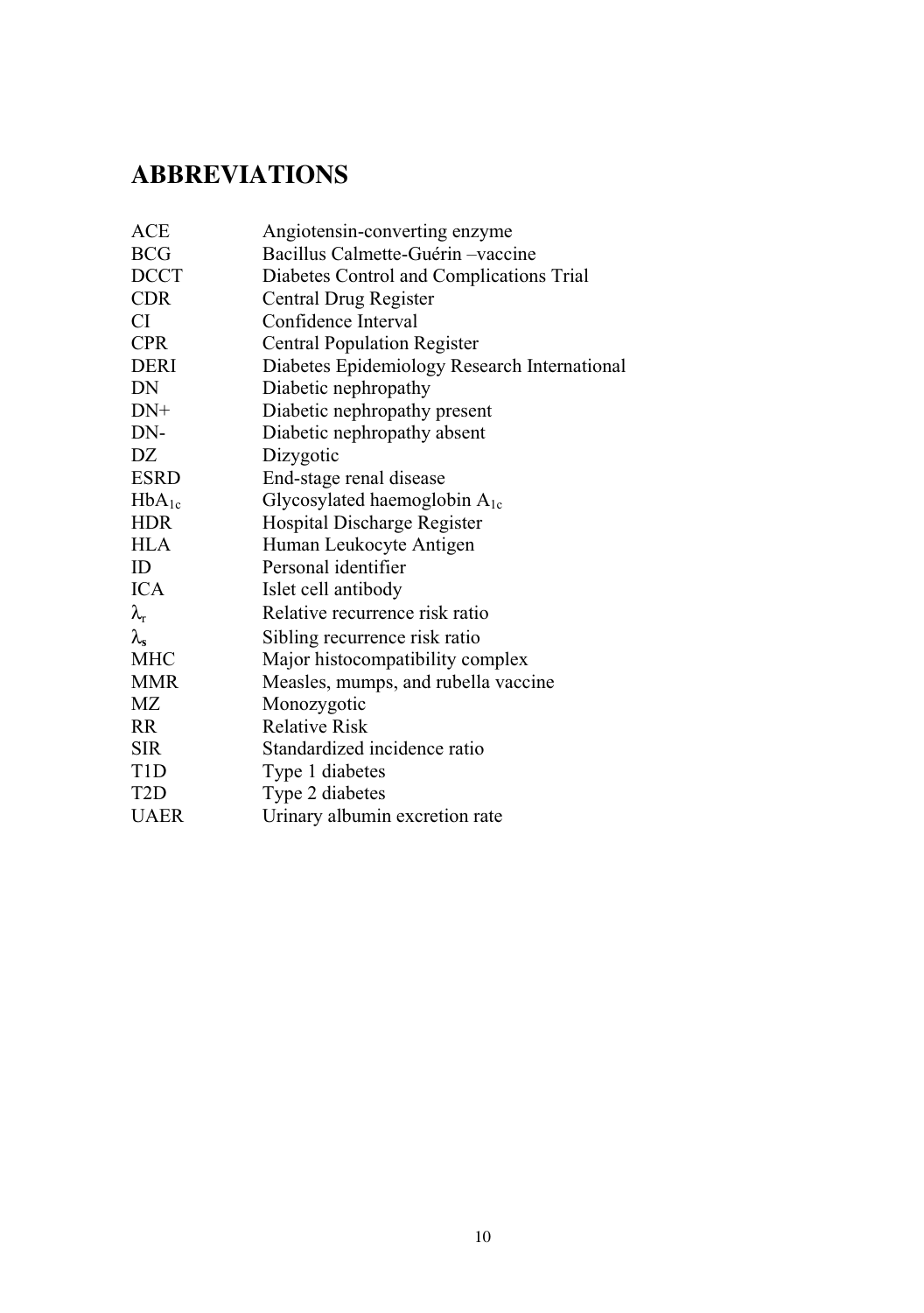### **LIST OF ORIGINAL PUBLICATIONS**

diabetes. *Diabetes* 53:2449-2454, 2004

This thesis is based on the following original articles referred to in the text by their Roman numerals:

- **I** Hyttinen V, Kaprio J, Kinnunen L, Koskenvuo M, Tuomilehto J. Genetic liability of type 1 diabetes and the onset age among 22,650 young Finnish twin pairs: a nationwide follow-up study. *Diabetes* 52:1052-1055, 2003 **II** Harjutsalo V, Podar T, Tuomilehto J, Cumulative incidence of type 1 diabetes in 10,168 siblings of Finnish young-onset type 1 diabetic patients. *Diabetes* 54:563-569, 2005 **III** Harjutsalo V, Katoh S, Sarti C, Tajima N, Tuomilehto J. Population-based assessment of familial clustering of diabetic nephropathy in type 1
- **IV** Harjutsalo V, Reunanen A, Tuomilehto J. Differential transmission of type 1 diabetes from diabetic fathers and diabetic mothers to their offspring. *Diabetes* 55(5):1517-1524, 2006

*These articles are reproduced with the kind permission of their copyright holder.*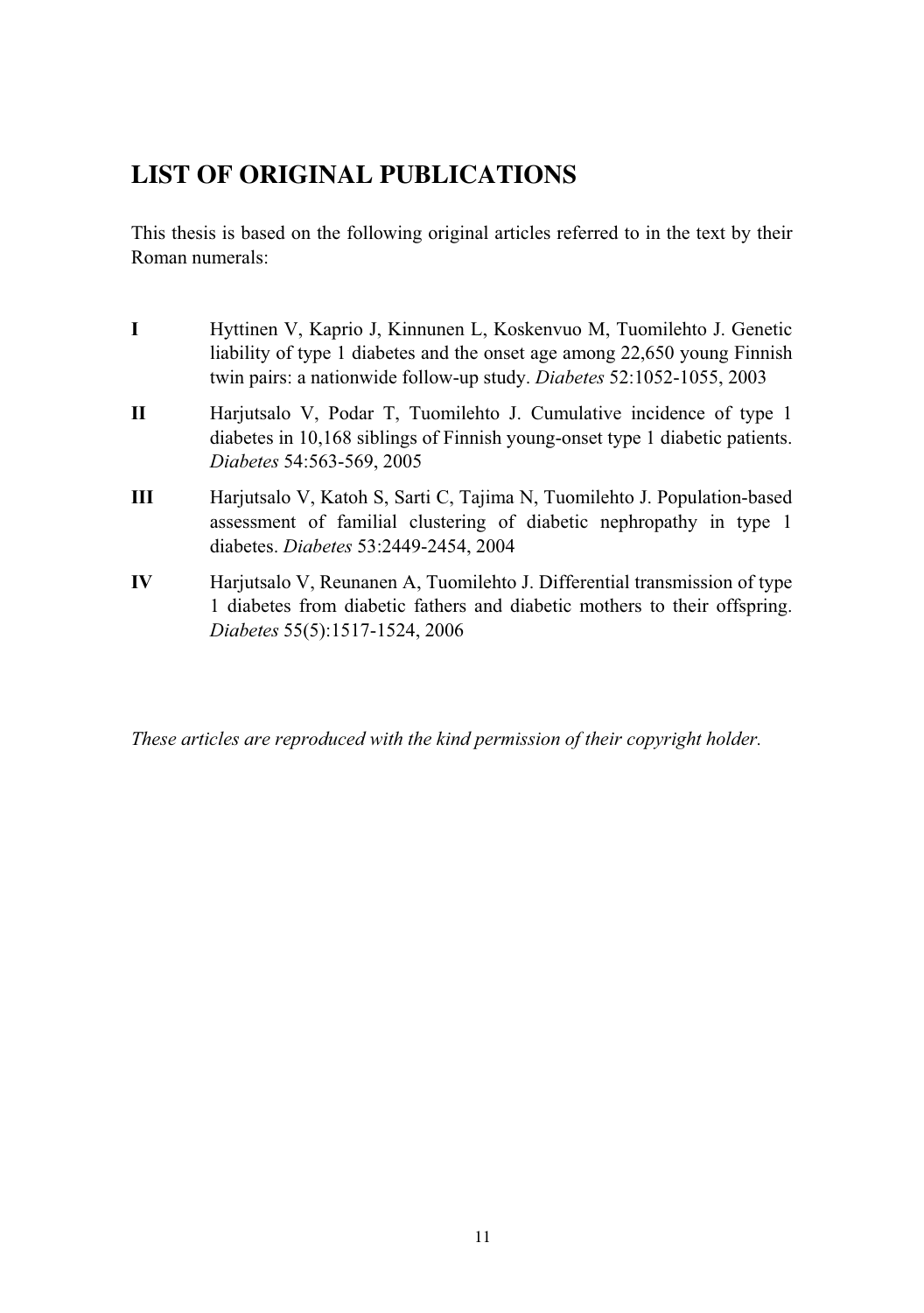## **1 INTRODUCTION**

Type 1 diabetes (T1D) is a disease primarily affecting young people although it can occur at any age. Most new T1D cases in any population are sporadic. Importantly, the first-degree relatives are at an increased risk of developing the same disease. Most studies on familial aggregation of T1D have been cross-sectional pointestimations of the prevalence in the first-degree relatives at the time of diagnosis of the proband. The eventual phenotype of unaffected family members cannot be determined with certainty, however, without a long time of follow-up. Therefore, though rare, the natural way to study the topic is a longitudinal follow-up.

Finland is one of the few countries with nationwide and population-based twin registers that comprise the Old Twin Cohort and the Young Twin Cohort. In different populations the observed pairwise concordance for T1D is 13-52% in monozygotic twins but substantially less in dizygotic twins. Notably, the pairwise concordance was estimated to be 13% and probandwise concordance 23% in monozygotic twins in the Finnish Old Twin Cohort. Heritability was estimated to be 74%. Methodological problems, however, may arise in twin studies and may also lead to false conclusions. In particular, in clinic-based opportunistic studies ascertainment biases tend to increase the number of concordant pairs.

Finland has the world's highest incidence of T1D in and it is increasing steadily. The lifetime cumulative risk is supposed to be less varying than the incidence between populations. The European ACE study hypothesizes that the T1D risk amongst first-degree relatives varies across populations in such a manner that it mirrors the pattern of disease incidence in the background population. Little information is, however, available on the birth cohort effects on the recurrence risk of T1D in the first-degree relatives in different populations.

A number of studies has detected preferential sex-specific transmission of T1D. The offspring of fathers with T1D have an increased risk for T1D compared to the offspring of affected mothers. The nature of the factors responsible for this preferential transmission is unclear. One suggested explanation is that the observed preferential transmission might be due to fewer progeny to mothers than fathers with T1D. Few population-based studies with an optimal study design, in which the ascertainment of T1D of the offspring is confirmed through parents with T1D, however exist.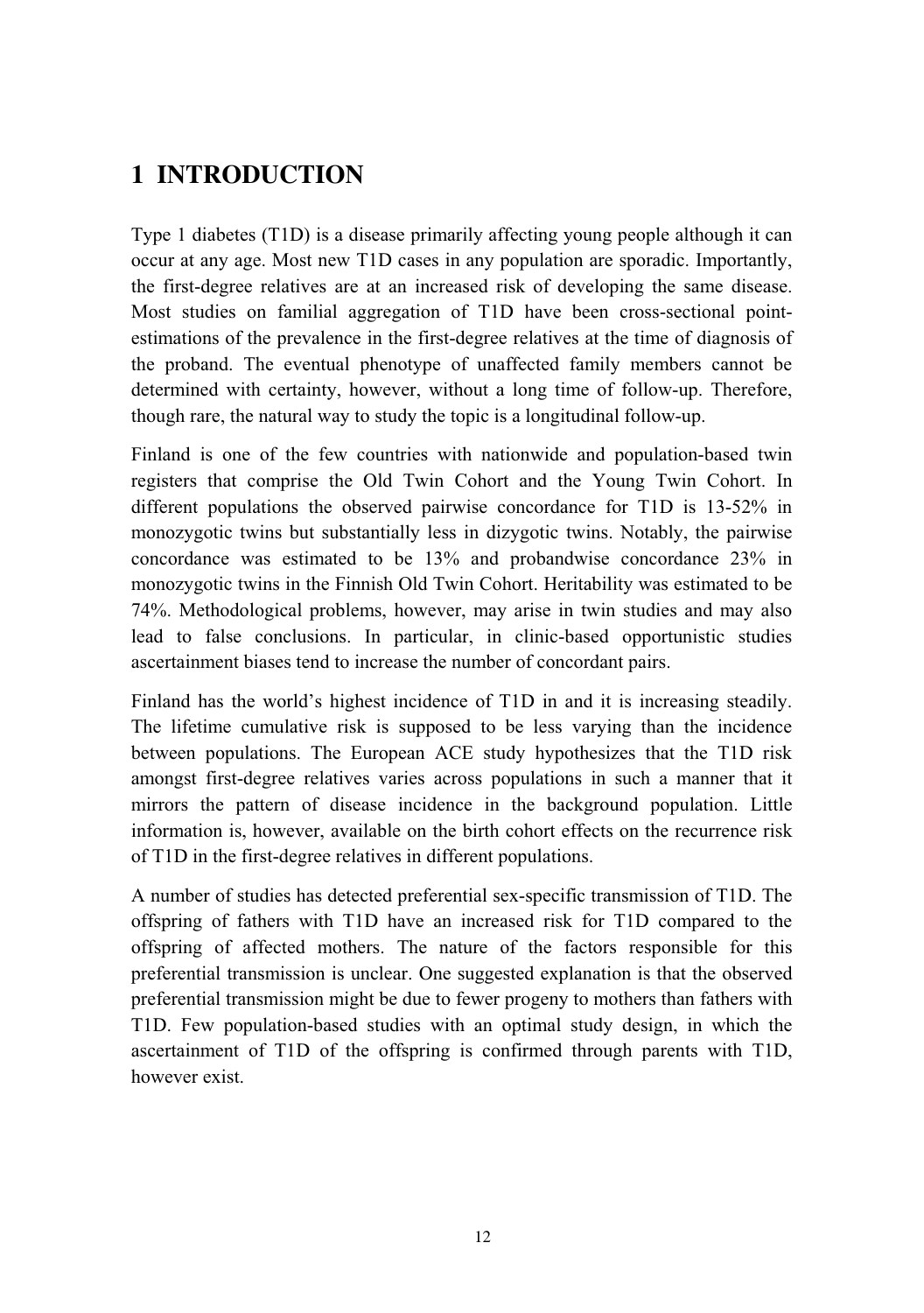Increasing evidence shows that the age at onset of diabetes in the proband has an impact on the risk of diabetes in the first-degree relatives. Generally, the younger the proband when diagnosed the greater the risk in the close relatives. Only a few studies with rather inconclusive results, however, have assessed this risk of T1D in the offspring according to the age at onset of diabetes and according to the gender of the parent with T1D.

Diabetic nephropathy (DN) with a multifactorial pathogenesis is one of the most severe late complications of diabetes affecting about one third of patients with T1D. Despite a large number of studies, the etiology of DN is still poorly understood. Although some studies have reported familial clustering of DN, these studies have mainly been clinic-based, cross-sectional, and with relatively small sample sizes. Studies providing truly population-based empirical estimates of the sibling recurrence risk of DN do not exist.

In this thesis the first study evaluates the concordance rate of T1D in twins and further estimates the heritability for T1D in the Finnish Young Twin Cohort comprising 22,650 twin pairs. The second study provides empirical long-term estimates of the risk of T1D among 10,168 siblings of the Finnish population-based cohort of patients with T1D (probands) diagnosed at the age of 17 or under during the years 1965-79 ( $n=5,144$ ). This study also investigated the cumulative risk for different birth cohorts, as well as a number of risk factors predicting the risk. The third study addressed the question of familial aggregation of DN and its magnitude in multiplex T1D families. Finally in the fourth study offspring recurrence risk for T1D was evaluated and the relation to gender and a number of other risk factors. The relation to the incidence in the background population was further explored. All studies investigate the effect of age at onset in the proband on the risk of T1D in cotwins, siblings, and offspring as well as the risk of DN. A common feature of all these studies is that they utilize large, population-based cohorts of study subjects and follow the subjects longitudinally.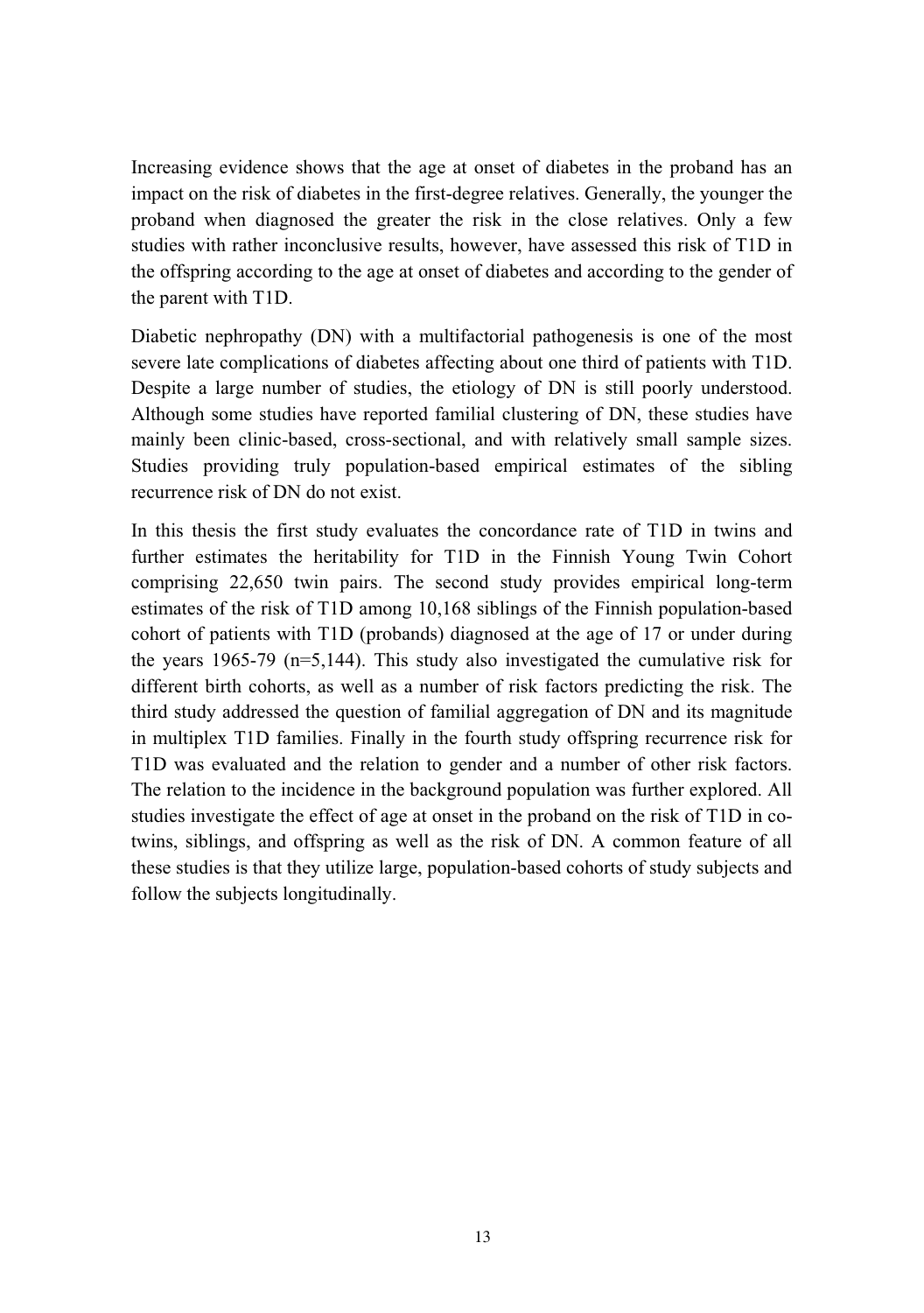### **2 REVIEW OF THE LITERATURE**

#### **2.1 Fundamentals of genetic epidemiology**

#### 2.1.1 Genetic epidemiology and familial aggregation

Genetic epidemiology is a comparatively new discipline combining aspects of statistics, genetics and classical epidemiology. The goal of genetic epidemiology is to elucidate the joint action of genetic and environmental factors in the distribution and determinants of diseases within human populations (1). Genetic epidemiology could be defined as a science, which deals with etiology, distribution, and control of disease in groups of relatives and with inherited causes of disease in population (2). The study of familial aggregation is a central theme in genetic epidemiology. Familial aggregation means the occurrence of a disorder at a higher frequency in the first-degree relatives of an affected person compared to the general population. Though, familial aggregation of disease is generally taken as evidence of a genetic etiological mechanism, environmental factors common to the family members cannot be excluded. Putative disease genes are not readily observed, but are hypothesized based on evidence from observed patterns of familial aggregation (3).

The measure most commonly used to measure the degree of family aggregation in genetic epidemiology is called the relative recurrence risk ratio. The ratio between the recurrence risk of the disease in relatives divided by the population prevalence, usually denoted by  $\lambda_r$  (4). The  $\lambda_r$  parameter in itself does not directly express the genetic transmission, however, only the degree of family aggregation. One widely used measure of familial aggregation is the sibling recurrence risk ratio  $(\lambda_s)$ , which is defined as the ratio of risk disease manifestation, given that one's sibling is affected, as compared with the disease prevalence in the general population.

#### 2.1.2 Heritability

Heritability  $(h^2)$ , answers the question of how much of the variation in the risk of disease can be attributed to genetic differences among individuals. Heritability is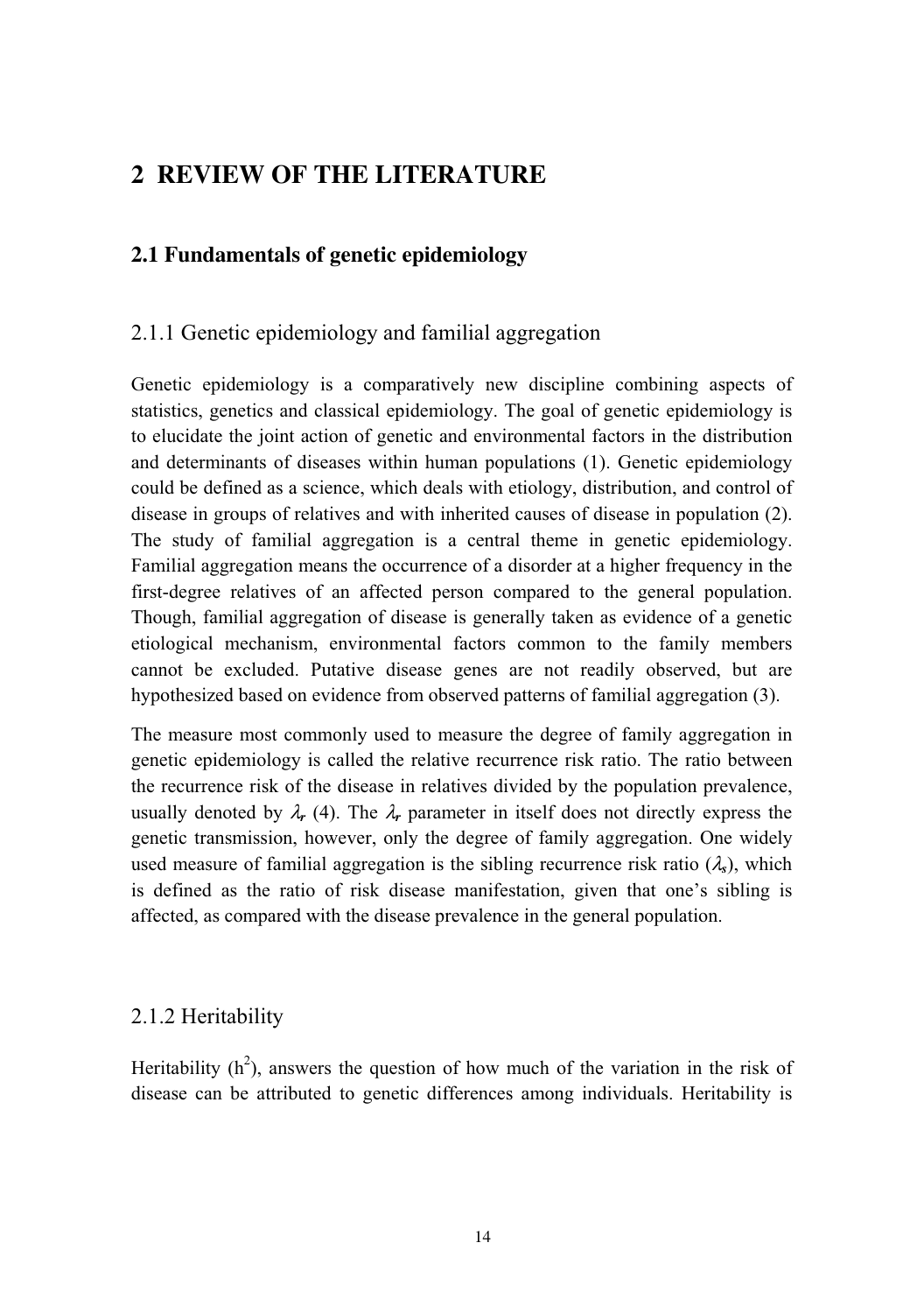defined as the ratio of genetic variance to the total phenotypic variance in the population (1). Heritability, and what it measures, is often misunderstood and misinterpreted as a measure of genetic control. Genetic control determines if the genes are biologically involved in a trait. Heritability does not indicate how important genes are in influencing a trait. Instead, it defines the extent to which genetic individual differences contribute to the observed phenotypic individual differences. It measures how the gentic control can vary. An extreme example of this is when a given phenotypic trait is under direct Mendelian control and all the individuals have the same genotype, no genetic variation and heritability could be 0 (1). On the other hand in the Finnish Old Twin Cohort the heritability was estimated to be 74% and denotes considerable genetic variation. The heritability is strictly relative and a population specific measure (1). If the distribution of exposure to environmental factors changes, the heritability will change even within a population, even with the same set of genotypes.

#### 2.1.3. Mendelian patterns of inheritance

Inheritance is the transmission of genetic information across generations. Mendelian type inheritance is the most common form of genetic inheritance. It is based on the transmission of a single gene in a dominant, recessive, or X-linked pattern. In autosomal dominant inheritance, only one copy of a gene causing a specific trait must be present in order for a person to display the trait. Homozygous and heterozygous individuals will be affected equally by the mutation and both will express identical forms of the trait. The second copy of a mutated gene in the homozygous individual does not cause a more severe disease. If a particular trait is autosomal recessive, two copies of the mutated gene causing this trait must be present in order for a person to possess the trait. Therefore, only homozygous individuals will be affected with the trait. Heterozygous individuals will not exhibit characteristics of the trait. These heterozygous individuals are called carriers, because they carry the trait and can pass it onto their children. Sex-linked traits are carried on the X and Y, or sex, chromosomes and may be either dominant or recessive. Most diseases have, however, a complex genetic and environmental basis (5).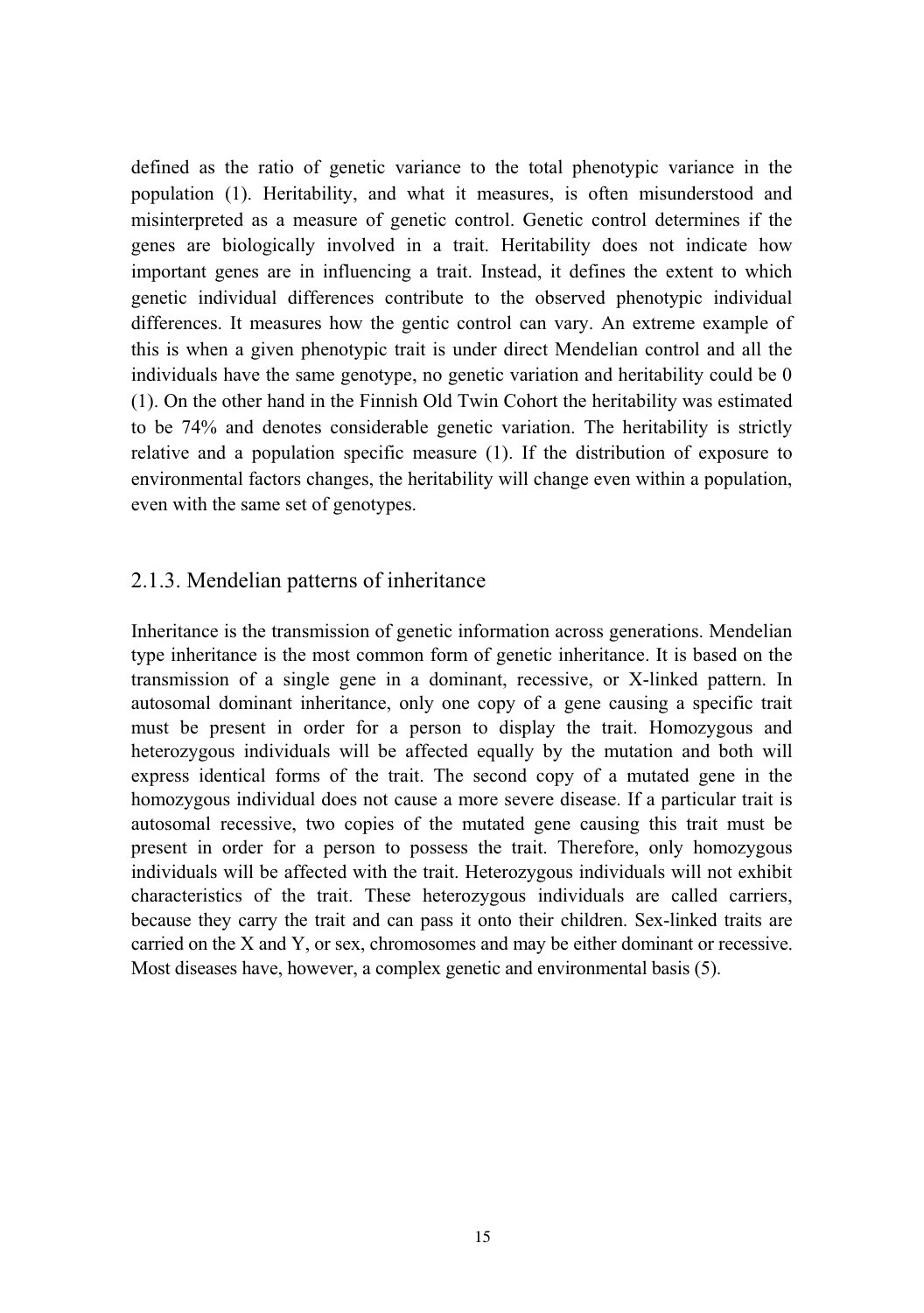#### 2.1.4 Penetrance

The impact of a specific genetic factor on disease occurrence is usually measured in terms of penetrance. It is defined as the probability of the disease or phenotype of interest to develop among individuals who carry the specific genotype. It means that a given genotype does not always produce the same phenotype. A true dominant trait will have a penetrance of 100%. Many traits that are said to be dominant do not, however, have complete penetrance. For chronic diseases, the penetrance is equivalent to the lifetime risk of disease in carriers of the genotype (1). The expression of a given genotype may be modified by several factors, for example other genes or environmental factors (6). If the environmental exposure varies, the same genes at a given trait locus may have different effects on the phenotype, due to the genotype-environment interaction. If all individuals with a disease genotype show the disease phenotype, then the disease is said to be completely penetrant. Incomplete penetrance is a statistical concept to reflect that not everyone having the genotype of interest will manifest the phenotype of interest (1).

#### 2.1.5 Classical twin method

The importance of twin studies has long been recognised in addressing the question of heritability, because twins provide a natural control for experiments that estimate the contribution of genetic factors to the phenotypic variability in human traits. The usefulness of twins in studying the genetic contribution to the trait was first suggested by Galton in 1875 (7). The systematic analyses of similarity between monozygotic twins (MZ) and dizygotic twins (DZ) was introduced by Siemens, who formulated the rule of pathology: any heritable disease will be more concordant in MZ twins than in DZ twins (8). The rationale is that genetic variance between MZs is zero, but DZs are genetically as variable as full siblings. MZ twin concordance rates of less than 100% emphasise the importance of environmental factors. The basic idea behind the classical twin study approach is to make a crucial assumption that both MZ and DZ twins share the intra-pair environment to the same degree (equal environment assumption). Therefore, the greater phenotypic similarity among MZ twins is consistent with a greater genetic similarity. MZ twins, however, are also often environmentally more similar than DZ twins and even in the complete absence of any genetic component a higher concordance can be detected in MZ twins than in DZ twins  $(9)$ .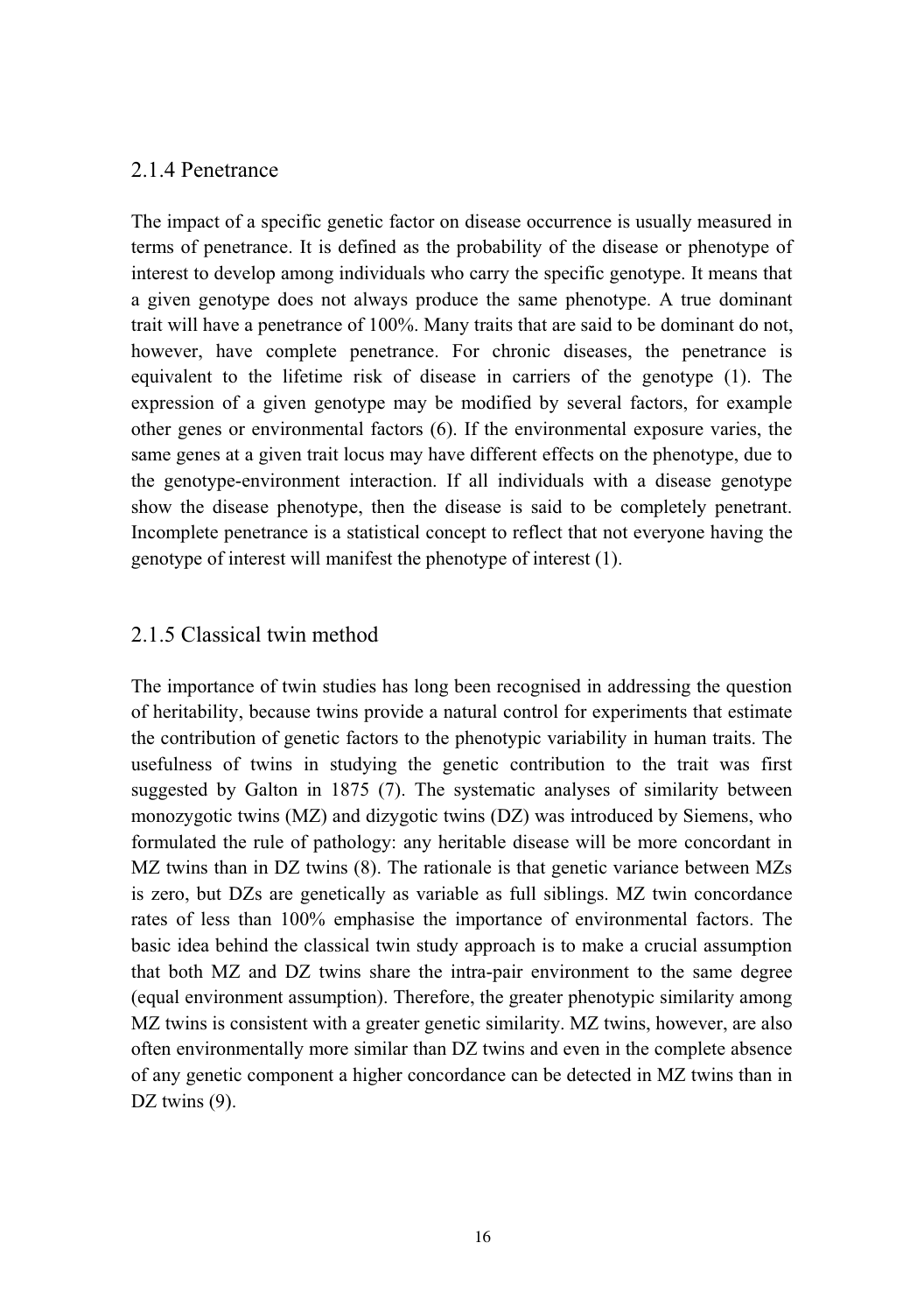Resemblance between twins is measured as concordance if the trait is dichotomous and as correlation if the trait is continuous. There are two kinds of concordance; pairwise and probandwise concordance. The probandwise concordance is defined as the probability that one twin is affected with disease, given that the co-twin is affected (10). It is estimated by the ratio of the concordant to the sum of the concordant and discordant pairs (11). The pairwise concordance is defined as the probability that both twins are affected, given that at least one is affected, and is estimated by the ratio of the affected concordant individuals to the sum of the affected concordant and discordant individuals (11). Probandwise concordance can be interpreted as the recurrence risk in a co-twin of an affected twin and is more preferable of the two measures.

Many diseases, like T1D, are familial but do not segregate in a mendelian way, but show multifactorial inheritance where both multiple genes and environmental factors play a role in the development of the disease. These can be modeled as threshold traits. According to the liability/threshold model proposed by Falconer (12), all of the factors, which influence the development of a multifactorial disorder, whether genetic or environmental, can be considered as a single entity known as liability. The liabilities of all individuals in a population form a continuous variable, which is assumed to have normal distribution and individuals whose liability exceeds a certain threshold develop the disease (Figure 1). Liability is presumed to be determined, in part, by numerous genes with low penetrance and environmental factors, each with small effects. The sharing of genes and environmental factors by relatives therefore results in a correlation of liability (12).

Normally distributed curves are specified by only two parameters, the mean and the variance. Variances have the property of being additive when they are due to independent causes. Thus the overall variance of the phenotype  $(V_P)$  is the sum of the variances due to the individual causes of variation, i.e. the environmental variance  $(V_E)$  and the genetic variance  $(V_G)$ .  $V_G$  can be further decomposed into additive  $(V_A)$  and dominance genetic variation  $(V_D)$ , which is variation due to gene interactions like dominance (between alleles at the same locus) and epistasis (between alleles at different gene loci). Also  $V<sub>E</sub>$  decomposes into common and unique environmental effects. Narrow sense heritability of the trait can be estimated as the fraction of the variance due to additive genetic factors  $V_A/V_P$ , whereas broad sense heritability is due to all additive and non-additive genetic factors  $(V_A + V_D)/V_P$  (13).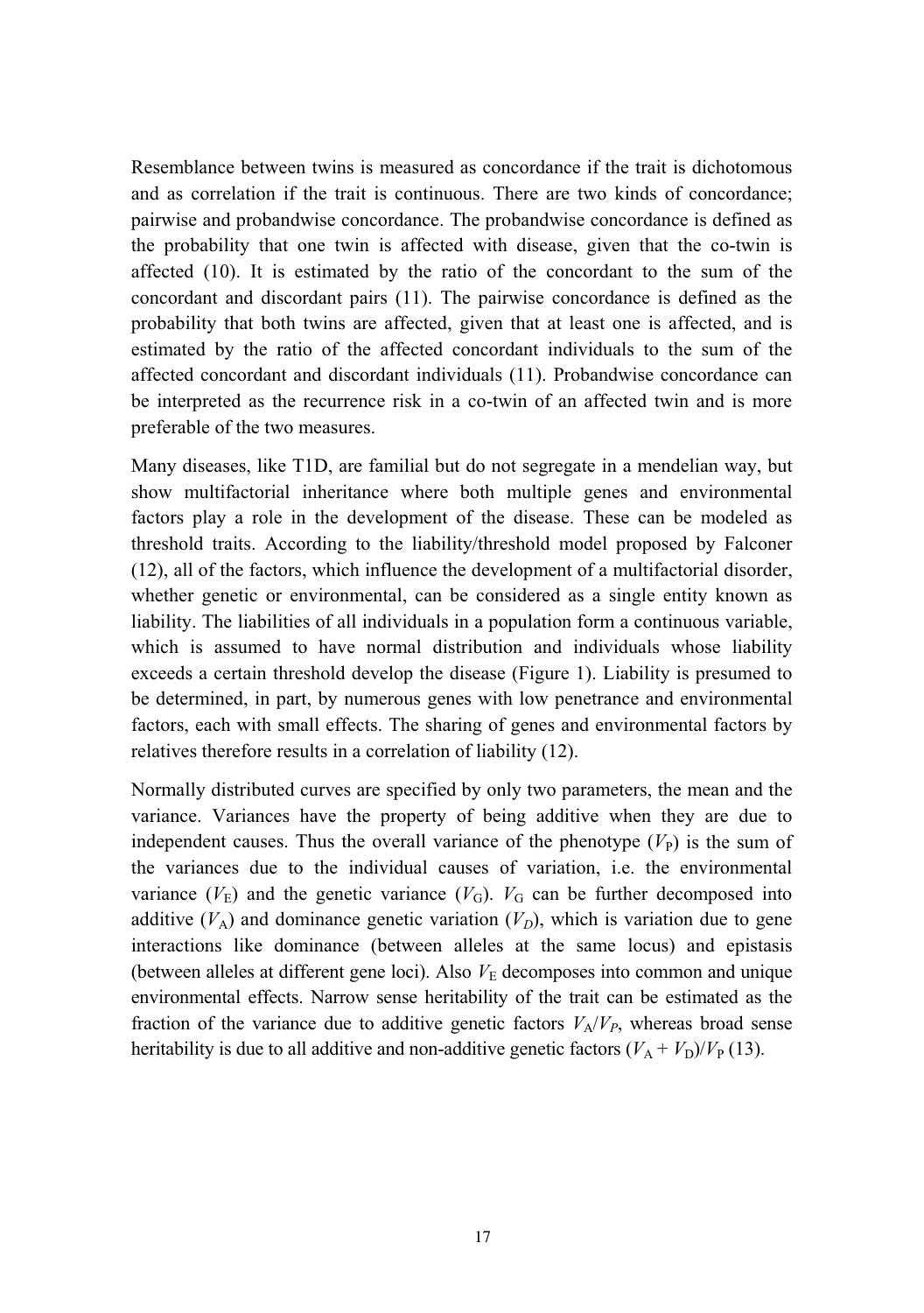

**Figure 1.** Falconer's polygenic threshold model for dichotomous nonmendelian characters. Liability to the condition is assumed to be polygenic and normally distributed. People whose liability is above a certain threshold value are affected

#### **2.2 Type 1 diabetes**

T1D is a common, multifactorial, and genetically heterogeneous autoimmune disease affecting about 0.3% of the world's population and accounting for about 10% of all diabetes (14). T1D was previously defined as insulin-dependent or juvenile diabetes. The new classification of diabetes, according to The American Diabetes Association and the World Health Organization, is now primarily based on the pathogenesis rather than on the requirement for insulin therapy (15; 16). T1D is now classified as type 1A (autoimmune) and type 1B (not immune-mediated). These phenotypes are differentiated by the presence or absence of autoreactive antibodies in the serum of affected individuals, stressing the involvement of immune-mediated mechanisms in type 1A diabetes. Type 1A is the most common form of diabetes among children and adolescents of European origin, and is usually characterized by an acute onset and dependence on exogenous insulin for survival. In adults, the disease is nearly as frequent as in children, but often with a less dramatic onset that may lead to misclassification as T2D and a delayed insulin treatment. About 60% of individuals with T1D are diagnosed in their adult life.

In most cases, a preclinical period marked by the presence of autoantibodies to pancreatic β-cell antigens precedes the onset of overt T1D. At least one of these autoantibodies is present in 85–98% of newly diagnosed children (17). Everyone who develops T1D seems to be genetically predisposed to it. On the other hand, a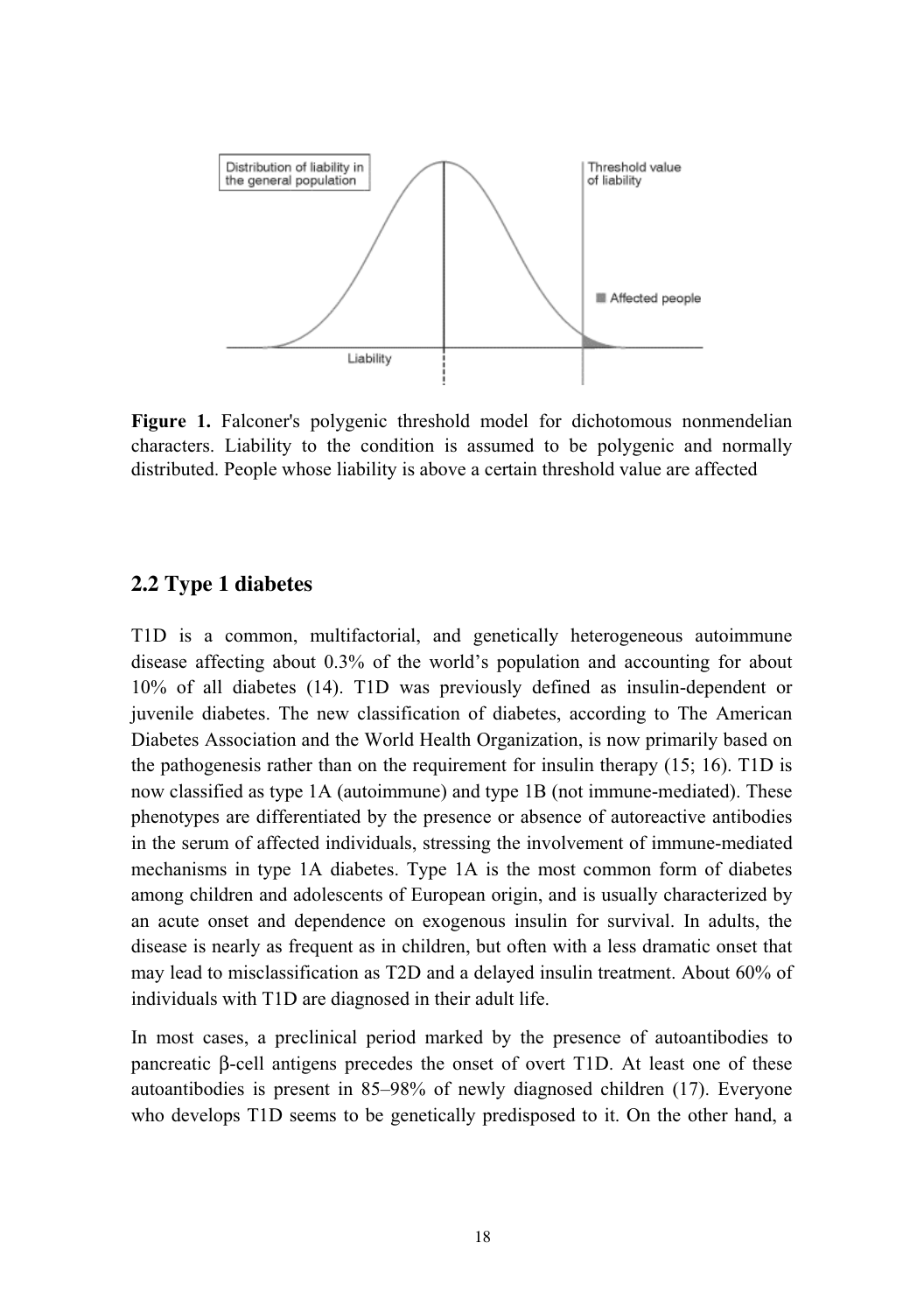genetic predisposition does not guarantee that the disease will occur. T1D clusters in families, but does not segregate with a known mode of inheritance.

### 2.2.1 Genetics of Type 1 diabetes

The onset of T1D is attributed to both genetic risk factors and external triggers. The genetic component cannot be classified according to a classical model of inheritance but T1D is probably due to an interaction between different genes and environmental factors and thus a typical multifactorial, complex disease. The etiology of this disorder remains, however, unclear.

The most studied and major genetic predisposition to T1D is conferred by genes in the HLA region on the short arm of chromosome 6 (6p21.3) (IDDM1). The association between HLA alleles and T1D was first documented in the 1970s (18-20). HLA genes encode molecules that are crucial to the immune system. The HLA region of chromosome 6 contains genes that encode class I (HLA-A, B, C), class II (HLA-DR, DQ, DP), and class III antigens, as well as numerous other genes that control immune response (Figure 2) (21; 22).

The identification of the primary susceptibility determinants, within the MHC region, is confounded by strong linkage disequilibrium between the genes. Particular alleles of the HLA-DQA1, -DQB1 and -DRB1 loci all are primarily involved in the genetic predisposition to T1D, but due to strong linkage disequilibrium it is difficult to study the effect of individual HLA-DQ or –DR genes separately.

Table 1 shows HLA Class II DR-DQ linkage patterns and T1D susceptibility in Caucasians (23; 24). The highest susceptibility to T1D is associated with two combinations of DQA1 and DQB1 alleles: DQA1\*0501.DQB1\*0201 and DQA1\*0301.DQB1\*0302, which encode the HLA-DQ2 and HLA-DQ8 molecules. Two DRB1 alleles, DRB1\*03 and DRB1\*04 (which encode the DR3 and DR4 molecules), are also associated with an increased risk of disease. About 90% of patients with T1D carry one or both of these haplotypes and the highest genetic risk of the disease is conferred by the DR3.DQ2/DR4.DQ8 heterozygous genotype.

Although DQ8 is the principal disease determinant on this haplotype, its influence on disease risk may be modified by the DRB1 subtype. The DRB1\*0401, DRB1\*0402, and DRB1\*0405 subtypes have been reported to increase the risk of diabetes independent of DQ8, whereas DRB1\*0403 is neutral. "Protection" against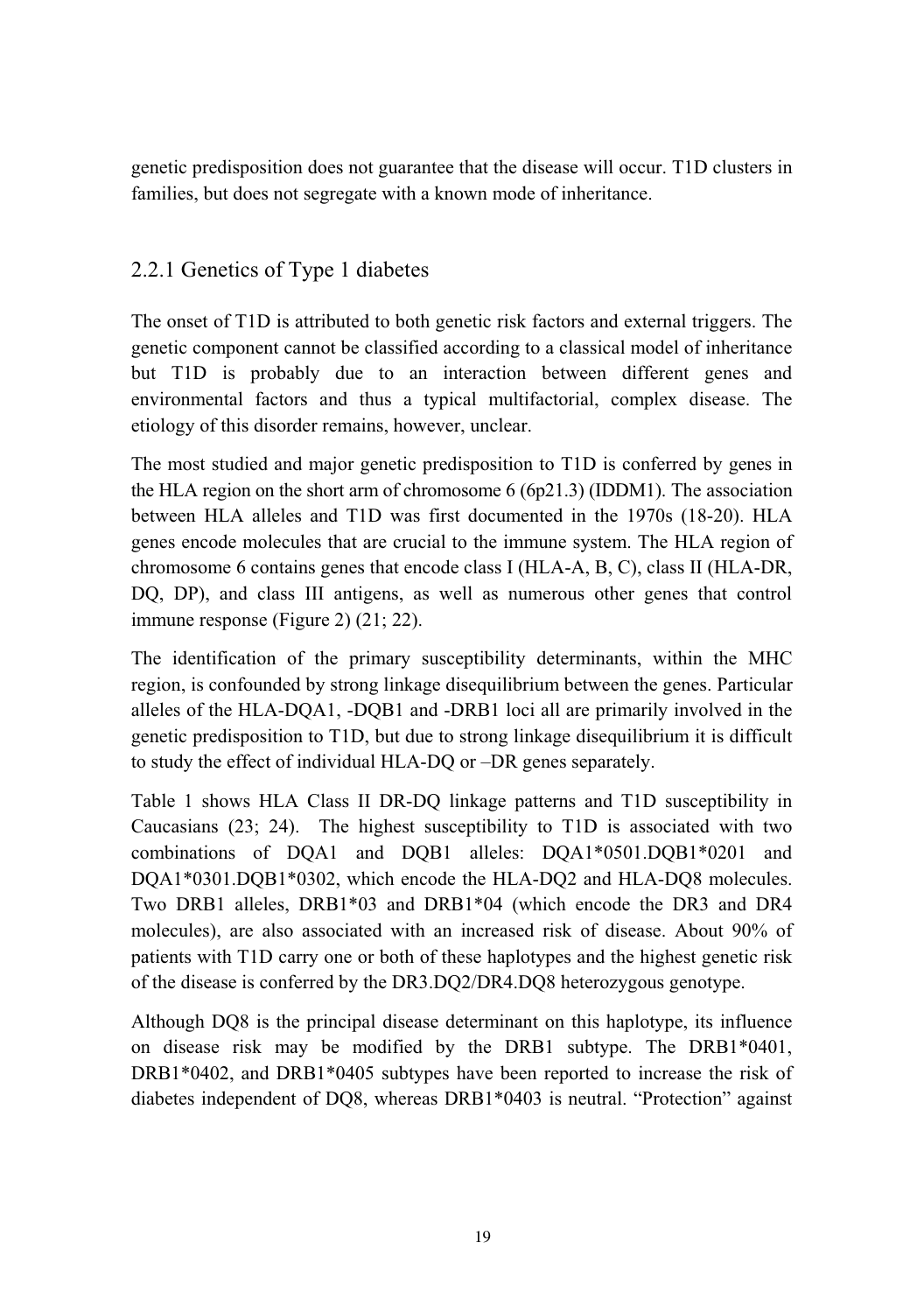T1D is conferred by the DQA1\*0102.DQB1\*0602 haplotype, which encodes the HLA-DQ6.2 molecule. This molecule occurs in approximately 20% of the healthy caucasian population, but is rarely found among patients with diabetes (24).

The inheritance of particular HLA alleles account for over half of the genetic risk of T1D (24). Comparison of disease concordance between HLA-identical siblings (15- 20%) and MZ-twins (35-45%) indicates that other loci have to be involved in the genetic transmission of T1D. Also, the fact that the risk of a sibling sharing none of the HLA-haplotypes with a proband is greater than the population prevalence suggests that additional factors are involved (25; 26).

**Table 1.** HLA Class II DR-DQ linkage patterns and T1D susceptibility in Caucasians (23; 24)

| <b>HLA-DR</b>    | DOA1 | DOB1 | DRB1 | <b>SUSCEPTIBILITY</b> |
|------------------|------|------|------|-----------------------|
| DR <sub>2</sub>  | 0102 | 0602 | 1501 | "Protective"          |
| D <sub>R</sub> 2 | 0102 | 0502 | 1601 | Predisposing          |
| DR <sub>2</sub>  | 0103 | 0601 | 1502 | Neutral               |
| DR <sub>3</sub>  | 0501 | 0201 | 0301 | High Risk             |
| DR4              | 0301 | 0302 | 0401 | High Risk             |
| DR4              | 0301 | 0302 | 0402 | Predisposing          |
| DR4              | 0301 | 0302 | 0403 | Neutral               |
| DR4              | 0301 | 0302 | 0404 | Predisposing          |
| DR4              | 0301 | 0302 | 0405 | High Risk             |
| DR <sub>4</sub>  | 0301 | 0301 | 0401 | Neutral               |
| DR <sub>4</sub>  | 0301 | 0303 | 0401 | Neutral               |
| DR <sub>6</sub>  | 0101 | 0503 | 1401 | "Protective"          |
| DR7              | 0201 | 0303 | 0701 | "Protective"          |



**Figure 2.** Gene map of the human leukocyte antigen (HLA) region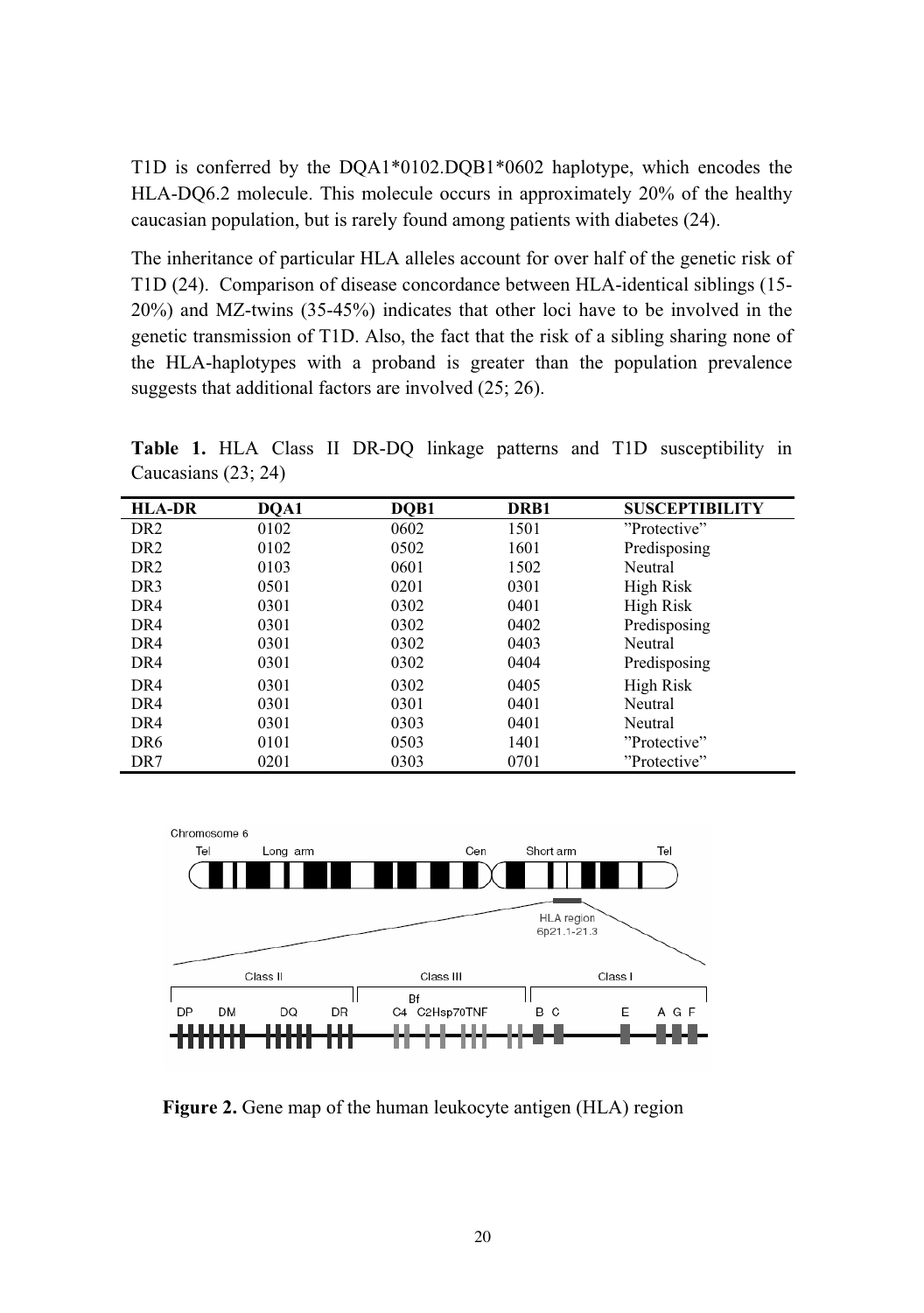Genome-wide linkage scans have enabled the identification of additional chromosomal regions that might contain susceptible genes for T1D (27-31). These scans have confirmed that the HLA gene region is the major genetic determinant of T1D risk, but they have further provided evidence that approximately twenty regions of the genome are also linked to susceptibility (Table 2) (23). The symbols of these loci are labeled from IDDM1 to IDDM18 (www.gene.ucl.ac.uk/nomenclature).

Polymorphisms in the regulatory region of the insulin gene *INS* (IDDM2) have been shown to be the second most important and plausible candidate of the T1D susceptibility and contributes to about 10% of the genetic susceptibility (31; 32). Also the gene *CTLA4* (IDDM12) is a leading candidate gene outside the HLA region (24; 33). The contribution of most of the candidate genes outside the HLA region to the T1D susceptibility, however, has turned out to be difficult to prove unequivocally.

| <b>LOCUS</b>      | <b>CHROMOSOME</b> | <b>CANDIDATE GENES OR MICROSATELLITES</b>                            |
|-------------------|-------------------|----------------------------------------------------------------------|
| IDDM1             | 6p21              | HLA-DR/DO                                                            |
| IDDM <sub>2</sub> | 11p15.5           | <b>INS-VNTR</b>                                                      |
| IDDM3             | 15q26             | D <sub>15</sub> S <sub>107</sub>                                     |
| IDDM4             | 11q13             | MDU1, ZFM1, RT6, FADD, LRP5                                          |
| IDDM <sub>5</sub> | 6q25              | ESR, MnSOD                                                           |
| IDDM <sub>6</sub> | $18q12-q21$       | D18S487, D18S64, JK (Kidd locus)                                     |
| IDDM7             | 2q31              | D2S152, IL-1, NEUROD, GALNT3, HOXD8                                  |
| IDDM8             | $6q25-27$         | D6S264, D6S446, D6S281                                               |
| IDDM9             | $3q21-25$         | D3S1303, D3S1589, D3S3606                                            |
| IDDM10            | $10p11-q11$       | D10S193, D10S208, D10S588, D10S1426                                  |
| IDDM11            | 14q24.3-q31       | D <sub>14</sub> S <sub>67</sub>                                      |
| IDDM12            | 2q33              | CTLA-4, CD28                                                         |
| IDDM13            | 2q34              | D2S137, D2S164, IGFBP2, IGFBP5                                       |
| IDDM14            | $2q34-q35$        | $NCBI \# 3413$                                                       |
| IDDM15            | 6q21              | D6S283, D6S434, D6S1580                                              |
| IDDM16            | 14q32             | <b>IGH</b>                                                           |
| IDDM17            | 10q25             | D <sub>10</sub> S <sub>1750</sub> -D <sub>10</sub> S <sub>1773</sub> |
| IDDM18            | 5q31.1-33.1       | IL12B                                                                |

**Table 2.** Susceptibility loci for T1D, chromosome location as well as candidate genes or microsatellite markers (23)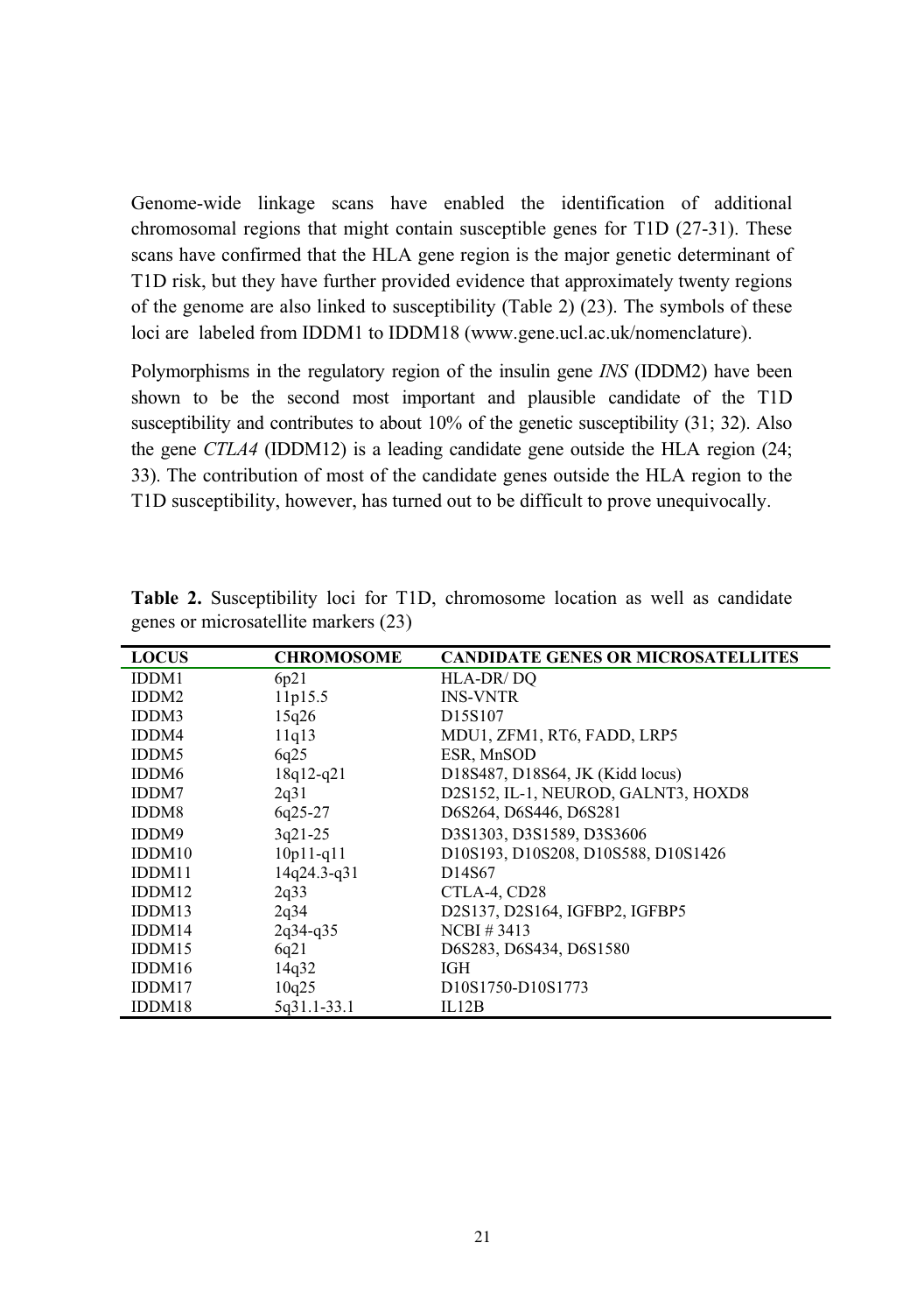#### 2.2.2 Race and ethnicity

One of the most striking characteristics of T1D is the marked geographic and ethnic variability in incidence (34-36). T1D predominantly affects europid populations in Europe and other continents but is less frequent in African, Asian, and Native North American populations. Notable differences, however, also exist within ethnic groups in neighboring countries like the Nordic countries and Estonia. Considerable differences exist in the annual T1D incidence in children, ranging from 0.1 per 100,000 in China and Venezuela to over 50 per 100,000 in Finland in children ≤14 years of age (36). This represents hundreds-fold variation between different populations. Clear geographical patterns such as the polar-equatorial gradient, cannot be seen in the incidence rates (36). The distribution of diabetes-associated HLA-genotypes explains a part of the variation (37), but environmental and lifestyle associated factors must contribute to the remarkable variation in incidence.

Some examples exist of a large difference in incidence between populations with relatively similar ethnic and genetic constitution. The Scandinavian countries are characterized by a high disease incidence. In contrast, the neighboring Russian Karelia and the Baltic countries display a low incidence rate (38; 39). A six-fold gradient has been observed in the incidence of T1D between Finland and Russian Karelia, where one can also find one of the sharpest welfare gradients in the world (40). The population in Russian Karelia lives under entirely different socioeconomic circumstances than the Finnish population, although they partly share the same ancestry. This suggests that environmental triggers that vary among these countries contribute to the steep differences in the incidence rate.

Noticeable within-country variations have also been observed. More than a six-fold variation in risk exists in Italy between the mainland and the island of Sardinia (41). Also in China a nearly 50-fold within-country variation has been observed (36).

#### 2.2.3 Gender and age

A sex bias is a characteristic of autoimmune diseases (42). In contrast to most autoimmune diseases, male predominance occurs in T1D. The overall sex ratio is roughly equal in T1D with only a minor male excess observed in children diagnosed under the age of 15. After puberty males seems to be more commonly affected than females (43-45). Several mechanisms for these differences have been explored, such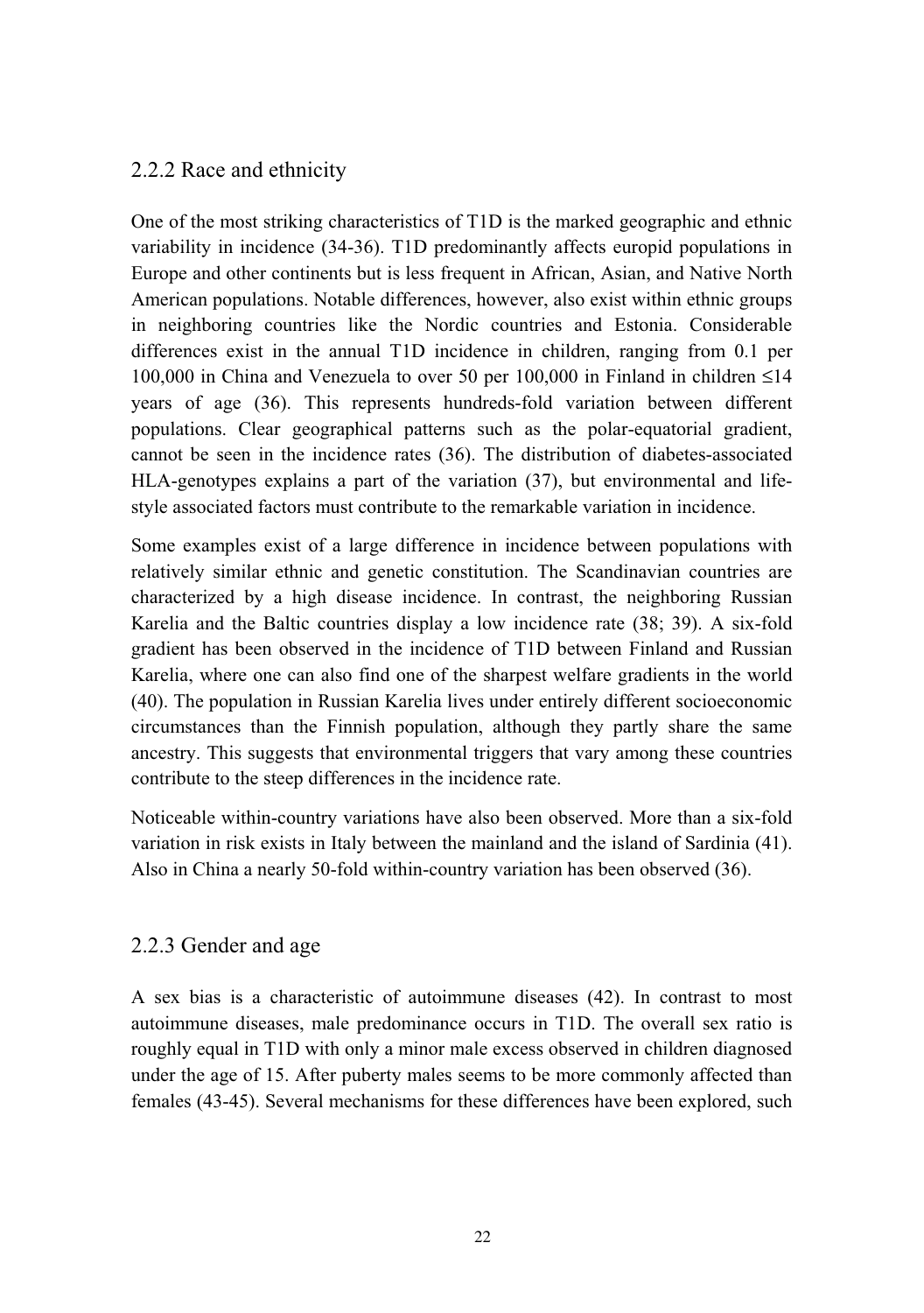as the effects of sex hormones on the immune system, but the reasons are not yet known (42). The earlier observed association between a male excess and a high incidence of T1D, in contrast to a female excess in the low incidence countries was not confirmed in a relatively recent studies (36; 46).

T1D like many other multifactorial diseases shows a variable age of onset. T1D can develop at any age, but predominantly occurs in children and young adults. The disease status of unaffected family members cannot be determined with certainty without a long follow-up time. The peak of T1D expression is seen between ages 10-14, but several countries have reported that the age at onset has showed a trend towards an earlier onset (47-51). T1D may represent a heterogeneous disorder with a different pathogenesis in patients with earlier onset compared to later onset of the disease. A very young age at onset of T1D may be under a different genetic control than a later onset of T1D (52-54). A significantly higher percentage of non-DR3/non-DR4 genotypes and a lower percentage of DR3/4 genotypes has been found in patients with later onset (55). Clinical subtypes of T1D can be divided into acute onset that mainly occurs in young patients or a slowly progressive form of β-cell destruction (56). A greater relative increase in incidence in individuals under five supports the importance of exposures operating early in life.

#### 2.2.4 Environmental risk factors

During the recent years, the role of several environmental factors in the etiology of T1D has been extensively researched. Despite this no environmental agent responsible for triggering T1D has been conclusively identified. Table 3 summarizes the environmental factors that have been suggested to associate with T1D, either causative or protective. Seasonal variation in the onset of T1D has been observed worldwide with the largest proportion of cases diagnosed during fall and winter and the lowest during the summer, which has been interpreted as coincidence with the time of enterovirus infections (57-60). Many reports of epidemiological association between enterovirus infections and T1D have been brought out (61; 62). A new observation in the Finnish DIPP Project is a similar seasonality in the appearance of autoantibodies in non-diabetic, genetically susceptible children parallel the seasonal pattern of enterovirus infections (63). One hypothesis is that the increase in the incidence of T1D in Finland could be due to a parallel change in the epidemiology of enterovirus infections (64). The DIPP study further showed that the frequency of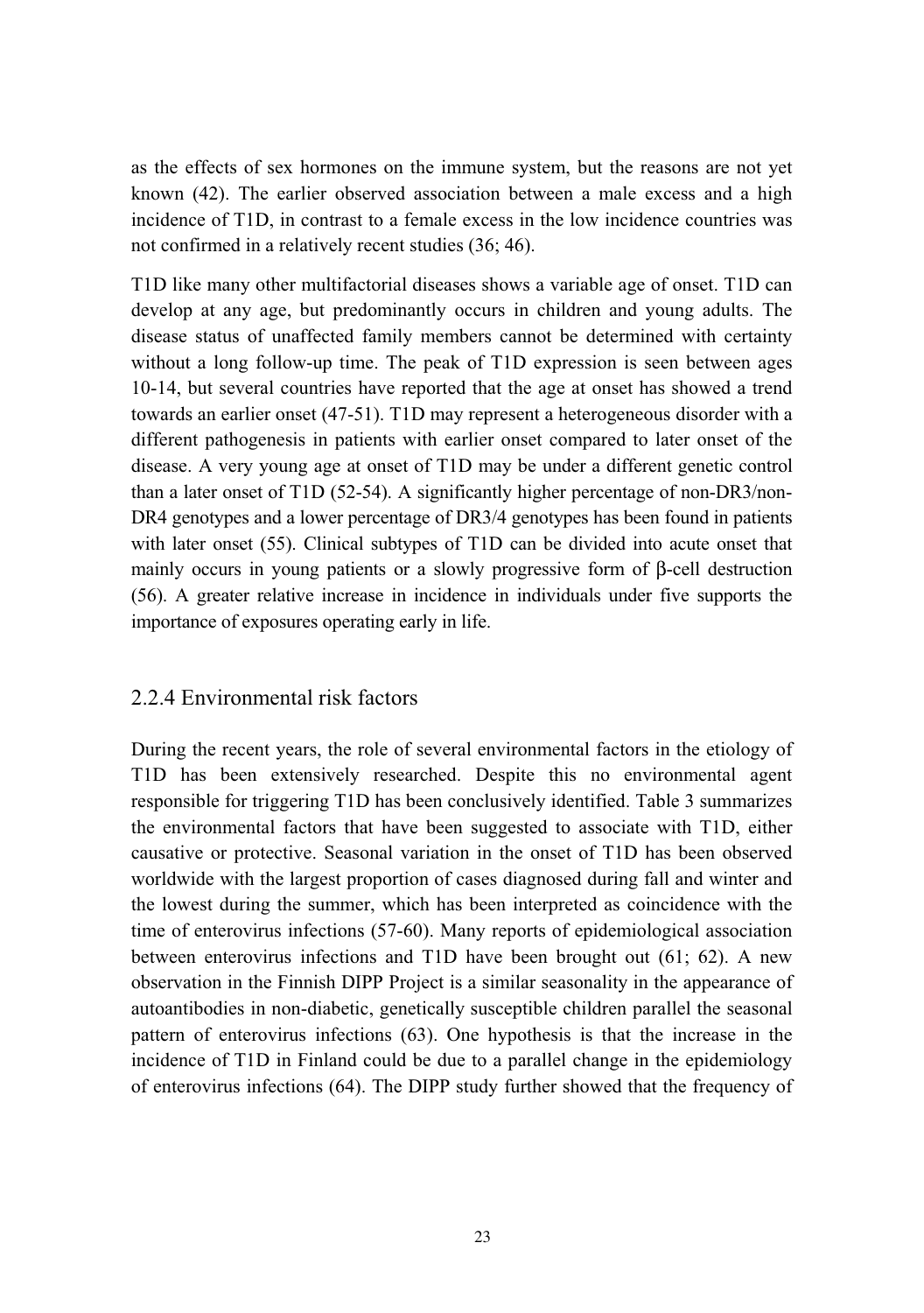enterovirus infections has rapidly decreased in the Finnish population as a consequence of modern life-style and increased hygiene.

A number of other viruses have also been associated with T1D. These include rubella, mumps, cytomegalovirus, Epstein-Barr virus, retrovirus, and rotavirus (65- 67). Viruses are capable of causing a direct cytolytic effect or of triggering an autoimmune process that leads to the destruction of β-cells (68). The mumps virus was the first to be implicated in the development of human T1D. Several cases were reported in whic the mumps infection preceded the onset of T1D (67).

Like the virus infections, vaccinations also affect the immune system early in life. A link between childhood vaccinations and the development of T1D has been investigated, but most studies have not been able to find an increased risk of T1D associated with vaccination (69-71). Vaccines may have a biological effect by themselves or an impact on the incidence of T1D due to the elimination of certain viral infections. A follow-up study in Finnish children did not find an increased risk of T1D associated with Haemophilus influenzae type b vaccination or with the number of vaccinations received (72). Neither did a large Danish study (70).

A number of studies have investigated the relationship between dietary factors and the risk of T1D. Such factors include early introduction of cow's milk supplement, duration of breast-feeding, vitamin D, vitamin E, zinc, nitrate, and nitrite compounds (73-75). The possible protective role of breast-feeding and harmful effect of early introduction of cow's milk in the development of T1D have been proposed, but the results have remained controversial (75-78). Vitamin D supplement in the first year of life and already during prenatal life is associated with a decreased risk of T1D (79-82).

Toxic substances in the environment, other than infectious agents or exposures that stimulate an immune response, are associated with the occurrence of T1D (83). Among toxins, the nitrates, nitrites and N-nitroso compounds are the main candidates playing an environmental role in the etiology of T1D (74; 84; 85). Nitrate can convert to nitrite and further into nitrosamines, which are known to be toxic substances capable of damaging the pancreatic  $\beta$ -cells (85). Nitrates are found in vegetables, and nitrate and nitrite are used in meat products as food additives. In addition to food, nitrates are also found in drinking water due to natural occurrence and agricultural sources. Associations between regional water nitrate levels and the incidence of T1D have been reported in some ecologic studies (84; 86; 87). Finnish study, however, did not find such an association between the variation of T1D and the concentration of nitrates in the drinking water (85).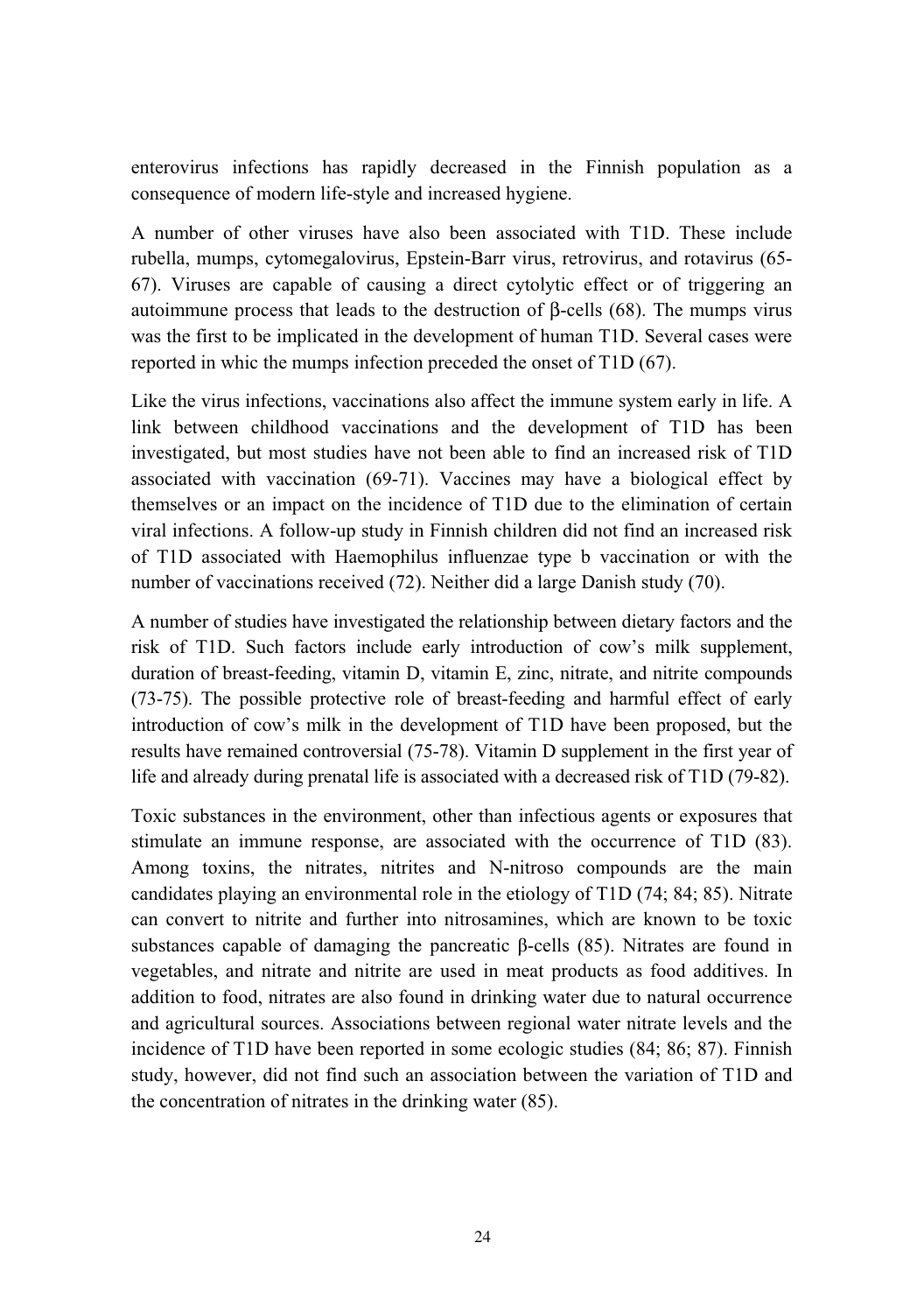Novel potential environmental factors that may be associated with T1D are a bacterial toxin, the macrolide bafilomycin A1 produced by Streptomyces spp and antimicrobials (88; 89). An Australian study reported that the antibiotic bafilomycin A1 may induce changes in the pancreatic β-cells and a dysregulation of the insulin secretion in mice (88). Streptomyces species are found in the soil worldwide and they can produce many toxic compounds that infect vegetables and beets. Thereby humans could be exposed to high concentrations of bafilomycin A1. A recent Finnish study investigated the relationship between the use of antimicrobials before or during pregnancy or during childhood and the subsequent risk of T1D (89). Although no relationship between the use of antimicrobials in general and the risk of T1D was found, the maternal use of some specific antimicrobials, like the macrolides, before pregnancy was related to risk of T1D in the child.

The relatively young age at onset and the long preclinical phase of T1D suggest that environmental risk factors may play a role in the fetal or perinatal period of life, when the immune system is maturing. The most commonly studied perinatal factors include birth weight, parental age at birth, birth order, pre-eclampsia, Caesarean section, and fetal-maternal blood group incompatibility (90-95). The most consistent finding is an association between an increased maternal age and an increased risk of T1D (90; 91; 94-97). A positive association between birth weight and T1D has also been found (92; 94; 98; 99). A study from Norway found an almost linear correlation between incidence rate and birth weight. The risk of T1D was more than two-fold higher in children with birth weights  $> 4500 \text{ g}$  in comparison to newborns with the lowest birth weight  $(< 2000 \text{ g})$  (99). It is difficult to envisage whether the perinatal factors have a direct effect on the variation in risk of T1D or are they only potential markers of other unmeasured variables.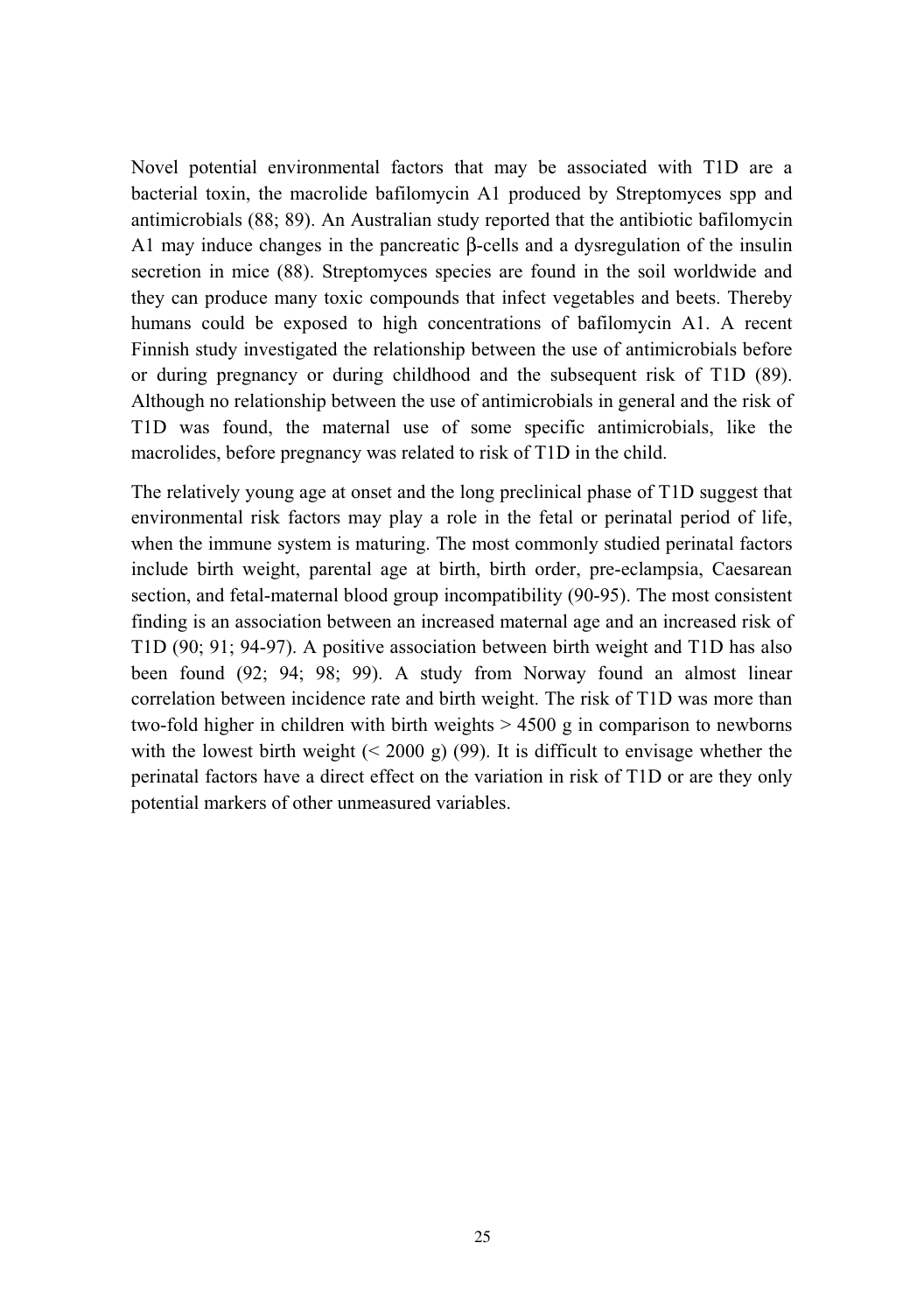| <b>VIRAL INFECTIONS</b><br>(62; 67; 100) | <b>CHILDHOOD</b><br><b>VACCINATIONS</b><br>$(69-72)$ | <b>DIETARY</b><br>FACTORS (75)              | (83; 85;<br><b>TOXINS</b><br>88:89)          | <b>PERINATAL</b><br><b>RISK</b><br><b>FACTORS</b><br>(90;<br>94:<br>95:99 |
|------------------------------------------|------------------------------------------------------|---------------------------------------------|----------------------------------------------|---------------------------------------------------------------------------|
| <b>Mumps</b>                             | <b>MMR</b>                                           | Early<br>introduction of<br>cow's milk      | N-nitroso<br>compounds                       | Maternal and<br>paternal age at onset                                     |
| Enteroviruses                            | <b>BCG</b>                                           | Breast feeding                              | <b>Bacterial</b><br>toxin.<br>bafilomycin A1 | Maternal weight<br>gain during<br>pregnancy                               |
| Rubella                                  | Haemophilus<br>influenzae type b                     | Nitrate, nitrite,<br>N-nitroso<br>compounds | Antimicrobials                               | Intrauterine<br>infections                                                |
| Rotaviruses                              | Polio                                                | Fats                                        | Polychlorinated<br>biphenyls (PCBs)          | Birth weight                                                              |
| Retroviruses                             | Tetanus                                              | Gluten                                      |                                              | Birth order                                                               |
| Cytomegaloviruses                        | Diphtheria                                           | Vitamin D                                   |                                              | pre-eclampsia                                                             |
| Epstein-Barr viruses                     | Pertussis                                            | Vitamin E<br>Zinc                           |                                              | Caesarean section<br>Feto-maternal<br>blood group<br>incompatibility      |

**Table 3.** Environmental factors proposed to be involved in the pathogenesis of T1D

### 2.2.5 Type 1 diabetes in Finland

Finland has the highest incidence of T1D in the world and the incidence rate has increased linearly since the 1950s (101), predominantly increasing in the younger age-groups (47). The incidence of T1D in children under 15 was predicted to reach 50/100,000 cases per year around 2010, if the calendar-period effect would have been linear from the 1950s to 2010 (101). The increase in the incidence, however, has in fact shown nonlinearity and already exceeded the milestone in the beginning of the millennium. The incidence increased linearly from 1965 to the beginning of the 1990s approximately by 2.4% per year, but thereafter the increase has turned out to be even faster (Figure 3).

A within-country variation has been observed in the risk of T1D in Finnish children. Notably, the incidence is higher in the rural heartland areas than in the urban areas suggesting that some geochemical, socio-economic, or behavioural factors may explain the geographic variation (102). Substantial regional variations in the HLA genotypes and allele frequencies among different geographical regions of Finland also exist despite the highly homogenous population (103; 104).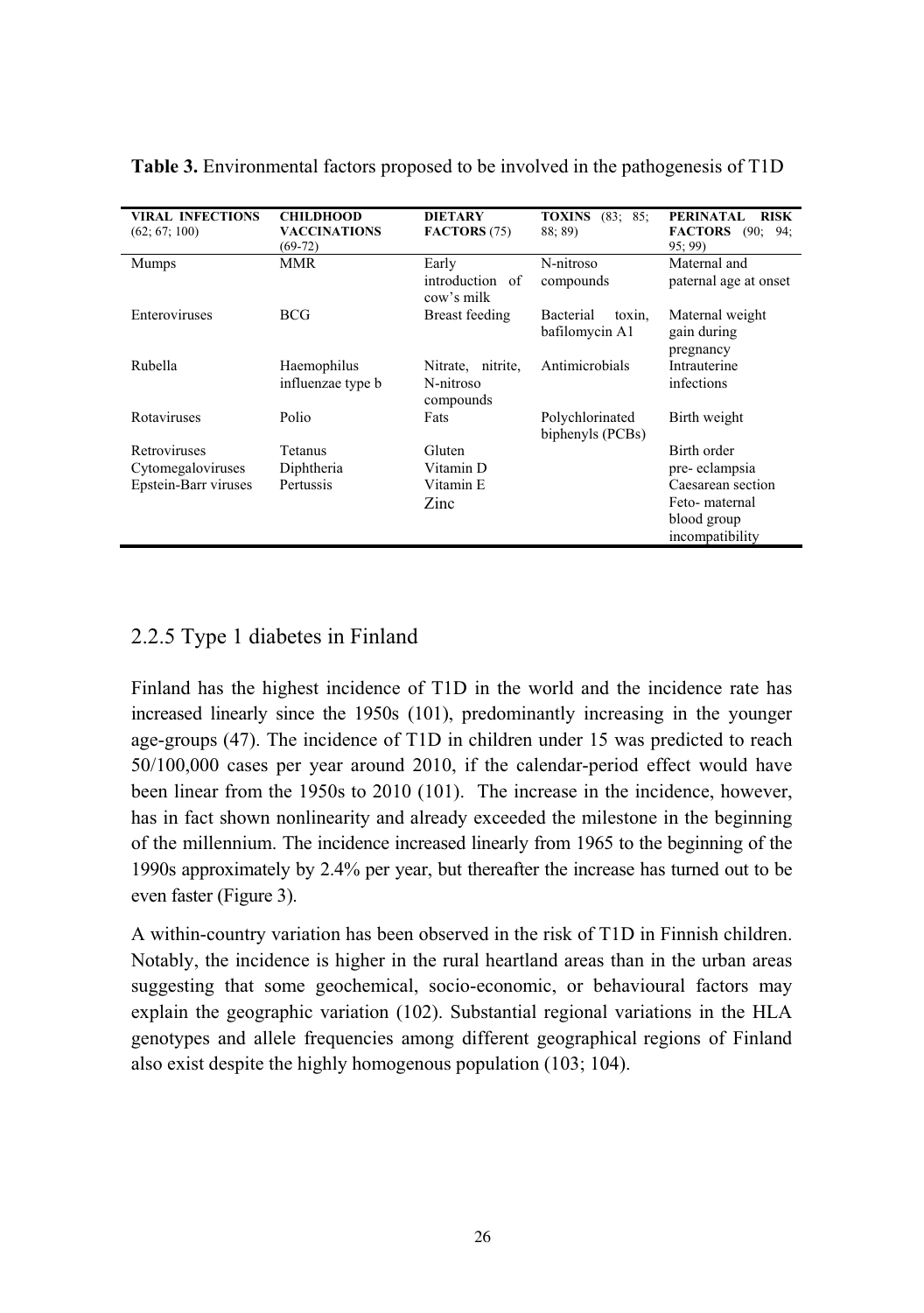

**Figure 3.** Incidence of type 1 diabetes in Finland during 1965-2005, 3-years moving averages, based on data from the Central Drug Register (CDR)

#### **2.3 Risk of T1D in the first-degree relatives**

#### 2.3.1 Historical review of family studies on diabetes

More than 80% of T1D cases are sporadic and occur in an individual without a family history of diabetes at the time of diagnosis, but the remaining 20% clusters in families. As early as 1696, Richard Morton described a family of seven children, four of whom were diabetic (105).

Repeated attempts, to characterize the occurrence risk of first-degree relatives of individuals with T1D have continued since the 1930s, have tried to determine the mode of inheritance from family studies. Pincus and White from the Joslin Diabetes Unit, first claimed in 1933 that diabetes mellitus is an inherited disease and showed that the disease was considerably more frequent among siblings and parents of a series of diabetic patients than among those of a series of non-diabetic subjects (106; 107).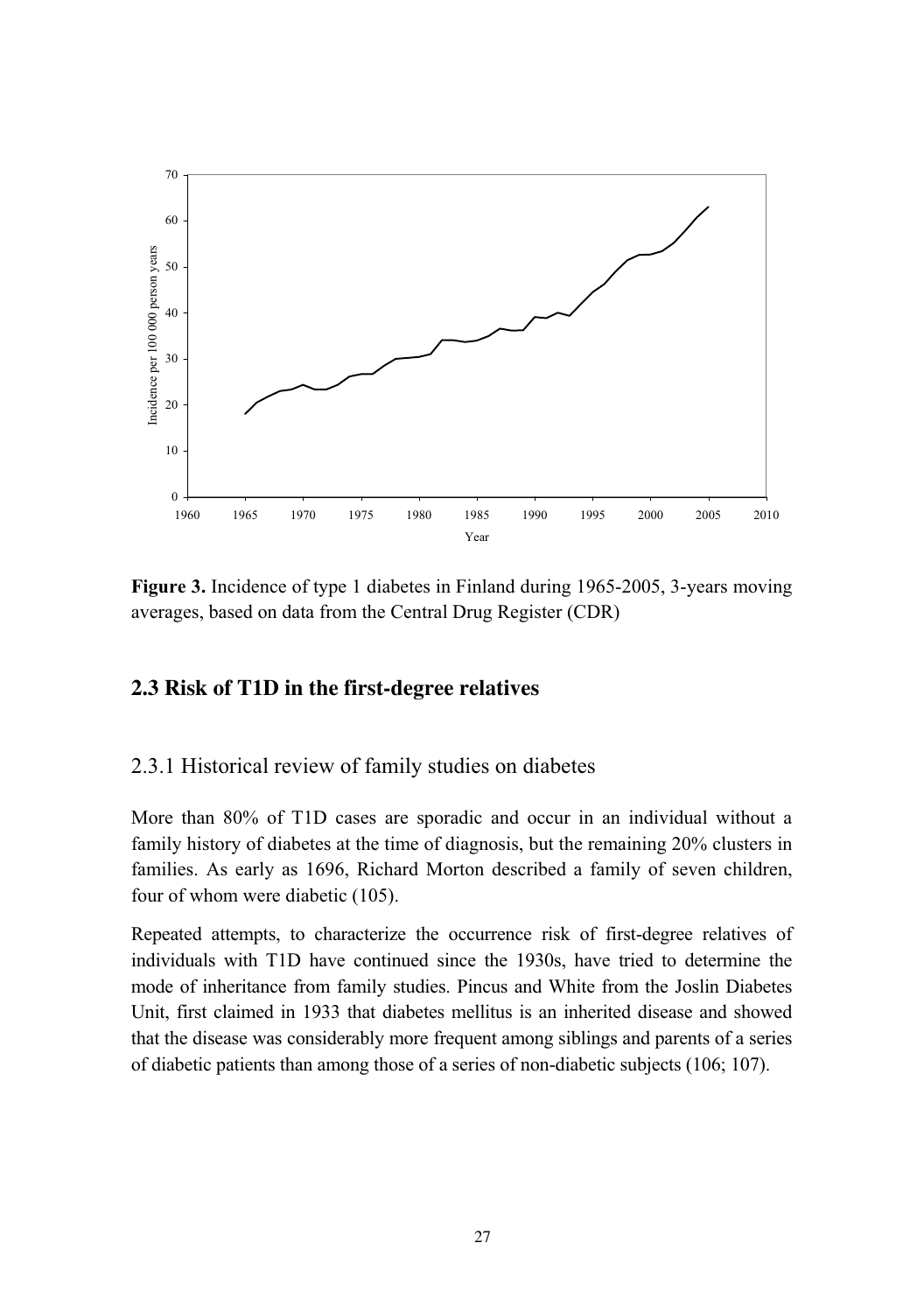The very wide range of variation both in respect to severity and age at onset made the genetics of diabetes particularly difficult to elucidate. Different hypotheses about the transmission of diabetes have been suggested, of which the first and most popular suggested that the disease is due to a single recessive gene (106-109). It was suggested that late-onset mild cases could be regarded as heterozygous for a gene which, in its homozygous form, gives rise to the early-onset severe type of diabetes (105). Smith et al. concluded that early-onset and late-onset diabetes represent different levels of liability to the same disease rather than being distinct diseases (110). Expected Mendelian ratios were, however, not found in family studies and a multifactorial inheritance of diabetes was finally concluded (111). One of the strongest arguments for the multifactorial hypothesis was the observation that when both parents were affected, the incidence of the disease among the siblings of the proband was greater than when one parent was affected (112).

In the early family studies diabetic patients were not differentiated into type 1 (insulin-dependent) and type 2 (non-insulin-dependent) diabetes. Harris (1950) was the first to show that early and late onset forms of diabetes do not have the same genetic background (105). In the 1960s several authors proposed that the genetic basis might be different for the early-onset type and the late-onset type of diabetes (109; 111; 113). The classification of the two common types of diabetes, as well as some additional forms of diabetes, was made at the end of the 1970s by two expert committees (114; 115).

In the first reported family studies, early-onset and late-onset diabetes were kept together (108; 112), although in some studies the age at onset of diabetes in the probands was restricted to concern early-onset diabetes with subsequent insulin treatment. These criteria were, however, not required for the relatives. The original family studies were hospital-based and the family history material, of diabetes occurrence in relatives, was collected by questioning the patients treated at the diabetes clinics. Importantly, these investigations included only living probands and were thus prone to biases since deceased diabetics from the same cohort as the living ones could represent more serious cases of diabetes. Some studies combined all categories of first-degree relatives into one group with no possibility of differentiation between morbidity risk between parents, siblings, and children (116).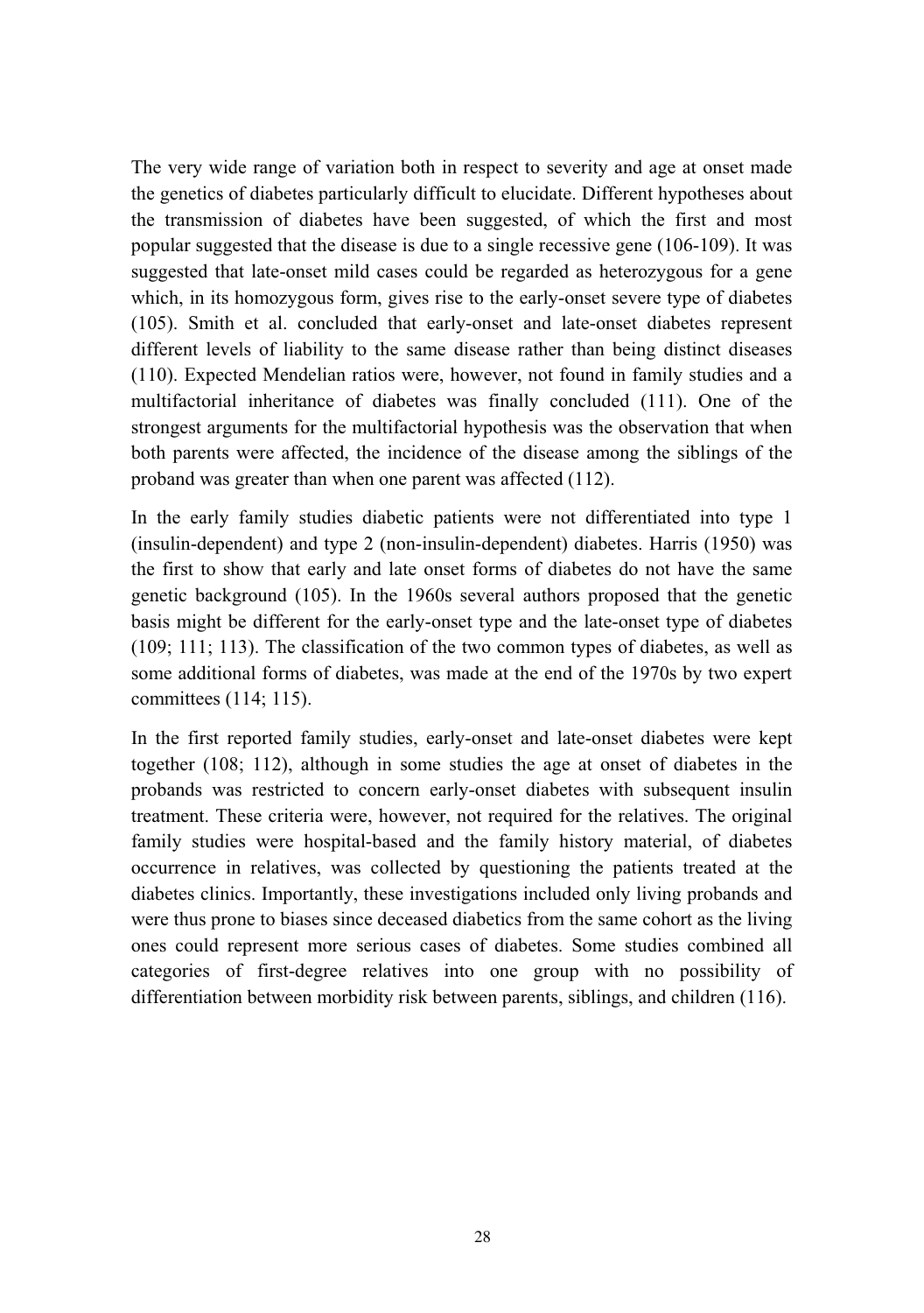#### 2.3.2 Type 1 diabetes in twins

The main interest of the first studies on diabetes in twins was focused on identical twins (117-121). Results that surprised the research community revealed that the earlyonset diabetes (< 40 years) might not be entirely genetic in origin. Tattersall and Pyke suggested that the concordance for juvenile onset diabetes in MZ twins may never reach 100% (120). In addition, they concluded that the risk of the unaffected twin becoming diabetic declines with increasing duration of discordance (120).

Many studies have attempted to determine the concordance rate for T1D in MZ twins. The main weakness of these studies has been that most of them had ascertained diabetic twin pairs by advertising or sampling from diabetes clinics. This kind of ascertainment can easily lead to an excess of concordant pairs and thus biased estimates of the concordance rates. In addition, any comparison between MZ and DZ twins has not been possible by studying only MZ twins. Few of the studies were longitudinal, relying instead on cross-sectional analysis. The concordance rate in MZ twins in these studies (117; 118; 120; 122; 123) was estimated to be 25-50%. Later investigations on the topic used population based twin registries from Finland and Denmark, independently of the zygosity and diabetes status in the co-twin. In these studies the concordance rate was estimated to be between 13 and 38% (124; 125).

Johnston et al. (126) provided the first demonstration of a genetic heterogeneity between concordant and discordant MZ twins. They showed that more of the concordant rather than the discordant MZ twin pairs were heterozygous for HLA-DR3 and HLA-DR4. The increase in concordance was first seen in the younger (< 20 years) compared with the older twin pairs  $(> 20)$ . Such an increased risk in cotwins of index twins diagnosed early in life was later confirmed (127-129). In the recently published study, Metcalfe et al. (130) found the disease associated high-risk INS genotype to increase the likelihood of MZ twins being concordant for T1D. For individual HLA-DQ antigens statistical differences also occurred between concordant and discordant twin pairs. An increased frequency of no high-risk HLA-DQB1 alleles in discordant compared with concordant twins was seen. They therefore concluded that the load of both major histocompatibility complex (MHC) and non-MHC susceptibility genes have an impact on the disease penetrance. Importantly, besides these two studies (126; 130) very little information is available on differences in concordance to T1D caused by genetic heterogeneity.

To date, all studies have found that the concordance rate of MZ twins with T1D is much higher than that in DZ twins, indicating that genetic factors contribute to the disease. The vast majority of MZ twin pairs are, however, discordant for T1D providing the evidence that non-genetically determined factors also influence on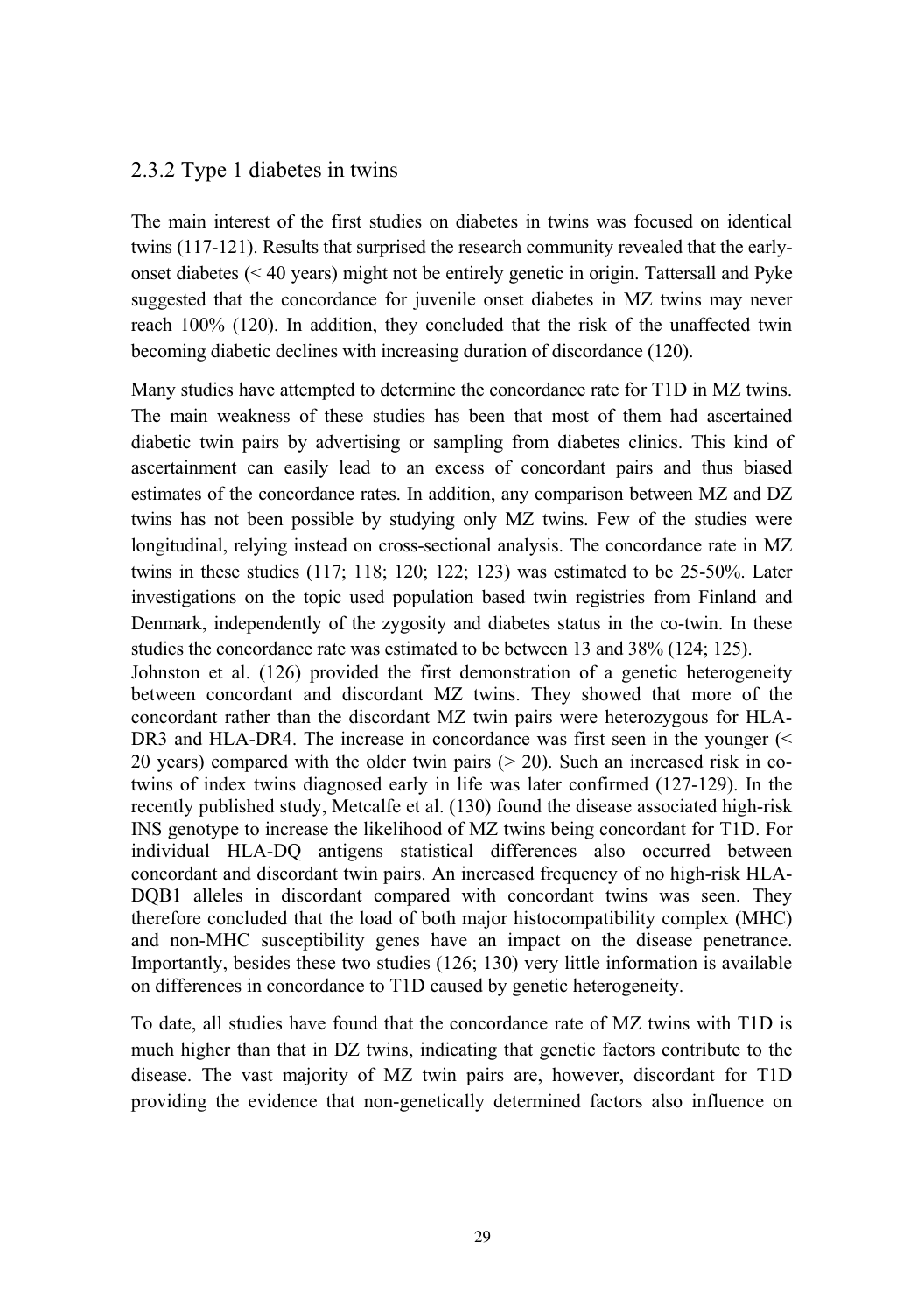susceptibility to the disease. The investigation of the Finnish Old Twin Cohort showed the probandwise concordance to be 23% and the pairwise concordance to be 13% in MZ twins and 4.8% and 2.5% in DZ twins. The heritability was estimated to be 74% in the Finnish Old Twin Cohort (124).

The concordance rate for T1D in MZ twins may change over time. Finland is one of the few countries with a population-based twin registry that consists of two temporally consecutive cohorts of twins, the Old Twin Cohort (born 1940-1957) and the Young Twin Cohort (born 1958-1986). This offers a rare opportunity to provide unbiased data on T1D among twins as well as to compare the concordance rates for T1D in two successive cohorts of twins throughout the recent decades when the incidence of T1D has changed substantially. If the increase of T1D that has been observed in Finland during the past decades is due to increasing exposure to the environmental risk factors, the concordance rate for T1D among MZ twins must have become higher over time.

The risk seems to be the highest in the two first years after a diagnosis of diabetes in the index twin, but declines sharply at least in young onset twins. The median discordance time among MZ twins is about four years. If a MZ twin pair remains discordant more than six years it is unlikely that the unaffected twin will ever develop diabetes (127), although a significant late progression to diabetes after six years of discordance has been detected. It is noteworthy that a discordance periods of even 36 and 39 years before the outbreak of diabetes in the co-twin have been reported (129; 131).

#### 2.3.3 Sibling recurrence risk

Table 4 shows some of the central studies reporting sibling recurrence risk of T1D in different populations. These investigations are not entirely comparable due to methodological differences. The risk of T1D for siblings, however, does not vary to a great extent from study to study. The risk of T1D for siblings is found to be between 4% and 6.5% with a recurrence risk ratio of 10-26 (45; 53; 132-142).

Degnbol et al. concluded that the risk in siblings of probands with diabetes diagnosed at 20 or under was about ten times that in the general population, whereas the risk of the sibling of probands developing diabetes later in life does not differ from the risk in the general population (132). Based on this, they concluded that the early-onset and late-onset diabetes cannot share the same genetic background. Chern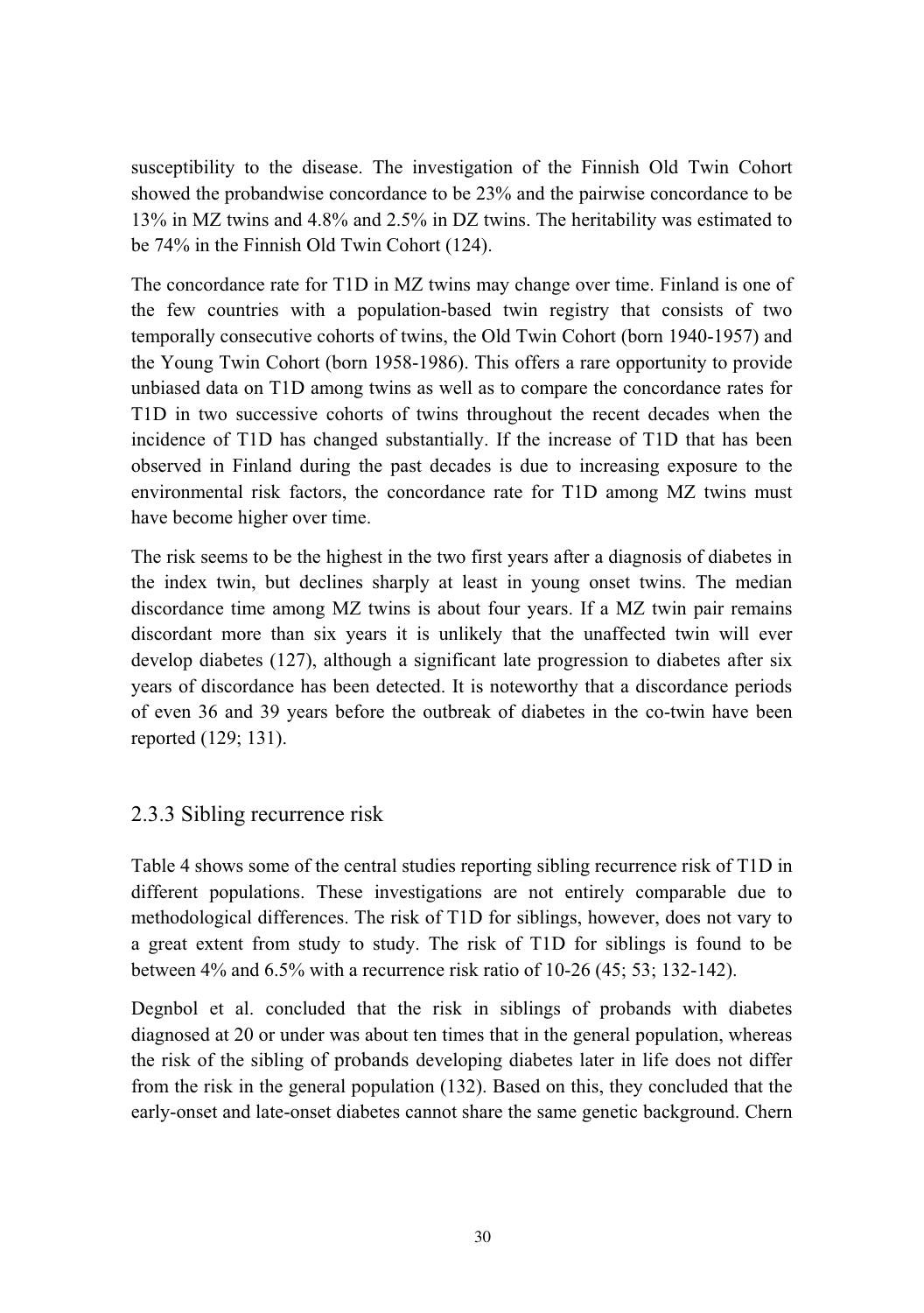et al. divided siblings according to the age at onset of diabetes in the probands into two groups under and over ten years in order to test the degree of heterogeneity in each group and found that the different risk of diabetes in these two groups is a function of the age at diagnosis of the probands (136). Later in the 1990s, Allen et al. confirmed this connection between progressively increasing risk and the decreased age at onset of diabetes in the proband (140). The coexistence of a diabetic child and at least one diabetic parent in the family was found to increase the risk in the siblings up to 10.5% (137). Further evidence was provided by a German study in which the risk for siblings of the T1D proband was four times higher if a parent also had T1D (138).

Familial aggregation of T1D has been studied using a cross-sectional study design at the time of diagnosis of the proband or if the follow-up time has been limited. A long follow-up time is needed to elicit the phenotype of unaffected family members, because a large part of individuals with T1D are affected by the disease after 15. Longitudinal follow-up studies on this topic are rare.

| <b>STUDY</b>                 | <b>COUNTRY</b> | <b>PROBANDS</b><br>(n) | <b>SIBLINGS AT</b><br>RISK(n) | <b>RISK</b><br>T1D<br>IN<br><b>SIBLINGS</b> |
|------------------------------|----------------|------------------------|-------------------------------|---------------------------------------------|
| Degnbol et al., 1978 (132)   | Denmark        | 185                    | 391                           | $6.2\%$                                     |
| West et al., 1979 (133)      | Canada         | 518                    | 1,080                         | $4.1\%$ *                                   |
| Gottlieb et al., 1980 (134)  | Boston, US     | 259                    | 614                           | $4.5\%$ *                                   |
| Gamble et al., 1980 (135)    | UK.            | 4,868                  | $\overline{\phantom{a}}$      | $5.6\%$                                     |
| Chern et al., 1982 (136)     | US             | 493                    | 1,433                         | $5.5\%$                                     |
| Wagener et al., 1982 (137)   | Pittsburg, US  | 1,128                  | 2,578                         | 4.4%                                        |
| Tillil et al., 1987 (138)    | Germany        | 554                    | 982                           | $6.6\%$                                     |
| Dahlquist et al., 1989 (139) | Sweden         | 3,503                  |                               | $4.3\%*$                                    |
| Allen et al., 1991 (140)     | Wisconsin, US  | 194                    | 300                           | $12\%$                                      |
| Gavard et al., 1992 (45)     | Pittsburg, US  | 1,774                  | 3,966                         | $6.3\%$                                     |
| Pociot et al., 1993 (141)    | Denmark        | 1,419                  |                               | $5.0\%$ *                                   |
| Lorenzen et al., 1994 (142)  | Denmark        | 291                    | 533                           | $6.4\%$                                     |
| Gillespie et al., 2002 (53)  | UK             | 1,299                  | 1,430                         | $4.3\%$                                     |
| Steck et al., 2005 (143)     | Colorado, US   | 1,586                  | 2,081                         | 4.4%                                        |

**Table 4.** Studies investigating the sibling recurrence risk for T1D

\* at the time of diagnosis of patients with newly diagnosed T1D, T1D=type 1 diabetes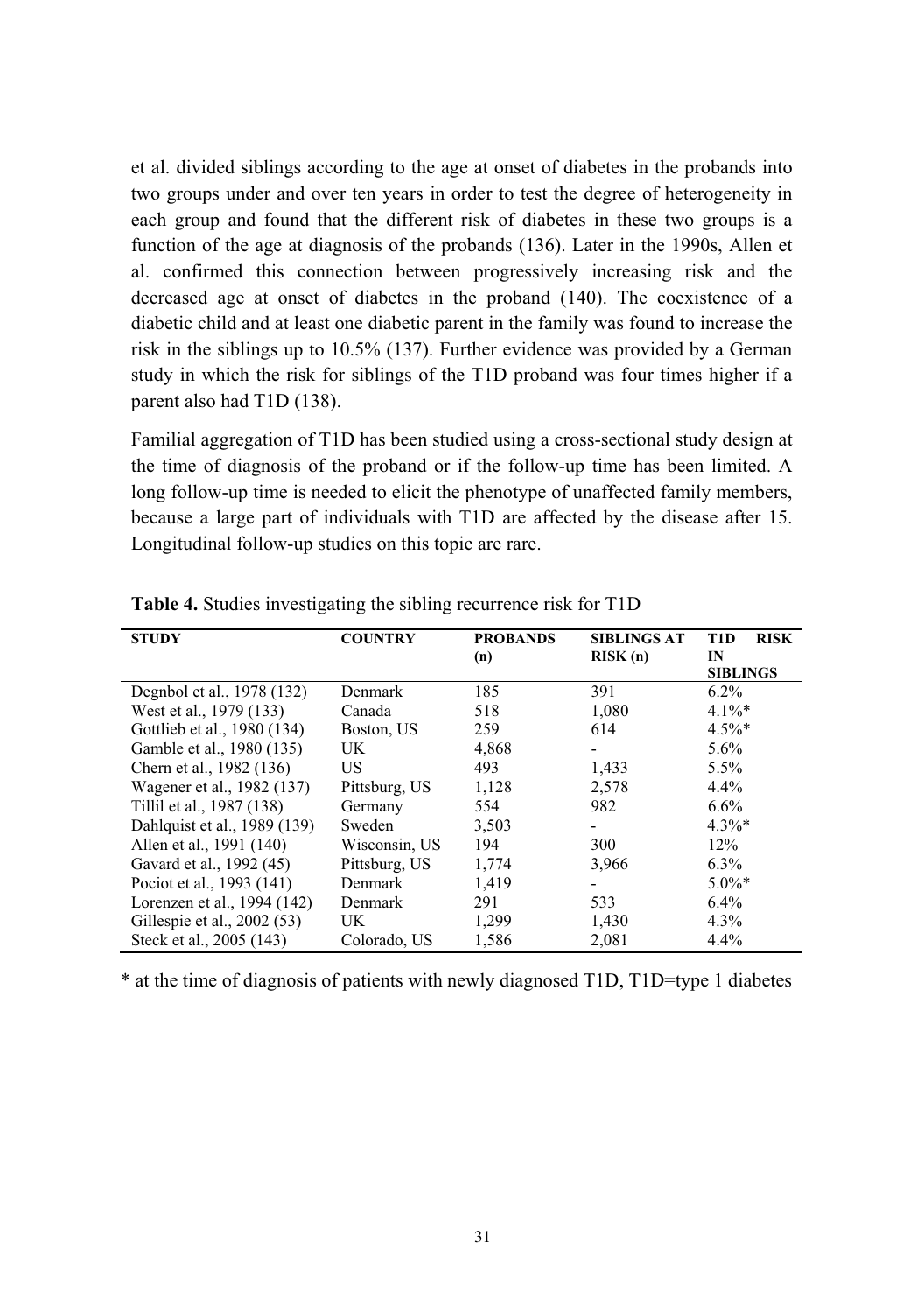#### 2.3.4 Offspring recurrence risk

It became possible to study the frequency of T1D in offspring after insulin therapy became available and enabled survival and reproduction in patients with diabetes. Several family studies concerning sibling risk and offspring risk have overlapped. Table 5 summarizes the studies from the literature during the last three decades where offspring risk of T1D parents has been evaluated. The risk ranges from 3-6% depending on the study design, follow-up time, and the population where the study has been conducted.

Gender-related effects seem to be present in the transmission of T1D from one generation to the next. The first support of such a preferential transmission of T1D was provided by epidemiological studies that demonstrated that fathers of T1D children were more likely to be affected than mothers (132; 137; 141; 144-147). Subsequent studies on recurrence risk in offspring of parents with T1D also revealed preferential sex-specific transmission of T1D. The offspring of fathers with T1D have a 2-3 times increased risk of T1D compared to the offspring of affected mothers. Warram et al. first described the differences in the risk of offspring according to the sex of the affected parent. By 20, 6.1% of the offspring of diabetic men, while only 1.3% of the offspring of diabetic women, were affected (148). The tendency that children of male probands have a higher risk than children of female probands was also found in studies published later (138; 149; 150). A large Finnish population-based study, as well as study from Denmark, confirmed the rather large difference in the risk transmitted from the diabetic mother and father (151; 152). It has further been observed that T1D fathers are more likely to transmit diabetes to their daughters and mothers to their sons, a phenomenon called preferential crosssex transmission (151; 153). Conflicting results are, however, also reported concerning the preferential cross-sex transmission (148; 152).

The nature of the factors responsible for the preferential transmission is unclear. Several theories to explain the observed preferential transmission have been proposed, but so far none of them are unequivocally proven. These include selective loss of fetuses that carry T1D susceptible genes in women with diabetes, leading to a lower prevalence of T1D in the offspring of affected women than men (148). The rate of miscarriage among diabetic women is higher than in the general population, reported to be 15-30% (154-157). The main reason for spontaneous abortions in patients with diabetes is considered to be hyperglycemia at conception and early pregnancy, but selective loss of fetuses bearing diabetogenic genes can not be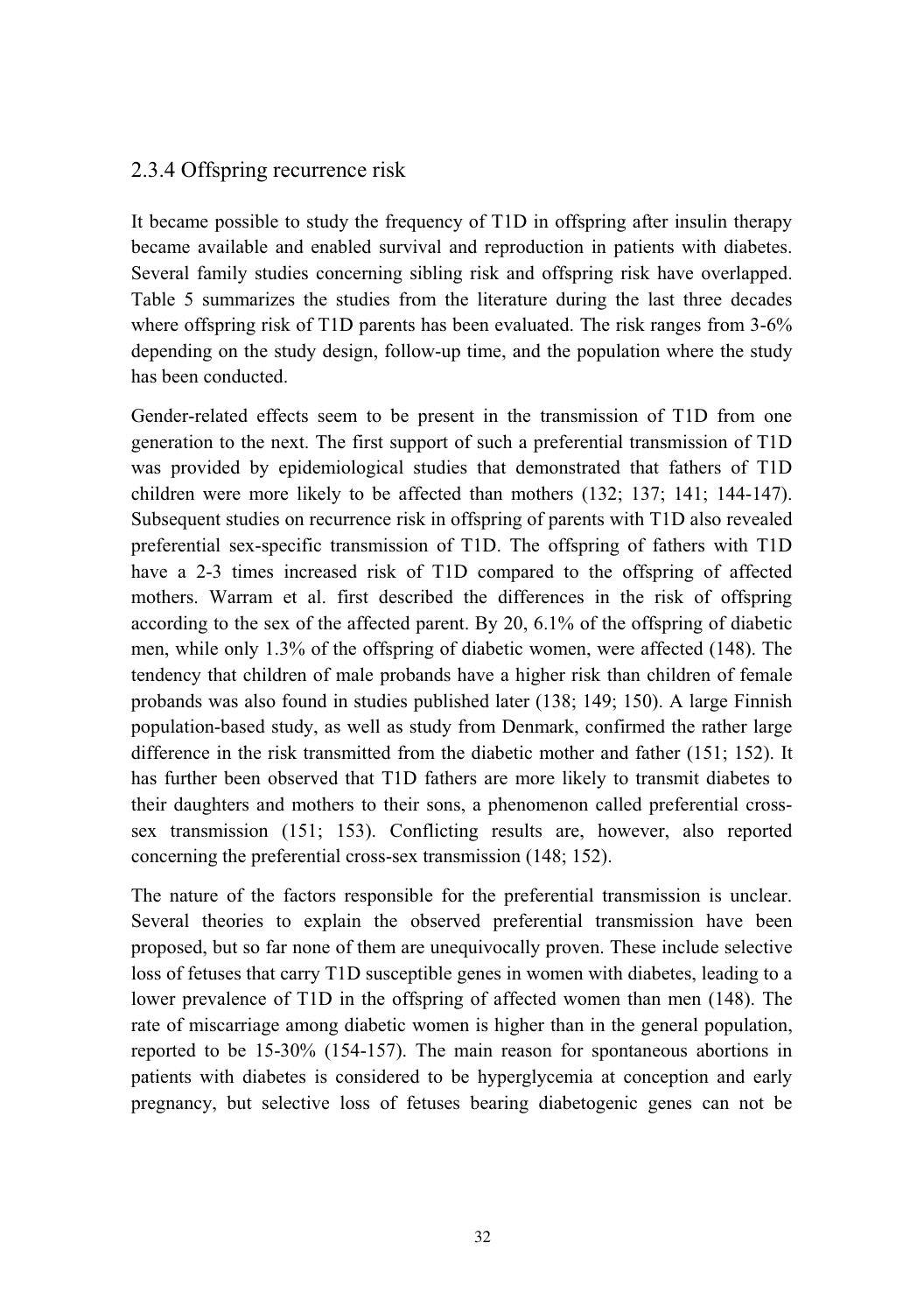excluded (158; 159). Fetuses exposed to maternal diabetes could also be protected from being affected with T1D in some way (148). Fetal exposure to islet autoantibodies in children born to mothers with T1D may be protective against future islet autoimmunity and diabetes. The large BABYDIAB studying the offspring of T1D mothers found that the offspring who were GAD or IA-2 autoantibody positive at birth had a significantly lower T1D risk than offspring who were autoantibody negative at birth  $(160)$ .

Another explanation suggests that fetal β-cell development is accelerated in the hyperglycemic environment of a diabetic pregnancy. This earlier maturation of beta cells during the diabetic pregnancy might protect against diabetes in later life (161). Support for this hypothesis comes from the observations that children born to mothers who develop T1D after pregnancy have a higher risk of T1D than those born to mothers who already have diabetes (152). The risk of T1D in offspring could, however, also be a consequence of heterogeneity of the genetic background in the early-onset and late-onset T1D.

Transmission ratio distortion, mainly of HLA-DR4-linked diabetes susceptibility, has also been suggested (162). It has been claimed that the transmission of HLAencoded susceptibility is influenced by parental sex. Fathers are reported to transmit HLA-DR4-positive haplotypes more frequently to their diabetic offspring than mothers. Contradictory evidence regarding a possible transmission rate distortion has been described for HLA genes in Finnish T1D families (163). Finally, it has been postulated that phenomenon of genomic imprinting, i.e. differential behaviour of genes depending on their parental origin, might be responsible for the preferential transmission of T1D, but this has not yet been convincingly demonstrated in complex diseases (164).

It is thus not fully clear, if the observed preferential transmission really exists or if it is only a consequence of faulty study design and ascertainment biases. Many biascausing factors have been described that can lead to an apparent preferential transmission, even though there is no preferential transmission at all (165). When the study population is ascertained through the affected offspring and then the affection status of their parent examined, the higher prevalence of T1D in males in the background population can lead to the observation of more affected fathers than mothers. When the study population is ascertained through the affected parents, there may be a misclassification of mothers with gestational diabetes as T1D, fewer offspring in T1D mothers than in their male counterparts and a possible birth order effect (165).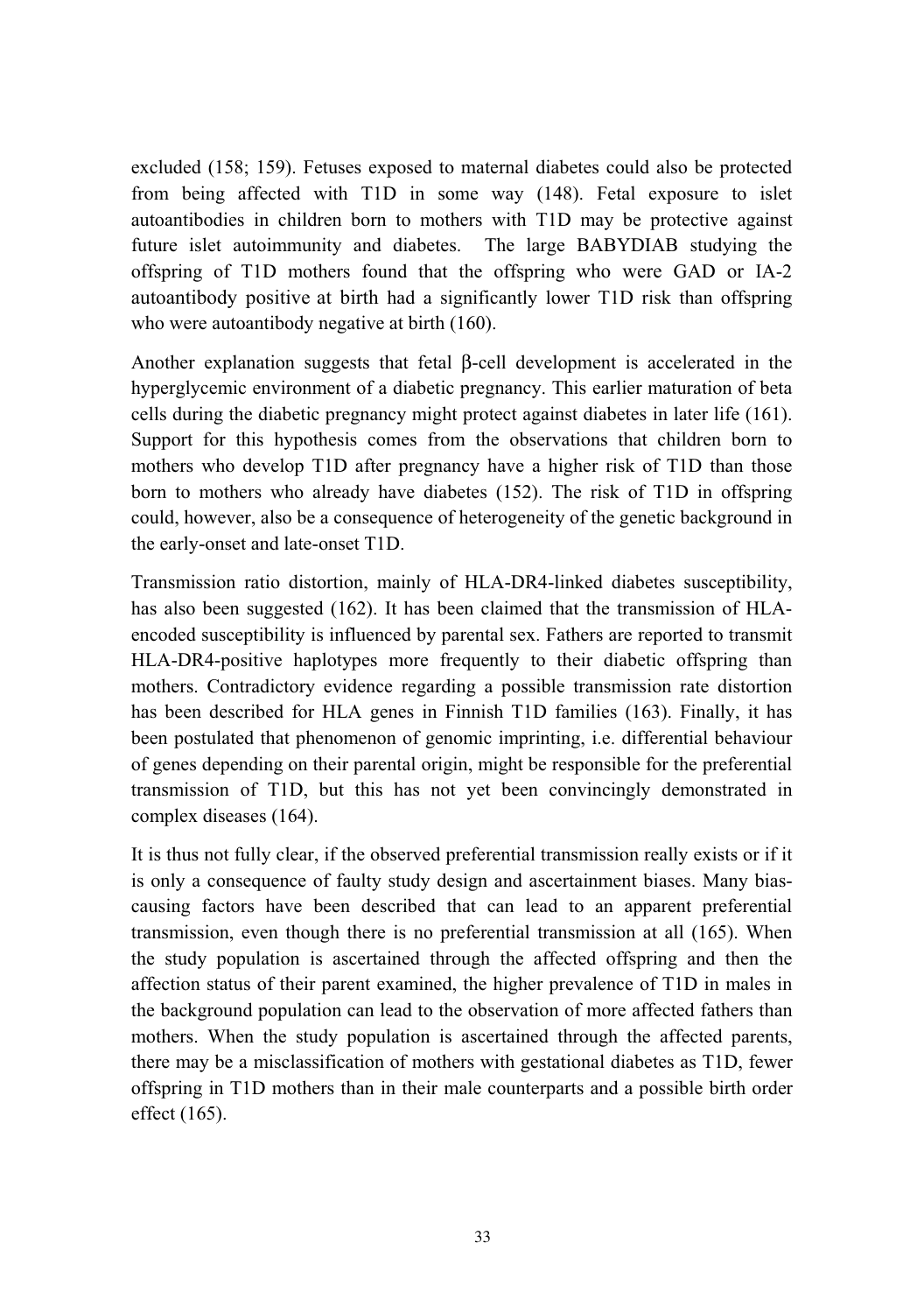Confirmation or refutation of the preferential transmission of T1D would have important and practical implications for the understanding of the etiology of T1D and for the design of genetic studies. It is important to eliminate bias-causing factors in order to resolve the existence of preferential transmission of T1D. Populationbased studies with optimal study design, where the ascertainment of T1D in the offspring is complete and through the diabetic parents hardly exist.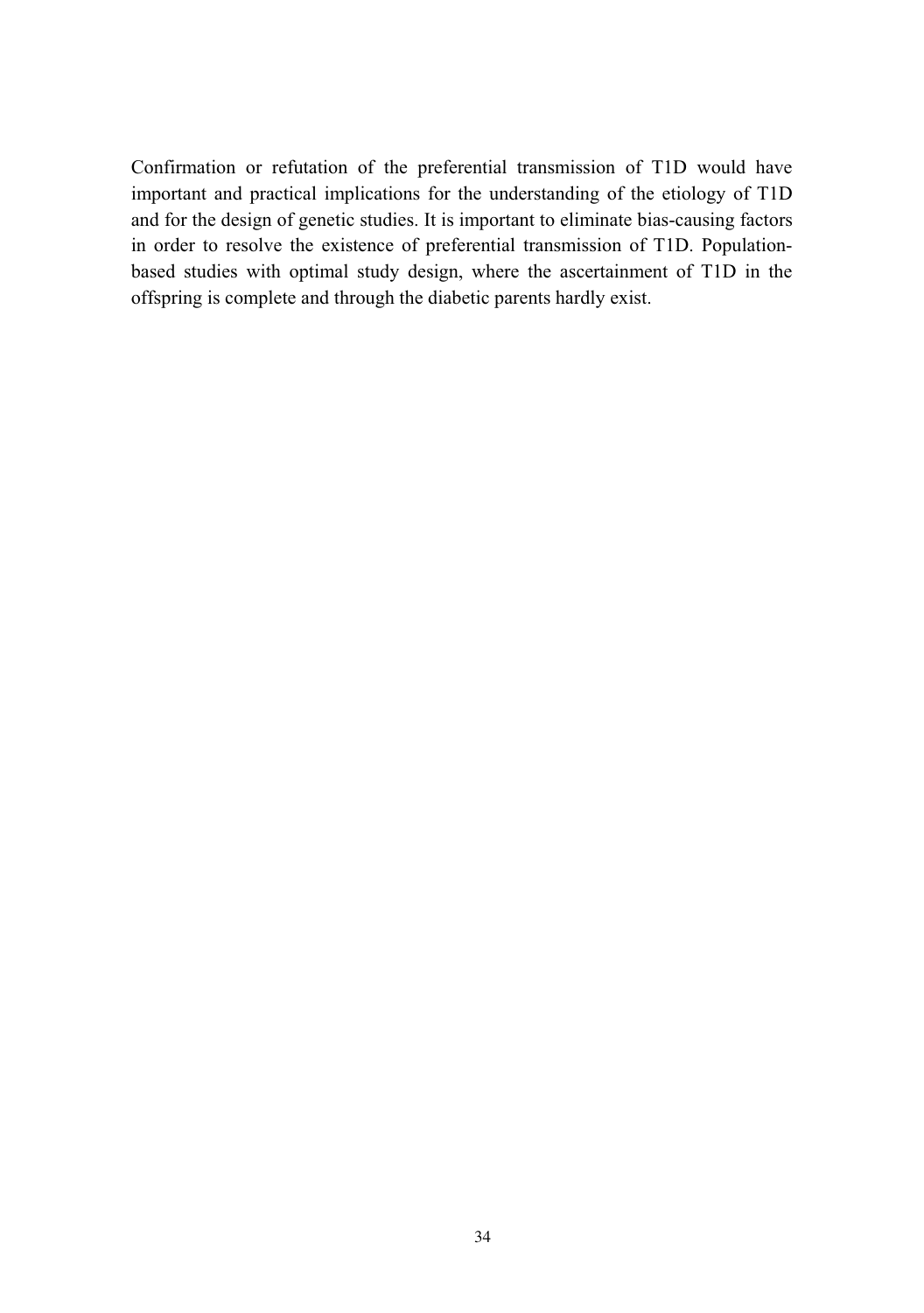| <b>NUDLS</b>                  | TRY<br>COUN           | FAMILIES (n)      | <b>OFFSPRING</b><br>AT RISK (n)                   | <b>OFFSPRING OF TID</b><br>MOTHER<br><b>RISK IN</b> | <b>OFFSPRING OF</b><br><b>TID FATHER</b><br>RISK IN | <b>OFFSPRING OF</b><br><b>TID PARENT</b><br>USK IN |
|-------------------------------|-----------------------|-------------------|---------------------------------------------------|-----------------------------------------------------|-----------------------------------------------------|----------------------------------------------------|
| Degnbol et al., 1978 (132)    | Denmark               | 187               | 178                                               |                                                     |                                                     | 5.4%                                               |
| Gottlieb et al., 1980 (134)   | Boston, US            | 259               | 420                                               |                                                     |                                                     | $3.1\%$                                            |
| Köbberling et al., 1980 (166) | German                | 311 M             | 464                                               | $3.4\%$ by 25 years                                 |                                                     |                                                    |
| Warram et al., 1984 (148)     | Germany<br>Boston, US | M 66/H 88         | 244 / 175                                         |                                                     | 6.1% by 20 years                                    | $3.1\%$                                            |
| Tillil et al., 1987 (138)     | Germany               | 278 F / 276 M     | 104/545                                           | $1.3\%$ by 20 years<br>4.0%                         | 7.4%                                                |                                                    |
| Bleich et al., 1993 (149)     | Boston, US            |                   |                                                   | 3.4%                                                | 8.9%                                                | 4.9%<br>4.8%<br>6.3%                               |
| Lorenzen et al., 1994 (142)   | <b>Denmark</b>        | 290               | 359                                               |                                                     |                                                     |                                                    |
| 31-Hashimy et al., 1995 (150) | Boston, US            | 153 F / 696 M     | $1,084 / 1,391$<br>4,202 / 5,251<br>1,541 / 1,285 | 2.1% by 20 years                                    | 5.4% by 20 years                                    |                                                    |
| Tuomilehto et al., 1995 (151) | Finland               | 2,295 F / 2,960 M |                                                   | 3.5% by 20 years                                    | 7.6% by 20 years                                    | 5.3%                                               |
| Lorenzen et al., 1998 (152)   | <b>Jenmark</b>        | ,422 F / 1,304 M  |                                                   | $2.3\%$ by 30 years                                 | 5.7% by 30 years                                    | 4.7%                                               |

Table 5. Studies investigating the offspring recurrence risk of T1D **Table 5.** Studies investigating the offspring recurrence risk of T1D

F=father, M=mother F=father, M=mother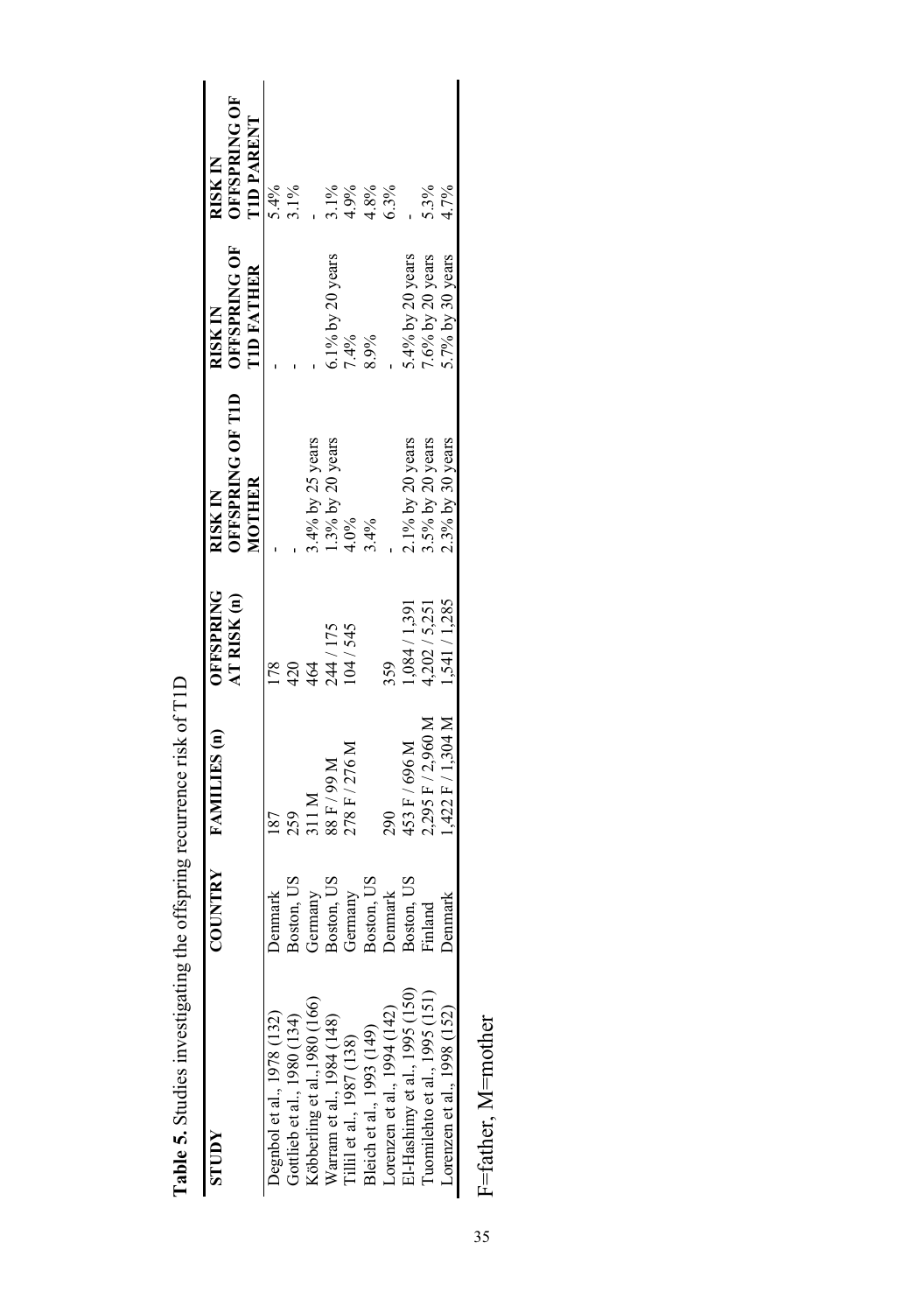## 2.3.5 Family studies and age-dependent variation in the risk of T1D

Genetic, immunological, and clinical studies have attempted to investigate, whether heterogeneity between familial and non-familial forms of T1D exist. It has been suggested that familial cases are more genetically susceptible than non-familial. One of the most important risk factors in siblings is the sharing of both HLA-haplotypes with the proband. The risk of T1D in HLA-identical sibling is 15-20%, when it is 2-9% for HLA haploidentical and 0-2% for HLA nonidentical sibling (26; 167; 168).

Age-related genetic factors seem to strongly influence the risk of T1D in first-degree relatives (169). Table 6 shows different kinds of family studies that report the effect of age at onset of diabetes in the proband on the risk of T1D in the first-degree relatives. The cut-off point of age at onset of T1D in the proband differs in these studies, but generally, the earlier the onset of diabetes the greater the risk in the firstdegree relatives. This may indicate varying liability to diabetes that corresponds to the varying age at onset and may be due to more penetrant alleles or more severe forms of T1D at an earlier age. Age dependent HLA heterogeneity has been observed in Caucasian T1D patients. T1D patients diagnosed in early childhood are more likely to have HLA genes associated with high disease susceptibility. It seems that the both the rate of T1D and age at onset are directly related to the HLA-DR,DQ genotypes (53; 55; 170-174). In a large family study, Gillespie et al. detected that half of the children who were diagnosed before five were heterozygous for HLA DRB1\*03-DQA1\*0501-DQB1\*02/DRB1\*04-DQA1\*0301-DQB1\*0302, and the frequency of the genotype decreased with an increase in the age at onset (53). Similarly in the recent US study, nearly half of patients who had an age at onset before five possessed the high-risk genotype DR3/DR4,DQ\*0302 (173).

The effect of parental age at onset of T1D on the recurrence risk of T1D in their offspring has been reported (139; 150; 152), but only few studies have distinguished between maternal and paternal differences. Some studies have suggested that the maternal age at onset has only a minor impact compared with the paternal age (150; 152).

There is an increasing interest to find out whether age-at-onset itself also exhibits familial clustering. Tattersall and Pyke already concluded in their early study that the genetic factors determine both the presence of diabetes and the time of its appearance based on the results of their identical twin study (120). Identical twins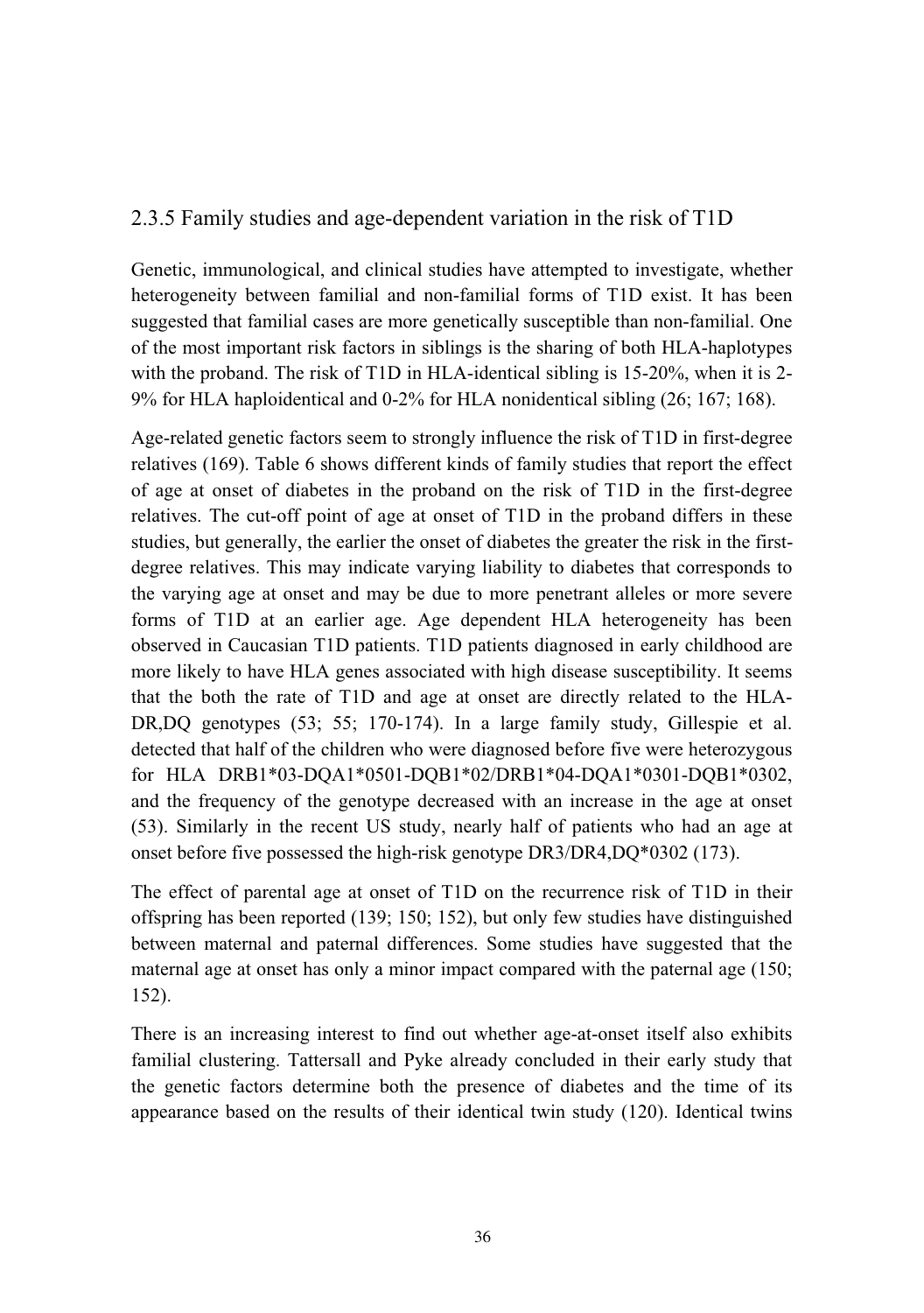tend to develop T1D at a similar age, age at onset seems to be highly correlated (r=0.95) (175). Heritability for age at diagnosis of T1D has been evaluated to be 74% (175). In addition, some studies have reported significant correlation between the ages at onset in the first-degree relatives with diabetes (141; 175; 176), but some studies have detected only moderate or no correlation (135; 147; 172). Too short follow-up times, however, may cause an artificial correlation between the ages at onset of T1D. Fava et al. suggested that variation in the incubated period of T1D is strongly genetically influenced (175). A strong association in the ages at onset between affected sibling pairs was observed, if the sibling pair shared both DR-DQ haplotypes  $(172)$ .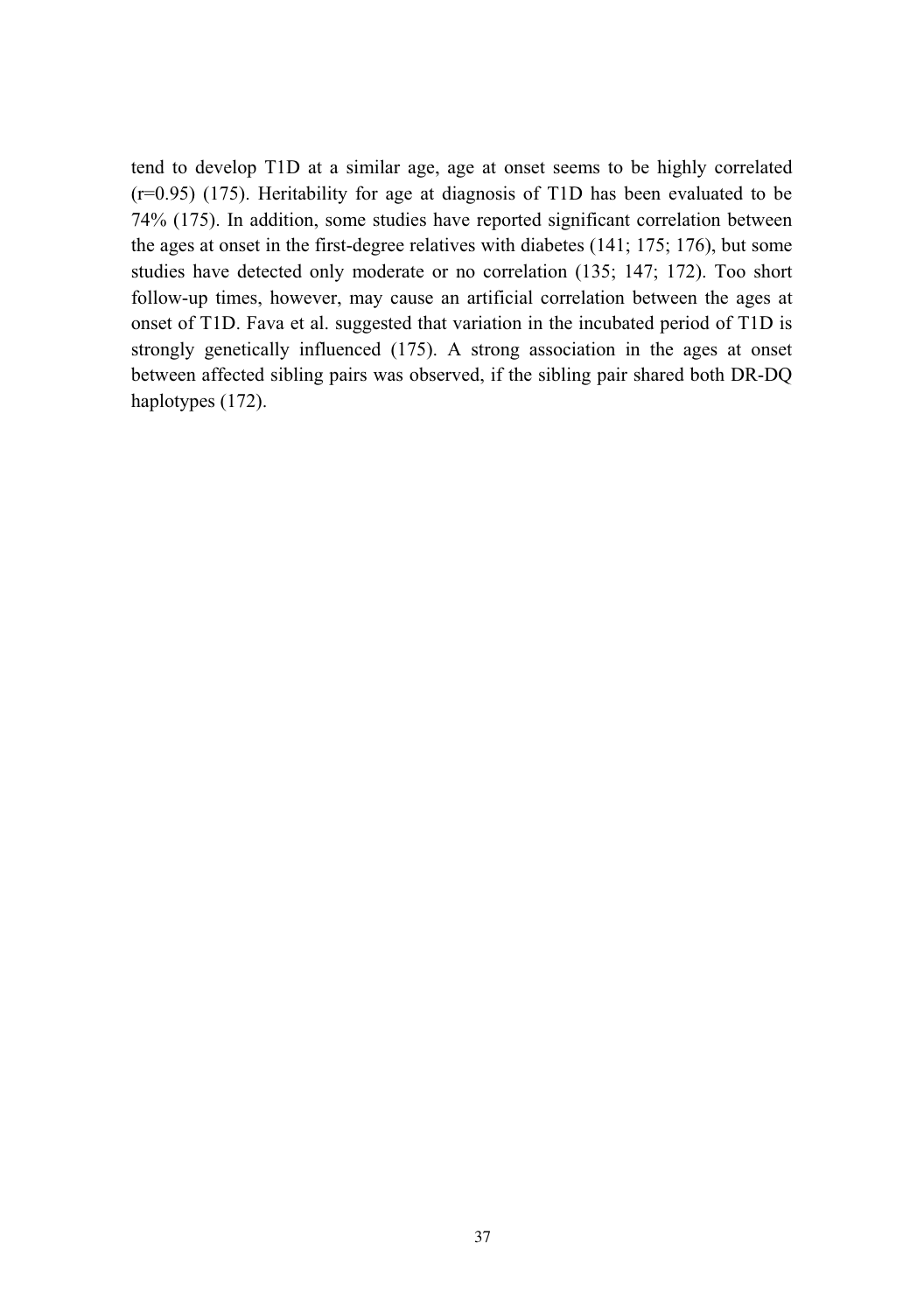| proband                       |                                      |                         |                                                              |                                    |
|-------------------------------|--------------------------------------|-------------------------|--------------------------------------------------------------|------------------------------------|
| <b>AdnlS</b>                  | <b>COUNTRY</b>                       | <b>TYPE OF RELATIVE</b> | AGE AT ONSET OF<br><b>TID IN PROBAND</b>                     | RECURRENCE RISK OF TID IN RELATIVE |
| Wagener et al., 1982 (137)    |                                      | Sibling                 | $5 - 17$                                                     | 3.0% vs. 3.2%                      |
| Chern et al., 1982 (136)      | Pittsburg, US<br>US<br>Wisconsin, US | Sibling                 | $10$ vs. $\geq 10$                                           | $1.5\%$ vs. 4.6%                   |
| Allen et al., 1991 (140)      |                                      | Sibling                 | $0-9$                                                        | 18.5%                              |
|                               |                                      |                         |                                                              | 10.1%                              |
|                               |                                      |                         |                                                              | $7\%$                              |
| Gillespie et al., 2002 (53)   |                                      | Sibling                 | $\begin{array}{c} 10-14 \\ -14-29 \\ 0-4 \\ 0.9 \end{array}$ | $11.7\%$<br>3.6%                   |
|                               |                                      |                         |                                                              |                                    |
|                               |                                      |                         | $10 - 14$                                                    | 2.3%                               |
| Steck et al., 2005 (143)      | S                                    | Sibling                 | $-6$ vs. $7-16$                                              | 5.9% vs. 2.9%                      |
| Olmos et al., 1988 (127)      | UK                                   | MZ <sub>twin</sub>      |                                                              | 47.6% vs. 18%                      |
| Kumar et al., 1993 (128)      | US and Canada                        | MZ twin                 | $15$ vs. $\ge$ 15<br>0-4                                     | 65%                                |
|                               |                                      |                         |                                                              | 44%                                |
|                               |                                      |                         |                                                              | $31\%$                             |
|                               |                                      |                         | 5-9<br>10-14<br>15-29                                        | 13%                                |
| Redondo et al., 2001 (129)    |                                      | MZ twin                 | $<$ 25 vs. $\geq$ 25                                         | 8% vs. 6%                          |
| Bleich et al., 1993 (149)     | Boston, US                           | Offspring of T1D mother | $<8$ vs. $\geq 8$                                            | $13.9\%$ vs. $2.4\%$               |
| el-Hashimy et al., 1995 (150) | Boston, US                           | Offspring of T1D mother | $11$ vs. $\geq$ 1                                            | $1.9\%$ vs. 4.9%                   |
|                               |                                      | Offspring of T1D father | $11$ vs. $\geq$ 1                                            | 2.7% vs. 1.8%                      |
| Lorenzen et al., 1998 (152)   | Denmark                              | Offspring of T1D mother | $17$ vs. $\geq$ 17                                           | 8.5% vs. 3.6%                      |
|                               |                                      | Offspring of T1D father | $15 \text{ vs. } 215$                                        | $2.0\%$ vs. $2.5\%$                |
|                               |                                      |                         |                                                              |                                    |

Table 6. Studies investigating the recurrence risk for T1D in the first-degree relatives according to age at onset of diabetes in the **Table 6.** Studies investigating the recurrence risk for T1D in the first-degree relatives according to age at onset of diabetes in the

MZ=monozygotic, T1D=type 1 diabetes MZ=monozygotic, T1D=type 1 diabetes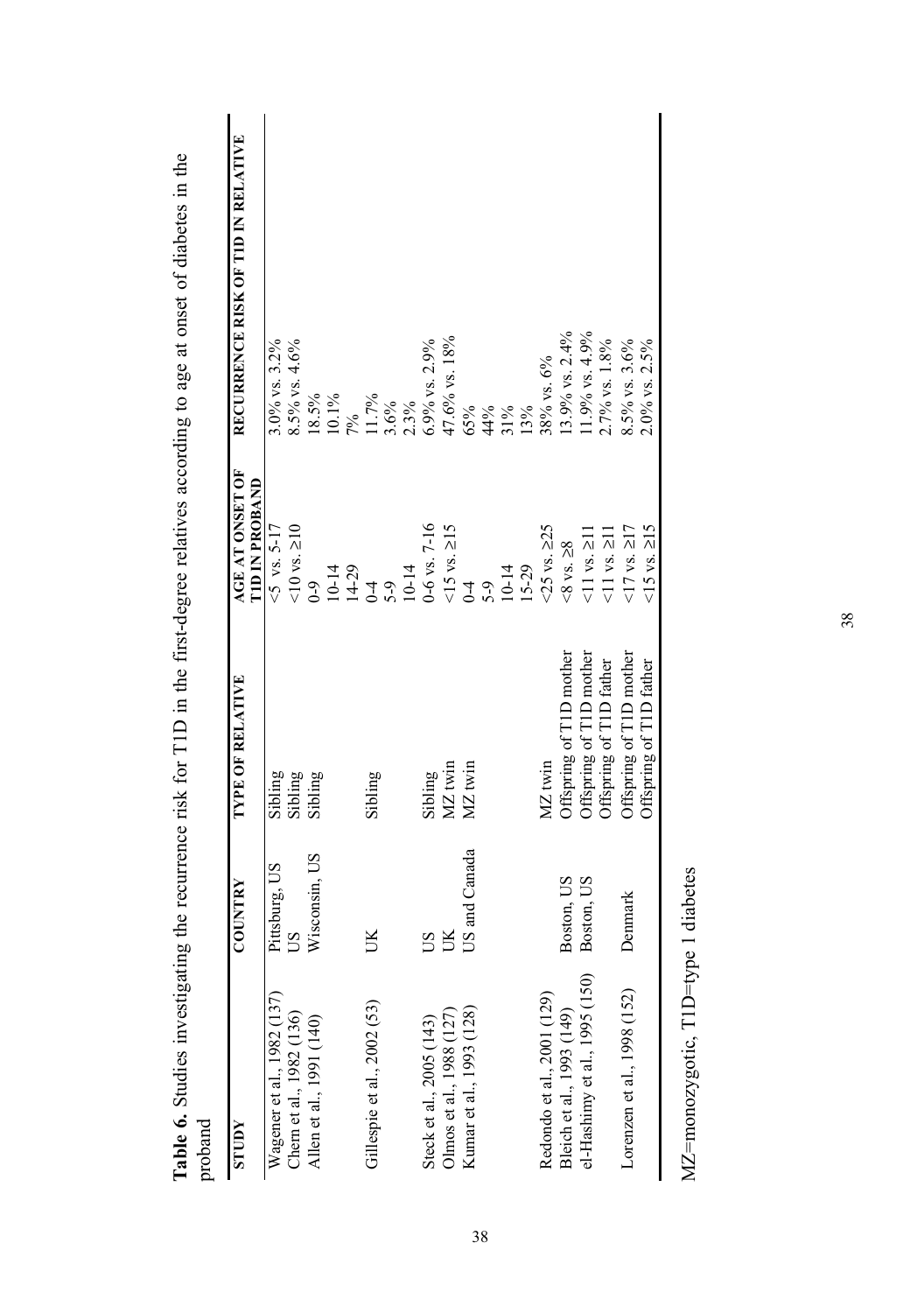## **2.4 Diabetic nephropathy**

## 2.4.1 Natural history of DN

Diabetic nephropathy (DN) with a multifactorial pathogenesis is the major lifethreatening late microvascular complication of T1D and it is a leading cause of end stage renal disease (ESRD) in the Western world (177). The progression of DN includes three stages. The earliest clinical evidence is the appearance of an increased amount of albumin in the urine (albumin excretion rate [AER] ≥30 mg/day or 20 μg/min), referred to as microalbuminuria. The second stage is overt nephropathy, also called macroalbuminuria or proteinuria (AER  $\geq$ 300 mg/day or 200  $\mu$ g/min), culminating in renal failure with uremia (177). DN increases the risk of cardiovascular diseases such as coronary heart disease, acute myocardial infarction, and stroke (178; 179). The relative mortality is extremely high in individuals with T1D and DN compared to individuals with T1D and normoalbuminuria (180). Only a minority, approximately one third, of patients with T1D are expected to develop DN (181; 182). The incidence of DN first increases linearly with the duration of diabetes, but 20-25 years post diagnosis of diabetes it starts to decline (181; 182). This indicates that a subset of individuals with T1D is at an especially high risk to develop DN. The reasons why only some patients develop DN, even if they have a long duration of diabetes, have remained unclear. The observed incidence pattern suggests that genetic factors predisposing to DN may play a role in regulating the processes that lead to DN.

#### 2.4.2 Risk factors related with DN

The risk of microvascular complications is known to increase with the duration of diabetes (181; 182). Hyperglycaemia is the major risk factor for DN (183; 184). The Diabetes Control and Complications Trial (DCCT) has shown that an intensive therapy for diabetes can reduce the risk of DN (185). Glycemia cannot, however, explain all of the variability in the risk of DN (181; 182). Some patients with a poor long term glycemic control do not develop DN if they have not done so by 30 years after the onset of diabetes, and vice versa many patients with a relatively tight glycemic control develop DN within a relatively short time after diagnosis of diabetes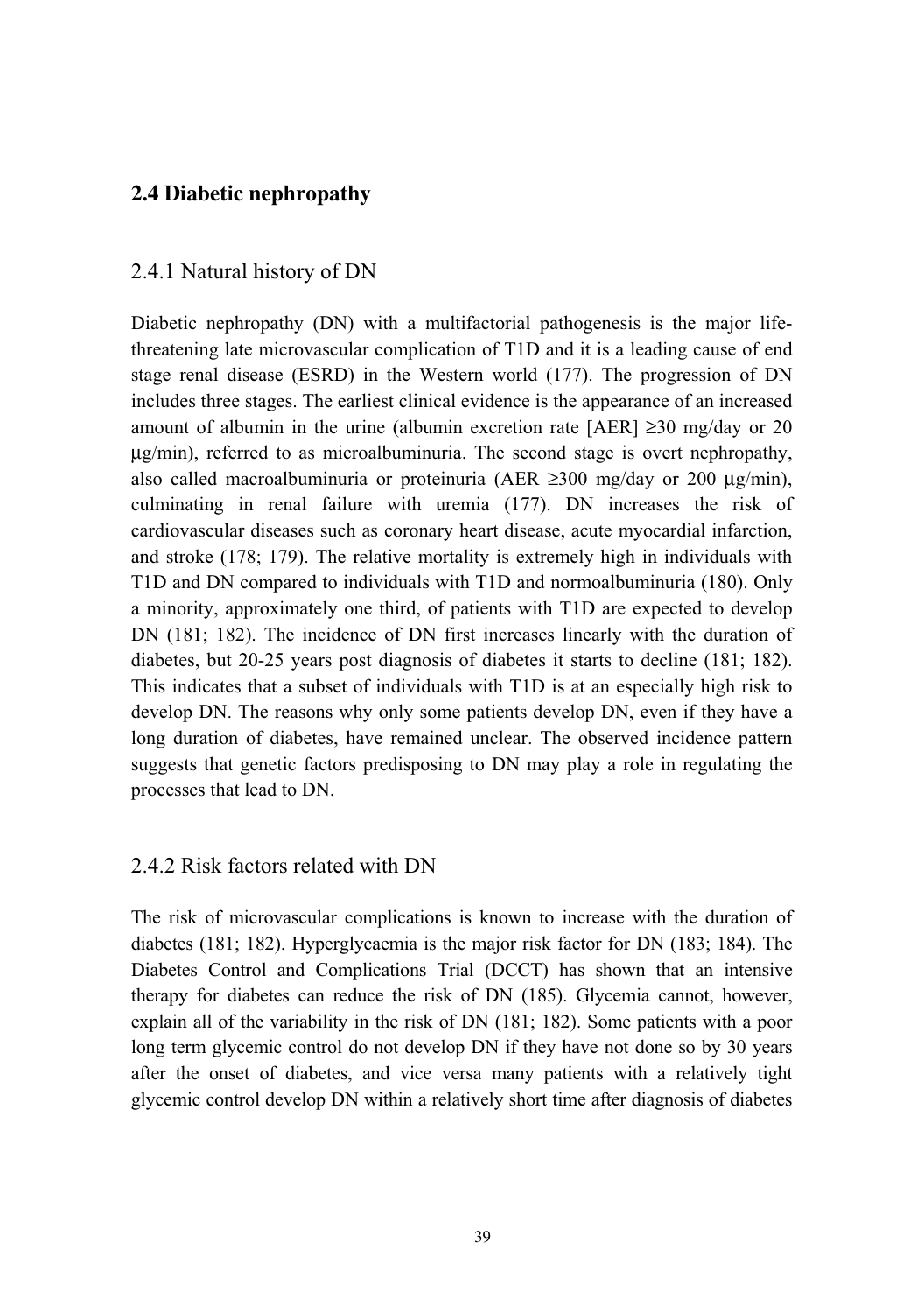(186). Hypertension is also closely associated with nephropathy (181; 187; 188), but whether it is primary or secondary to DN is not clear. Lipid abnormalities play a remarkable role in the rapid deterioration of kidney function (189; 190). Parental history of hypertension, type 2 diabetes (T2D), and cardiovascular diseases appear to be the risk factors for DN (191-193). Men with DN outnumber women (181).

The effect of age at onset of diabetes on the risk of DN is not studied much. Puberty has been used as a boundary, dividing the onset of diabetes before, during, or after puberty. It has been suggested that pubertal and postpubertal duration of diabetes contribute more to the risk of diabetic complications than do the years before puberty (194-197). Conflicting results have been reported. Some studies have argued that it is solely the total duration of diabetes that affects the risk of DN (196; 198). A possible reason for the inconsistent results might be that all the years before puberty have been supposed to have an equal impact on the development of complications. It has been noticed, in later studies, that subjects diagnosed before five have a delayed onset of early retinopathy and microalbuminuria compared to those diagnosed after five (195; 197). Two very recent studies reported a reduced risk of ESRD in the patients whose diagnosis occurred at four or under (199; 200).

Since the incidence of T1D is increasing the proportion of patients with severe complications like DN is also likely to increase. Because the age at onset of diabetes has become younger than before, the patients might also develop complications at a younger age than before. The pattern of progression to DN according to different ages at onset of diabetes is very little studied.

## 2.4.3 Familial clustering of diabetic nephropathy

Familial clustering of DN has been observed earlier in some studies (201-204). Data from the DCCT have also confirmed a familial aggregation of DN (205). However, most studies have been cross-sectional and/or clinic- rather than population-based, and the sample sizes have been relatively small. Seaquist et al. (201) showed a strong concordance of DN among sibling pairs with T1D in their pioneer study. This study was, however, based on only 37 families and the 26 probands with DN were drawn from the kidney transplant clinic. Although they showed for the first time the presence of familial aggregation of DN, the estimate of its magnitude might be severely biased. A Danish study estimated a nearly five-fold increased risk of DN in diabetic siblings of patients with DN compared to diabetic siblings of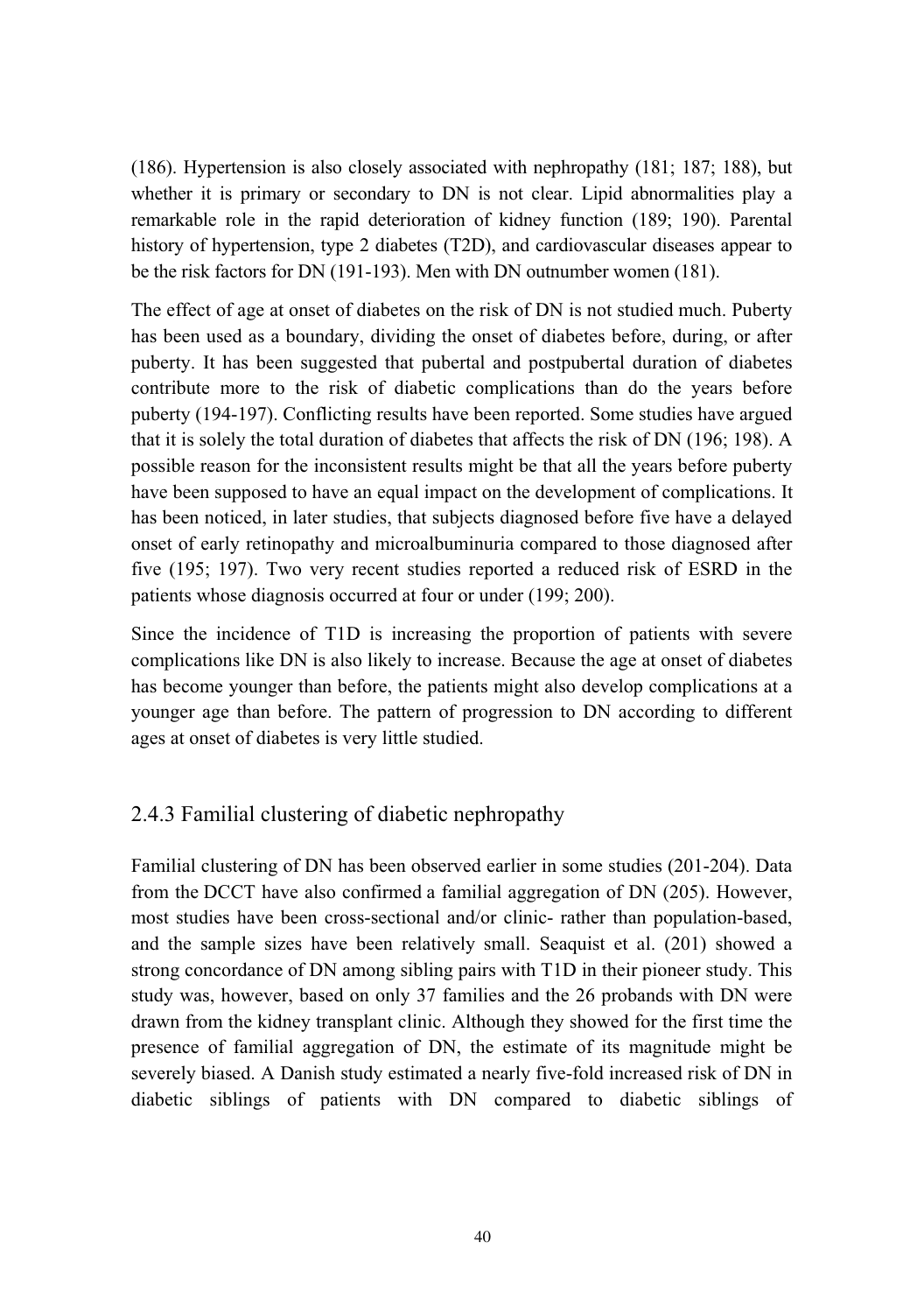normoalbuminuric patients (203). The third study on this topic from the Joslin Diabetes Clinic confirmed that the risk in siblings varied according to the renal status of the probands. This study found an incidence rate ratio of 2.5 for the diabetic siblings of probands with and without DN. Truly population-based sibling DN recurrence risk studies do not exist and the risk differences according to the severity of DN in the probands has not been studied.

Familial aggregation of DN and its co-aggregation with other pathogenetically important factors, particularly hypertension and cardiovascular diseases, make a genetic component likely. Hypertension, T2D, and cardiovascular diseases have been observed to cluster in families (192). Despite the lack of concordance for glycemia, strong concordance in severity and patterns of glomerular lesions was seen in sibling pairs with T1D (204). Snieder et al. (206) showed that levels of  $HbA<sub>1c</sub>$ , a measure of blood glucose regulation, are largely genetically determined. Although these observations highlight the important role of genetic factors in the development of DN, whether factors contributing to the familial clustering are due to the genetic effects, similarity of shared environment among the siblings, or both, have remained unclear.

## 2.4.4 Candidate genes on diabetic nephropathy

Several candidate genes have been proposed in relation to the development of DN. The two major approaches in the search for susceptibility genes have been linkage analyses and association studies. Genome-wide scan is also conducted (207). The results have, however, been incompatible and the association has been found to be weak. Most of the genes considered as candidate genes for DN are the same that have been studied in hypertension, T2D, cardiovascular diseases, glucose metabolism, and dyslipidaemia (208). The genes coding for components of the renin-angiotensin system have received special attention, due to the central role that this system plays in the regulation of blood pressure, sodium metabolism, and renal haemodynamics. The ACE insertion/deletion polymorphism is the most studied candidate gene (209; 210). Despite the intensive research, the role of most of these candidate genes has remained controversial and thus far not a single gene has been unequivocally shown to be causally related to DN.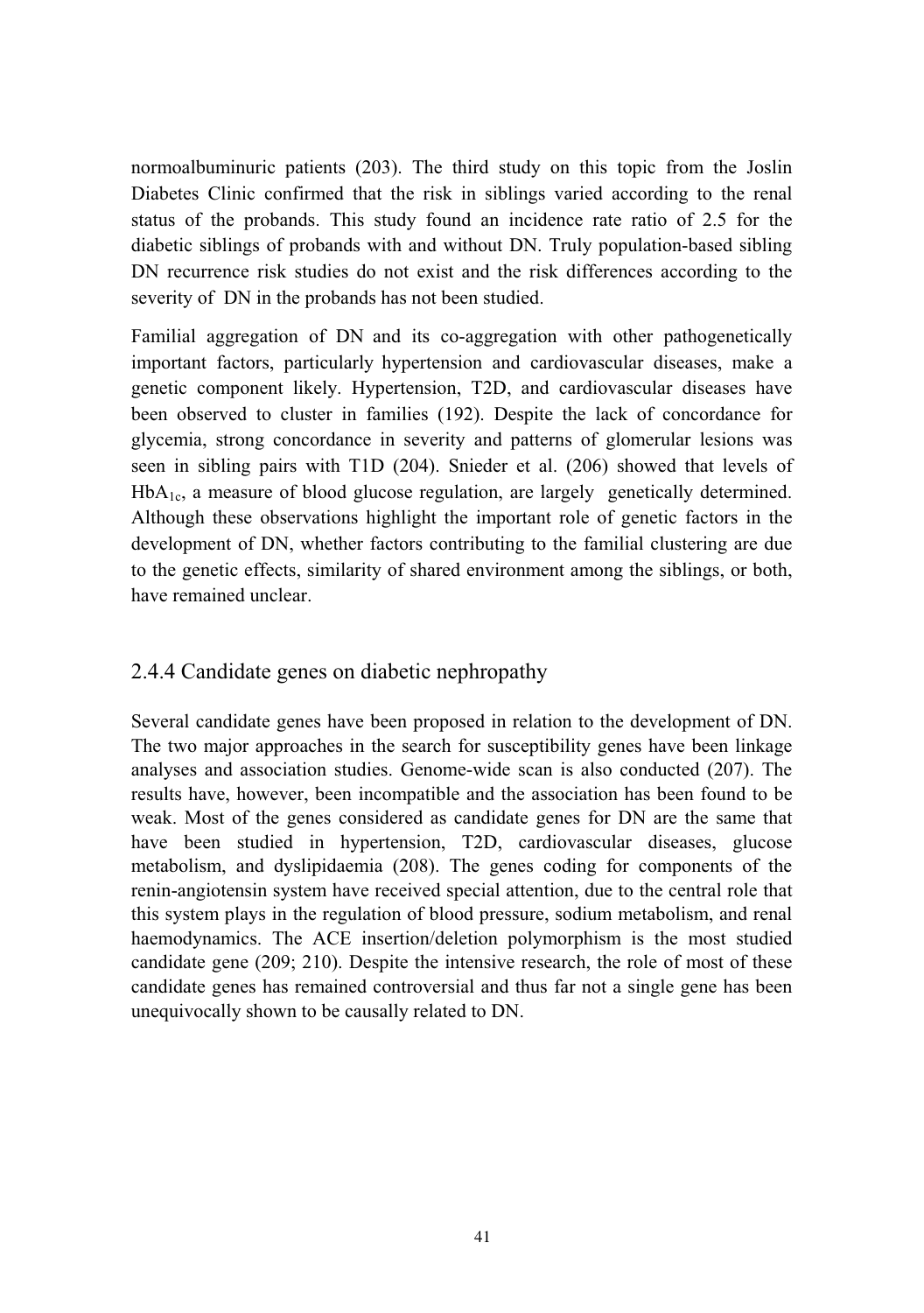## 2.4.5 Changing incidence of DN

Diabetes management has improved greatly in the recent decades. Self-monitoring of the blood glucose, measurement of  $HbA<sub>1c</sub>$ , development of diabetes care equipments, and the frequent use of antihypertensive medications have emerged. These developments are presumed to manifest in improved prognosis of diabetic patients, reduced incidence of diabetic complications, and lowered mortality. Randomised clinical trials demonstrate that the risk of developing microvascular complications has fallen in recent years (183; 185). Bojestig et al. (211) were the first to report a dramatic decline in the incidence of DN in Sweden as a consequence of improved glycemic control. A remarkable decrease was actually observed between the cohort with diabetes onset from 1961 to 1965 and the subsequent cohorts. The following two groups, patients with onset of diabetes from 1966 to 1970 and from 1971 to 1975, seemed to have an equal risk. Little can be said about the last diagnosis group, onset of diabetes between 1976 and 1980, because of insufficient follow-up time. The authors noticed that in their follow-up study of the same cohorts a significant decrease in the incidence of DN from that in the oldest cohort to that in all the other cohorts, but no significant difference appeared between the latter cohorts (212).

Many other studies have also noticed a decrease in the incidence of DN (213; 214), but after the first observations many have also reported contradictory results. A nation-wide study from Iceland did not show any decline in the cumulative incidence of DN over time, when patients were compared according to the year of onset of T1D (215). A Danish study also did not reveal any decline with an increasing calendar year of onset of diabetes (216). A Finnish study did not either show any changes in the hospitalization rate due to DN (217).

Temporal trends of ESRD have also been investigated recently (199; 214). A significant decline was observed in the 20-year cumulative incidence rates of ESRD for patients diagnosed from 1965 to 1969, 1970 to 1974, and 1975 to 1979 in the Pittsburgh cohort of patients with diabetes (214). A large Finnish population-based study reported a decreased incidence of ESRD (199). Only a sufficient follow-up time regarding the latest diagnosis group will reveal, if the decline in the incidence rate is a reality or if the onset of ESRD just shows a small time-shift.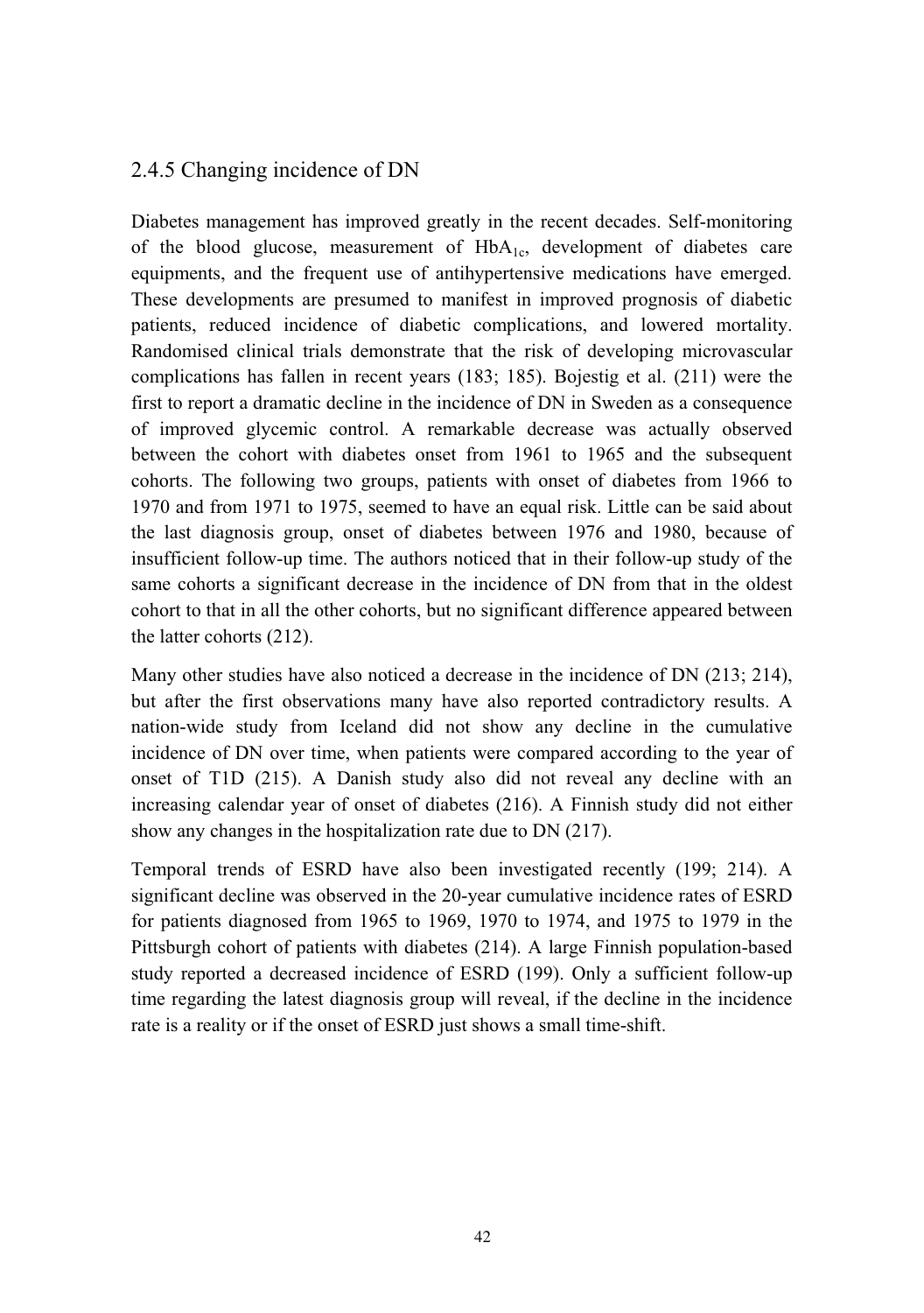# **3 AIMS OF THE STUDY**

The main aims were:

1. To determine the concordance rates of T1D in MZ and DZ twins and estimate heritability for T1D in the Finnish Young Twin Cohort and evaluate the possible changes in the concordance for T1D in the MZ twins. The objective was also to study the length of discordance time of twin pairs and how does it depend on the zygosity and the age at onset of diabetes in the index twin.

2. To obtain long-term empirical estimates of the risk of T1D among the siblings of T1D patients and to find out the factors influencing the risk including birth cohort effect, the age at onset of diabetes in the proband, sex, parental history of youngonset diabetes, and maternal and paternal age at delivery.

3. To establish if DN is aggregated in the Finnish cohort of families with multiple cases of T1D and assess the magnitude of aggregation first time in the populationbased cohort. This study was also going to define whether the risk of DN in the T1D siblings is varying according to the severity of DN in the proband and according to the age at onset of diabetes. The aim was also to study the sex differences and effects of calender year at onset of diabetes on the risk of DN in the T1D siblings. Also the effect of parental history of T1D, T2D, and hypertension were studied as risk factors for DN.

4. To assess the cumulative incidence of T1D in the offspring of T1D parent and find out the extent to which the sex of the T1D parent influence on the risk of T1D in the offspring and to identify the possible modifying factors, especially the effect of parental age at diagnosis of diabetes. The aim was also to find out whether the parent-offspring transmission of T1D has changed over time and compare the incidence of T1D in the offspring to that of T1D incidence in the background population.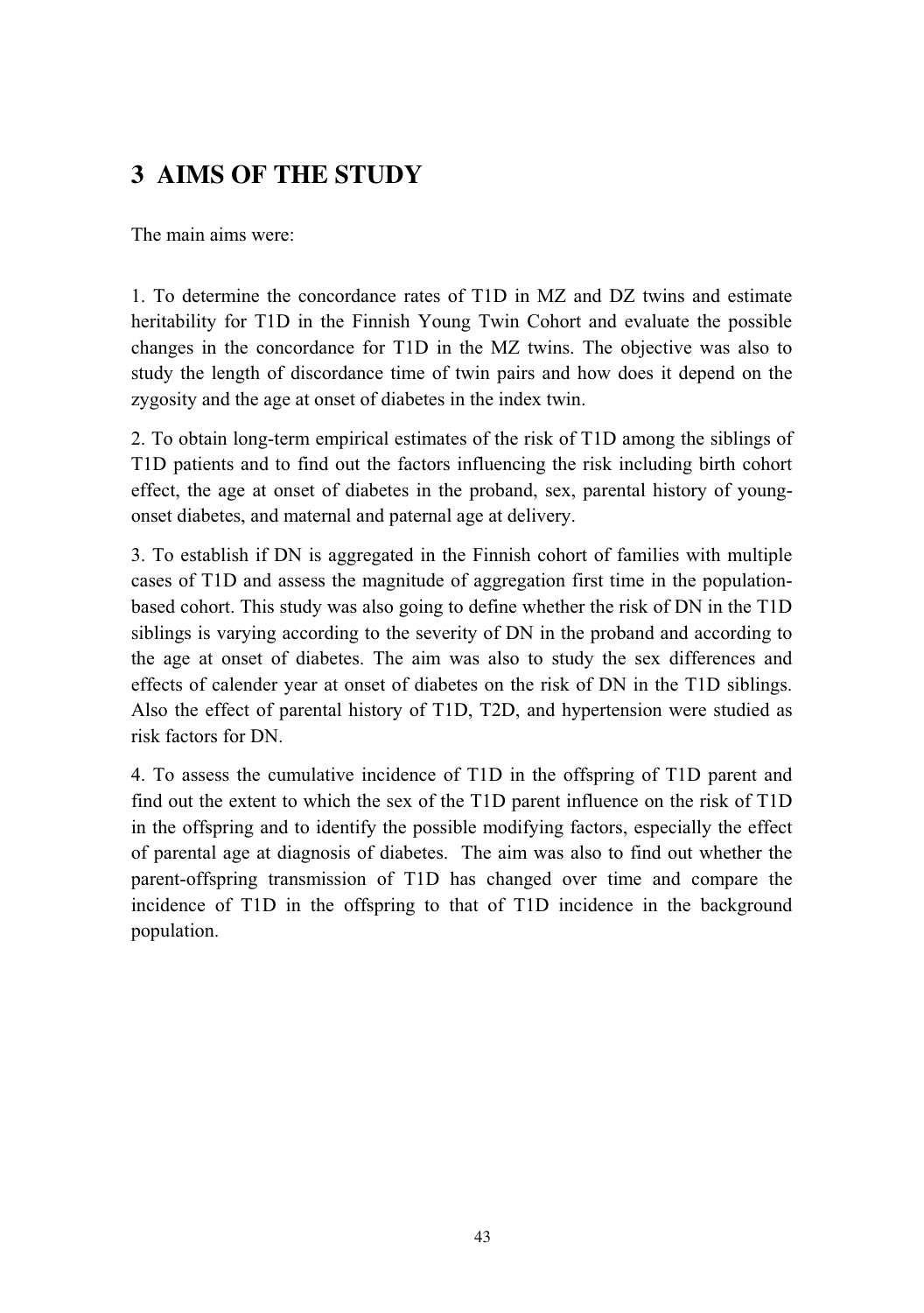## **4 MATERIALS AND METHODS**

## **4.1 Study Population**

#### 4.1.1 Finnish Young Twin Cohort

The Finnish Twin Cohort was established in 1974, which in its first phase comprised of over 17,000 like-sex twin pairs born before 1958, with both members alive in 1967 (*The Old Twin Cohort*) (218). In 1987, the twin study was expanded to all likesex and opposite-sex twin births from 1958 to 1986 comprising 22,650 twin pairs (*The Young Twin Cohort*) (219). The cohorts were compiled from the Central Population Registry (CPR) of all Finnish residents. The Young Twin Cohort formed the study population in the study I (Table 7).

| <b>TYPE OF TWIN PAIRS</b> | <b>NUMBER OF TWIN PAIRS</b> |
|---------------------------|-----------------------------|
| <b>OPPOSITE-SEX PAIRS</b> | 8,133                       |
| <b>LIKE-SEX PAIRS</b>     | 14,517                      |
| LIKE-SEX DIZYGOTIC PAIRS  | 8,133                       |
| MONOZYGOTIC PAIRS         | 6,384                       |
| <b>ALL PAIRS</b>          | 22,650                      |

**Table 7.** Finnish Young Twin Cohort: estimated zygosity distribution

#### 4.1.2 Sibling and offspring recurrence risk of T1D and familial DN

The studies II, III, and IV included family data from the nationwide Finnish population-based cohort of patients that had been diagnosed with T1D before 18 between 1965 and 1979 (n=5,144 T1D cases, designated original DERI probands). This cohort was initially employed in the Diabetes Epidemiology Research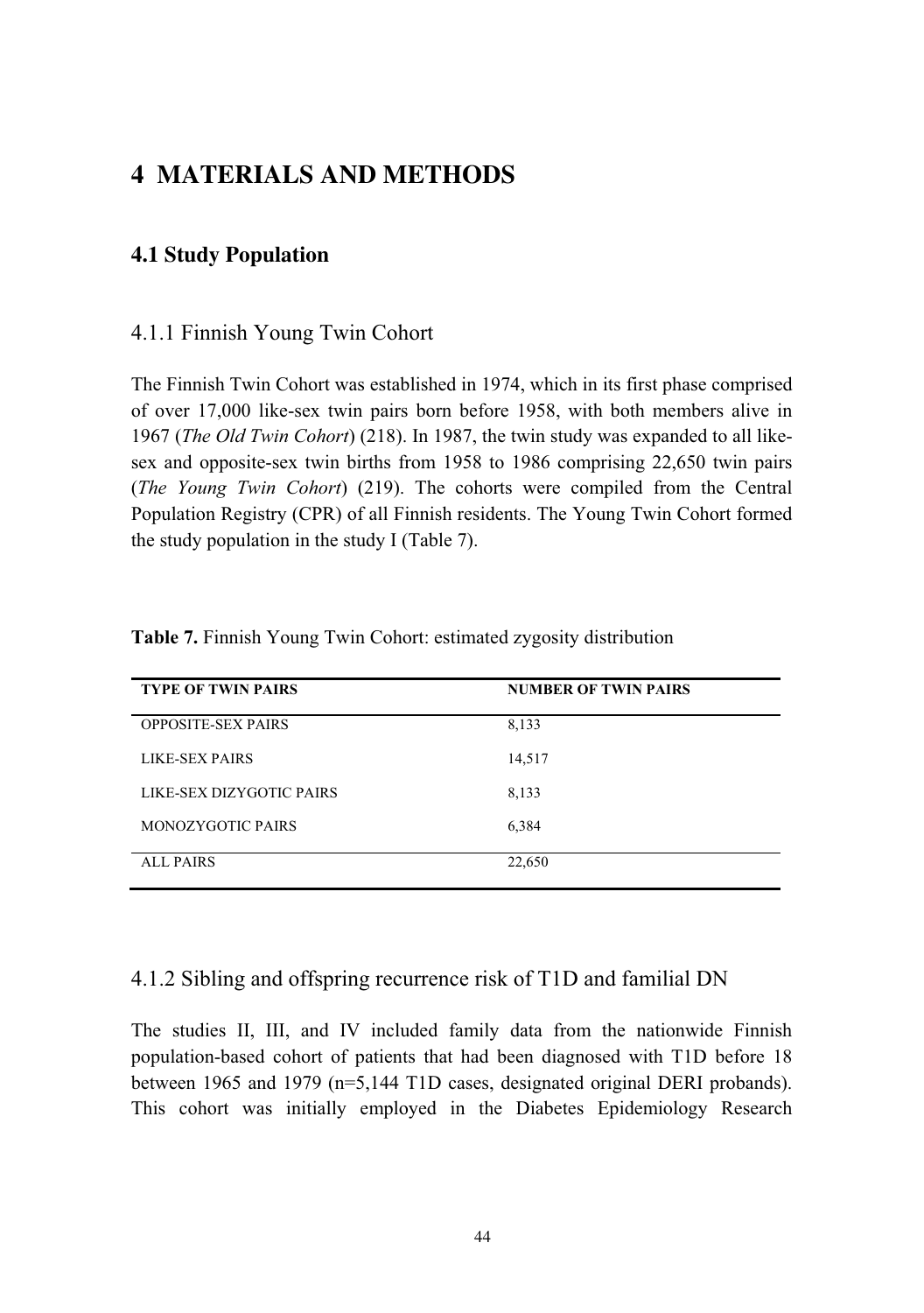International (DERI) Mortality Study (220; 221). The case ascertainment in this cohort was virtually complete (222; 223).

Figure 4 illustrates a three-generation pedigree of a DERI family. In studies II and III the proband (index case) within the sibship was defined as the sibling that was diagnosed first with T1D chronologically. Thus, if there were two original DERI cases (with onset of T1D during 1965-1979) in the family the first affected was the proband and the other was considered as the affected sibling. Descriptive statistics of the siblings in the DERI families are described in Table 8. All siblings  $(n=10,168)$ of DERI families were born in 1990 or before.

The study population in study III was composed of the families with at least two children with T1D (multiplex families) that were identified in study II.

The study population in study IV consisted of the offspring of the original DERI probands. By the end of 2001 there were 5,291 offspring. Of these 2,297 (43.4%) were born to female probands and 2,981 (56.4%) to male probands. Offspring were mainly born between 1970 and 2001. Descriptive statistics of the offspring are described in Table 9.



**Figure 4**. Pedigree of a DERI family with three generations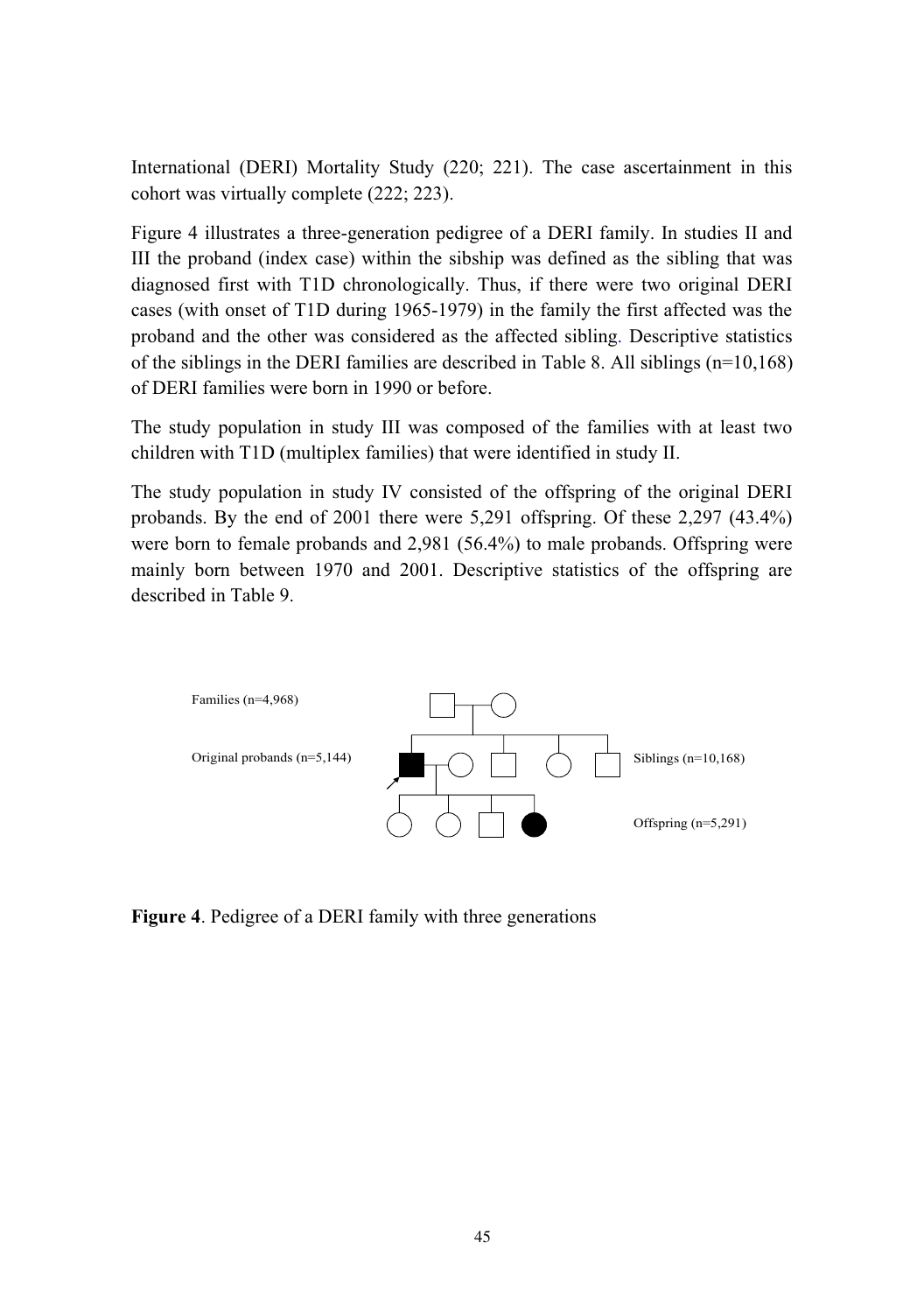| <b>CHARACTERISTICS</b>             |              | <b>NUMBER OF SIBLINGS</b> |
|------------------------------------|--------------|---------------------------|
| Sex of the sibling                 |              |                           |
| Male                               |              | 5,202                     |
| Female                             |              | 4,966                     |
| Family size                        | Families (n) |                           |
| 1 child                            | 682          |                           |
| 2 children                         | 1,606        | 1,606                     |
| 3 children                         | 1,230        | 2,460                     |
| 4 children                         | 678          | 2,034                     |
| $\geq$ 5 children                  | 772          | 4,068                     |
| Total                              | 4,968        | 10,168                    |
| Birth year of the sibling          |              |                           |
| < 1960                             |              | 5,151                     |
| 1960-69                            |              | 3,838                     |
| 1970-79                            |              | 971                       |
| $\geq$ 1980                        |              | 208                       |
| Age at onset of T1D in the proband |              |                           |
| $0-4$ years                        |              | 1,306                     |
| 5-9 years                          |              | 2,811                     |
| $10-14$ years                      |              | 4,156                     |
| $\geq$ 15 years                    |              | 1,895                     |

**Table 8.** Subject characteristics of study population (II, III)

**Table 9.** Descriptive data of the study population (IV)

| <b>CHARACTERISTICS</b>     | <b>FEMALE PROBAND</b> | <b>MALE PROBAND</b> | ALL           |
|----------------------------|-----------------------|---------------------|---------------|
|                            |                       |                     |               |
| Number of probands         | 2,313                 | 2.831               | 5,144         |
| Number of probands with    |                       |                     |               |
| offspring                  | $1,335(57.7\%)$       | 1,440 (50.9%)       | 2,775 (53.9%) |
| Number of offspring        | 2,310                 | 2,994               | $5,291(13)*$  |
| Girls                      | 1,157                 | 1,444               | $2,595(6)^*$  |
| <b>Boys</b>                | 1,153                 | 1,550               | $2,696(7)^*$  |
| Year of birth of offspring |                       |                     |               |
| < 1970                     | 3                     |                     | 4             |
| 1970-79                    | 253                   | 269                 | 522           |
| 1980-89                    | 906                   | 1,124               | $2,028(2)^*$  |
| 1990-99                    | 1,032                 | 1,416               | $2,438(10)*$  |
| 2000-01                    | 116                   | 184                 | $299(1)$ *    |

\* Both parents with T1D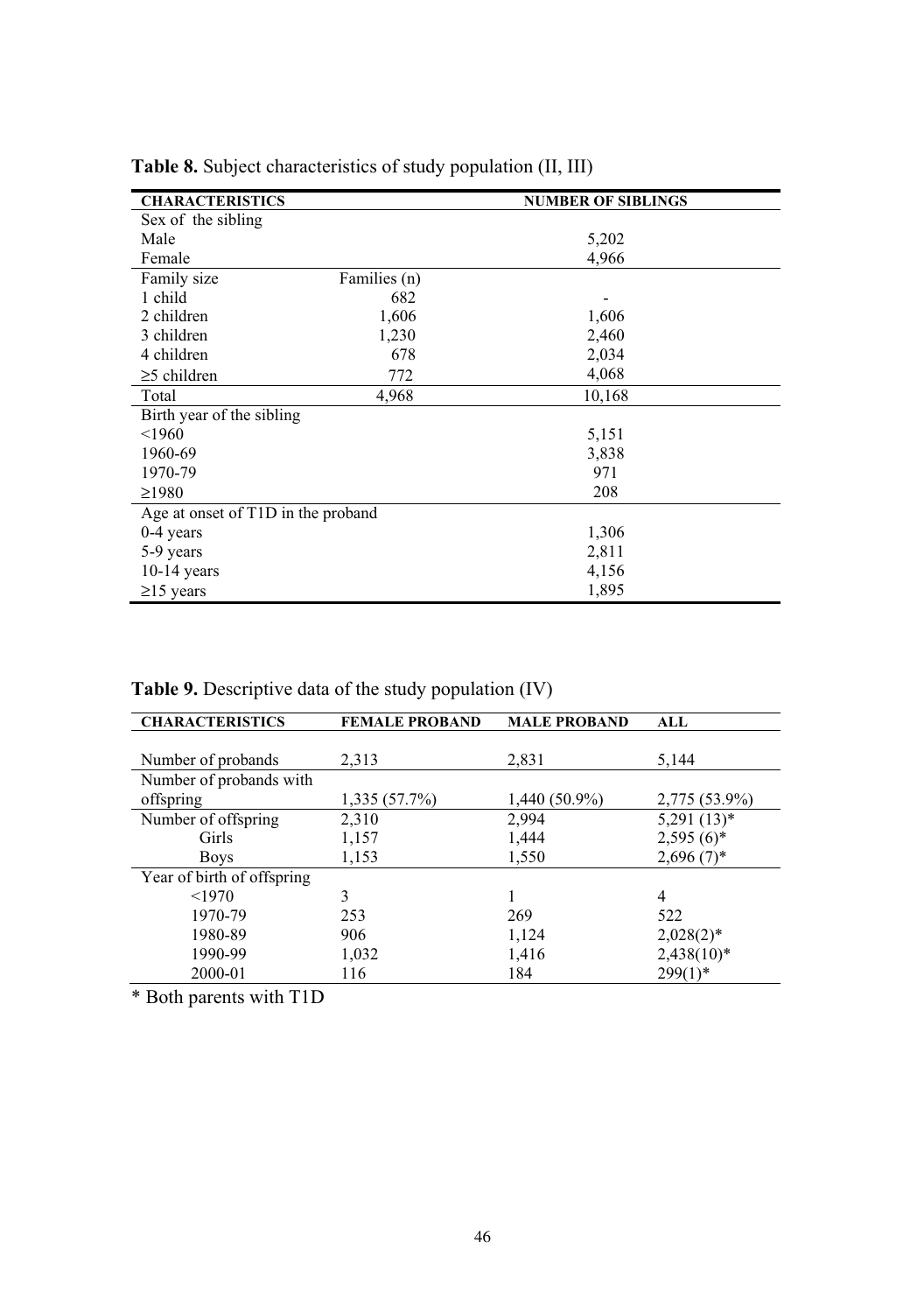# **4.2 Identification of family members and diabetes status -record linkages**

Family members were identified from the Central Population Registry (CPR), in siblings and parents of the probands (studies II and III) and offspring and the other parent of the offspring (study IV). In the cases in Study II that one or both parents could not be found from the CPR, the family trees were traced from the church parishes by genealogical study. The vital status of the probands and their first-degree relatives were obtained by linkage of the records with the National Death Registry.

The diabetes status of the twins, the first-degree relatives of the DERI-cases, and the other parent of the offspring of the DERI-cases were ascertained through several sources. The data were linked to the National Hospital Discharge Register (HDR), the Social Insurance Institution Central Drug Register (CDR), and the nationwide Finnish Diabetes Register for Children and Young Adults. Since 1970 (nationwide since 1972) the HDR lists discharges of all hospital patients and includes each patient's ID code, dates of hospitalization admission and discharges, and up to four International Classification of Diseases (ICD) codes. Medication for diabetes is free of charge for diabetic patients in Finland. All patients receiving free medication for chronic diseases including diabetes are entered into the CDR.

It is not always possible to unambiguously distinguish between the different types of diabetes based on the CDR or HDR. In addition, the date of diagnosis is not always reliable based on these registers. Therefore, the primary use of the HDR and CDR in Studies I-III was to trace the cases with diabetes as well as the places of their health care. Copies of the original medical records for all diabetic twins, DERI probands and their siblings with diabetes, and for the other diabetic parent of the offspring were obtained and reviewed in order to verify the type of diabetes and to define the date of manifestation of diabetes. Nonetheless, in study IV, where the first case of T1D occurred in 1983 and over 90% of cases with diabetes were diagnosed at 14 or before the data from the CDR and HDR were considered reliable. Practically all children with newly-diagnosed diabetes are hospitalized in Finland (146) and the date of onset of diabetes could be defined in Study IV as the date of the first hospital admission because of diabetes or the approval date for the free-of-charge medication for diabetes.

In order to find diabetic parents in DERI families, the data on the parents were also linked to the HDR and CDR. The onset of diabetes in parents was defined as the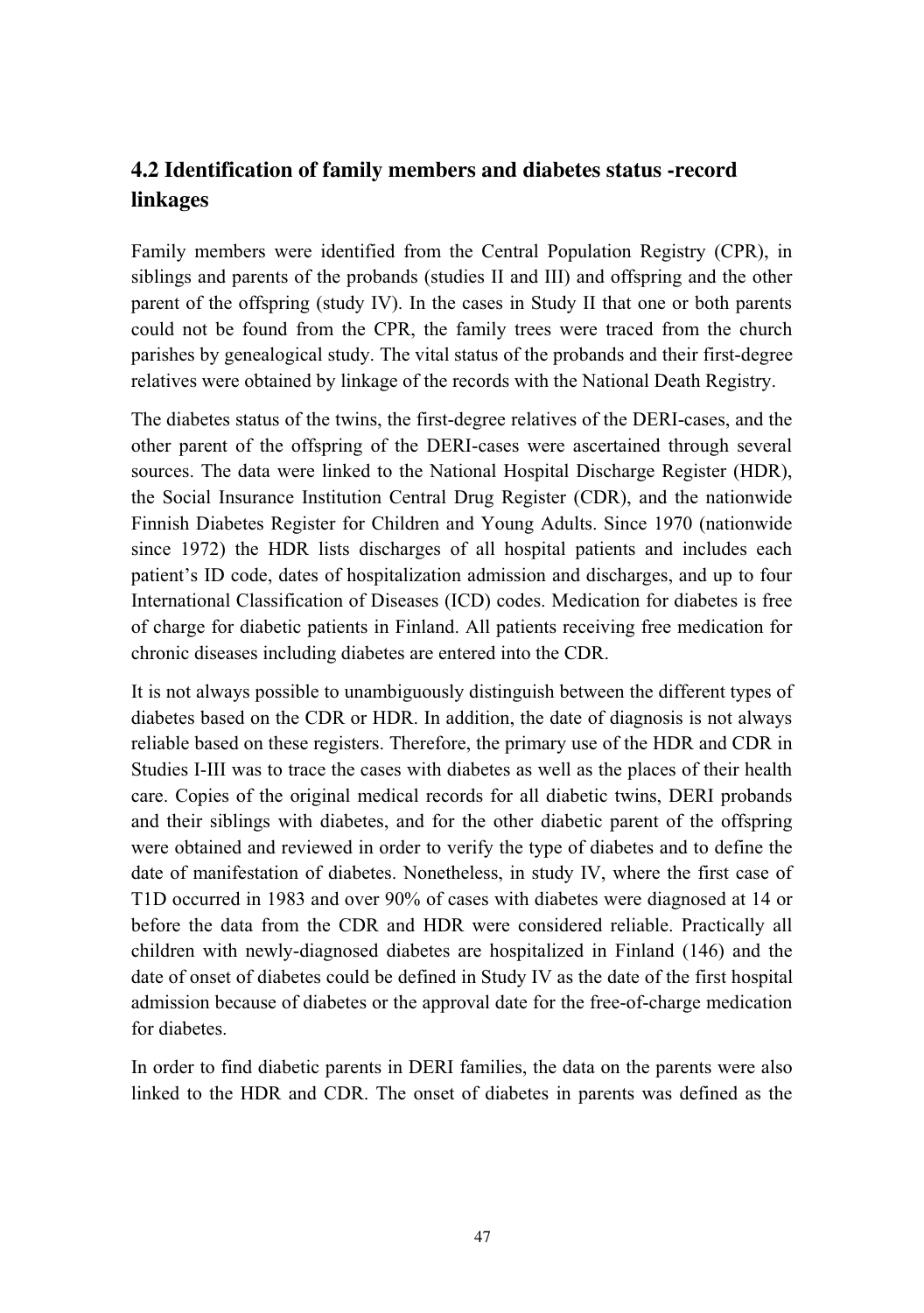date of the first hospital admission due to diabetes or the approval date for free-ofcharge medication for diabetes, whichever was earlier. Parents with early-onset diabetes were defined as those whose attained age at diagnosis of diabetes was 40 years or under.

## **4.3 Zygosity determination**

Questionnaires were mailed to all twins with diabetes and their co-twins with questions on zygosity, diabetes type, date of onset, start of insulin therapy, and history of diabetes among family members and they were also invited to give blood samples for confirmation of zygosity and ongoing genetic studies. Twin zygosity was determined by examining the responses of the twins to questions on the similarity of appearance and confusion between twins at school by using a set of decision rules (224). The same questions were earlier used in the Finnish Twin Cohort Study and this method has been validated in a subsample by the use of 11 genetic markers (224). In addition, zygosity was confirmed by DNA analysis of 10 highly informative polymorphic microsatellite loci (D3S1358, vWA, FGA, AMEL, THO1, TPOX, CSF1PO, D5S818, D13S317, D7S820) in 14 of 15 same-sex concordant pairs for T1D and when there was any doubt about zygosity as used routinely in paternity testing procedures at the National Public Health Institute. Only one diabetic pair with both members having moved abroad and both parents being deceased remained unclassified.

## **4.4 Classification of diabetic nephropathy**

A potential diagnosis of DN was followed among sibling pairs with T1D until the end of 2001. In order to identify patients with DN, copies of original medical records, death certificates, and autopsy data for the probands and their T1D siblings were systematically reviewed. Overt nephropathy was defined as a urinary albumin excretion rate (AER) repeatedly exceeding 200  $\mu$ g/min or 300 mg/24 h, or as a 24hour urinary protein excretion rate  $>0.5$  g, or as a positive urinanalysis for protein using a reagent strip. Microalbuminuria was defined as an AER of 20-200 μg/min or 30-300 mg/24 h. Normal AER was defined as an AER  $\leq$ 20 μg/min or  $\leq$ 30 mg/24 h. If AER was elevated due to pregnancy, urinary tract infections or other renal diseases the result was not considered diagnostic for DN. If the patient used any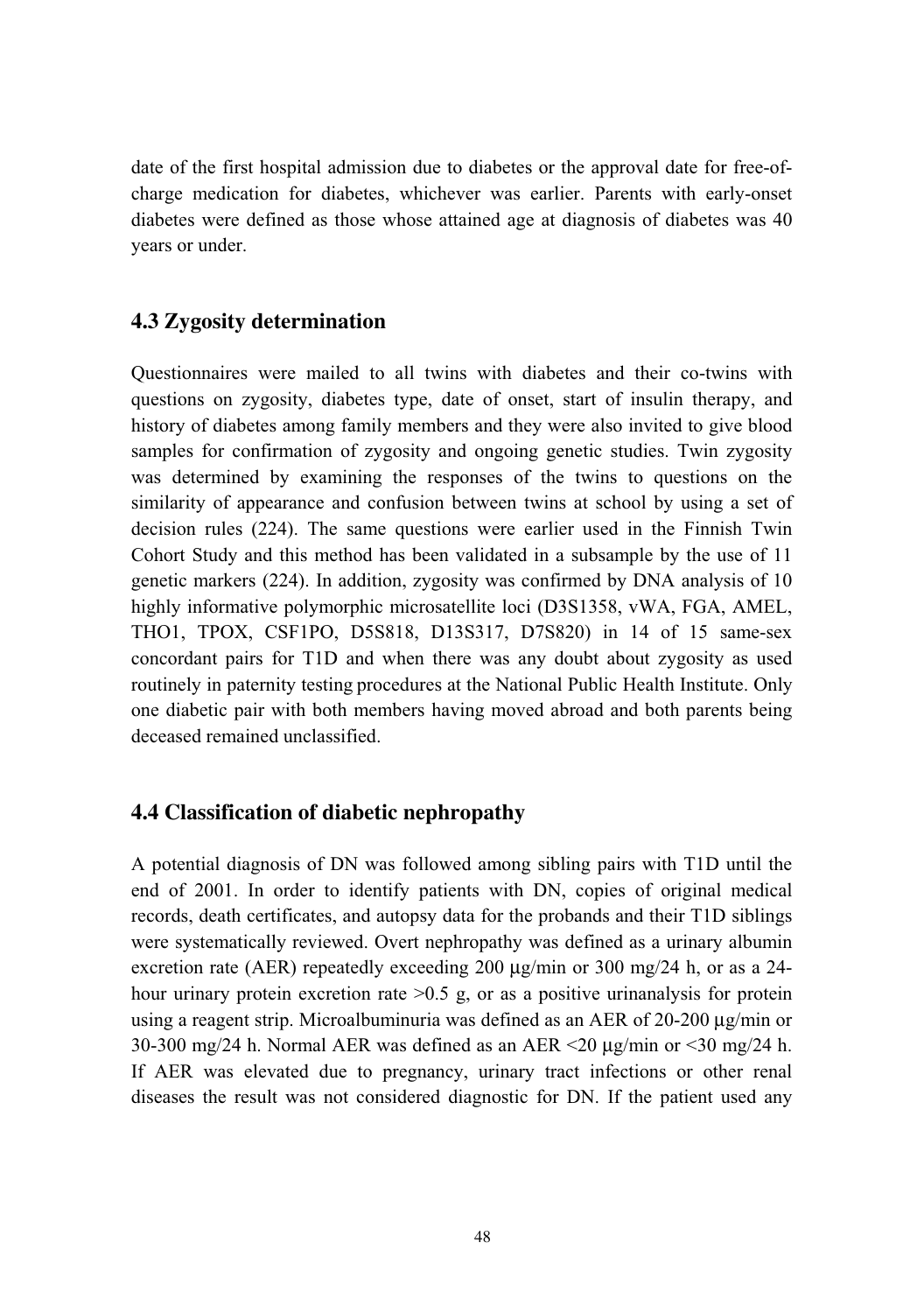antihypertensive medication, the classification of DN was based on the findings prior to the initiation of drug treatment. End-stage renal disease (ESRD) was present if the patient was undergoing dialysis or had received a kidney transplant.

## **4.5 Ethical aspects of the study**

This study was approved by The National Advisory Board on Health Care Ethics**.** All subjects in the twin study who were asked to give blood samples received written information about the study prior to their participation and gave their verbal consents. Medical records were reviewed with the permission of the Ministry of Social Affairs and Health.

## **4.6 Statistical methods**

## 4.6.1 Study I

Concordance was estimated using both crude pairwise and probandwise concordance rates, each calculated separately for MZ and DZ twin pairs. (10). Because probandwise concordance can be interpreted as the recurrence risk in a cotwin of an affected twin and thus comparable with the cumulative incidence of T1D in the co-twins Kaplan-Meier survival analysis was also used to estimate the probandwise concordance. Furthermore, in the survival analyses the co-twins were divided into two groups: those in which the index twin was diagnosed at 10 or younger and those in which the index twin was older than 10. The log-rank test served to test risk difference between groups. Intra-class correlations (tetrachoric) were calculated to estimate the degree of similarity within a twin pair.

A polygenic, multifactorial liability model was fitted to the twin data to estimate the contribution of environmental and genetic factors to the susceptibility to T1D. It assumes that there is a normally distributed liability to the disease (12). When a certain level of threshold of liability is reached, the disease manifests. Analysis based on structural equation models permit formulation of models with components of variance; additive genetic variance (A), genetic variance due to dominance (D), environmental effects common to the twins (C) or unique environmental (E) sources of variation in the underlying liability to disease. Different combinations of models,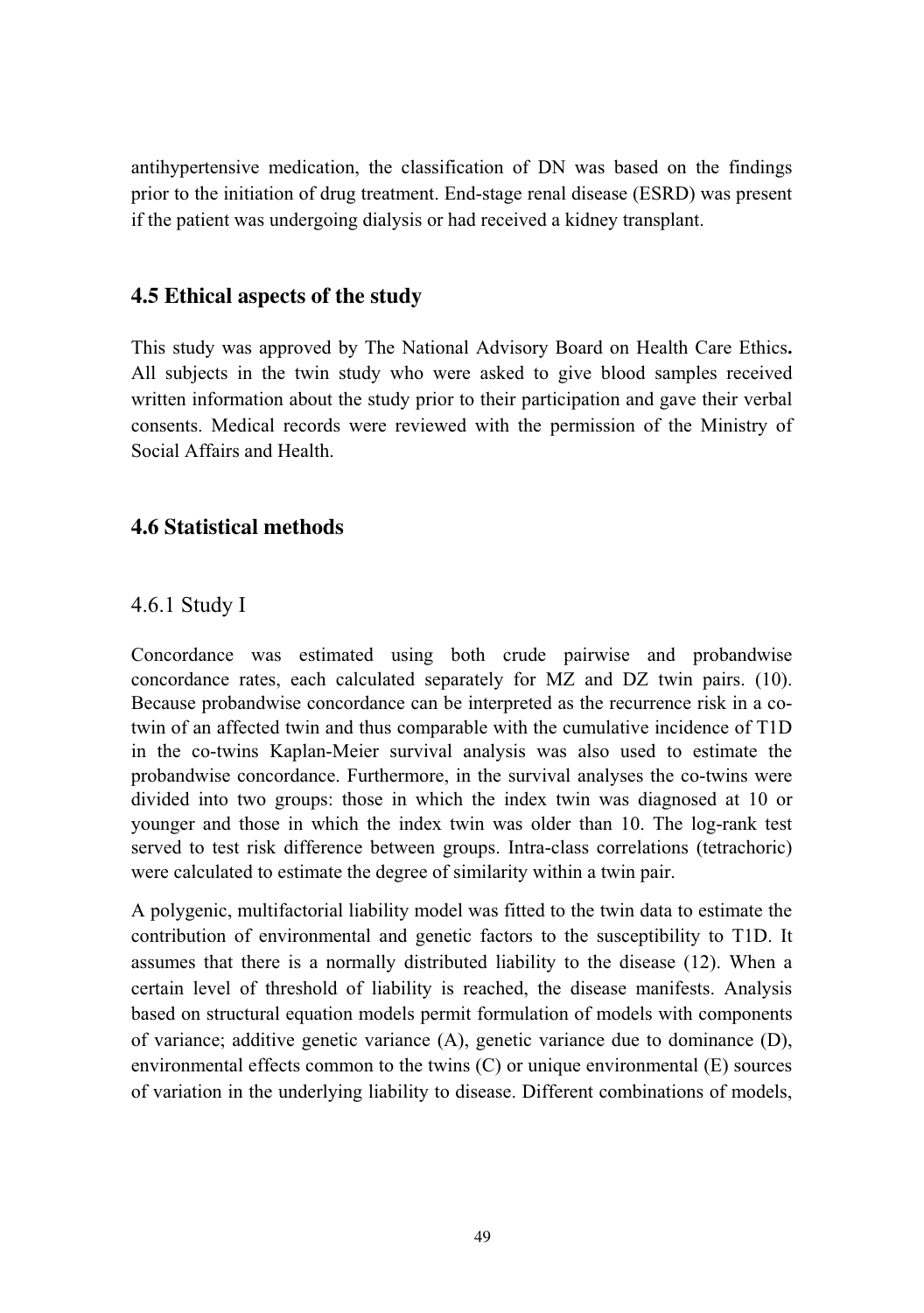i.e. AE, ACE, ADE, and CE were fitted to the 2x2 contingency tables (disease present/absent in twin 1 versus disease present /absent in twin 2).

The superiority of alternative hierarchically nested models was assessed by using the –2 log-likelihood statistic: the likelihood-ratio of alternative hierarchically nested models was calculated by the difference in their  $\chi^2$ -values which itself is  $\chi^2$ distributed with degrees of freedom equal to the of models compared (13). In addition, parsimony (as few parameters as possible) of the models was examined using AIC-value (Akaike's information criteria). The model with the lowest AICvalue indicates the best goodness-of-fit and the parsimony. Analyses were carried out with the Mx-software package (225), which has been developed especially for twin analyses.

#### 4.6.2 Study II

Kaplan-Meier analyses were used to provide the long-term cumulative risk for the development of T1D in siblings. Person-years were calculated from birth to the date of diagnosis of T1D, until death, or until the end of follow-up at the end of 2001. Analyses were also performed stratifying by sex, age of diabetes onset in the proband, year of birth (cohort effect), and parental age at delivery. The effect of several independent risk factors on the risk of T1D for the siblings was evaluated by a Cox regression analysis using a forward selection procedure. The predictors studied were sex of the sibling, sex of the proband, diagnosis age in the proband (0- 4, 5-9, 10-14, ≥15), parental history of young-onset diabetes (≤40 years), birth year  $(\leq 1970, 1970-1979, \geq 1980)$ , number of offspring in the family as continuous variable, and parental age at delivery  $(≤24, 25-29, 30-34, 35-39, ≥40)$ . Model selection was based on likelihood ratio tests. Relative risks were calculated with a univariate analysis and with the best fitting multivariate model.

## 4.6.3 Study III

For each sibling, the person-years at risk was calculated from the onset of diabetes to the date of DN diagnosis, death, or until the last urine screening test found in the medical records before the end of the year 2001. The cumulative incidence of DN, according to the duration of diabetes, was estimated by using the Kaplan-Meier survival analysis method. This was also conducted according to the presence and severity of DN in the proband and according to age at onset of diabetes. To identify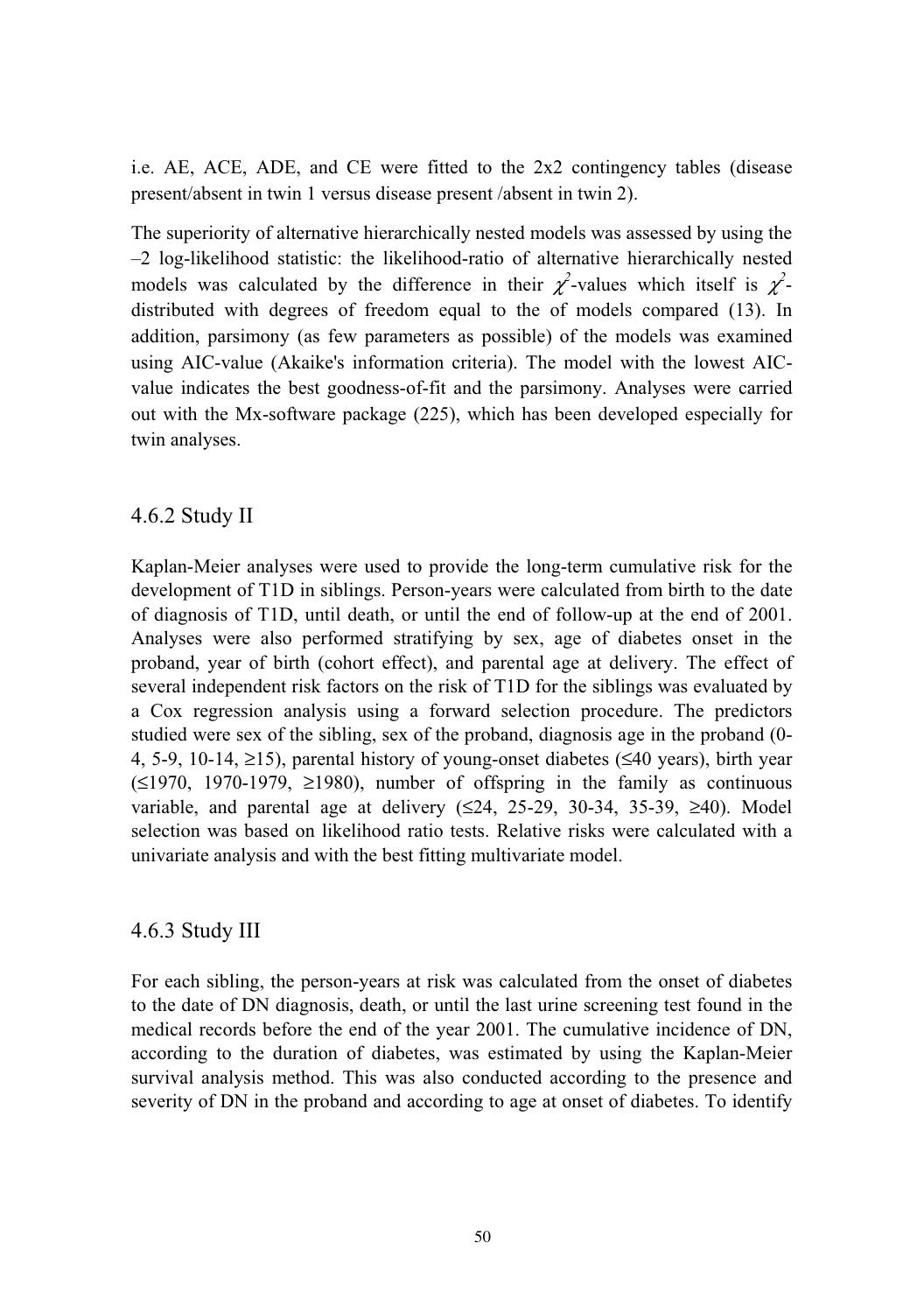prognostic factors for the development of DN in diabetic siblings, the Cox's proportional hazards model was fitted to the data. Sex, the age at the onset of diabetes (0-4, 5-9, 10-14,  $\geq$ 15), the calendar year at the onset of diabetes ( $\leq$ 1970, 1971-79, ≥1980), the DN status of the proband, the parental history of T2D and hypertension, and maternal age at delivery were entered into the model. Age-specific incidence rates of DN were calculated per 1,000 person years for the diabetic siblings of the probands with and without DN separately and according to sex. Incidence rates were also calculated by duration of diabetes, separately for men and women.

#### 4.6.4 Study IV

Follow-up started at birth and ended at the diagnosis of T1D, death, or the end of the year 2003. The data were grouped by age and calendar time (period) in 1-year classes. Poisson regression analysis was used to evaluate temporal trends in incidence. Standardized Incidence Ratios (SIRs) of T1D were calculated to determine the increase in the risk of T1D in the offspring of the parents with T1D compared with that in the background population for the period 1985-2003 for each of 5-year periods. The expected numbers of cases were derived by applying the agespecific incidence rates of T1D observed at the same time in the background population, i.e. in Finland nationwide. The data on the newly diagnosed T1D cases nationwide were derived from the CDR.

Kaplan-Meier analysis was used to estimate the cumulative incidence of T1D. The analyses were also carried out stratifying the data by the age at diagnosis of T1D in the parent and the birth year of the offspring, separately in the offspring of fathers with T1D and mothers with T1D. To assess the effect of several independent risk factors on the risk of T1D among the offspring, univariate and multivariate regression analyses of the data were performed using the Cox proportional hazards modelling. In addition to the sex of the T1D parent, the predictors studied were sex of the offspring, year of birth of the offspring (< 1985, 1985-89, 1990-1994, ≥1995), age at diagnosis of the parent (0-4, 5-9,10-14,15-17), the parental age at delivery and the birth order effect. Interaction between variables was also tested.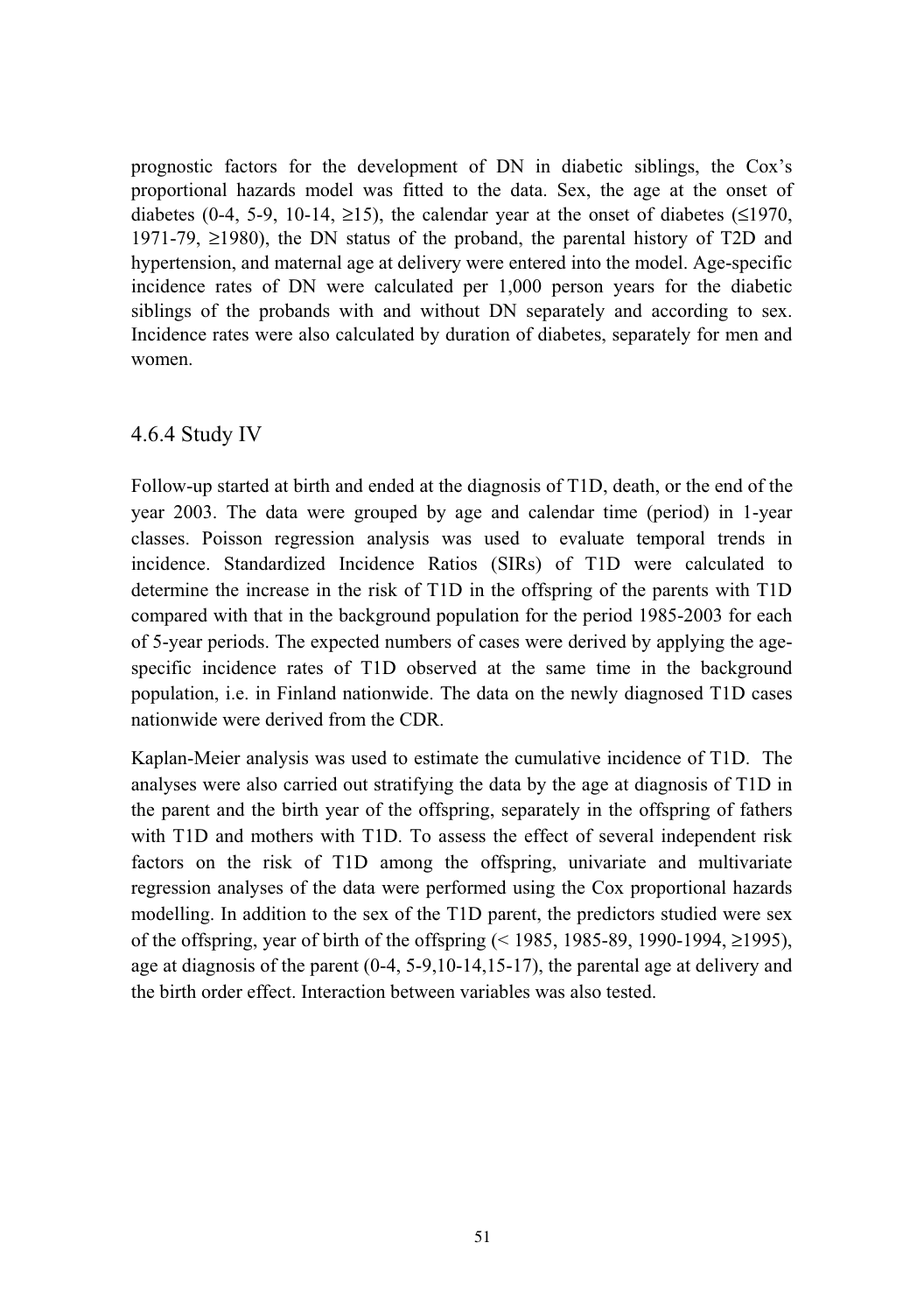# **5 RESULTS**

## **5.1 Genetic liability of T1D (Study I)**

The record-linkages yielded a total of 303 cases with any type of diabetes by the end of the follow-up in 1998. A total of 247 twins (in 228 twin pairs) with T1D, 28 with T2D, 15 with secondary diabetes, and 13 with gestational diabetes were identified. In the last group three patients with gestational diabetes were co-twins of T1D twins and were classified as discordant for T1D. Table 10 shows the number of T1D twin pairs and the concordance rates by sex and zygosity. The concordance rate was notably higher among MZ twins than DZ twins. The crude pairwise concordance rate was 27.3% (95% CI 22.8-31.8%) in MZ and 3.8% (95% CI 2.7-4.9%) in DZ twins.

For the concordant pairs the twins in four MZ pairs were diagnosed within half a year and one pair was diagnosed on the same day. The longest discordance time was 6.9 years. The median discordance time was 2.0 years for MZ twins and 6.0 years for DZ twins. A higher risk of progression to T1D was observed for the MZ co-twin in the survival analysis if the index twin had been diagnosed with diabetes at the age of 10 years under than if the index twin had been diagnosed later ( $p=0.06$ , log-rank test). Half of the co-twins in whom the MZ index twin had been diagnosed with T1D at the age of 10 years or under were predicted to develop diabetes within 7 years compared to 23% of those with the index twin diagnosed >10 years.

Table 11 summarizes the results of the model fitting procedures. A model with only environmental effects (CE) fitted the data poorly. A model including additive genetic effects and non-shared environmental effects (AE) fitted best with a heritability estimate of 88%. A model that also included shared environmental effects (ACE) fitted second best (AIC=-3.23,  $p=0.43$ ), with the same estimates as in the AE- model.

The striking correlation with age at onset among the concordant MZ twin pairs was evident throughout the age range,  $r=0.95$  ( $p<0.001$ ), but it was much lower among the concordant DZ pairs,  $r=0.38$  ( $p=0.41$ ).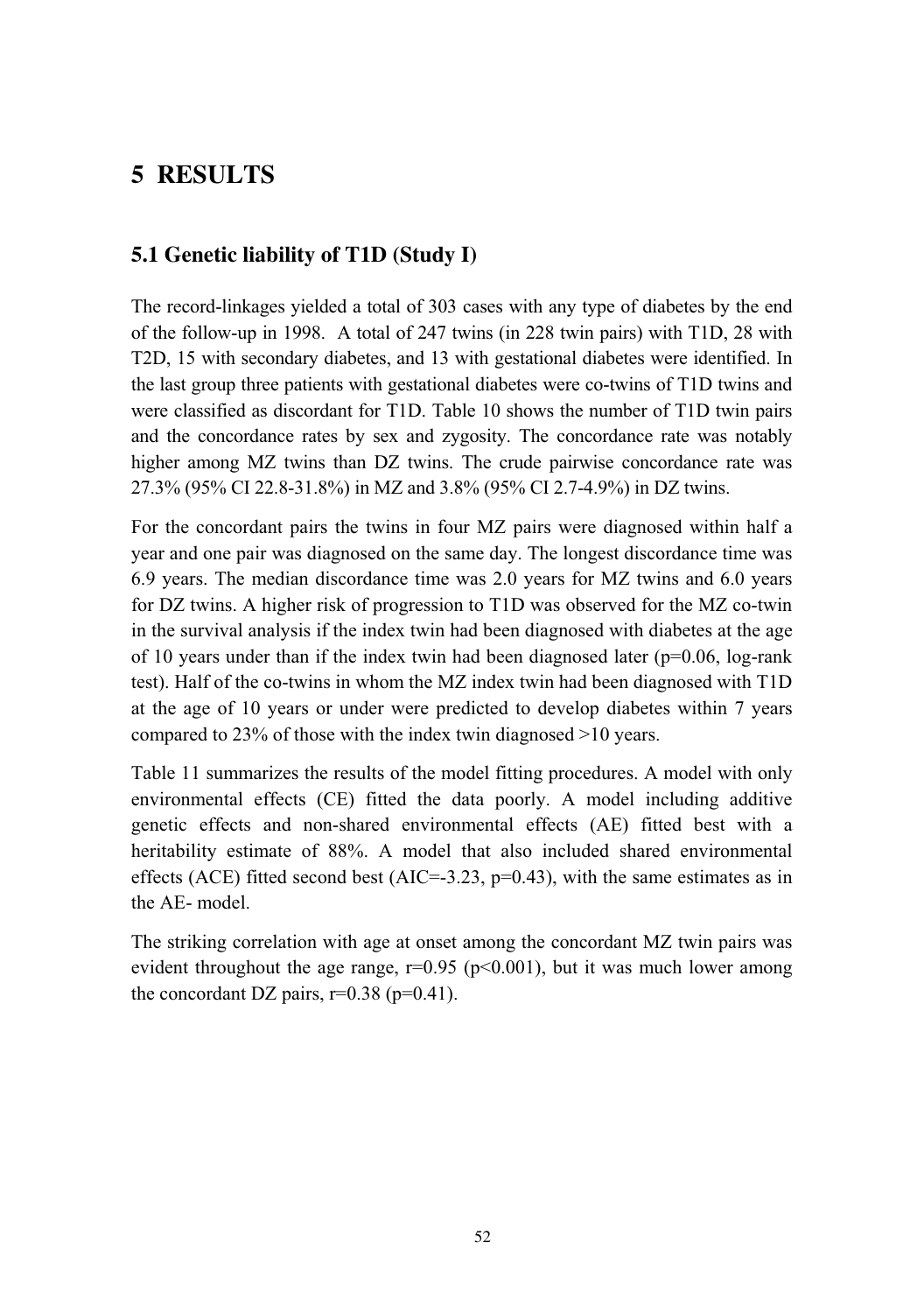| Gender   | Zygosity | Concordant | <b>Discordant</b> |                    | <b>CONCORDANCE RATE %</b> |
|----------|----------|------------|-------------------|--------------------|---------------------------|
|          |          | pairs (n)  | pairs (n)         | Paiwise            | Probandwise               |
| Male     | MZ       |            | 19                | 27.0               | 42.4                      |
|          | DZ       |            | 47                | 4.1                | 7.8                       |
| Female   | MZ.      |            | 13                | 27.8               | 43.5                      |
|          | DZ.      |            | 43                | 2.3                | 4.4                       |
| Opp. sex | DZ.      |            | 86                | 4.4                | 8.5                       |
| Total*   | MZ.      | 12         | 32                | 27.3 (22.9-31.8)   | 42.9 (26.7-59.2)          |
|          | DZ       |            | 176               | $(2.7-4.9)$<br>3.8 | $7.4(2.2-12.6)$           |

**Table 10.** Number of concordant and discordant twin pairs and crude concordance rates for T1D in Finnish Young Twin Cohort

\*Plus one discordant pair with unknown zygosity

**Table 11.** Results from fitting threshold models to T1D data in the Finnish Young Cohort Twins

| <b>MODEL</b> |                          |                          |                          | <b>COMPONENTS OF VARIANCE</b> |      |    | <b>GOODNESS OF FIT</b> |         |
|--------------|--------------------------|--------------------------|--------------------------|-------------------------------|------|----|------------------------|---------|
|              |                          |                          |                          | E                             |      | df | p-value                | AIC     |
| ACE          | 0.88                     | 0.00                     | $\overline{\phantom{0}}$ | 0.12                          | 2.77 |    | 0.43                   | $-3.23$ |
| AE           | 0.88                     | $\overline{\phantom{0}}$ | $\overline{\phantom{0}}$ | 0.12                          | 2.77 |    | 0.60                   | $-5.23$ |
| <b>ADE</b>   | 0.79                     | $\overline{\phantom{0}}$ | 0.09                     | 0.12                          | 2.88 |    | 0.40                   | $-3.20$ |
| СE           | $\overline{\phantom{0}}$ | 0.60                     | $\overline{\phantom{0}}$ | 0.40                          | 28.8 |    | 0.00                   | 20.8    |

**A**, additive genetic effects; **C**, shared (family) environmental effects; **D**, due to dominance; **E**, unshared environmental effects. The best fitting model is generally one with the lowest AIC-value. AIC=Akaike's information criteria

#### **5.2 Sibling recurrence risk of T1D and related factors (Study II)**

The data linkage yielded a total of 715 cases with some type of diabetes among the siblings at risk. A total of 647 (6.4%) of the 10,168 siblings were diagnosed with T1D by 2001. Fifty siblings had T2D, six had gestational diabetes, and 12 had secondary diabetes such as steroid-induced diabetes or diabetes associated with Down's syndrome. The median age at diagnosis of T1D among the siblings was 15.1 years (range 0.8-56 years). Of non-diabetic living siblings, 99% were ≥20 at the end of the follow-up in 2001, and all had reached  $\geq$ 11 years of age.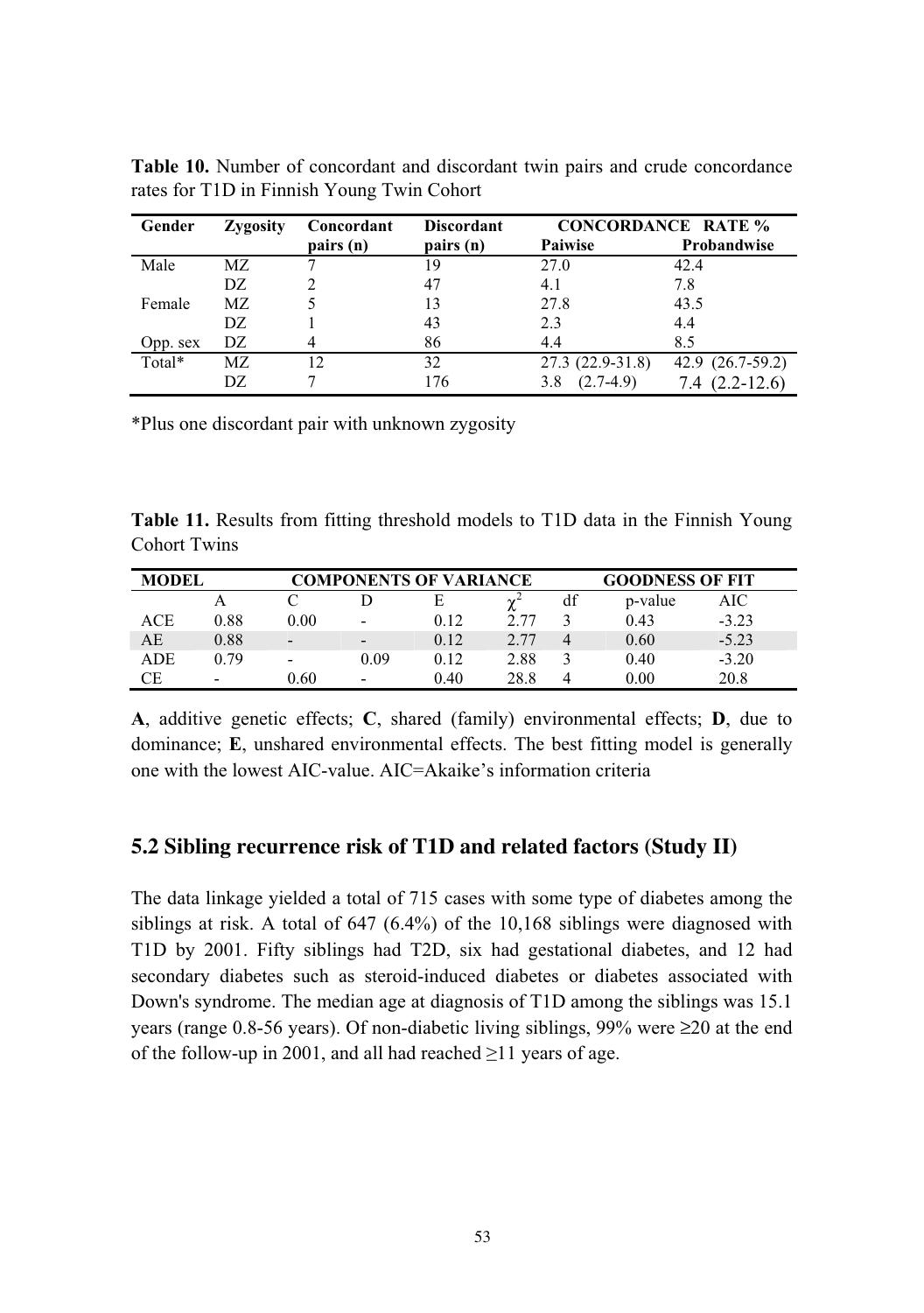In the siblings, the overall cumulative risk of T1D up to ages 10, 20, 30, 40, and 50 years was 1.5 (95% CI 1.3-1.8), 4.1 (3.7-4.4), 5.5 (5.1-5.9), 6.4 (5.9-6.8), and 6.9% (6.4-7.4), respectively. There was a male predominance, 57% of the siblings with T1D were males. Males had a greater secondary attack rate of T1D at older ages than females. Males and females had an equal risk through the first 14 years, after which the risk for males began to slightly increase compared to females. The overall risk ratio was 1.3 (95% CI 1.1-1.5). Risk was not affected by adjustment for other risk factors (Table 12).

The risk was significantly (P<0.0001) higher in the siblings of those probands that had been diagnosed with T1D at four years or younger compared to the siblings in the families where the probands had been diagnosed at the age of 15 or more. Figure 5A shows the Kaplan-Meier curves for T1D in the siblings stratified by age at onset of diabetes in the proband. The cumulative risk of T1D by age 40 for a sibling whose proband was diagnosed at the ages of 0-4, 5-9, 10-14, and 15 or more was 13.2 (95% CI 11.4-14.8), 7.8 (6.9-8.8), 4.7 (4.1-5.3), and 3.4% (2.6-4.2). The T1D risk for the sibling was 4.1 (95% CI 3.1-5.4) times higher if the proband was diagnosed at four years or younger than if the proband was diagnosed at 15 years or more. The relative risk was even higher 4.6 after adjustment for other variables (Table 12).

Figure 5B shows the cumulative risk curve stratified by the year of birth of the sibling. Of siblings born in 1980 or after, 11.4% (95% CI 7.4-15.2) had developed T1D by the age of 15, while only 5.5% (95% CI 4.1-6.8) of those who were born between 1970-79 and 2.7% (95% CI 2.4-3.0) of those who were born before 1970 (p<0.0001, log-rank test) had developed T1D. SIRs were 11.0, 12.6, and 12.7 for the years 1965-74, 1975-84, and 1985-94, respectively.

A significant increase in the risk of T1D with increasing maternal and paternal age at delivery exist ( $p \le 0.0001$ , log-rank test). The RR of T1D was 1.85 (95% CI 1.35-2.55) when maternal age at delivery over 35 years was compared with those below 25 years. The corresponding RR comparing paternal age at delivery was 1.5 (95% CI 1.07-2.11). The results were not considerably affected by adjustment for the other risk factors, but both maternal and paternal age at delivery remained significant predictors.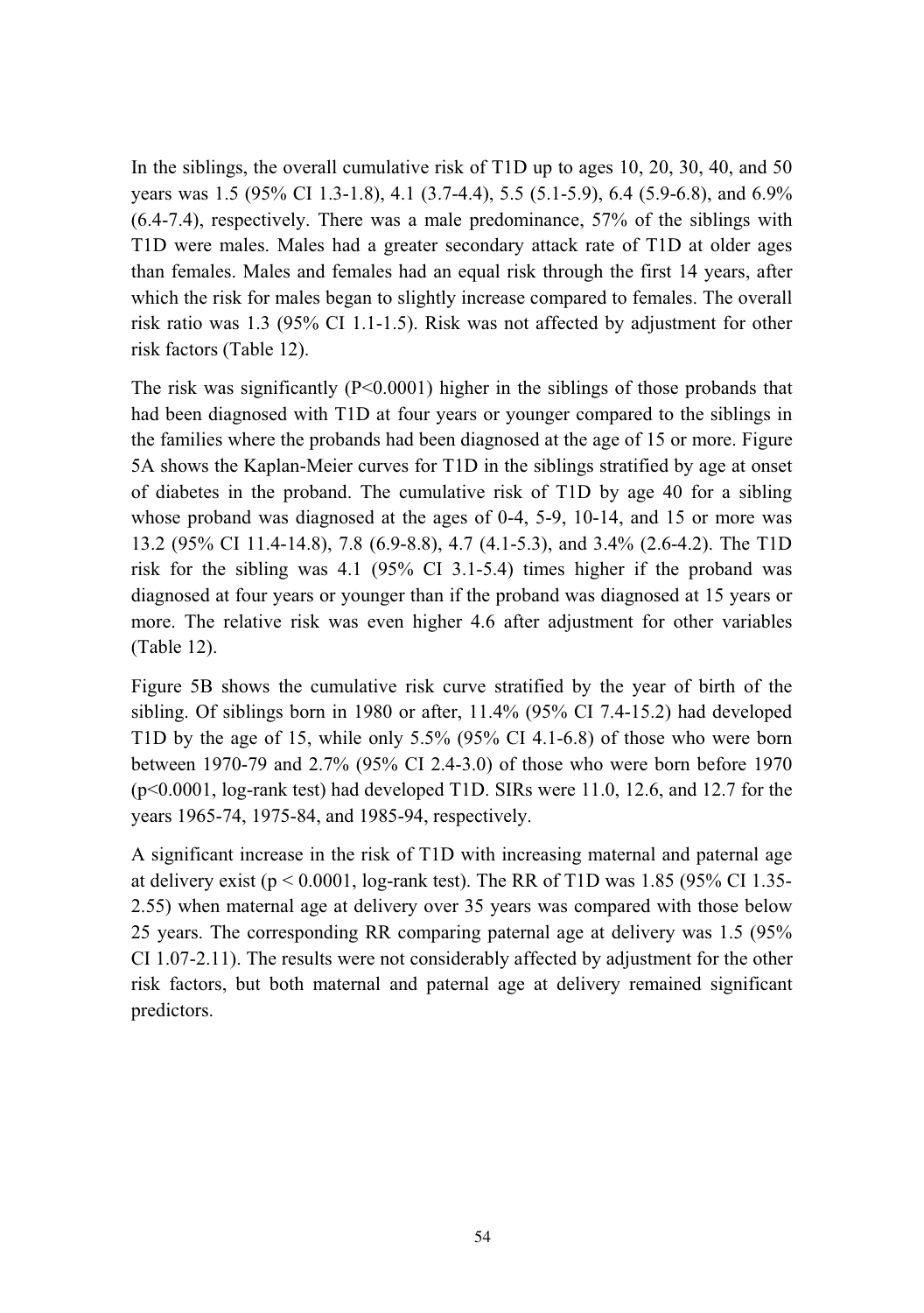| ranne 17: Exemplated 118 Islam (2.2.2.0 Control of the March 2.2.0 City of the United States of the United States of the Daniel String<br>6S<br>explanatory variabl |                            |                     |          |                                                     |                                |                                                               |
|---------------------------------------------------------------------------------------------------------------------------------------------------------------------|----------------------------|---------------------|----------|-----------------------------------------------------|--------------------------------|---------------------------------------------------------------|
| VARIABLE                                                                                                                                                            |                            | UNIVARIATE ANALYSIS |          |                                                     |                                | ADJUSTED FOR OTHER VARIABLES                                  |
|                                                                                                                                                                     | RR                         | $95\%$ CI           | p-value  | RR                                                  | $95%$ CI                       | p-value                                                       |
| <b>SEX</b>                                                                                                                                                          |                            |                     |          |                                                     |                                |                                                               |
| Female                                                                                                                                                              | 00.1                       |                     |          | 00                                                  |                                |                                                               |
|                                                                                                                                                                     | 1.26                       | 1.08-1.47           | 0.004    | 1.29                                                | $1.10 - 1.50$                  | 0.002                                                         |
| <b>S IN THE PROBAND</b><br>Male<br>$\overline{AGE}$ AT DIAGNOSIS<br>$\geq 15$<br>$\frac{10}{10}$<br>$5.9$<br>$0.4$                                                  |                            |                     |          |                                                     |                                |                                                               |
|                                                                                                                                                                     | 00.1                       |                     |          | 00.1                                                |                                |                                                               |
|                                                                                                                                                                     |                            | $.03 - 1.77$        | 0.03     |                                                     | $.09 - 1.88$                   | 0.009                                                         |
|                                                                                                                                                                     | $1.35$<br>$2.27$<br>$4.05$ | $1.73 - 2.96$       | 0.0001   | $\frac{43}{1.50}$                                   |                                | < 0.0001                                                      |
|                                                                                                                                                                     |                            | 3.06-5.36           | 0.0001   |                                                     | 1.90-3.27<br>3.46-6.10         | 0.0001                                                        |
| Test for trend<br>YOUNG-ONSET<br>Yes                                                                                                                                |                            |                     | 0.0001   |                                                     |                                | 0.0001                                                        |
| ABETES IN FATHERS<br>Ē                                                                                                                                              |                            |                     |          |                                                     |                                |                                                               |
|                                                                                                                                                                     | 1.00                       |                     |          | $\overline{00}$                                     |                                |                                                               |
| $\frac{1}{2}$                                                                                                                                                       | 2.11                       | 1.33-2.32           | 0.001    | 1.95                                                | $1.23 - 3.10$                  | 0.004                                                         |
| MATERNAL AGE AT DELIVERY                                                                                                                                            |                            |                     |          |                                                     |                                |                                                               |
|                                                                                                                                                                     | 00.1                       |                     |          | $\frac{1}{2}$                                       |                                |                                                               |
|                                                                                                                                                                     | $\overline{0}$             | $.13 - 1.72$        | 0.002    |                                                     | $.03 - 1.66$                   |                                                               |
|                                                                                                                                                                     |                            | $.27 - 1.98$        | < 0.0001 | $\frac{7}{1} \cdot \frac{3}{2} \cdot \frac{3}{2}$   | $.00 - 1.76$                   |                                                               |
| $725$<br>$25-29$<br>$30-34$<br>$25$                                                                                                                                 | 1.58                       | $.77 - 2.80$        | 0.0001   |                                                     | $.35 - 2.55$                   | $\begin{array}{c} 0.03 \\ 0.05 \\ 0.0002 \\ 0.02 \end{array}$ |
|                                                                                                                                                                     |                            |                     | 0.0001   |                                                     |                                |                                                               |
| <b>T DELIVERY</b><br>Test for trend<br>PATERNAL AGE A                                                                                                               |                            |                     |          |                                                     |                                |                                                               |
| 55                                                                                                                                                                  | 00                         |                     |          | 00                                                  |                                |                                                               |
| $25-29$<br>30-34                                                                                                                                                    | 00.1                       | 0.77-1.31           | 0.98     | $\begin{array}{c} 0.96 \\ 1.50 \\ 1.50 \end{array}$ |                                |                                                               |
|                                                                                                                                                                     |                            | 1.16-1.94           | 0.002    |                                                     | $0.72 - 1.27$<br>$1.02 - 1.87$ | $0.78$<br>$0.02$                                              |
| $\geq$ 35                                                                                                                                                           | $\frac{1.50}{2.51}$        | $1.41 - 2.33$       | 0.0001   |                                                     | 1.07-2.11                      |                                                               |
| Test for trend                                                                                                                                                      |                            |                     | 0.0001   |                                                     |                                | 0.002                                                         |
|                                                                                                                                                                     |                            |                     |          |                                                     |                                |                                                               |

**Table 12.** Estimated risk ratios (95% confidence intervals) for T1D in siblings of childhood-onset T1D patients fitting **Table 12.** Estimated risk ratios (95% confidence intervals) for T1D in siblings of childhood-onset T1D patients fifting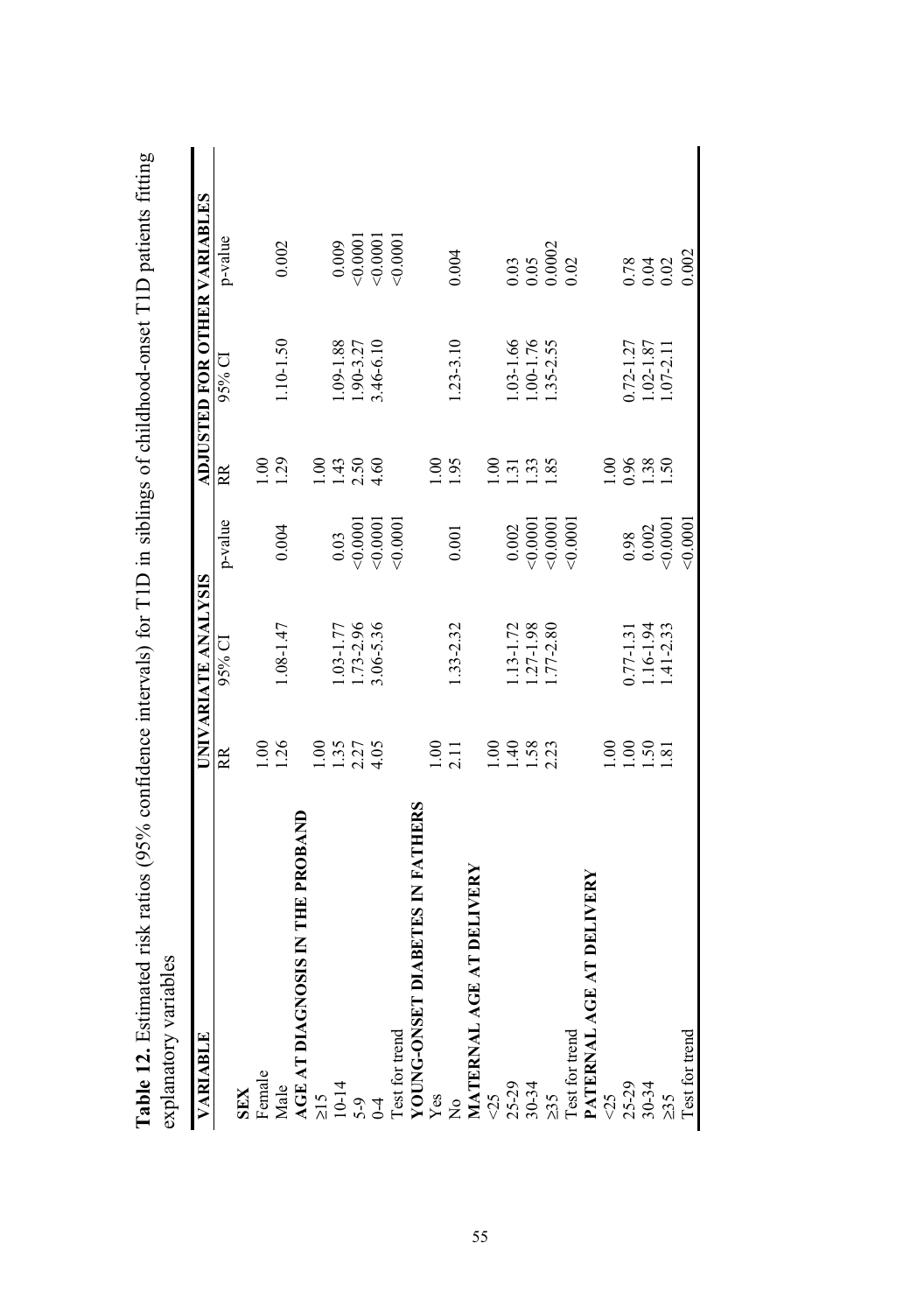

**Figure 5.** Cumulative incidence (%) of T1D in siblings of childhood-onset T1D patients according to age at onset of diabetes in the index case (A) and birth cohort (B)

## **5.3 Familial aggregation of DN (Study III)**

The probands had a mean duration of diabetes of 31.4±6.5 years, whereas diabetic siblings had a mean disease duration of 21.6±9.0 years. The vast majority, 97% of the probands had had diabetes for over 20 years and none of those alive at the end of the follow-up had a duration of diabetes of less than 22 years. Duration of diabetes among 60% of siblings was at least 20 years and among 87% of siblings it was 10 years or more.

By the end of 2001, during 10,913 person-years of follow-up, 323 cases of DN were identified, 176 among the probands (33%) and 147 among the diabetic siblings (24%), with a total of 274 sibling pairs affected by DN. Significant differences in the presence of DN were found between the groups of diabetic siblings according to the presence of DN in the proband. DN was present in 77 (38%) of 204 siblings of the probands with DN, while 70 (17%) of 409 siblings of the probands without DN had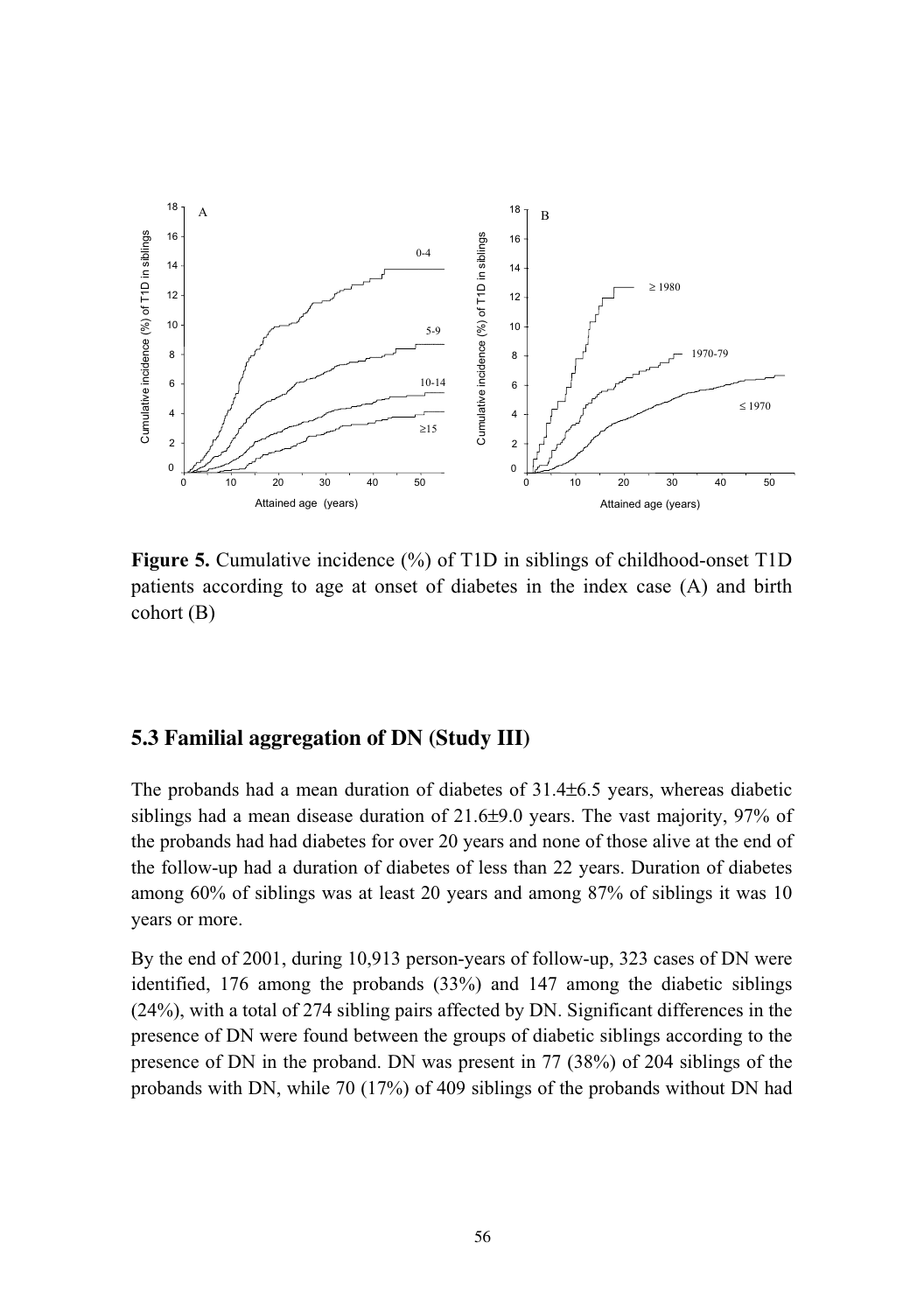also DN. ESRD was present in 46 (8.6%) probands and in 36 (5.9%) diabetic siblings. Ten concordant pairs for ESRD (13.9% of all sib-pairs with ESRD) existed.

The peak incidence of DN occurred at ages of 25-29 years. After reaching the peak, the incidence decreased in the siblings of the probands without DN, whereas new DN cases continued to appear beyond these ages in the siblings of the probands with DN. The overall 25-year cumulative risk of DN in the siblings was 34.5% (95% CI 31.1-37.3%). Figure 6A indicates that not only the DN status of the proband, but also the severity of DN in the proband significantly affected the risk of DN in the siblings ( $P < 0.0001$ , log-rank test). The risk of progression to DN after a 25 years duration of diabetes in the siblings of probands with DN, but not ESRD, was 43.2% (95% CI 36.9-48.8), while the risk was 24.8% (95% CI 20.9-30.0) for siblings of probands without DN. If the proband suffered from ESRD the corresponding risk of DN in the siblings was even higher, 58.0% (95% CI 51.4-63.7). The risk ratio for DN in the siblings of probands with DN was 2.0 (95% CI 1.3-2.9) and in the siblings of probands with ESRD 2.9 (95% CI 1.8-4.5) compared with the siblings of normoor microalbuminuric probands. The risk ratio was 2.3 (95% CI 1.4-2.7) when probands with DN and ESRD were combined.

Women tended to develop DN earlier after the onset of diabetes compared to men, the peak in incidence rate in women occurred five years earlier. Figure 6B shows the development of DN in siblings stratified by the age at the onset of diabetes. Siblings diagnosed with diabetes before age 5 years or at the age of 15 years or later had a smaller risk of developing DN than patients diagnosed at the age groups 5-9 and 10- 14 years ( $P = 0.001$ , log-rank test). The 20-year progression rate of DN for the siblings diagnosed with diabetes at the ages of  $\leq 4$ , 5-9, 10-14, and  $\geq 15$  were 18.7 (95% CI 6.8-29.0), 28.2 (21.3-34.4), 30.7 (25.3-35.7), and 15.9 (10.8-20.6), respectively.

Multivariate analysis by Cox regression analysis revealed that the independent prognostic factors predicting DN in the siblings were DN status of the proband, sex, the age at onset of diabetes in the siblings and parental T2D.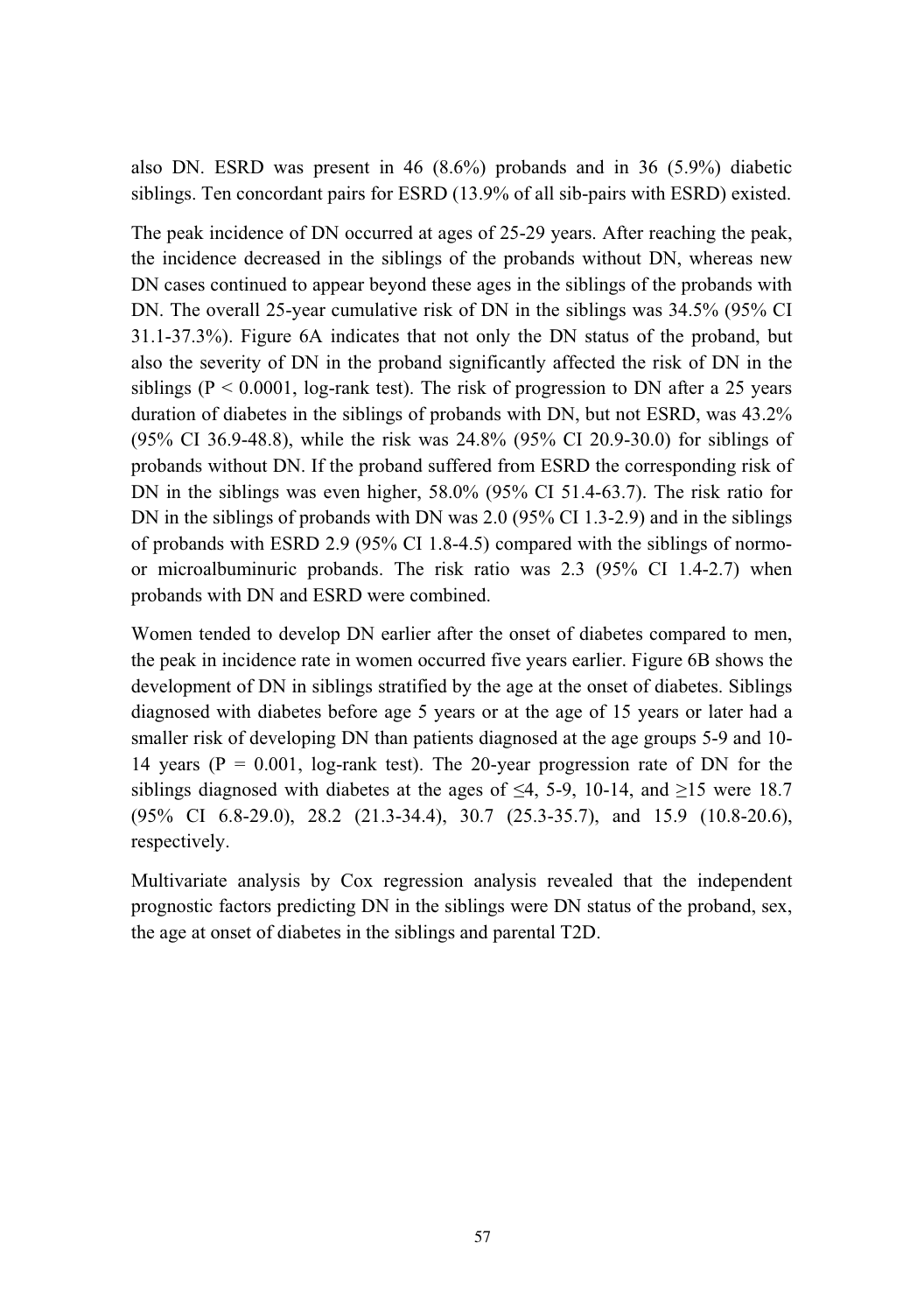

**Figure 6.** (A) Cumulative incidence of DN in diabetic siblings of T1D probands according to the DN status of probands. DN=diabetic nephropathy, ESRD=endstage renal disease, DN-= DN absent; DN+=DN present, excludes ESRD. (B) Cumulative incidence of DN in diabetic siblings of T1D probands according to age at onset of diabetes in siblings

#### **5.4 Offspring recurrence risk of T1D (Study IV)**

A total of 259 offspring, 121 girls and 138 boys were affected with T1D by the end of the year 2003, of which 236 were diagnosed at the age of 14 or under. Thirteen (22.4%) of the 58 offspring with two T1D parents were affected. In all offspring with one diabetic parent, the overall cumulative incidence to develop T1D by the age of 15 years was 5.6% (95% CI 4.9-6.4) and by the age of 20 6.7% (95% CI 5.9- 7.5). The cumulative incidence was similar in boys and girls up to 14 years but started to diverge thereafter. However, the difference did not reach statistical significance until 20 years.

Fathers with T1D transmitted diabetes to their offspring 1.7 times more frequently than mothers with T1D. This sex difference in the transmission rate manifested itself through the higher risk for fathers who were young when diagnosed with T1D. The risk of T1D in the offspring was especially high, when the father had been diagnosed with T1D at the age of four or under: 11.0% (95% CI 6.6-15.3) of the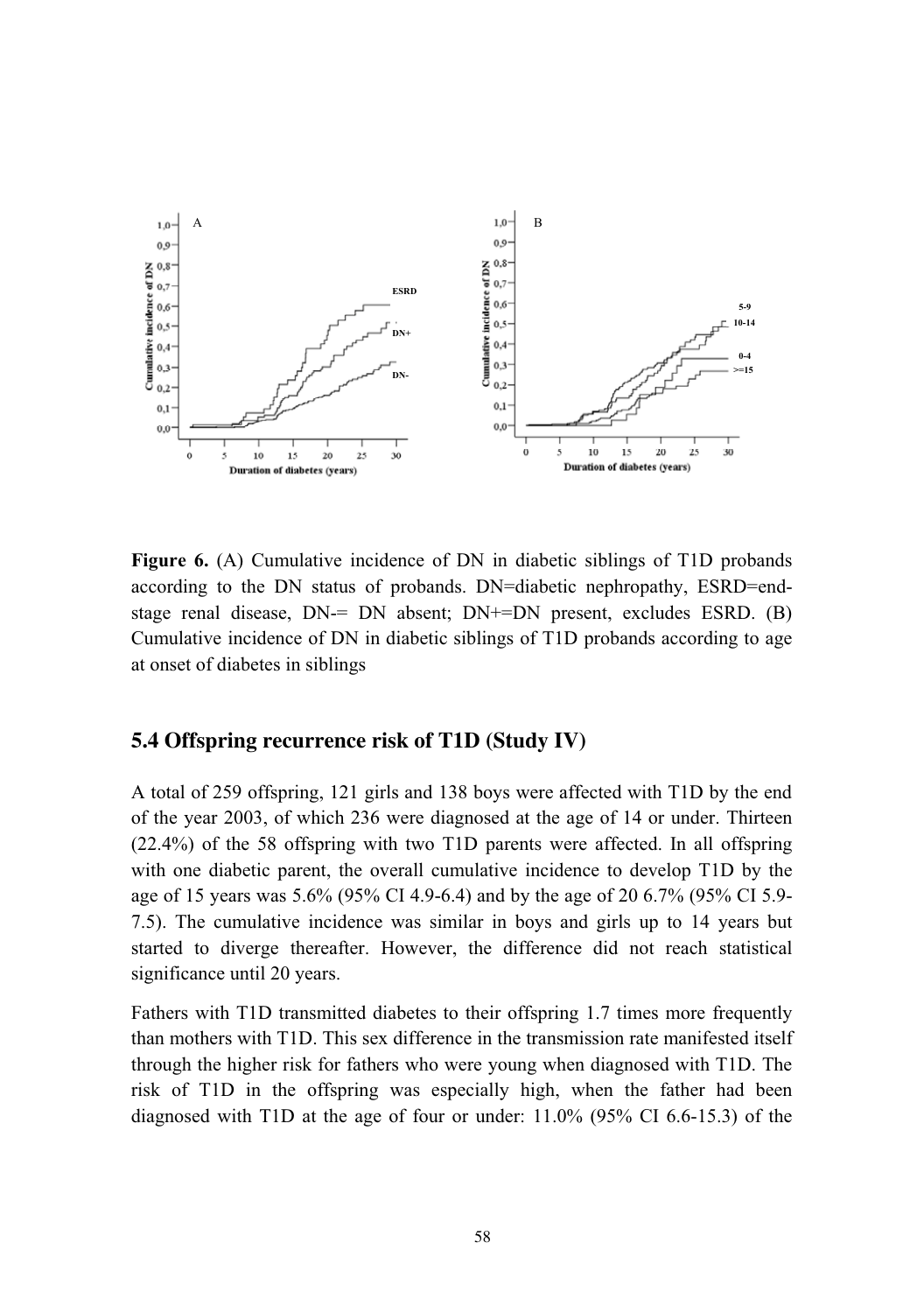offspring became affected during their first 10 years of life compared with only 2.4% (95% CI 0.2-4.4) in the offspring of the T1D mothers whose age at onset of T1D was four years or under (Figure 7A). A young age at onset of T1D in diabetic mothers did not increase the risk of T1D in the offspring (Figure 7B, Table 13).

During 1980 to 2003 the overall incidence of T1D in the offspring showed an average increase of  $5.3\%$  (p<0.001) per year. In the offspring of 0-4 years at diagnosis the annual increase was  $7.3\%$  (p<0.001), while in the offspring aged 5-9 and 10-14 years it was  $4.7\%$  (p=0.04) and 1.7% (p=0.5), respectively. Of the offspring of T1D fathers born in 1995 or after, 4.2% (95% CI 2.8-5.6) had developed diabetes by five years of age, whereas only 1.5% (95% CI 0.5-2.5) of those of T1D mothers had developed diabetes. It took on average 17.5, 10.1, 9.1, and 6.8 years for the offspring born in 1985 or before, 1985-1989, 1990-1994, and 1995 or later, respectively, to reach a 4% cumulative incidence of T1D.

The offspring of patients with T1D had approximately a 10-fold excess risk compared with the T1D incidence in the general population of Finland. SIRs in a five-year time periods were 9.7 (95% CI 8.5-11.0) during 1985 to 2003. In the first period, during 1985 to 1989, it was 7.6 (95% CI 4.9-11.3) and remained fairly stable during the subsequent years.

In the multivariate analysis the sex of the diabetic parent, the age at onset of diabetes in the T1D parent, interaction between them, and the birth year of the offspring were statistically significant predictors of T1D in the offspring.

| <b>OFFSPRING OF MALE PROBAND</b> |      |                          |         |      | <b>OFFSPRING OF FEMALE PROBAND</b> |         |
|----------------------------------|------|--------------------------|---------|------|------------------------------------|---------|
| Variable                         | RR   | 95% CI                   | p-value | RR   | 95% CI                             | p-value |
| Year of birth                    |      |                          |         |      |                                    |         |
| < 1980                           | 1.00 | $\overline{\phantom{a}}$ |         | 1.00 | $\overline{\phantom{0}}$           |         |
| 1980-89                          | 1.47 | $0.94 - 2.28$            |         | 1.87 | 1.01-3.49                          |         |
| 1990-94                          | 1.48 | $0.91 - 2.41$            |         | 2.97 | 1.49-5.91                          |         |
| $\geq$ 1995                      | 2.94 | $1.71 - 5.03$            | 0.001   | 2.21 | 0.86-5.69                          | 0.02    |
| Age at onset of T1D              |      |                          |         |      |                                    |         |
| $0 - 4$                          | 2.66 | 1.48-4.79                |         | 0.76 | $0.28 - 2.01$                      |         |
| $5-9$                            | 1.45 | $0.90 - 2.33$            |         | 0.96 | $0.48 - 1.92$                      |         |
| $10 - 14$                        | 1.17 | $0.77 - 1.79$            |         | 0.94 | $0.51 - 1.72$                      |         |
| $15 - 17$                        | 1.00 |                          | 0.007   | 1.00 |                                    | 0.95    |

**Table 13.** Multivariate Cox regression analysis for the factors influencing the risk of T1D in offspring of parents with T1D, final model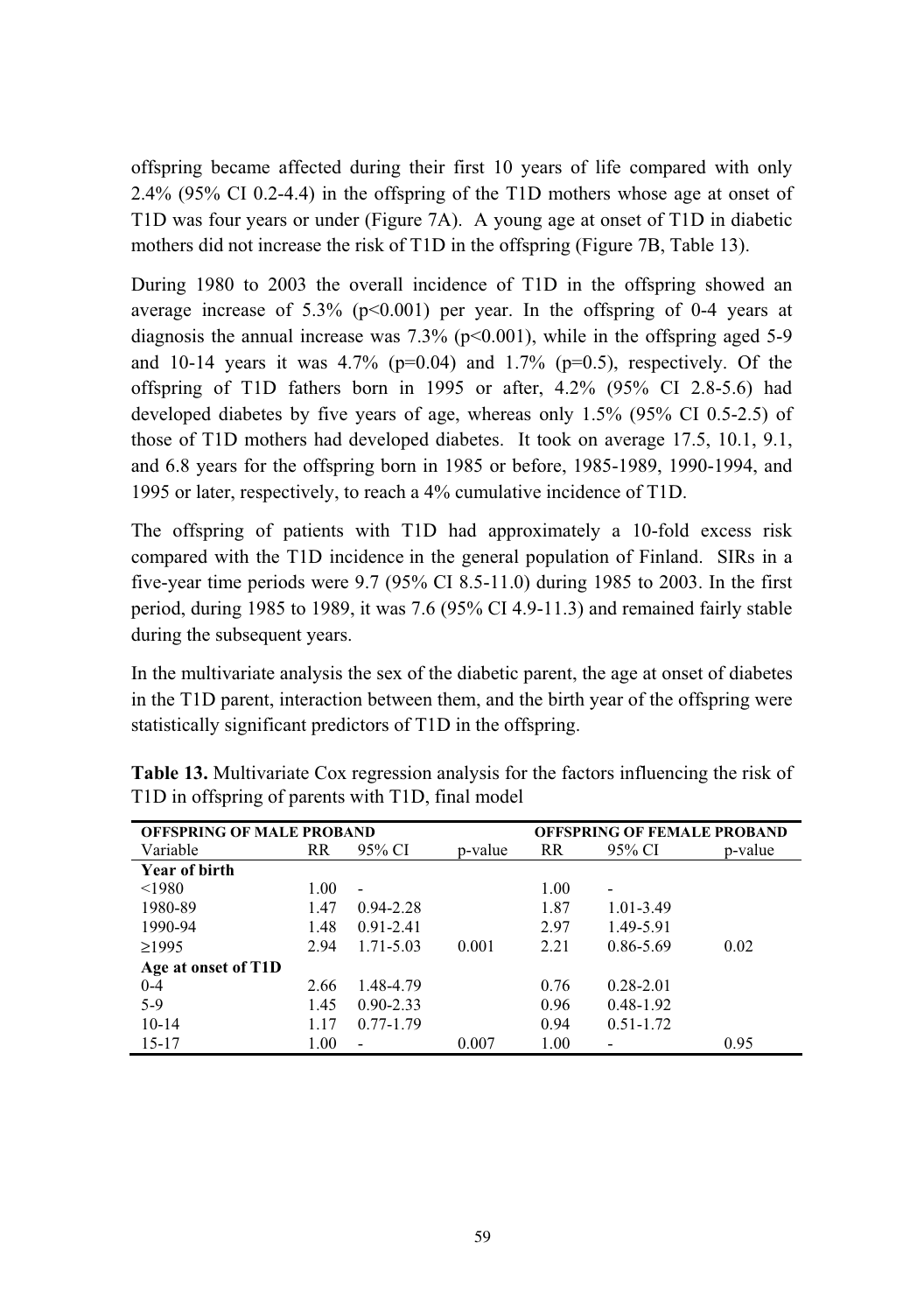

**Figure 7.** Cumulative incidence of T1D in the offspring of childhood-onset T1D patients according to the age at onset of diabetes in T1D fathers (A) and the age at onset of diabetes in T1D mothers (B)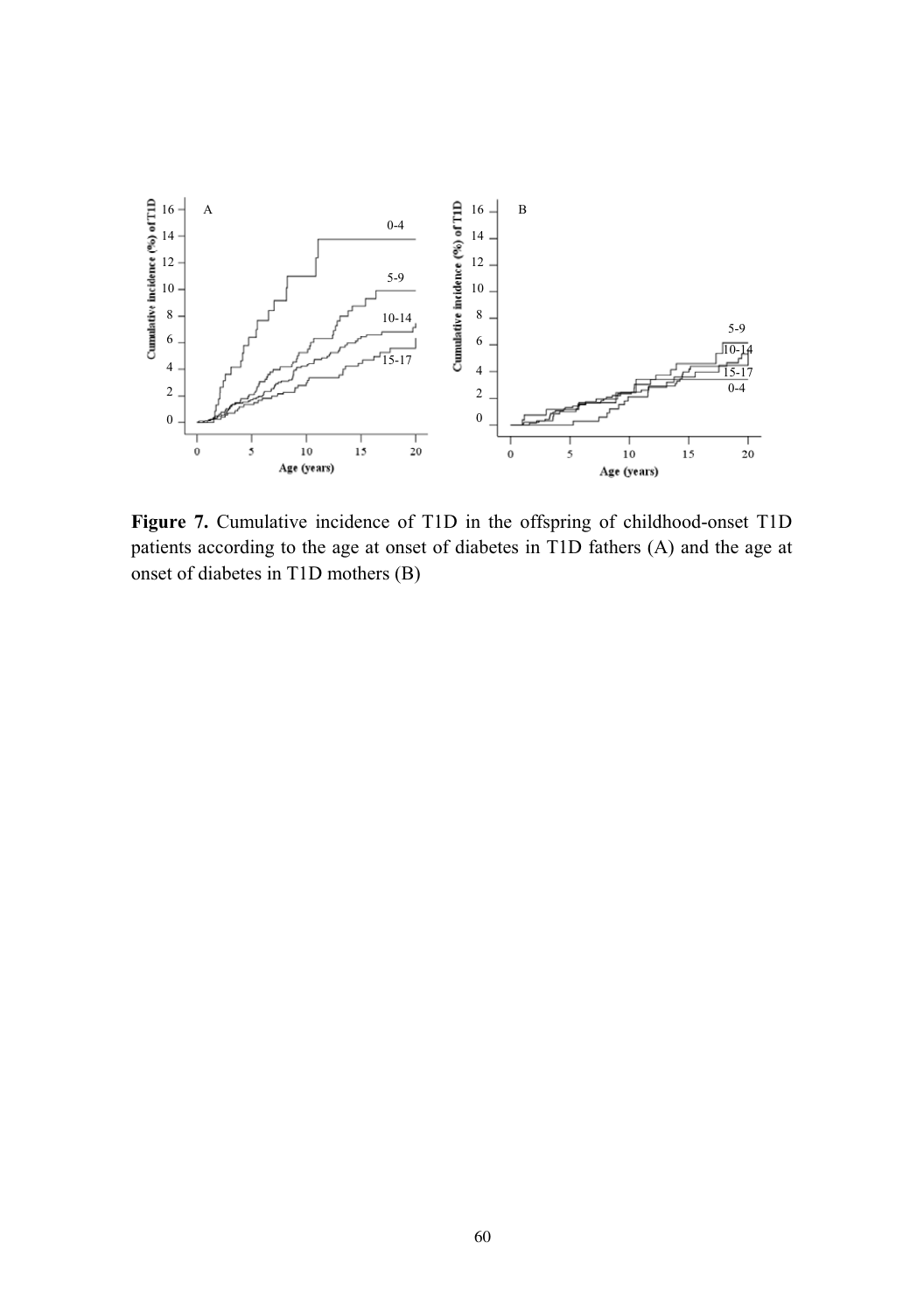# **6 DISCUSSION**

## **6.1 Study population and methods**

The aims of the present study were to determine concordance rates of T1D in twins, heritability of T1D, recurrence risk of T1D in siblings and offspring of patients with young onset T1D, temporal changes in the risk, and the factors related to the risk. Furthermore, the objective was also to assess the presence of familial aggregation of DN and its magnitude. The indisputable strengths of this study were that the study used uniquely large, population-based cohorts of twins, patients with young onset T1D, and their first-degree relatives and therefore represents unbiased data on families with multiple cases of patients with T1D. Opportunities to study the etiology of T1D are ideal in Finland because the population is genetically homogenous, health care for patients with diabetes is well organized, and nationwide registries exist. Therefore virtually all the cases with T1D can be ascertained. The magnitude of familial aggregation of DN has thus far not been specified in a population-based cohort.

At the time of compilation of the Young Twin Cohort the completeness of the ascertainment of twin pairs was very high. Especially, the younger portion of the cohort, twins born from the early 1970s onwards, can be regarded as virtually complete (218). The DERI cohort of patients with T1D diagnosed at the age of 17 or under is a part of the Finnish T1D register, which has been shown to have a degree of ascertainment of nearly 100% (222; 223). The case ascertainment of T1D subjects in all the studies was extremely high because of several nationwide data sources that were available: the CDR, the HDR and the Diabetes Register of National Public Health Institute. The validity of type of diabetes and the age at onset was ensured from the medical records.

One minor limitation of this study was that any subjects with diabetes that had been diagnosed at a very young age and deceased before 1964, when the CPR was founded, could not be detected. Such cases must however have been very few. Another limitation concerns the grading of the type of diabetes. Besides secondary and gestational diabetes, diabetes in siblings was classified into two types, T1D and T2D, and recorded in the medical records by the attending physician. Some of the siblings had a slowly progressive form of insulin-dependence and they were initially treated without insulin and thus might have been considered to have latent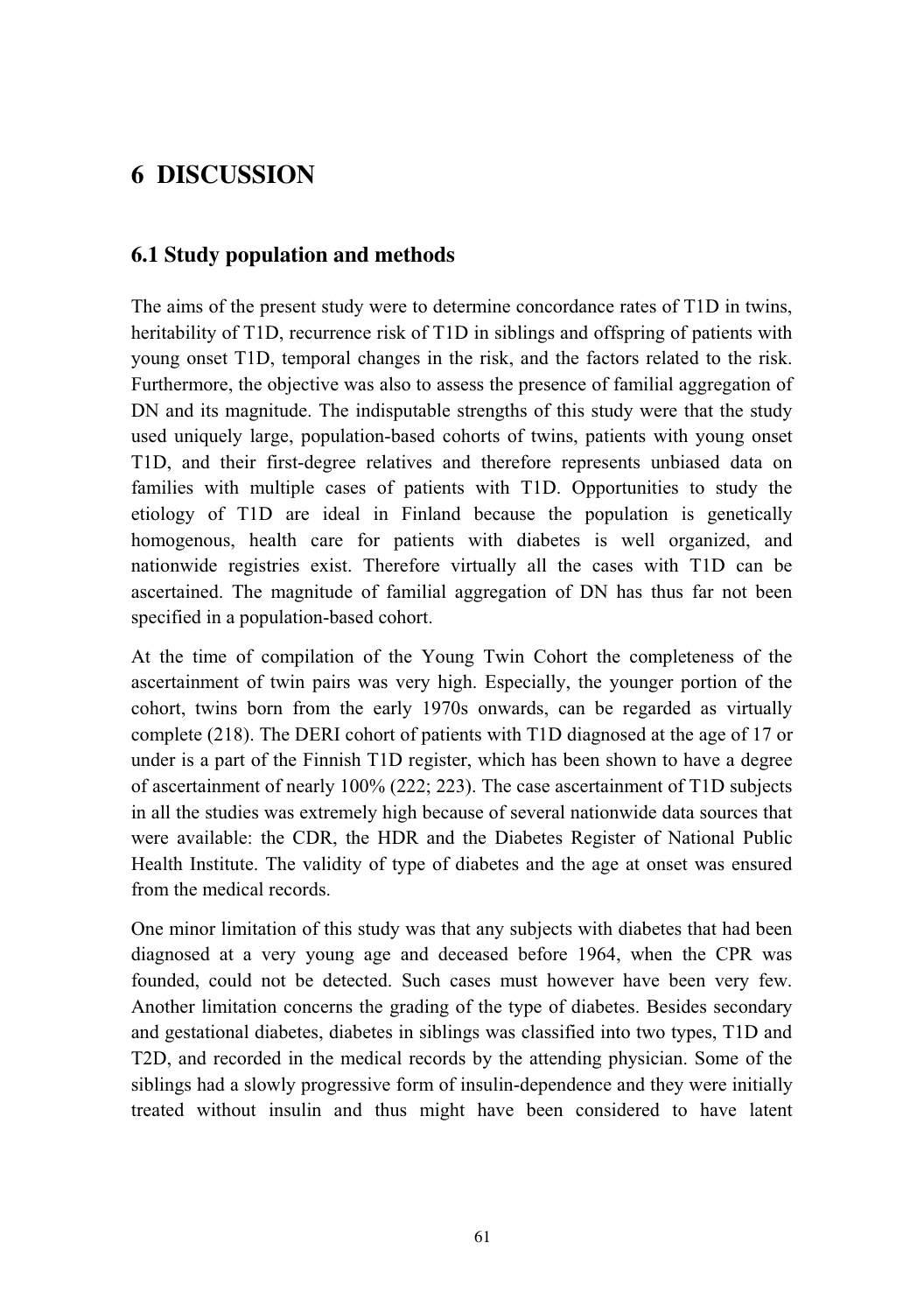autoimmune diabetes in adults (LADA) or type 1.5 diabetes (226; 227). All cases with autoimmunity, however, were considered as T1D irrespective of the length of the pre-diabetic period, if they finally showed insulin deficiency. No complete agreement on whether LADA and adult onset T1D are different diseases or not exists yet (226; 227). The vast majority of cases in this study, were however acute onset and the patients required insulin immediately at diagnosis. There were 50 cases with T2D, of which 32 had onset of diabetes at the age of 35 or under. Some of these cases could have been misclassified although they might later prove to be T1D cases. Several studies suggest the presence of a slowly progressive β-cell destruction in a part of patients, who were classified as T2D at diagnosis (52; 56).

Some limitations in the classification of DN can be brought up. Cases with DN and the date of the diagnosis were documented from the medical records, laboratory sheets, death certificates, and autopsy reports as precisely as it was possible. The data were, however, not always very solid and thus the grading of DN could not always be performed adequately. One confounding factor in the classification of patients with DN was the use of antihypertensive medication. ACE-inhibitors became widely used for the treatment of microalbuminuria in the 1990s. Most of the DN cases were, however, diagnosed before that. In addition, ACE-inhibitors were often prescribed after the diagnosis of DN and not in the microalbuminuric state, and there was also some variety depending on the residence of T1D patients.

Changes in medical care practices between the earliest and the more recent cohorts of T1D patients also caused some non-uniformity. Overt nephropathy was detected by dipsticks in the oldest cohorts, whereas more recently microalbuminuria testing was available and the screening was more regular. Some of the patients with DN could only be classified based on the death certificates or autopsy reports but in these cases the age at onset of DN could not be defined accurately. On the other hand, those cases were for the most part the probands in which DN was specified only as present or absent, whereas the age at onset of DN was a necessary tool only in the siblings. The data that encompass such a long time period can naturally not be coherent. The vast majority of DN grading, however, can be considered accurate.

A great effort was made to determine the zygosity of all twin pairs with T1D. Several sources were used and only one twin pair remained unclassified by zygosity. The alidity of the method used to determine zygosity has been ascertained earlier (224).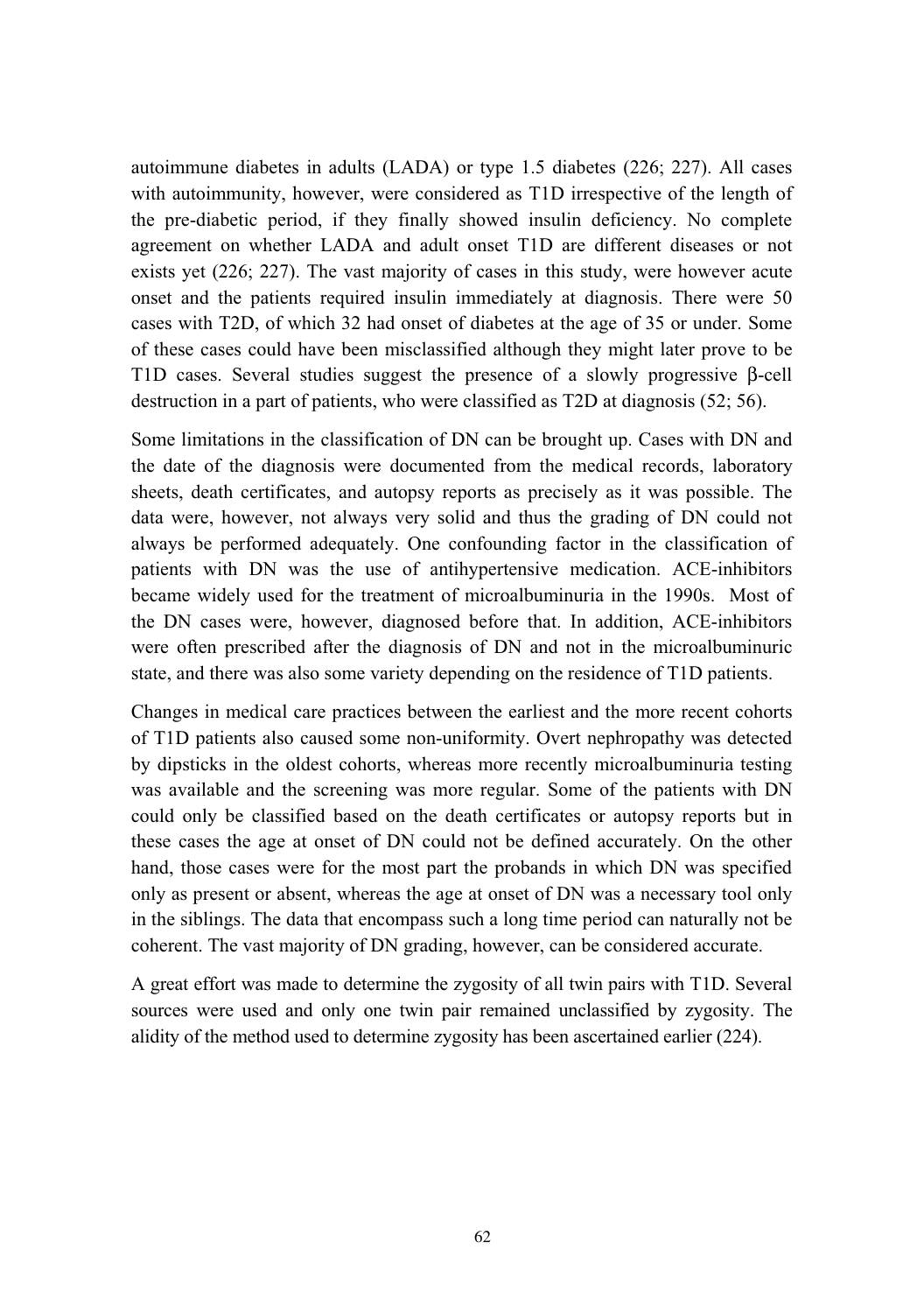## **6.2 Heritability and concordance rate of T1D**

The estimate of heritability for T1D in this study was 88% whereas it was 74% in the Finnish Old Twin Cohort. The concordance rates, pairwise and probandwise, in the MZ twins were substantially higher in the present study than those in the Finnish Old Twin Cohort, 27% vs. 13% and 43% vs. 23%, respectively (124). One could find the observed increase in heritability of T1D and the environmental factors influencing the increase in incidence paradoxical. Any estimate of heritability is valid only in a particular population, in a particular environment, and at a particular time. If either the genetic or the environmental component of the variance changes, then the heritability changes. Greater diversity of environmental factors present in a population will lower an estimate of heritability, while population with a more homogenous environment will increase an estimate of heritability, even though the biological mechanism underlying the trait is identical (228).

It is important to emphasize that heritability estimates are based on a calculation of the genetic variation relative to the total phenotypic variation. The calculation does not take into account a potential gene-environment interaction that means that different genotypes respond differently to the same environment. Some genotypes are more sensitive to changes in the environment than others. Gene-environment interaction, however, seems to be important in T1D. Increase in the concordance of T1D in the MZ twins, in the incidence of T1D in the population, and the recurrence risk of T1D in later cohorts of siblings and offspring all indicate the importance of the effects of environmental changes in genetically prone individuals and thus geneenvironmental interaction.

If environmental conditions become equalized, the remaining variance must then become increasingly genetic. The development of Finland from a poor agricultural society into a modern welfare state has had an influence everyday life of all citizens. During the past decades, substantial changes have occurred everyday life towards an affluent Western style, as a consequence of the breakthrough of the consumer society, changes in nutrition, physical activity, vaccinations, personal hygiene, etc. Despite these changes, they have occurred coherently in the whole of the country and have possibly homogenized the living conditions. As a consequence environmental variation might be diminished.

The increased heritability might also be interpreted as a changed penetrance of the diabetes susceptibility genes. Some of the earlier low risk genes may have become more penetrant under the changing environmental conditions. It is possible that the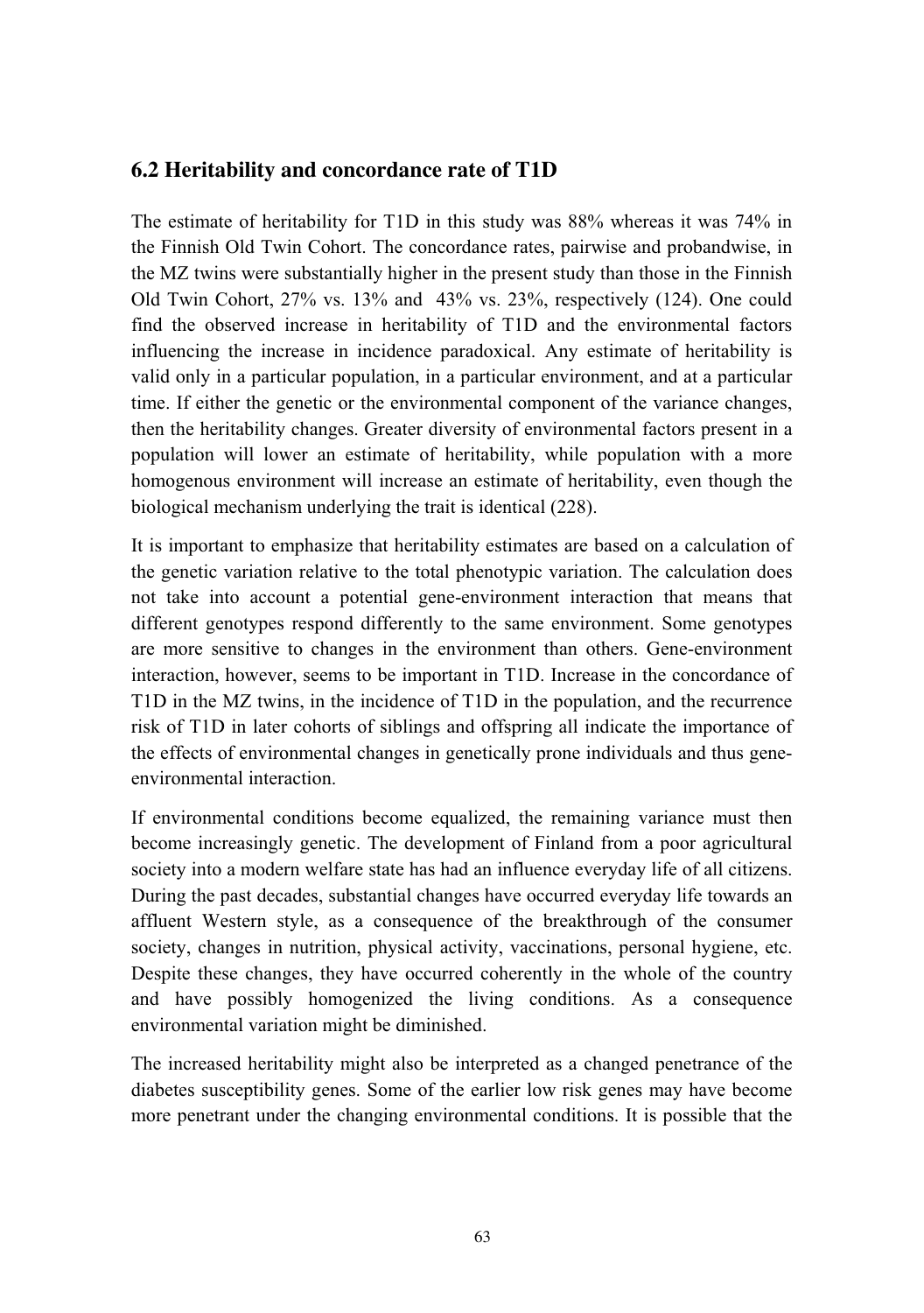environment that has become more conducive to the diabetes development is reflected in the distribution of HLA genotypes among patients diagnosed during different time periods. The topic on temporal changes in HLA genotype frequencies in patients with T1D has not been studied much. The proportion of patients carrying high-risk HLA-genotypes has been reported to decrease while the frequency of low or moderate risk HLA-genotypes has increased over the last 50 years in Finland (229; 230). Similar findings have been reported in a recent study from the UK (231). Since T1D was, however, associated with high mortality in the earlier decades, the distribution of HLA haplotypes, that represent those who have survived, may differ from those of deceased patients. Thus those kinds of studies are subject to bias and interpretation should be made with caution.

## **6.3 Dynamic temporal changes in the recurrence risk of T1D in the first-degree relatives**

When a child becomes affected with T1D, a common concern for the parents is, what is the risk in their other children to get the same disease, or if the parent has T1D him/herself what is the risk to the offspring. One can wonder if a customary answer of a 5-6% risk is a proper answer anymore. This study clearly showed that the lifetime risk in the first-degree relatives is dynamic and the cumulative risk of T1D is considerable higher in the more recent birth cohort than it was in those who were born some decades ago.

The incidence of T1D has increased during the last decades quickly and the increase seems to be accelerated in Finland. The increase has been about 2.4% per year, a turning point to an accelerated increase appears to have taken place in the beginning of the 1990s. Such a rapid increase highlights the importance of interaction of environmental factors with genetic factors, obviously affecting the penetrance of susceptibility genes. This study showed that the recurrence risk for T1D in siblings and offspring is dynamic and changes over time as does the incidence in the background population. Instead, the recurrence risk ratio seems to remain constant. The SIRs for siblings were about 12 and for offspring it was 10 and varied only slightly during the observation period. The cumulative incidence, however, was higher in the more recent birth cohorts of siblings and offspring. Siblings born during 1980 or later had a strikingly higher cumulative risk compared with the earlier birth cohorts. A cumulative risk of 4% in the offspring born in the year 1995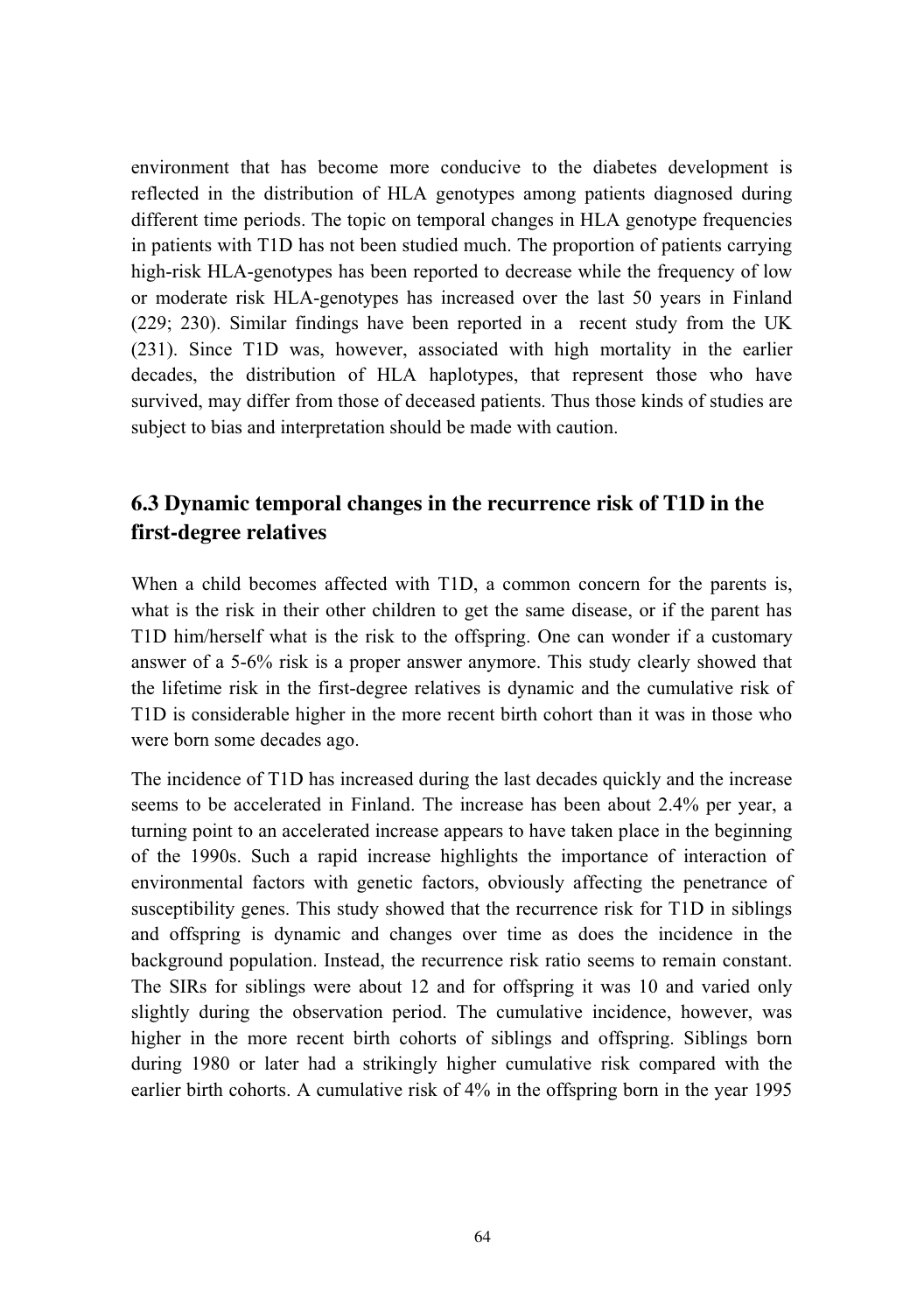or later was reached already in 7 years, whereas such a high cumulative risk was reached in 17.5 years in the oldest birth cohort, offspring born in 1985 or earlier.

Very little information is available on birth cohort effects on the recurrence risk of T1D in first-degree relatives in different populations. Thus it is not possible to compare the results between studies. The previous Finnish study on recurrence risk in the offspring also reported a significant birth cohort effect. Offspring born in the year 1976 or after had a higher cumulative risk than those born before the year 1976 (151). If the SIR between the first-degree relatives and the background population is constant, irrespective of the population, and the incidence is varying then differences in the lifetime risk among the first-degree relatives should be seen across populations. Positive association between the prevalence of familial T1D and the population incidence of T1D was observed in the European ACE study that examined the hypothesis that the risk of T1D among the first-degree relatives varies across populations mirroring the pattern of disease incidence (232). The present study agrees with this pattern and showed that within one population that the recurrence risks in the siblings and offspring of patients with T1D changes in a similar manner as the changes in the incidence of the background population.

Regardless of high recurrence risk in the first-degree relatives, the vast majority of them do not develop diabetes during their lifetime. A much lower concordance rate in MZ twins than 100% proves that individuals with an apparent genetic susceptibility for T1D rarely develop the clinical disease. Only 10% of individuals bearing the highest-risk MHC genotype, the heterozygous DQB1\*0302- DRB1\*0401/ DQB1\*0201-DRB1\*03 genotype, develop T1D (233). Despite harmful effects of T1D-associated alleles they are common in many populations. For example, high-risk HLA-DR4 allele is quite abundant in Finnish population (234). Penetrance of the T1D susceptibility genes is low, typical for most diseases with polygenic inheritance.

Contrary to the environmental factors as a trigger of T1D, it is also possible that the exposure to some environmental factors prevents an individual from developing T1D. In such cases T1D may develop in a person who lacks the necessary protective exposure that non-affected individuals experience (235; 236). This pattern, known as the hygiene hypothesis, proposes that the incidence of T1D has risen due to a reduced stimulation of the immune system by early infections (237). It is assumed that something protective has been lost from the childhood environment over recent decades. People that are living in a cleaner environment have decreasing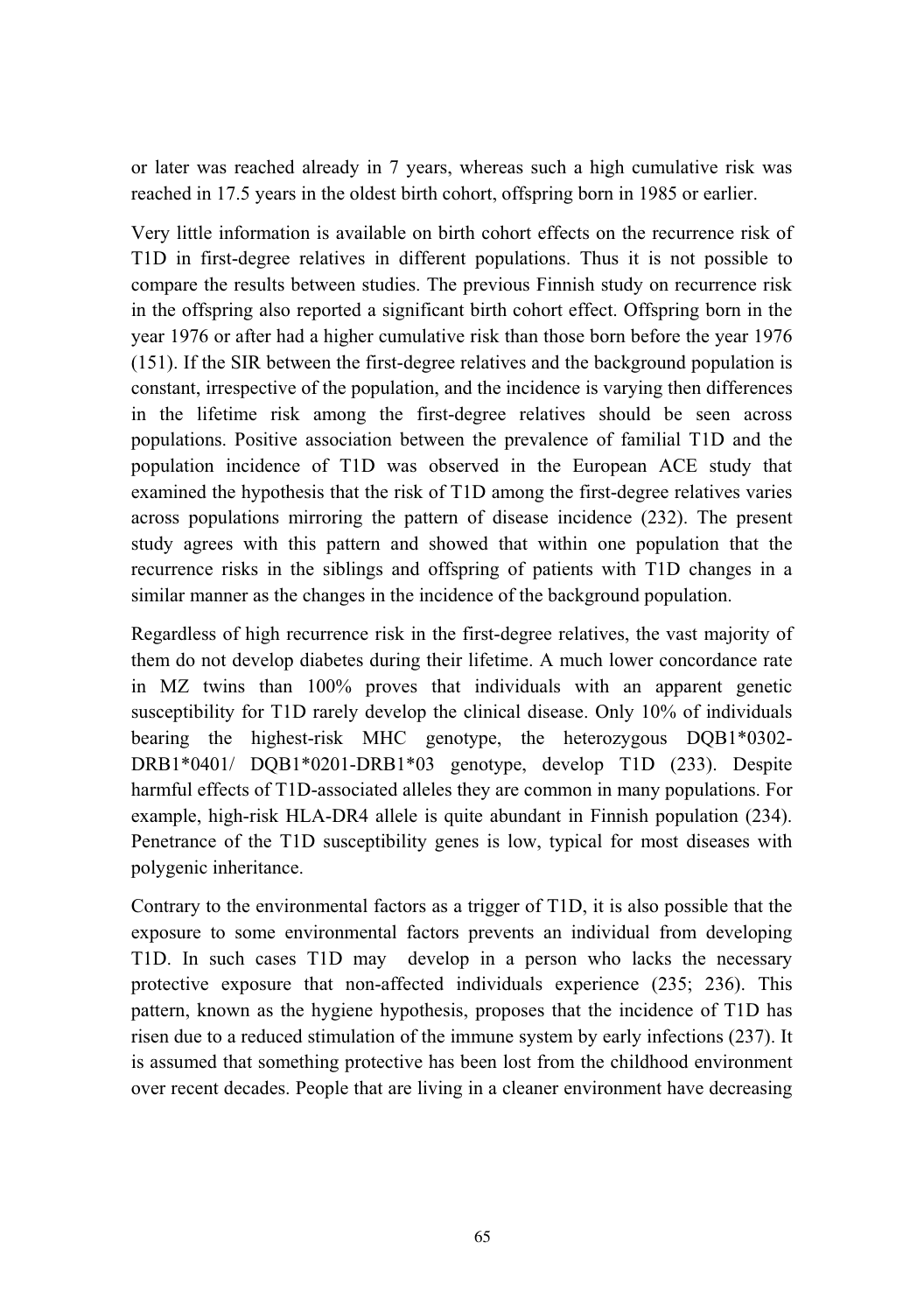chances of natural infections and their developing immune systems are not exposed to the necessary stimulation.

The association of enteroviruses with T1D has received much attention (61; 64; 238). Their role in the risk of T1D has been found to be paradoxical. A recent study suggested that the frequency of enterovirus infections has decreased during the past 30 years in the Finnish population in parallel with the doubled incidence of T1D (64). Notably, a substantial decrease occurred in the 1980s and the 1990s at the time when the incidence of T1D in Finland increased most rapidly. An interesting analogy has been found between the epidemiology of poliomyelitis and T1D, named as the polio hypothesis (64). The epidemiological pattern where the risk of poliovirus induced motor-neuron damage increased when the frequency of polio infections started to decrease rapidly in the population could be applicable to the observed pattern of decrease of enterovirus infections and the increase in the incidence of T1D in the Finnish population. The explanation for this phenomenon could be that the child's first infections are delayed and occur later in childhood when the protective maternal antibodies have disappeared and thus the exposure to enteroviruses has severe consequences, similar to poliomyelitis. The role of infectious diseases in general, however, in the etiology of T1D is far from clear.

## **6.4 Effect of age at onset of diabetes in the proband**

The twin study, as well as the studies on recurrence risk of T1D in the sibling and the offspring, all confirmed a remarkable impact of the young age at onset of diabetes in the probands on the increased risk of T1D in their first-degree relatives. The only exception was the absence of this pattern in the offspring of mothers with T1D.

A correlation between the ages at onset of diabetes among affected siblings was lower (r=0.30) than had been suggested earlier (141; 175; 232). Among the concordant DZ twins it was of the same magnitude as in the siblings  $(r=0.38)$ . The lower correlation coefficient could be a subsequent consequence of the much longer follow-up time in the current study than in the other studies. A sufficiently long follow-up time enables a larger disease-free interval among the siblings and makes it possible to get a more precise estimate of the correlation between the ages at onset between the siblings. Contrary to DZ twins and sibling pairs, MZ twins tended to develop diabetes at a similar age in this study  $(r=0.95)$ . This result is in full agreement with the observation by Fava et al.  $(r=0.96)$  (175).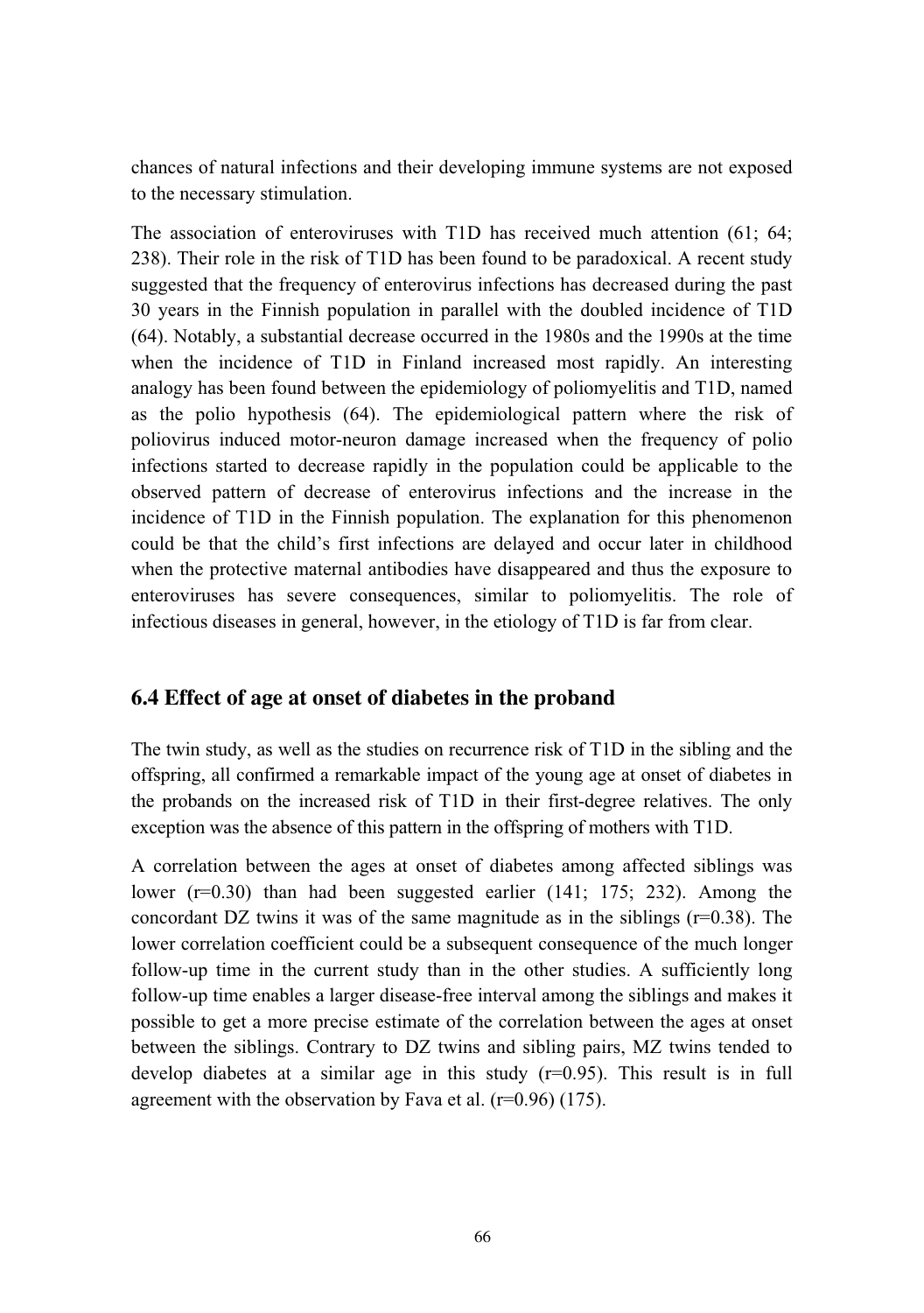Based on this and other studies it seems that if a MZ twin pair does not become concordant within a relatively short time after the diagnosis of the first affected twin then they do not become at all (127-129). In this study, all concordant MZ pairs were diagnosed within 7 years and the longest discordance time for the MZ twin pairs was 30 years without diabetes in the co-twin. Some observations exist, however, that MZ twin can still be affected after a long discordance period, even after 36 years (131).

The low correlation between the onset ages in the affected siblings has been interpreted to indicate that non-genetic factors play an important role in determining the age at diagnosis of T1D. Fava et al. concluded, however, that the age at onset of diabetes is highly genetically determined (175). A greater than a two-fold difference in the correlation between DZ and MZ twins in the current study supports the importance of genetic effects and even suggests a possible non-additive genetic effect in determining the age at onset of T1D.

#### **6.5 Sex differences**

A sex bias in the autoimmune diseases is well-known (239). Unlike in the other autoimmune diseases there seems to be a male predominance in T1D (42; 46). The incidence of T1D shows a minor sex bias up to the puberty, but more males are diagnosed after that (43; 45). The reason for this is unknown. This study showed a striking divergence in the sex ratio in adulthood in concordance with earlier observations. Male excess was present in the siblings with T1D after the age of 14. In the offspring of patients with T1D the risk ratio was equal until the age of 14, but the cumulative risk of males starts to diverge from that of females after that. In both the siblings and the offspring the cut-off point seems to be 14 years, after which the sex difference becomes apparent. The reasons for the male sex bias from the puberty is unclear, but it has been suggested that hormonal changes during puberty might have an influence the immune system and thus also an effect on the risk of developing T1D (42).

#### **6.6 Differential transmission of T1D from fathers vs. mothers**

This study confirmed the sex difference in the parental-offspring transmission rate of T1D. It was also the first to confirm this sex difference while avoiding the sources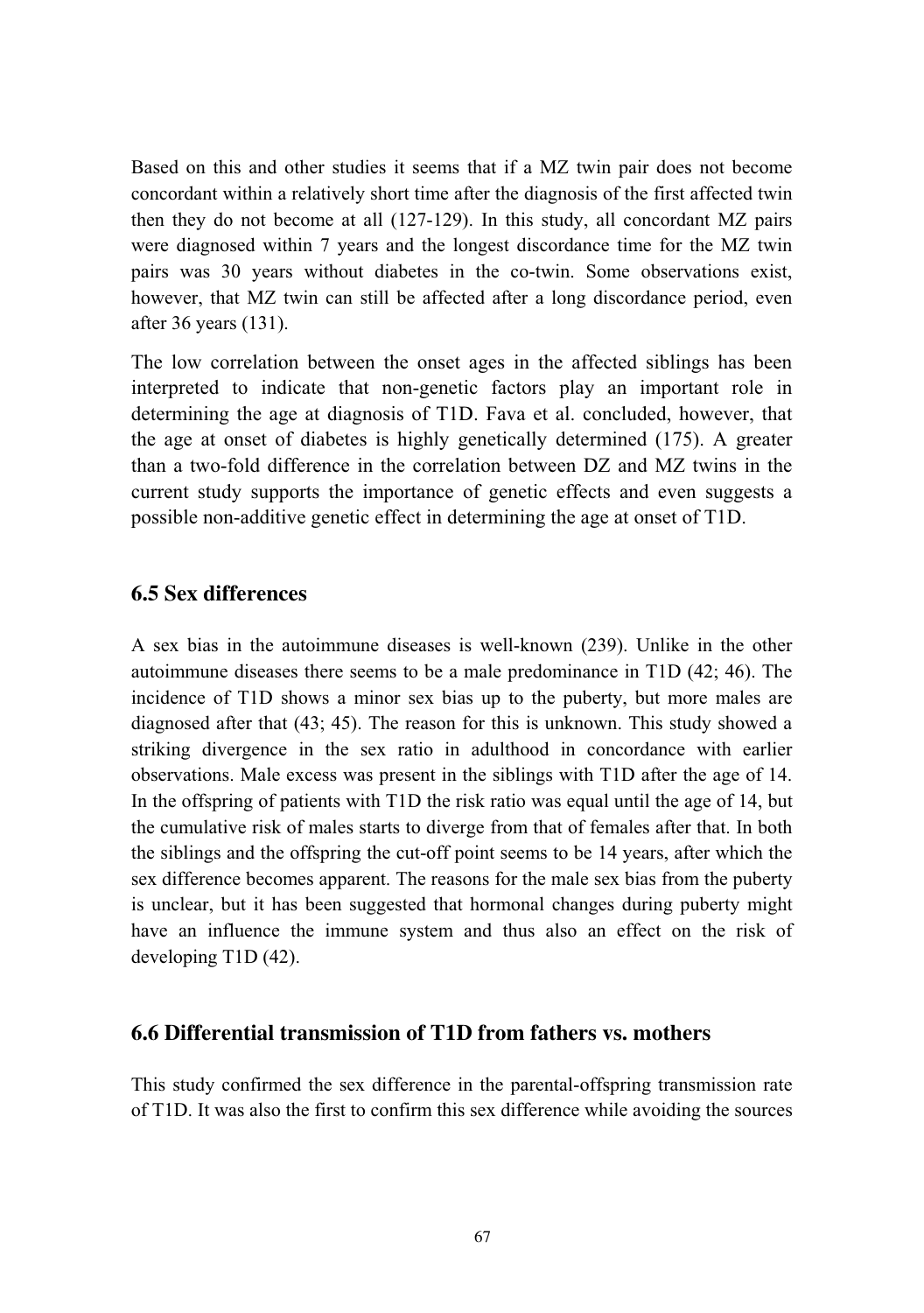of biases. The most important strength of the study was the optimal design: ascertainment was done through the parents with T1D and the case ascertainment was virtually complete. In the past women with T1D were strongly recommended not to have children. Improvements in diabetes care, however, that have occurred in the recent decades have encouraged women with T1D to plan their pregnancies. In this cohort of patients with T1D, in fact more female than male probands had children. The average number of the offspring in the female probands with progeny was, however, slightly smaller than that of the male probands. The reduction of the fecundity in the females with T1D was only 5.6% compared with males. Taking into account this minor difference in the fecundity the expected ratio of the incidence of T1D in the offspring of the fathers and the mothers with T1D was minimal whereas the observed ratio was considerable higher. This study clearly showed that the observed sex-related preferential transmission of T1D is a reality and there must be other reasons than biases behind it. The excess risk in the offspring of male fathers with T1D manifested itself through a higher the risk the younger the father was when diagnosed with T1D. The risk of T1D in the offspring of the fathers with T1D followed the pattern of progressively increased risk the younger the proband was when diagnosed with T1D. Unexpectedly, this pattern was totally absent in the offspring of the mothers with T1D. Offspring of the mothers with T1D who were diagnosed at the age of four or under had in fact the lowest risk, although no statistically significant differences appeared in the risk according the age at onset of diabetes in the mothers.

The effect of the parental age at onset of T1D on the recurrence risk of T1D in offspring has been reported, but only few studies have analysed the data stratifying the offspring data by the sex of the T1D parents. Besides, none of them have used a cut-off point for the parental age at onset that is comparable with the current study. Two earlier studies provided the first observations that young maternal age at onset of diabetes might have a minor impact on the recurrence risk of T1D in their offspring (150; 152). The study from the Joslin Diabetes Clinic reported the highest risk of T1D in the offspring of both fathers and mothers who developed diabetes before age 11. The risk difference between before and after the age of 11 was, however, lower in the offspring of mothers with T1D than that of fathers with T1D (150). Another study, however, also conducted in the Joslin Diabetes Clinic reported contrary results: the mothers who developed diabetes before age 8 years transmitted diabetes at the same rate as fathers with T1D (149). The most consistent with the results of the current study were provided by a Danish study. Lorenzen et al. reported an over two-fold increased risk of T1D in the offspring of fathers who were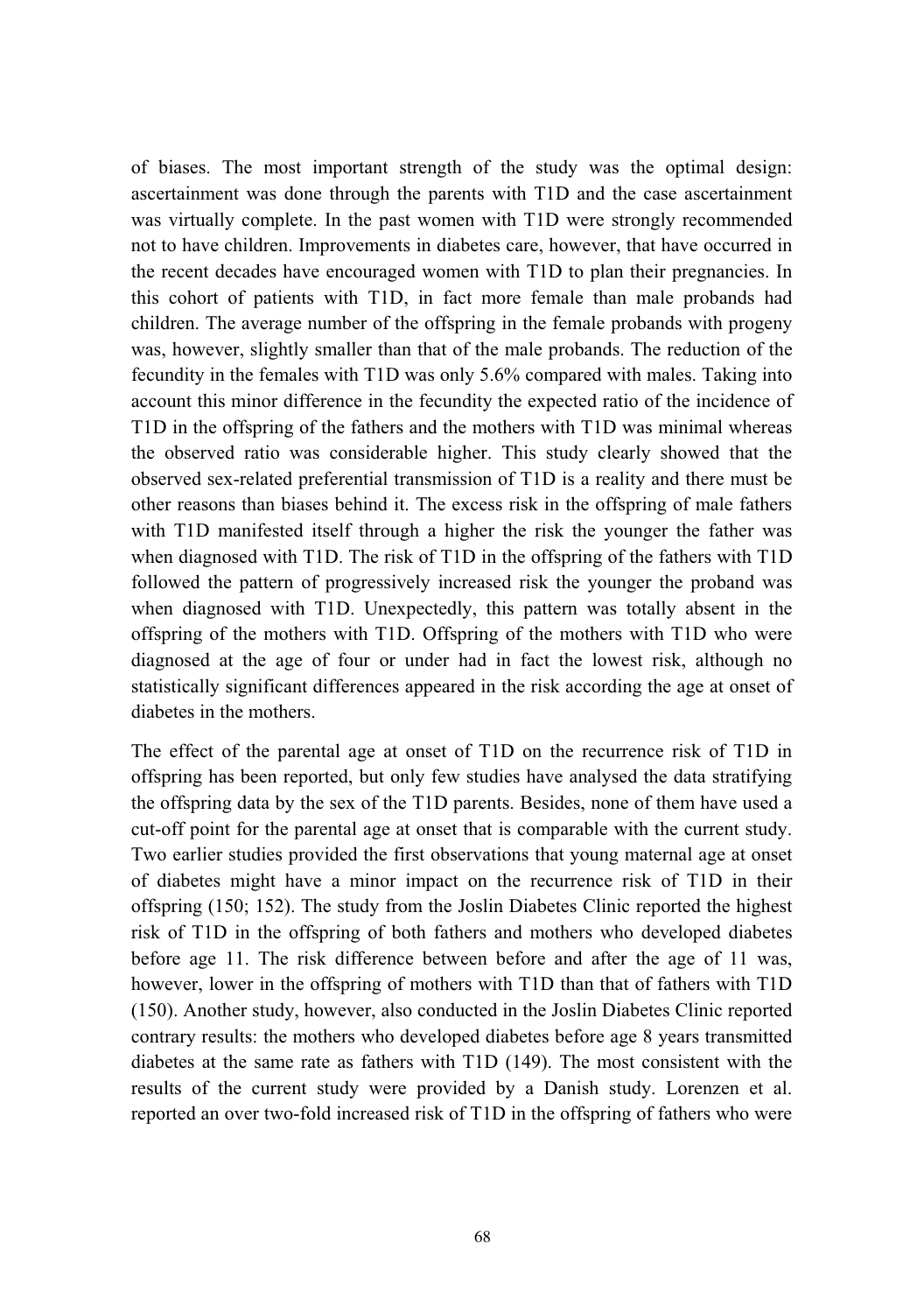diagnosed before the age of 17 years compared with that of older ages, but no such relation was found in the maternal offspring (152).

The observed sex difference in the T1D transmission can be partly explained by a decreased transmission rate in mothers who have been diagnosed with diabetes at a very young age, but the mechanism that might be responsible for this remains unclear. Findings of this study suggest that genetic susceptibility to T1D might be modified by certain aspects of diabetic pregnancies. Fetal exposure to islet autoantibodies in children born to the mothers with T1D has been suggested to have a protective effect against future islet autoimmunity and diabetes (148; 160). Warram et al. suggested that if the mechanism requires exposure to a diabetic pregnancy, the difference in the transmission of T1D would not be seen in the offspring that were born before the onset of diabetes in the mother (148). A Danish study observed a decreased risk of T1D in the offspring of female probands compared to the risk in the offspring of male probands, but only if the parents had been diagnosed with T1D before the birth of their offspring (152). The effect might be genetic, however, a consequence of heterogeneity of the genetic background in the early-onset and late-onset T1D

It has been shown that perinatal mortality is not responsible for the decreased risk in the offspring of T1D mothers (148). Meanwhile, the outcome of diabetic pregnancies in their very early stage could be a matter of speculation. Given the fact, that the rate of miscarriages among women with diabetes is much higher than that among the general population, the possibility of selective loss of fetuses that bear a high-risk HLA haplotypes associated with young onset diabetes cannot be excluded.

Other explanations that have been put forward are a possible distortion of transmission from the expected segregation pattern of the diabetic haplotypes and genomic imprinting. Fathers have been described to transmit a certain diabetic HLA alleles or haplotypes more often to their offspring than mothers (162; 240). Some evidence of an increased transmission of a Finnish high-risk haplotype [A2, Cw1, B56, DR4, DQ8] was found (241), but has not been confirmed (242). The evidence concerning the existence of non-Mendelian inheritance of HLA alleles is conflicting (163; 243).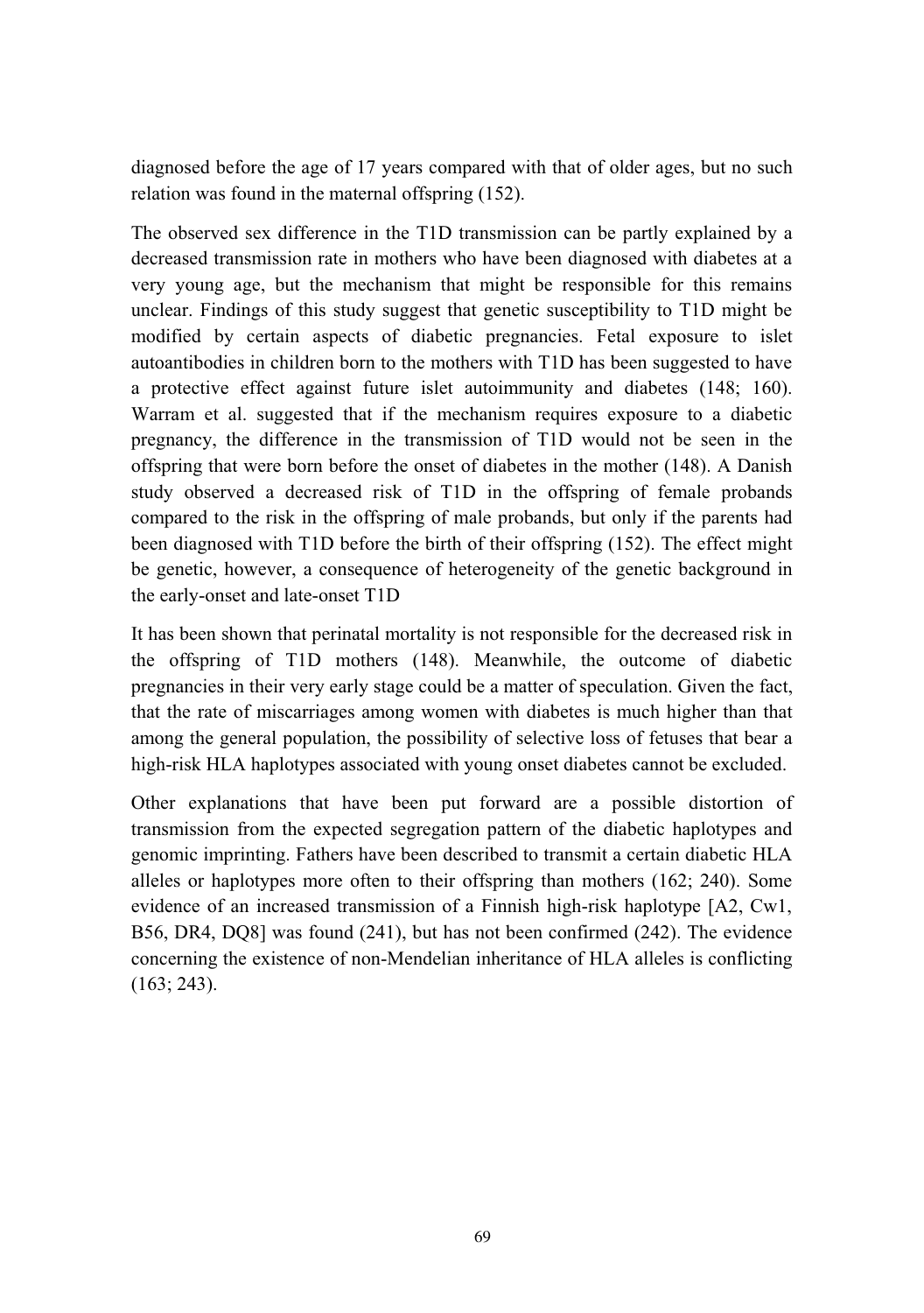## **6.7 Familial aggregation of diabetic nephropathy**

The strength of this study on familial clustering of DN was that this was populationbased, free of family ascertainment bias and it was longitudinal. The study population included all the multiplex T1D families during the defined time period without prior knowledge of the DN status of the patients with T1D. Most of the attempts to determine the sibling recurrence risk of DN have been based on small, clinical-based series. This study confirmed the earlier suggestion of the existence of strong familial aggregation of DN. The first observations on familial clustering of DN was made by Seaquist et al. (201). The magnitude of familial clustering was, however, presumably overestimated due to the small sample size, selection bias toward sibling pairs that were concordant for DN and due to restriction on the severest form of DN. The magnitude of the risk ratio for DN in the siblings of patients with and without DN in this study, 2.3, was closer to the estimates of Borch-Johnsen et al. (203) and Quinn et al. (202) that were 2.5 and 4.9, respectively.

Familial aggregation has been shown in almost all human diseases. The familial aggregation is generally taken as evidence for the existence of a genetic background for a disease. It is also possible that clustering of strong environmental risk factors for a disease among family members can lead to the excess risk of a disease. Khoury et al., however, argued that without any genetic susceptibility, familial clustering of high environmental risk factors is unlikely to fully account for aggregation of a disease among the siblings and that genetic factors may indeed play a major role in causing familial clustering (244). This issue was later reviewed by Guo (245). He agrees with the main conclusion that remarkable familiality is basically genetic, but pointed out the importance to avoid ascertainment bias. Thus it seems more plausible that the greater environmental similarity in the siblings enhances the familial aggregation, but that it is not the main source.

No data on environmental risk factors, such as smoking or dietary habits, shared by siblings were collected in this study. Neither were the data on glycemic control available. It is also sometimes difficult to say if environmental factors are in real terms environmental. Such a factor may be glycemic control that plays an essential role in the development of microvascular complications. A twin study by Snieder et al. revealed that there is a remarkable genetic component in the variation of HbA1c levels (206). There might be a potential genetic link between glycemic control and DN, and furthermore between DN and other features that are closely related in DN such as hypertension, T2D, cardiovascular diseases, and insulin resistance.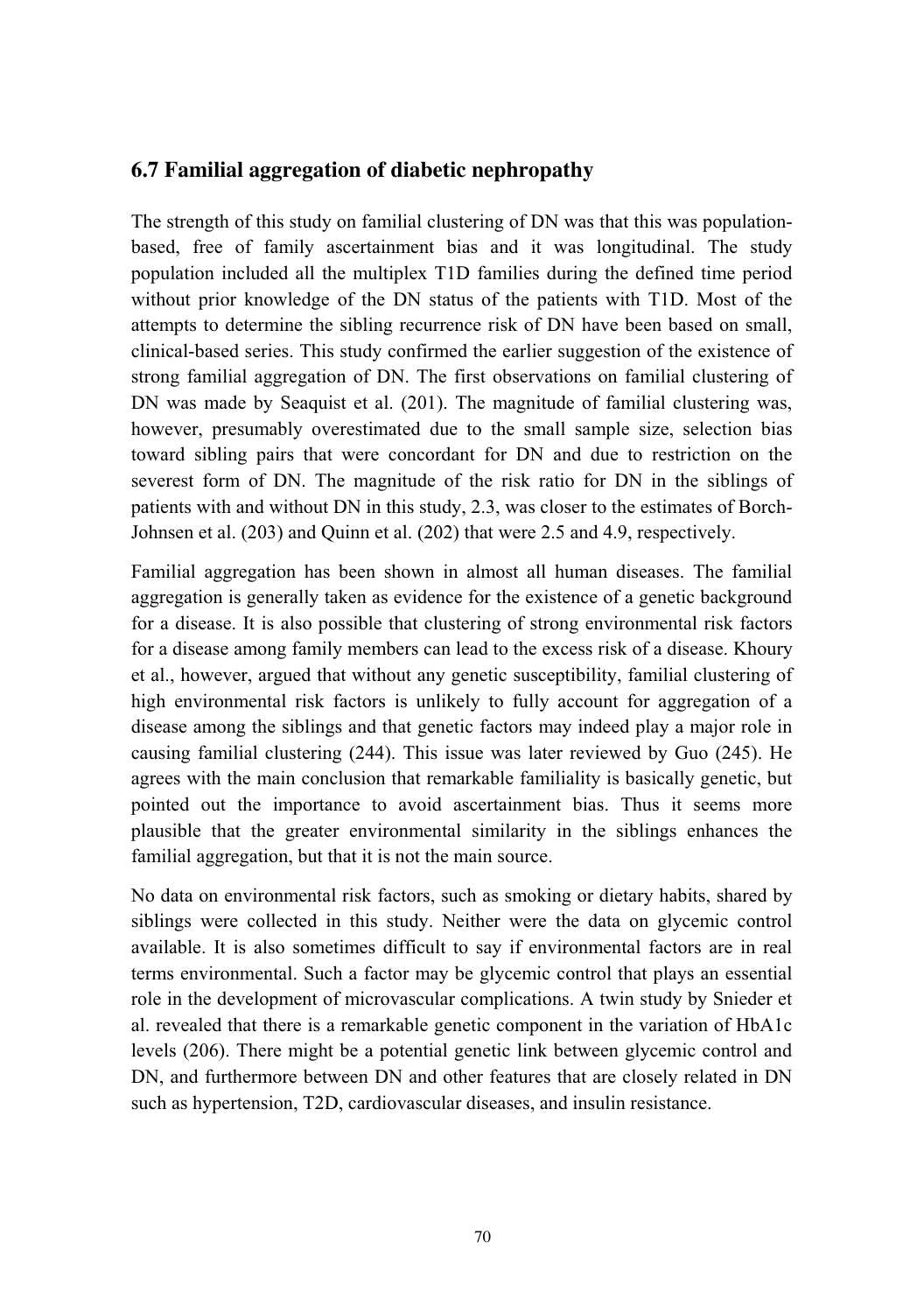This study showed for the first time that the risk in the sibling was dependent on the severity of DN in the proband suggesting a probable genetic heterogeneity in the DN predisposition. The risk of DN was two times higher in the siblings of the probands with DN (ESRD excluded) and three times higher in the siblings of the probands with ESRD compared with the siblings of normo- or microalbuminuric probands.

One of the aims of this study was to define if the pattern of progression to DN is different in those who were diagnosed with diabetes very young or if the pattern is similar in all cases and rather being related to the duration of diabetes. It has been speculated that the pubertal years with diabetes may have a greater impact on the risk of microvascular complications and premature death than do the years before puberty (194; 246). Few studies have distinguished the early childhood years from the years during the transition from prepuberty to puberty or they have focused on early signs of microvascular complications.

The risk of DN was the lowest in the patients whose diabetes was diagnosed at the age of four or under and in those with diabetes onset after puberty whereas the risk for siblings whose age of onset of diabetes was between 5 and 9 years was similar to the peripubertal risk. This observation is in accordance with two recently published population-based studies, one from Finland and another from Sweden. Both countries reported a reduced risk of ESRD in those who had an onset of diabetes at four years or under (199; 200). In addition, there are some observations that an onset of diabetes in the youngest age group, i.e. diagnosis of diabetes before the age of 5 years, significantly prolonged the time to early retinopathy and microalbuminuria and those patients had also less hospitalizations due to DN compared with the age groups 5–14 (197; 217; 247; 248).

The mechanism behind this effect of age at onset is unclear. It has been speculated that rapid growth and hormonal changes, and worsening glycemic control in the puberty may have an impact on the development of complications (249; 250). Children who were younger than 5 years at the onset of diabetes, however, experience the same hormonal changes during puberty as those diagnosed with diabetes later in childhood. One explanation might be that children at an early age have got used to better self-management than those diagnosed later. There is, however, no evidence that children with an early-onset diabetes can maintain better glycemic control during the pubertal years than those diagnosed during or shortly before puberty (248; 251). Hormonal changes start their influence years before visible pubertal changes (252; 253). Those changes that occur simultaneously with the onset of diabetes might have an impact on the risk of DN later in life.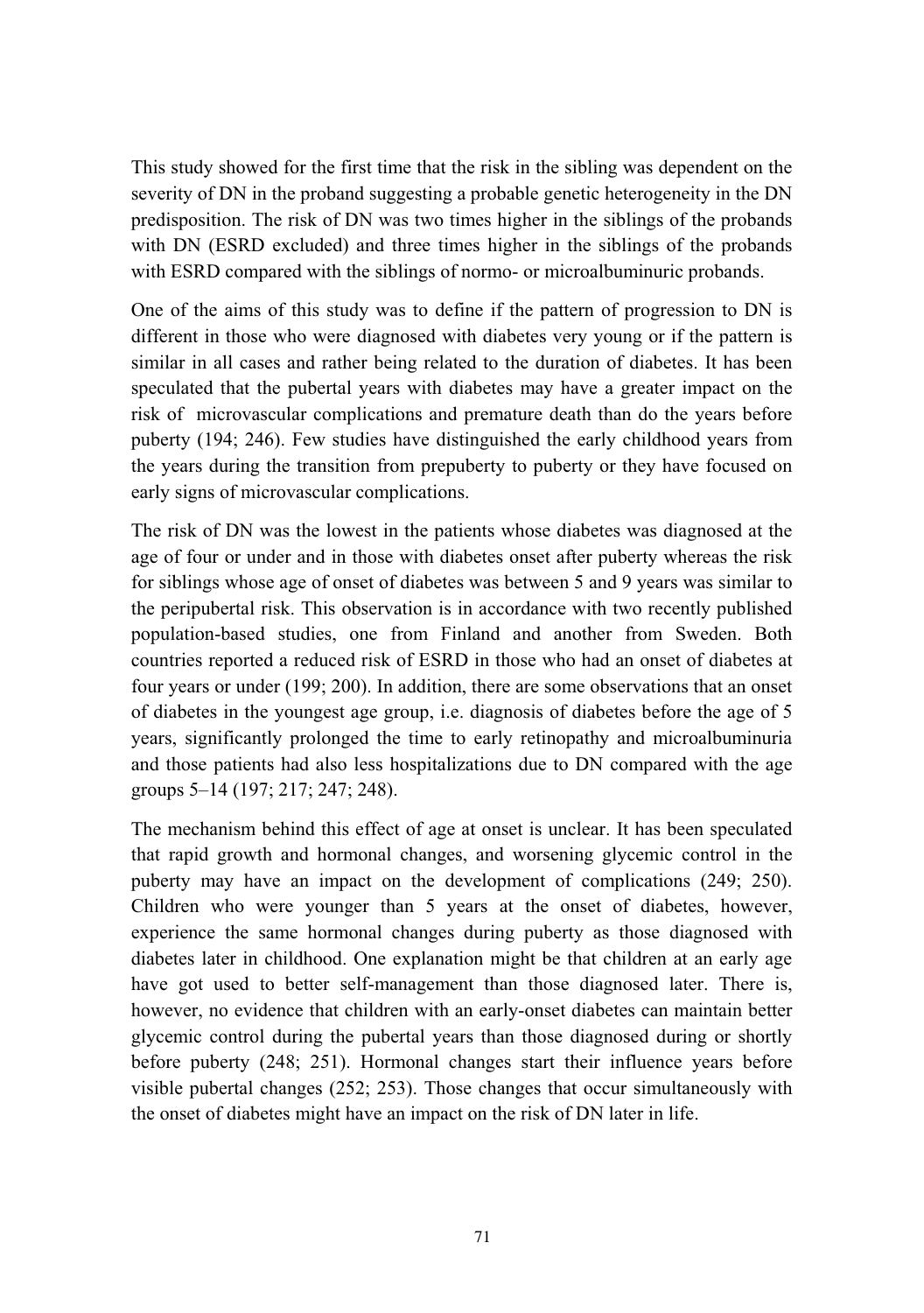## **7 SUMMARY AND CONCLUSIONS**

The present study has provided new knowledge on the T1D recurrence risk in the first-degree relatives and the risk factors modifying the risk.

Study I showed that the vast majority of affected MZ twin pairs remained discordant. The model with additive genetic and individual environmental effects was the best-fitting liability model, with 88% of phenotypic variance due to additive genetic factors. These nationwide twin data demonstrated high genetic liability for T1D. The concordance rates of MZ twins were substantially higher in the Finnish Young Twin Cohort (probandwise 43%, pairwise 27%) than in the Old Twin Cohort (probandwise 23%, pairwise 13%) and actually doubled in the successive birth cohorts. Increased heritability over time reveals the possibility of increased penetrance of T1D genes. This study demonstrated that the penetrance of the susceptibility genes for T1D may be low, although strongly influenced by environmental factors. Correlation with age at onset among the concordant MZ pairs was very high, r=0.95, denoting short discordance time between concordant MZ twin pairs.

In Study II, the cumulative incidence of T1D in the siblings of T1D patients by ages 20, 30, 40, and 50 years was 4.1, 5.6, 6.5, and 6.9%, respectively. The age at diagnosis in the proband considerably influenced the risk of T1D in the siblings; if the proband was diagnosed at the age of 0-4, 5-9, 10-14, and 15 or more, the cumulative incidence of T1D in the siblings by the age of 40 was 13.2%, 7.8%, 4.7%, and 3.4%, respectively. The brothers had a progressively higher risk of T1D after the age of 14 compared to the sisters. Both increasing maternal and paternal age at delivery were significant risk factors for T1D in the siblings. Cumulative incidence of T1D in the siblings increased with increasing birth year mirroring the incidence of T1D in the background population. Siblings born in the year 1980 or after had 15-year cumulative risk of 11.4%, whereas siblings born 1970-79 and 1970 or before had 5.5% and 2.7%, respectively. SIRs among siblings aged 14 years or under, however, was approximately 12 throughout the follow-up.

Study III revealed that although the majority of sibling pairs with T1D were discordant for DN, its presence in one sibling doubles and presence of ESRD triples the risk of DN in the siblings with T1D. Truly population-based studies on the sibling DN recurrence risk did not exist before the current study. The familial aggregation of DN emphasizes the involvement of a genetic component in the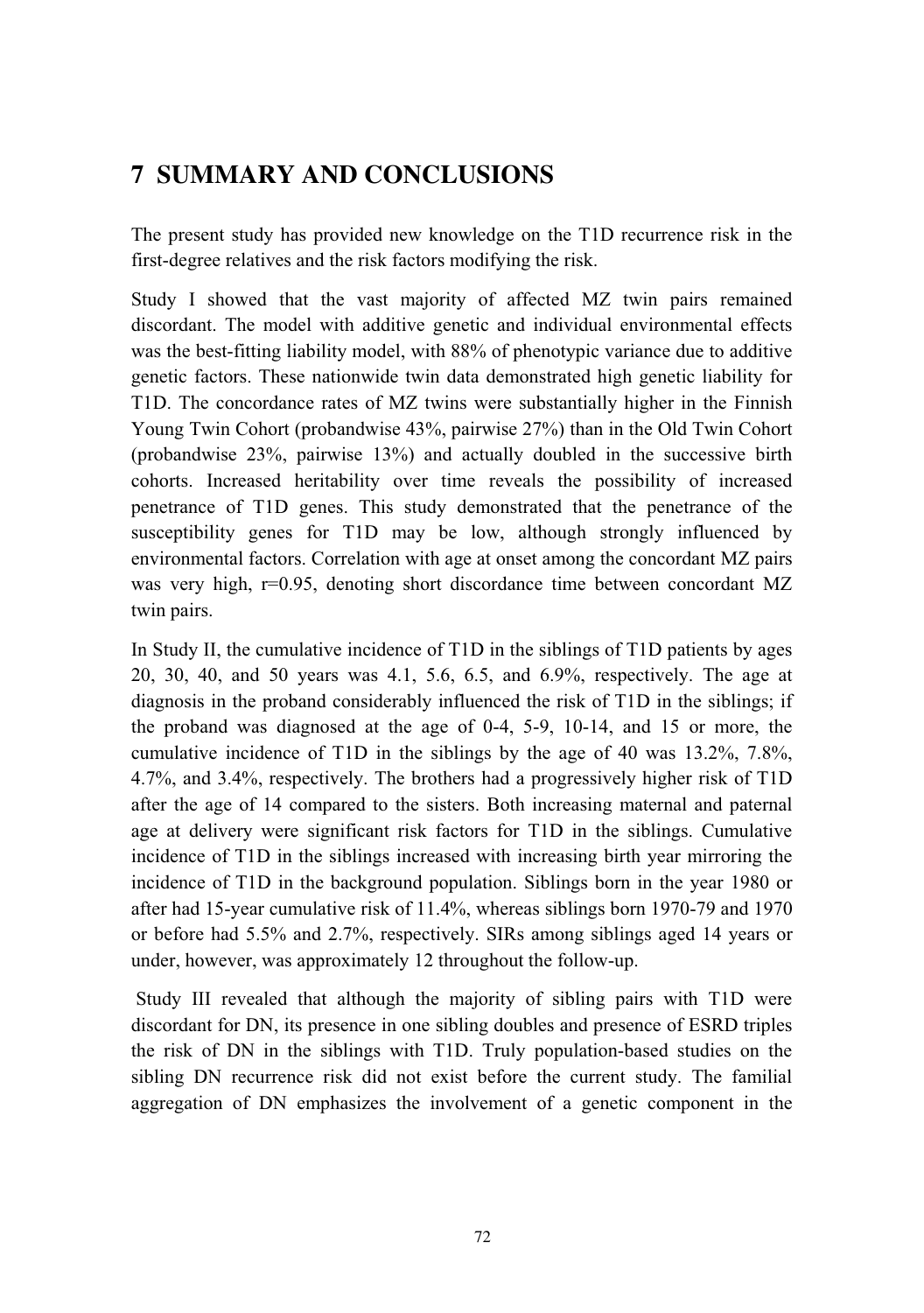development of DN, but shared environmental risk factors cannot be completely excluded in the familial clustering of DN.

Since the incidence of T1D is increasing a greater number of patients is supposed to suffer from diabetic complications in the future. Because the age at onset of diabetes has decreased, the mean duration of diabetes will increase alike. An encouraging observation is that children diagnosed at the age of 4 or earlier seem to have a decreased risk of DN or they have at least a delayed onset of DN and may develop DN rather at the same age than after the same duration of diabetes than those with diabetes diagnosed at a later stage.

Study IV provided epidemiological evidence of sex-related preferential transmission of T1D. Offspring of fathers with T1D had 1.7 times higher risk to be affected than offspring of mothers with T1D. It was mediated by the different effect of the age at onset of diabetes in the fathers and mothers. A young age at onset of diabetes in the fathers with T1D increased the risk of T1D in the offspring, but such a pattern was not seen in the offspring of T1D mothers. This result reinforces the possibility that genetic susceptibility to T1D might be modified somehow in diabetic pregnancies. This study also indicated that the incidence in the offspring of T1D patients was 10 times higher than that in the general population.

This study revealed dynamic temporal changes in the recurrence risk of T1D in the first-degree relatives. The increase of the incidence in the first-degree relatives seemed to follow that of the background population: SIRs between the siblings of patients with T1D and the background population was fairly constant throughout the follow-up as well as between the offspring and the background population.

This study provides new knowledge on etiology of T1D and DN. The final goal in the research objectives is to achieve the prevention or cure T1D and its complications and it is possible only with good understanding of the etiology as well as the natural progression of the diseases.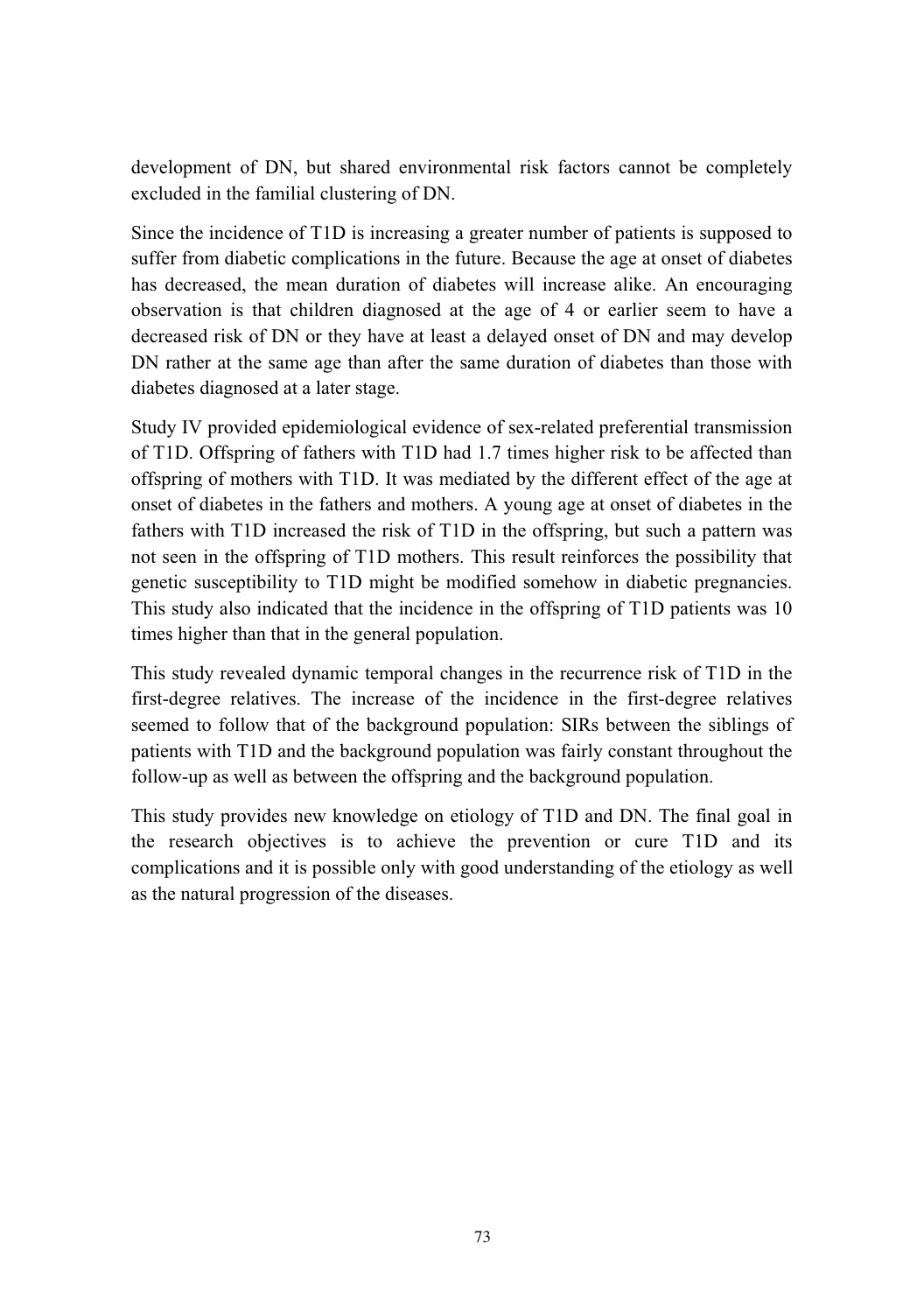## **8 ACKNOWLEDGEMENTS**

This work was carried out at the Diabetes Unit of the Department of Health Promotion and Chronic Disease Prevention, National Public Health Institute (KTL). I wish to thank the KTL and especially the Diabetes Unit for providing excellent research facilities for this work.

I express my deepest gratitude to my supervisor, Professor Jaakko Tuomilehto. I am grateful to him for introducing me to the exciting and complex field of diabetes. I especially value that Jaakko has trusted me from the very beginning and given me freedom and responsibility in my work. For Jaakko it was crystal-clear after the completion of my Master's work that I would go on doing the PhD thesis - something that became fully clear to me only just when I was writing the summary for the thesis. I am grateful to Professor Jaakko Kaprio for the opportunity to use the valuable data on the Finnish Young Twin Cohort for this thesis and his guidance in the twin research methodology.

My sincere gratitude goes to the official reviewers of this thesis, Docent Per-Henrik Groop and Professor Juni Palmgren. Their critical revision and constructive comments helped to improve the manuscript remarkably. I am especially grateful to Per-Henrik Groop who put his time and effort into the linguistic revision of this thesis.

I am grateful to all the co-authors for sharing their time and expertise. I thank all the study subjects for participating in the twin study. I am grateful also to the personnel in the archives of the hospitals and medical centres who sought out the medical records, copied and sent them to me.

It has been a great pleasure to work in the Diabetes Unit with numerous colleagues over these years and I want to thank all of them for their positive support, help and friendship.

This study was financially supported by the Doctoral Programs in Public Health, the Academy of Finland, the Juvenile Diabetes Research Foundation International, the Sigrid Jusélius Foundation and the Finnish Kidney Foundation. They are all gratefully acknowledged.

Helsinki, November 2006

Valma Harjutsalo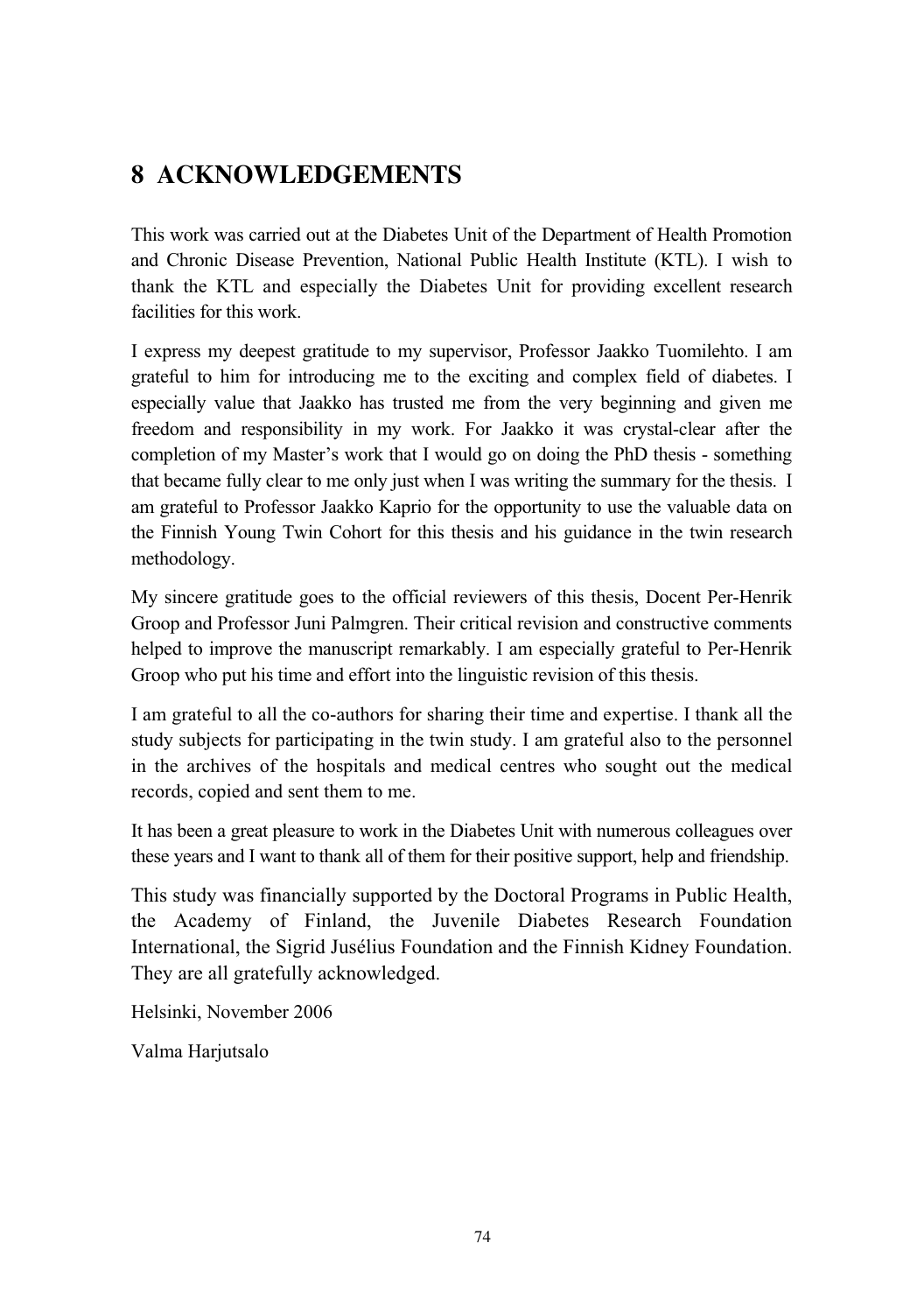## **9 REFERENCES**

1. Khoury M, Beaty T, Cohen B: *Fundamentals of genetic epidemilogy*. New York, Oxford University Press, 1993

2. Burton PR, Tobin MD: *Epidemiology and Genetic Epidemiology*, John Wiley & Sons Ltd., 2003

3. Zhao LP, Hsu L, Davidov O, Potter J, Elston RC, Prentice RL: Population-based family study designs: an interdisciplinary research framework for genetic epidemiology. *Genet Epidemiol* 14:365-388, 1997

4. Risch N: Linkage strategies for genetically complex traits. I. Multilocus models. *Am J Hum Genet* 46:222-228, 1990

5. Hartl DL, Clark AG: *Principles of Population Genetics*, Pennsylvania State University, 1997

6. Weiss K: *Genetic variation and human diseases: principles and evolutionary approaches*. Cambridge, The Press Syndicate of the University of Cambridge, 1993

7. Galton F: The history of twins, as a criterion of the relative powers of nature and nurture. *J Anthropol Inst.* 12:566-576, 1875

8. Boomsma D, Busjahn A, Peltonen L: Classical twin studies and beyond. *Nat Rev Genet* 3:872- 882, 2002

9. Guo SW: Does higher concordance in monozygotic twins than in dizygotic twins suggest a genetic component? *Hum Hered* 51:121-132, 2001

10. Smith C: Concordance in twins: methods and interpretation. *Am J Hum Genet* 26:454-466, 1974

11. Witte JS, Carlin JB, Hopper JL: Likelihood-based approach to estimating twin concordance for dichotomous traits. *Genet Epidemiol* 16:290-304, 1999

12. Falconer D, MacKay T: *Introduction to quantitative genetics*. New York, Addison-Wesley, 1995

13. Neale M, Cardon L: *Methodology for Genetic Studies of Twins and Families*. Dordrecht, Kluwer Academic, 1992

14. Rewers M, LaPorte RE, King H, Tuomilehto J: Trends in the prevalence and incidence of diabetes: insulin-dependent diabetes mellitus in childhood. *World Health Stat Q* 41:179-189, 1988

15. Alberti KG, Zimmet PZ: Definition, diagnosis and classification of diabetes mellitus and its complications. Part 1: diagnosis and classification of diabetes mellitus provisional report of a WHO consultation. *Diabet Med* 15:539-553, 1998

16. Expert Committee on the Diagnosis and Classification of Diabetes Mellitus: Report of the Expert Committee on the Diagnosis and Classification of Diabetes Mellitus. *Diabetes Care* 20:1183-1197, 1997

17. Lipton R, LaPorte RE: Epidemiology of islet cell antibodies. *Epidemiol Rev* 11:182-203, 1989

18. Singal DP, Blajchman MA: Histocompatibility (HL-A) antigens, lymphocytotoxic antibodies and tissue antibodies in patients with diabetes mellitus. *Diabetes* 22:429-432, 1973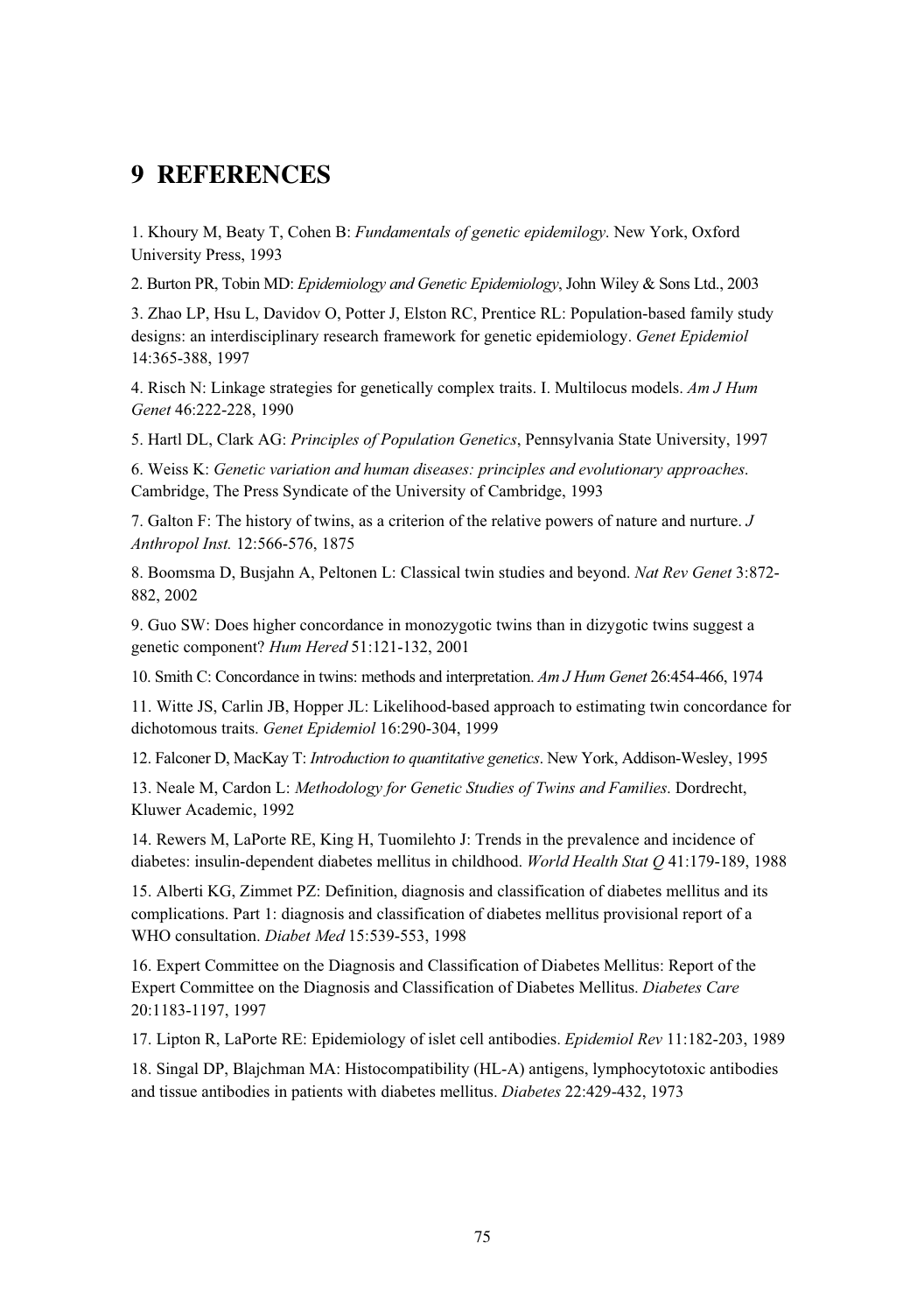19. Nerup J, Platz P, Andersen OO, Christy M, Lyngsoe J, Poulsen JE, Ryder LP, Nielsen LS, Thomsen M, Svejgaard A: HL-A antigens and diabetes mellitus. *Lancet* 2:864-866, 1974

20. Cudworth AG, Woodrow JC: Evidence for HL-A-linked genes in "juvenile" diabetes mellitus. *Br Med J* 3:133-135, 1975

21. Klein J, Sato A: The HLA system. Second of two parts. *N Engl J Med* 343:782-786, 2000

22. Klein J, Sato A: The HLA system. First of two parts. *N Engl J Med* 343:702-709, 2000

23. Pugliese A, Eisenbarth GS: Type I Diabetes Mellitus of Man: Genetic Susceptibility and Resistance. In *Type 1 Diabetes: Molecular, Cellular, and Clinical Immunology*, Kluwer Academic/Plenum Publishers, 2006

24. Pociot F, McDermott MF: Genetics of type 1 diabetes mellitus. *Genes Immun* 3:235-249, 2002

25. Cavender D, Orchard TJ, Wagener D, LaPorte RE, Rabin B, Eberhardt M: The development of type 1 diabetes in HLA identical siblings of type 1 diabetic patients: associations with specific HLA antigens]. *Diabetologia* 23:379, 1982

26. Tarn AC, Thomas JM, Dean BM, Ingram D, Schwarz G, Bottazzo GF, Gale EA: Predicting insulin-dependent diabetes. *Lancet* 1:845-850, 1988

27. Concannon P, Gogolin-Ewens KJ, Hinds DA, Wapelhorst B, Morrison VA, Stirling B, Mitra M, Farmer J, Williams SR, Cox NJ, Bell GI, Risch N, Spielman RS: A second-generation screen of the human genome for susceptibility to insulin-dependent diabetes mellitus. *Nat Genet* 19:292- 296, 1998

28. Mein CA, Esposito L, Dunn MG, Johnson GC, Timms AE, Goy JV, Smith AN, Sebag-Montefiore L, Merriman ME, Wilson AJ, Pritchard LE, Cucca F, Barnett AH, Bain SC, Todd JA: A search for type 1 diabetes susceptibility genes in families from the United Kingdom. *Nat Genet* 19:297-300, 1998

29. Nerup J, Pociot F: A genomewide scan for type 1-diabetes susceptibility in Scandinavian families: identification of new loci with evidence of interactions. *Am J Hum Genet* 69:1301-1313, 2001

30. Cox NJ, Wapelhorst B, Morrison VA, Johnson L, Pinchuk L, Spielman RS, Todd JA, Concannon P: Seven regions of the genome show evidence of linkage to type 1 diabetes in a consensus analysis of 767 multiplex families. *Am J Hum Genet* 69:820-830, 2001

31. Concannon P, Erlich HA, Julier C, Morahan G, Nerup J, Pociot F, Todd JA, Rich SS: Type 1 diabetes: evidence for susceptibility loci from four genome-wide linkage scans in 1,435 multiplex families. *Diabetes* 54:2995-3001, 2005

32. Redondo MJ, Fain PR, Eisenbarth GS: Genetics of type 1A diabetes. *Recent Prog Horm Res* 56:69-89, 2001

33. Hirschhorn JN: Genetic epidemiology of type 1 diabetes. *Pediatr Diabetes* 4:87-100, 2003

34. Diabetes Epidemiology Research International Group: Geographic patterns of childhood insulin-dependent diabetes mellitus. *Diabetes* 37:1113-1119, 1988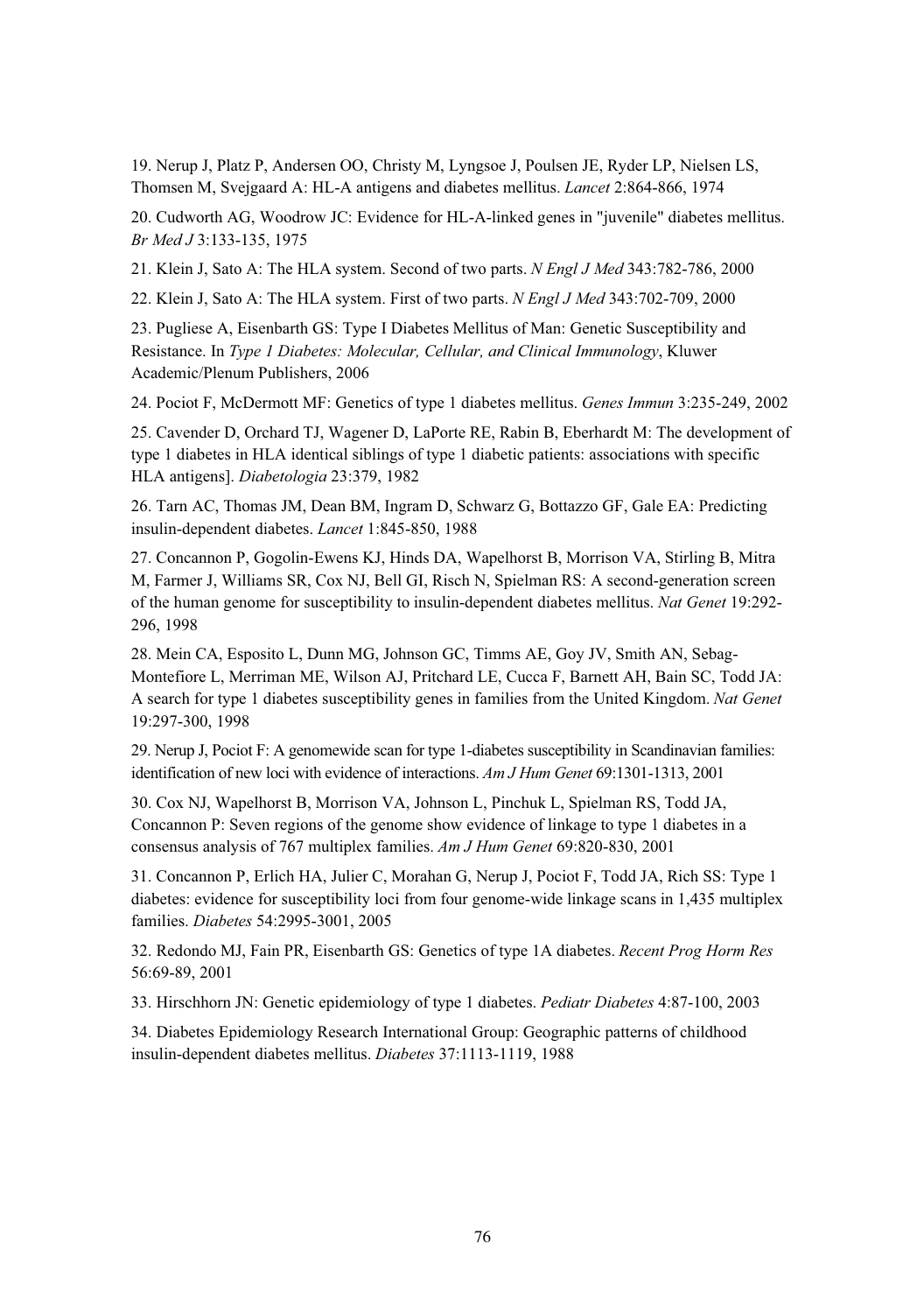35. Karvonen M, Tuomilehto J, Libman I, LaPorte R: A review of the recent epidemiological data on the worldwide incidence of type 1 (insulin-dependent) diabetes mellitus. World Health Organization DIAMOND Project Group. *Diabetologia* 36:883-892, 1993

36. Karvonen M, Viik-Kajander M, Moltchanova E, Libman I, LaPorte R, Tuomilehto J: Incidence of childhood type 1 diabetes worldwide. Diabetes Mondiale (DiaMond) Project Group. *Diabetes Care* 23:1516-1526, 2000

37. Ronningen KS, Keiding N, Green A: Correlations between the incidence of childhood-onset type I diabetes in Europe and HLA genotypes. *Diabetologia* 44 Suppl 3:B51-59, 2001

38. Tuomilehto J, Podar T, Brigis G, Urbonaite B, Rewers M, Adojaan B, Cepaitis Z, Kalits I, King H, LaPorte R, et al.: Comparison of the incidence of insulin-dependent diabetes mellitus in childhood among five Baltic populations during 1983-1988. *Int J Epidemiol* 21:518-527, 1992

39. Podar T, Solntsev A, Karvonen M, Padaiga Z, Brigis G, Urbonaite B, Viik-Kajander M, Reunanen A, Tuomilehto J: Increasing incidence of childhood-onset type I diabetes in 3 Baltic countries and Finland 1983-1998. *Diabetologia* 44 Suppl 3:B17-20, 2001

40. Kondrashova A, Reunanen A, Romanov A, Karvonen A, Viskari H, Vesikari T, Ilonen J, Knip M, Hyöty H: A six-fold gradient in the incidence of type 1 diabetes at the eastern border of Finland. *Ann Med* 37:67-72, 2005

41. Carle F, Gesuita R, Bruno G, Coppa GV, Falorni A, Lorini R, Martinucci ME, Pozzilli P, Prisco F, Songini M, Tenconi MT, Cherubini V: Diabetes incidence in 0- to 14-year age-group in Italy: a 10-year prospective study. *Diabetes Care* 27:2790-2796, 2004

42. Gale EA, Gillespie KM: Diabetes and gender. *Diabetologia* 44:3-15, 2001

43. Nyström L, Dahlquist G, Ostman J, Wall S, Arnqvist H, Blohme G, Lithner F, Littorin B, Schersten B, Wibell L: Risk of developing insulin-dependent diabetes mellitus (IDDM) before 35 years of age: indications of climatological determinants for age at onset. *Int J Epidemiol* 21:352- 358, 1992

44. Vandewalle CL, Coeckelberghs MI, De Leeuw IH, Du Caju MV, Schuit FC, Pipeleers DG, Gorus FK: Epidemiology, clinical aspects, and biology of IDDM patients under age 40 years. Comparison of data from Antwerp with complete ascertainment with data from Belgium with 40% ascertainment. The Belgian Diabetes Registry. *Diabetes Care* 20:1556-1561, 1997

45. Gavard JA, Dorman JS, LaPorte RE, Orchard TJ, Drash AL, Trucco MM, Kelsey SF, Kostraba JN, Becker DJ: Sex differences in secondary attack rate of IDDM to siblings of probands through older ages. Pittsburgh Etiology of IDDM Study. *Diabetes Care* 15:559-561, 1992

46. Karvonen M, Pitkäniemi M, Pitkäniemi J, Kohtamäki K, Tajima N, Tuomilehto J: Sex difference in the incidence of insulin-dependent diabetes mellitus: an analysis of the recent epidemiological data. World Health Organization DIAMOND Project Group. *Diabetes Metab Rev* 13:275-291, 1997

47. Karvonen M, Pitkäniemi J, Tuomilehto J: The onset age of type 1 diabetes in Finnish children has become younger. The Finnish Childhood Diabetes Registry Group. *Diabetes Care* 22:1066- 1070, 1999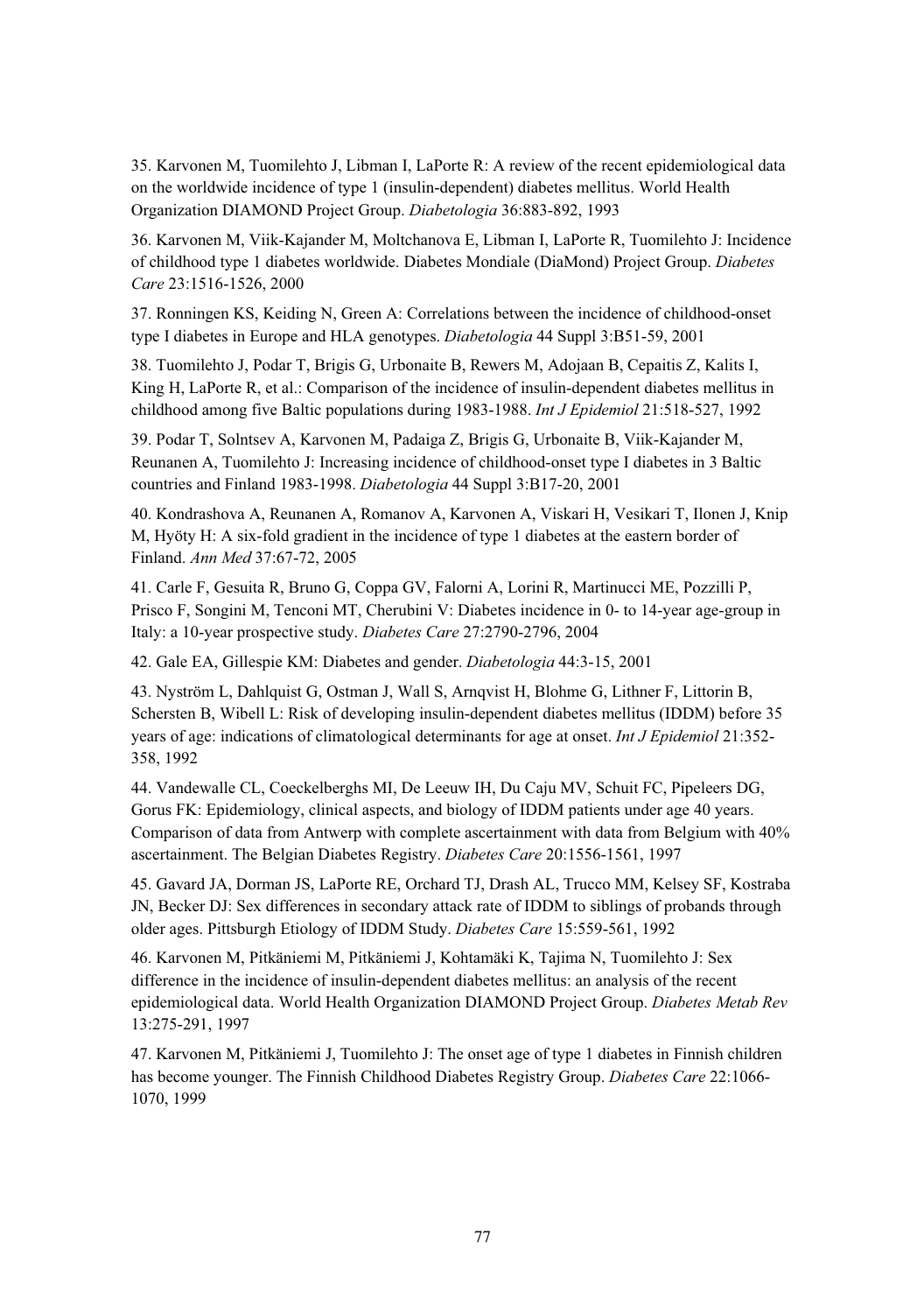48. Gardner SG, Bingley PJ, Sawtell PA, Weeks S, Gale EA: Rising incidence of insulin dependent diabetes in children aged under 5 years in the Oxford region: time trend analysis. The Bart's-Oxford Study Group. *Bmj* 315:713-717, 1997

49. Green A, Patterson CC: Trends in the incidence of childhood-onset diabetes in Europe 1989- 1998. *Diabetologia* 44 Suppl 3:B3-8, 2001

50. Feltbower RG, McKinney PA, Parslow RC, Stephenson CR, Bodansky HJ: Type 1 diabetes in Yorkshire, UK: time trends in 0-14 and 15-29-year-olds, age at onset and age-period-cohort modelling. *Diabet Med* 20:437-441, 2003

51. Charkaluk ML, Czernichow P, Levy-Marchal C: Incidence data of childhood-onset type I diabetes in France during 1988-1997: the case for a shift toward younger age at onset. *Pediatr Res* 52:859-862, 2002

52. Horton V, Stratton I, Bottazzo GF, Shattock M, Mackay I, Zimmet P, Manley S, Holman R, Turner R: Genetic heterogeneity of autoimmune diabetes: age of presentation in adults is influenced by HLA DRB1 and DQB1 genotypes (UKPDS 43). UK Prospective Diabetes Study (UKPDS) Group. *Diabetologia* 42:608-616, 1999

53. Gillespie KM, Gale EA, Bingley PJ: High familial risk and genetic susceptibility in early onset childhood diabetes. *Diabetes* 51:210-214, 2002

54. Tuomilehto-Wolf E, Tuomilehto J: Is the high incidence of diabetes in young children diagnosed under the age of 4 years determined by genetic factors in Finland? The DIME Study Group. *Diabete Metab* 19:167-172, 1993

55. Caillat-Zucman S, Garchon HJ, Timsit J, Assan R, Boitard C, Djilali-Saiah I, Bougneres P, Bach JF: Age-dependent HLA genetic heterogeneity of type 1 insulin-dependent diabetes mellitus. *J Clin Invest* 90:2242-2250, 1992

56. Seissler J, de Sonnaville JJ, Morgenthaler NG, Steinbrenner H, Glawe D, Khoo-Morgenthaler UY, Lan MS, Notkins AL, Heine RJ, Scherbaum WA: Immunological heterogeneity in type I diabetes: presence of distinct autoantibody patterns in patients with acute onset and slowly progressive disease. *Diabetologia* 41:891-897, 1998

57. Karvonen M, Jäntti V, Muntoni S, Stabilini M, Stabilini L, Tuomilehto J: Comparison of the seasonal pattern in the clinical onset of IDDM in Finland and Sardinia. *Diabetes Care* 21:1101- 1109, 1998

58. Padaiga Z, Tuomilehto J, Karvonen M, Dahlquist G, Podar T, Adojaan B, Urbonaite B, Zalinkevicius R, Brigis G, Virtala E, Kohtamäki K, Cepaitis Z, Tuomilehto-Wolf E: Seasonal variation in the incidence of Type 1 diabetes mellitus during 1983 to 1992 in the countries around the Baltic Sea. *Diabet Med* 16:736-743, 1999

59. Laron Z: Incidence and seasonality of type 1 diabetes mellitus--what now? *J Pediatr Endocrinol Metab* 15:573-575, 2002

60. Durruty P, Ruiz F, Garcia de los Rios M: Age at diagnosis and seasonal variation in the onset of insulin-dependent diabetes in Chile (Southern hemisphere). *Diabetologia* 17:357-360, 1979

61. Hyöty H: Enterovirus infections and type 1 diabetes. *Ann Med* 34:138-147, 2002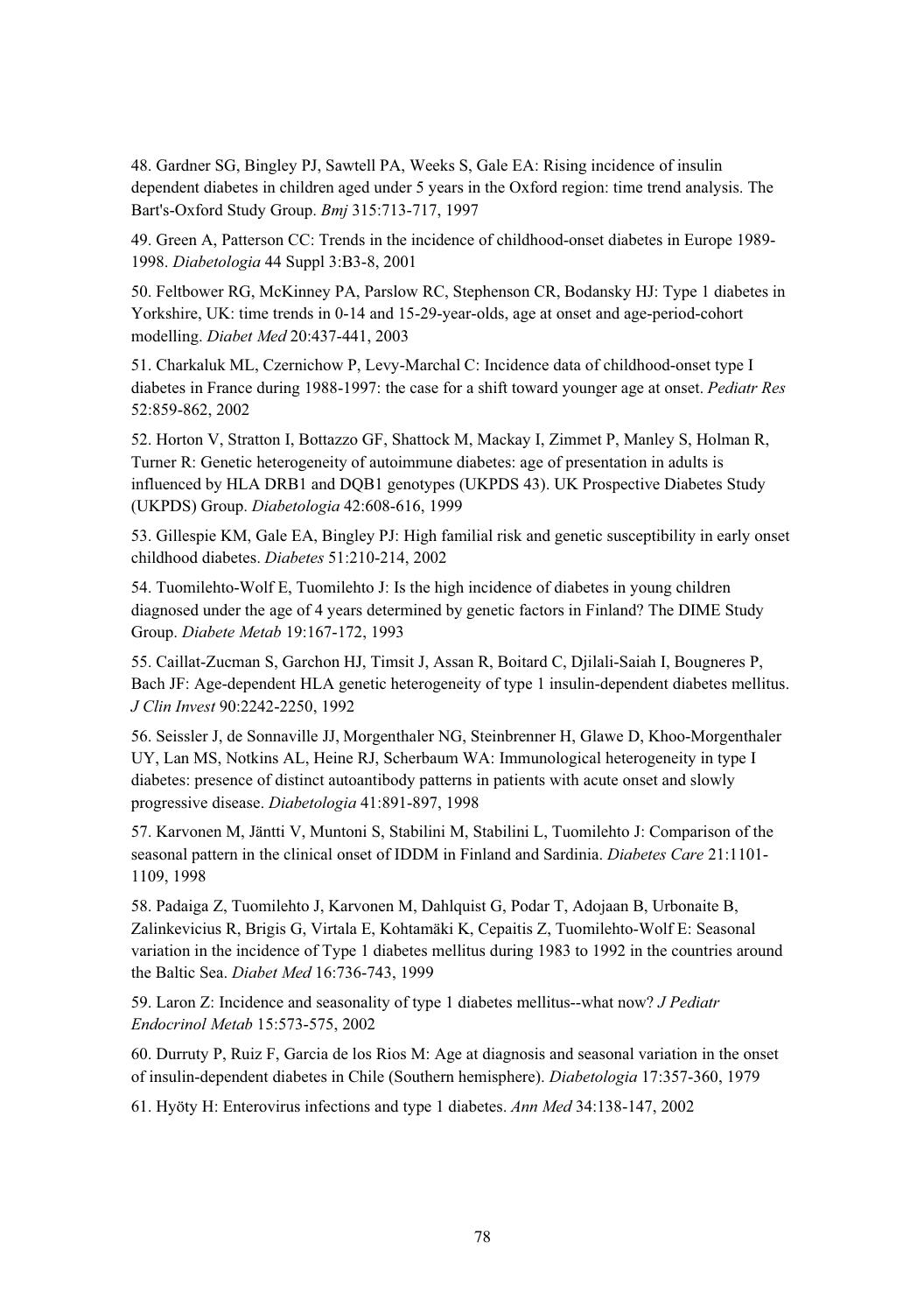62. Haverkos HW, Battula N, Drotman DP, Rennert OM: Enteroviruses and type 1 diabetes mellitus. *Biomed Pharmacother* 57:379-385, 2003

63. Kimpimäki T, Kupila A, Hämäläinen AM, Kukko M, Kulmala P, Savola K, Simell T, Keskinen P, Ilonen J, Simell O, Knip M: The first signs of beta-cell autoimmunity appear in infancy in genetically susceptible children from the general population: the Finnish Type 1 Diabetes Prediction and Prevention Study. *J Clin Endocrinol Metab* 86:4782-4788, 2001

64. Viskari HR, Koskela P, Lönnrot M, Luonuansuu S, Reunanen A, Baer M, Hyöty H: Can enterovirus infections explain the increasing incidence of type 1 diabetes? *Diabetes Care* 23:414- 416, 2000

65. Jun HS, Yoon JW: A new look at viruses in type 1 diabetes. *Diabetes Metab Res Rev* 19:8-31, 2003

66. Hyöty H, Taylor KW: The role of viruses in human diabetes. *Diabetologia* 45:1353-1361, 2002

67. Gamble DR: Relation of antecedent illness to development of diabetes in children. *Br Med J* 281:99-101, 1980

68. Knip M, Veijola R, Virtanen SM, Hyöty H, Vaarala O, Åkerblom HK: Environmental triggers and determinants of type 1 diabetes. *Diabetes* 54 Suppl 2:S125-136, 2005

69. Schattner A: Consequence or coincidence? The occurrence, pathogenesis and significance of autoimmune manifestations after viral vaccines. *Vaccine* 23:3876-3886, 2005

70. Hviid A, Stellfeld M, Wohlfahrt J, Melbye M: Childhood vaccination and type 1 diabetes. *N Engl J Med* 350:1398-1404, 2004

71. Classen JB, Classen DC: Clustering of cases of type 1 diabetes mellitus occurring 2-4 years after vaccination is consistent with clustering after infections and progression to type 1 diabetes mellitus in autoantibody positive individuals. *J Pediatr Endocrinol Metab* 16:495-508, 2003

72. Karvonen M, Cepaitis Z, Tuomilehto J: Association between type 1 diabetes and Haemophilus influenzae type b vaccination: birth cohort study. *Bmj* 318:1169-1172, 1999

73. Haglund B, Ryckenberg K, Selinus O, Dahlquist G: Evidence of a relationship between childhood-onset type I diabetes and low groundwater concentration of zinc. *Diabetes Care* 19:873- 875, 1996

74. Virtanen SM, Jaakkola L, Räsänen L, Ylönen K, Aro A, Lounamaa R, Åkerblom HK, Tuomilehto J: Nitrate and nitrite intake and the risk for type 1 diabetes in Finnish children. Childhood Diabetes in Finland Study Group. *Diabet Med* 11:656-662, 1994

75. Virtanen SM, Knip M: Nutritional risk predictors of beta cell autoimmunity and type 1 diabetes at a young age. *Am J Clin Nutr* 78:1053-1067, 2003

76. Borch-Johnsen K, Joner G, Mandrup-Poulsen T, Christy M, Zachau-Christiansen B, Kastrup K, Nerup J: Relation between breast-feeding and incidence rates of insulin-dependent diabetes mellitus. A hypothesis. *Lancet* 2:1083-1086, 1984

77. Atkinson MA, Ellis TM: Infants diets and insulin-dependent diabetes: evaluating the "cows' milk hypothesis" and a role for anti-bovine serum albumin immunity. *J Am Coll Nutr* 16:334-340, 1997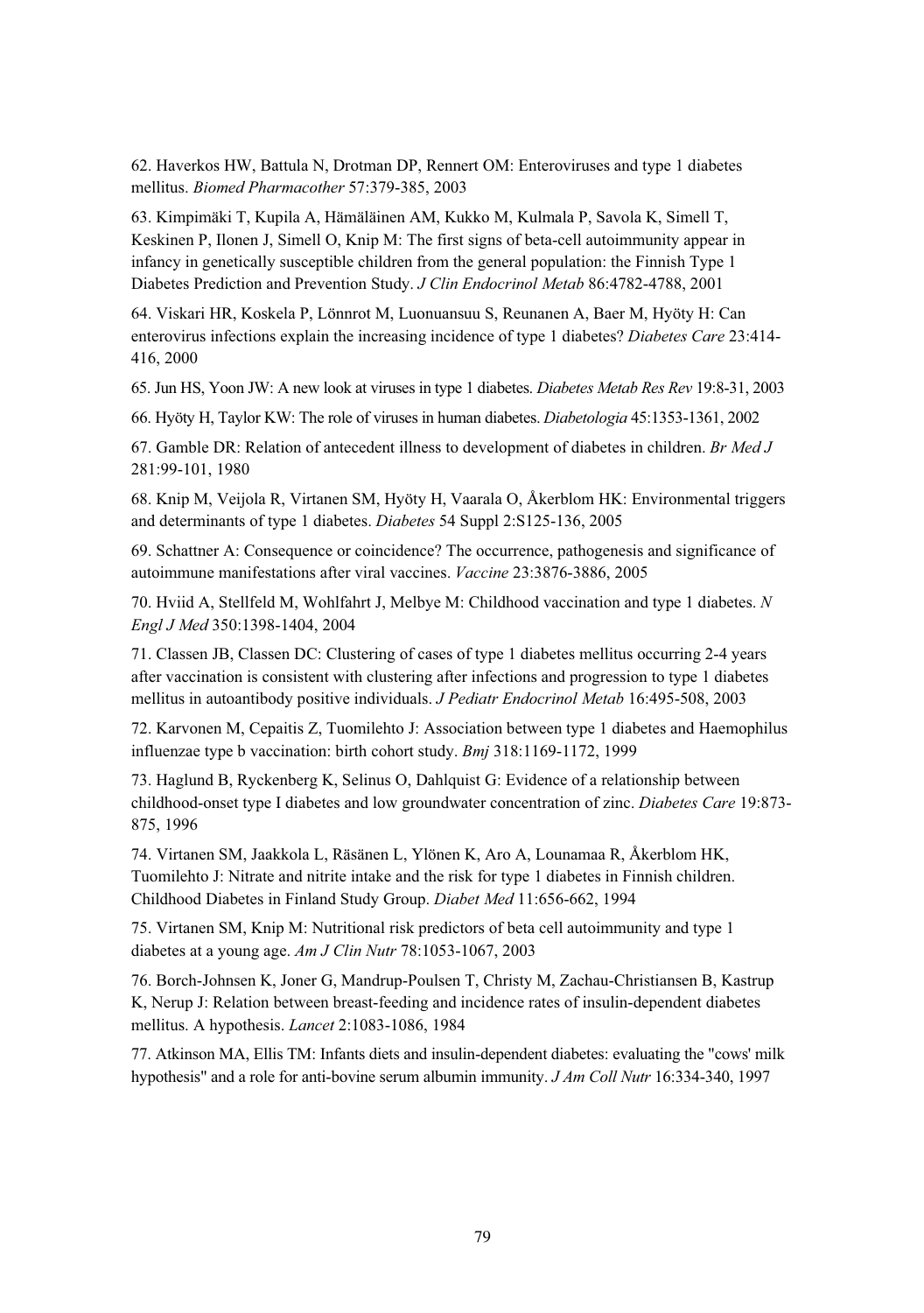78. Couper JJ, Steele C, Beresford S, Powell T, McCaul K, Pollard A, Gellert S, Tait B, Harrison LC, Colman PG: Lack of association between duration of breast-feeding or introduction of cow's milk and development of islet autoimmunity. *Diabetes* 48:2145-2149, 1999

79. The EURODIAB Substudy 2 Study Group: Vitamin D supplement in early childhood and risk for Type I (insulin-dependent) diabetes mellitus. *Diabetologia* 42:51-54, 1999

80. Hyppönen E, Läära E, Reunanen A, Järvelin MR, Virtanen SM: Intake of vitamin D and risk of type 1 diabetes: a birth-cohort study. *Lancet* 358:1500-1503, 2001

81. Stene LC, Ulriksen J, Magnus P, Joner G: Use of cod liver oil during pregnancy associated with lower risk of Type I diabetes in the offspring. *Diabetologia* 43:1093-1098, 2000

82. Stene LC, Joner G: Use of cod liver oil during the first year of life is associated with lower risk of childhood-onset type 1 diabetes: a large, population-based, case-control study. *Am J Clin Nutr* 78:1128-1134, 2003

83. Longnecker MP, Daniels JL: Environmental contaminants as etiologic factors for diabetes. *Environ Health Perspect* 109 Suppl 6:871-876, 2001

84. Kostraba JN, Gay EC, Rewers M, Hamman RF: Nitrate levels in community drinking waters and risk of IDDM. An ecological analysis. *Diabetes Care* 15:1505-1508, 1992

85. Moltchanova E, Rytkönen M, Kousa A, Taskinen O, Tuomilehto J, Karvonen M: Zinc and nitrate in the ground water and the incidence of Type 1 diabetes in Finland. *Diabet Med* 21:256- 261, 2004

86. Parslow RC, McKinney PA, Law GR, Staines A, Williams R, Bodansky HJ: Incidence of childhood diabetes mellitus in Yorkshire, northern England, is associated with nitrate in drinking water: an ecological analysis. *Diabetologia* 40:550-556, 1997

87. Van Maanen JM, Albering HJ, Van Breda SG, Curfs DM, Ambergen AW, Wolffenbuttel BH, Kleinjans JC, Reeser HM: Nitrate in drinking water and risk of childhood diabetes in The Netherlands. *Diabetes Care* 22:1750, 1999

88. Myers MA, Hettiarachchi KD, Ludeman JP, Wilson AJ, Wilson CR, Zimmet PZ: Dietary microbial toxins and type 1 diabetes. *Ann N Y Acad Sci* 1005:418-422, 2003

89. Kilkkinen A, Virtanen SM, Klaukka T, Kenward MG, Salkinoja-Salonen M, Gissler M, Kaila M, Reunanen A: Use of antimicrobials and risk of type 1 diabetes in a population-based motherchild cohort. *Diabetologia* 49:66-70, 2006

90. Bingley PJ, Douek IF, Rogers CA, Gale EA: Influence of maternal age at delivery and birth order on risk of type 1 diabetes in childhood: prospective population based family study. Bart's-Oxford Family Study Group. *Bmj* 321:420-424, 2000

91. Stene LC, Magnus P, Lie RT, Sovik O, Joner G: Maternal and paternal age at delivery, birth order, and risk of childhood onset type 1 diabetes: population based cohort study. *Bmj* 323:369, 2001

92. Dahlquist G, Bennich SS, Kallen B: Intrauterine growth pattern and risk of childhood onset insulin dependent (type I) diabetes: population based case-control study. *Bmj* 313:1174-1177, 1996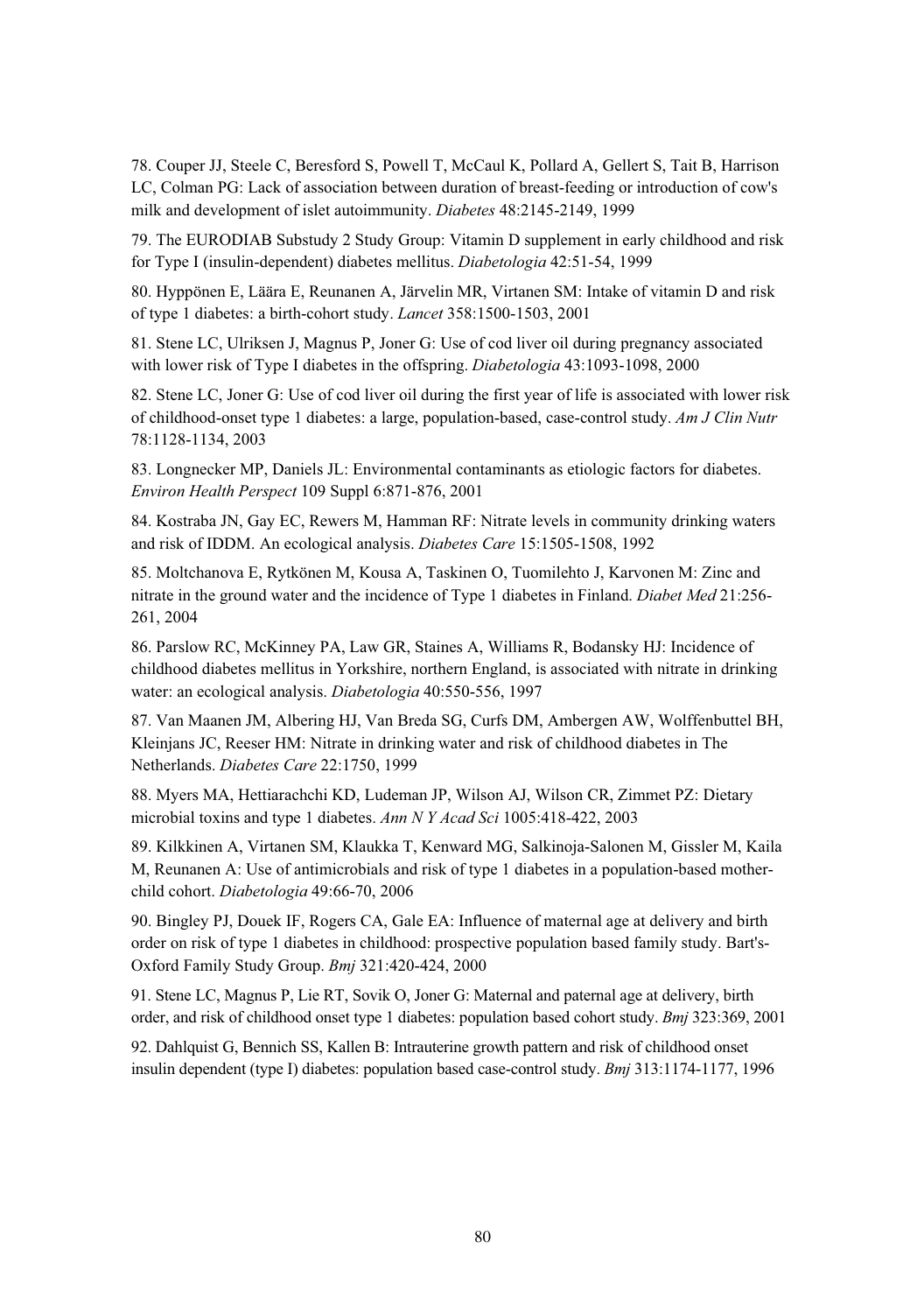93. Larsson K, Elding-Larsson H, Cederwall E, Kockum K, Neiderud J, Sjöblad S, Lindberg B, Lernmark B, Cilio C, Ivarsson SA, Lernmark A: Genetic and perinatal factors as risk for childhood type 1 diabetes. *Diabetes Metab Res Rev* 20:429-437, 2004

94. Dahlquist GG, Patterson C, Soltesz G: Perinatal risk factors for childhood type 1 diabetes in Europe. The EURODIAB Substudy 2 Study Group. *Diabetes Care* 22:1698-1702, 1999

95. Cardwell CR, Carson DJ, Patterson CC: Parental age at delivery, birth order, birth weight and gestational age are associated with the risk of childhood Type 1 diabetes: a UK regional retrospective cohort study. *Diabet Med* 22:200-206, 2005

96. Flood TM, Brink SJ, Gleason RE: Increased incidence of type I diabetes in children of older mothers. *Diabetes Care* 5:571-573, 1982

97. Wagener DK, LaPorte RE, Orchard TJ, Cavender D, Kuller LH, Drash AL: The Pittsburgh diabetes mellitus study. 3: An increased prevalence with older maternal age. *Diabetologia* 25:82- 85, 1983

98. Podar T, Onkamo P, Forsén T, Karvonen M, Tuomilehto-Wolf E, Tuomilehto J: Neonatal anthropometric measurements and risk of childhood-onset type 1 diabetes. DiMe Study Group. *Diabetes Care* 22:2092-2094, 1999

99. Stene LC, Magnus P, Lie RT, Sovik O, Joner G: Birth weight and childhood onset type 1 diabetes: population based cohort study. *Bmj* 322:889-892, 2001

100. Honeyman MC, Coulson BS, Stone NL, Gellert SA, Goldwater PN, Steele CE, Couper JJ, Tait BD, Colman PG, Harrison LC: Association between rotavirus infection and pancreatic islet autoimmunity in children at risk of developing type 1 diabetes. *Diabetes* 49:1319-1324, 2000

101. Tuomilehto J, Karvonen M, Pitkäniemi J, Virtala E, Kohtamäki K, Toivanen L, Tuomilehto-Wolf E: Record-high incidence of Type I (insulin-dependent) diabetes mellitus in Finnish children. The Finnish Childhood Type I Diabetes Registry Group. *Diabetologia* 42:655-660, 1999

102. Rytkönen M, Moltchanova E, Ranta J, Taskinen O, Tuomilehto J, Karvonen M: The incidence of type 1 diabetes among children in Finland--rural-urban difference. *Health Place* 9:315-325, 2003

103. Siren MK, Sareneva H, Lokki ML, Koskimies S: Unique HLA antigen frequencies in the Finnish population. *Tissue Antigens* 48:703-707, 1996

104. Kukko M, Virtanen SM, Toivonen A, Simell S, Korhonen S, Ilonen J, Simel O, Knip M: Geographical variation in risk HLA-DQB1 genotypes for type 1 diabetes and signs of beta-cell autoimmunity in a high-incidence country. *Diabetes Care* 27:676-681, 2004

105. Harris H: The familial distribution of diabetes mellitus: a study of the relatives of 1241 diabetic propositi. *Annals of Eugenics* 15:95-119, 1950

106. Pincus G, White P: The inheritance of diabetes mellitus. II. Further analysis of family histories. *Am J Med Sci* 188:159-168, 1934

107. Pincus G, White P: On the heritance of diabetes mellitus. I. An analysis of 675 family histories. *Am J Med Sci* 186:1-14, 1933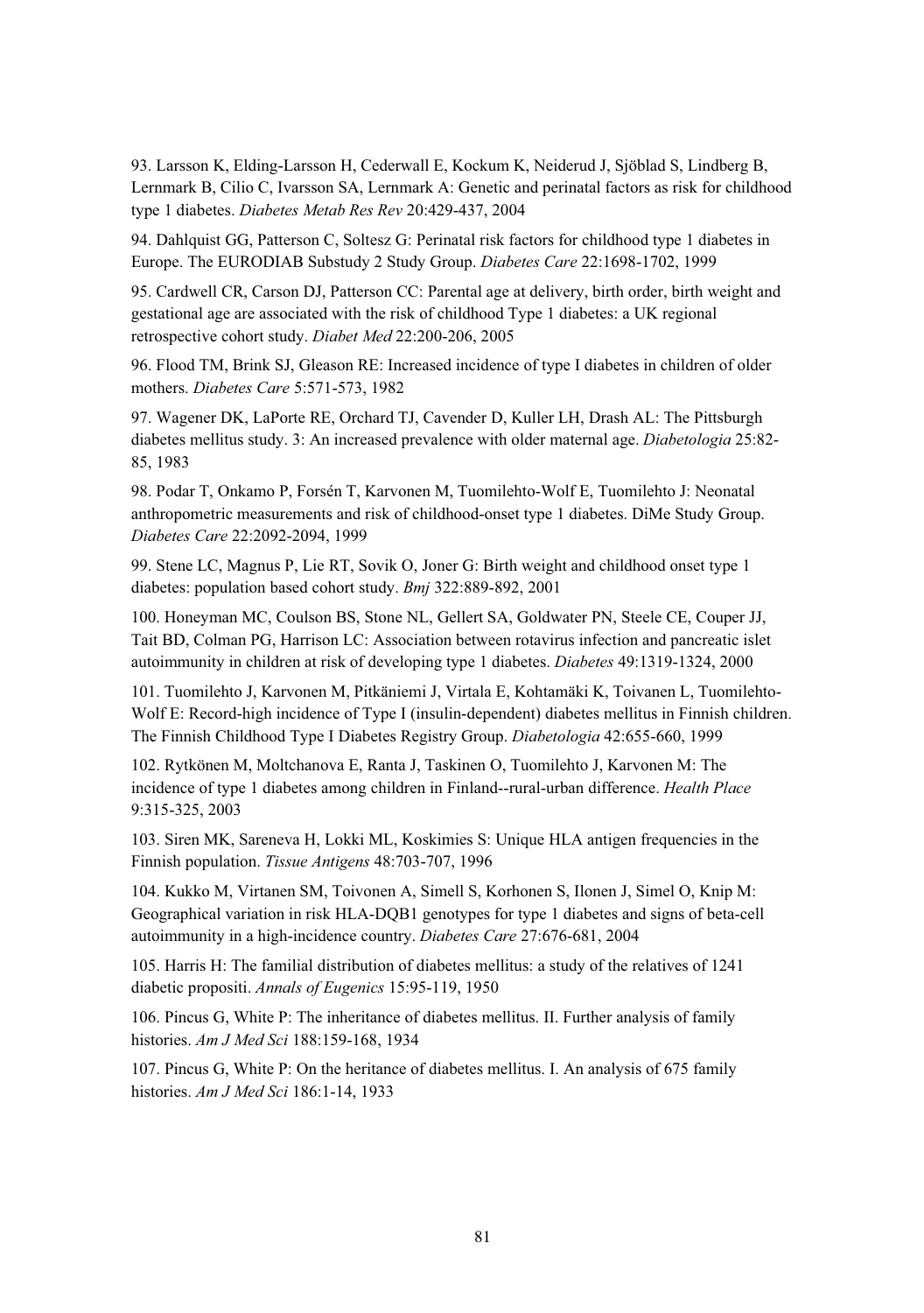108. Steinberg AG, Wilder RM: A study of the genetics of diabetes mellitus. *Am J Hum Genet* 4:113-135, 1952

109. Barrai I, Cann HM: Segregation Analysis of Juvenile Diabetes Mellitus. *J Med Genet* 42:8- 11, 1965

110. Smith C, Falconer DS, Duncan LJ: A statistical and genetical study of diabetes. II. Heritability of liability. *Ann Hum Genet* 35:281-299, 1972

111. Falconer DS: The inheritance of liability to diseases with variable age of onset, with particular reference to diabetes mellitus. *Ann Hum Genet* 31:1-20, 1967

112. Simpson NE: Diabetes in the families of diabetics. *Can Med Assoc J* 98:427-432, 1968

113. Thompson GS: Genetic factors in diabetes mellitus studied by the oral glucose tolerance test. *J Med Genet* 2:221-226, 1965

114. WHO Expert Committee: WHO Expert Committee on Diabetes Mellitus: second report. *World Health Organ Tech Rep Ser* 646:1-80, 1980

115. National Diabetes Data Group: Classification and diagnosis of diabetes mellitus and other categories of glucose intolerance. *Diabetes* 28:1039-1057, 1979

116. Darlow JM, Smith C, Duncan LJ: A statistical and genetical study of diabetes. 3. Empiric risks to relatives. *Ann Hum Genet* 37:157-174, 1973

117. Harvald B, Hauge M: Selection in diabetes in modern society. *Acta Med Scand* 173:459-465, 1963

118. Gottlieb MS, Root HF: Diabetes mellitus in twins. *Diabetes* 17:693-704, 1968

119. Pollin W, Allen MG, Hoffer A, Stabenau JR, Hrubec Z: Psychopathology in 15,909 pairs of veteran twins: evidence for a genetic factor in the pathogenesis of schizophrenia and its relative absence in psychoneurosis. *Am J Psychiatry* 126:597-610, 1969

120. Tattersall RB, Pyke DA: Diabetes in identical twins. *Lancet* 2:1120-1125, 1972

121. Kumar D, Gemayel NS, Gill SK, Bray GA, Roy-Burman P, Deapen D, Mack TM: Typespecific concordance in young diabetic monozygotic twins. *Adv Exp Med Biol* 246:259-267, 1988

122. Barnett AH, Eff C, Leslie RD, Pyke DA: Diabetes in identical twins. A study of 200 pairs. *Diabetologia* 20:87-93, 1981

123. Committee on Diabetic Twins JDS: Diabetes mellitus in twins: a cooperative study in Japan. *Diabetes Res Clin Pract* 5:271-280, 1988

124. Kaprio J, Tuomilehto J, Koskenvuo M, Romanov K, Reunanen A, Eriksson J, Stengård J, Kesäniemi YA: Concordance for type 1 (insulin-dependent) and type 2 (non-insulin-dependent) diabetes mellitus in a population-based cohort of twins in Finland. *Diabetologia* 35:1060-1067, 1992

125. Kyvik KO, Green A, Beck-Nielsen H: Concordance rates of insulin dependent diabetes mellitus: a population based study of young Danish twins. *Bmj* 311:913-917, 1995

126. Johnston C, Pyke DA, Cudworth AG, Wolf E: HLA-DR typing in identical twins with insulin-dependent diabetes: difference between concordant and discordant pairs. *Br Med J (Clin Res Ed)* 286:253-255, 1983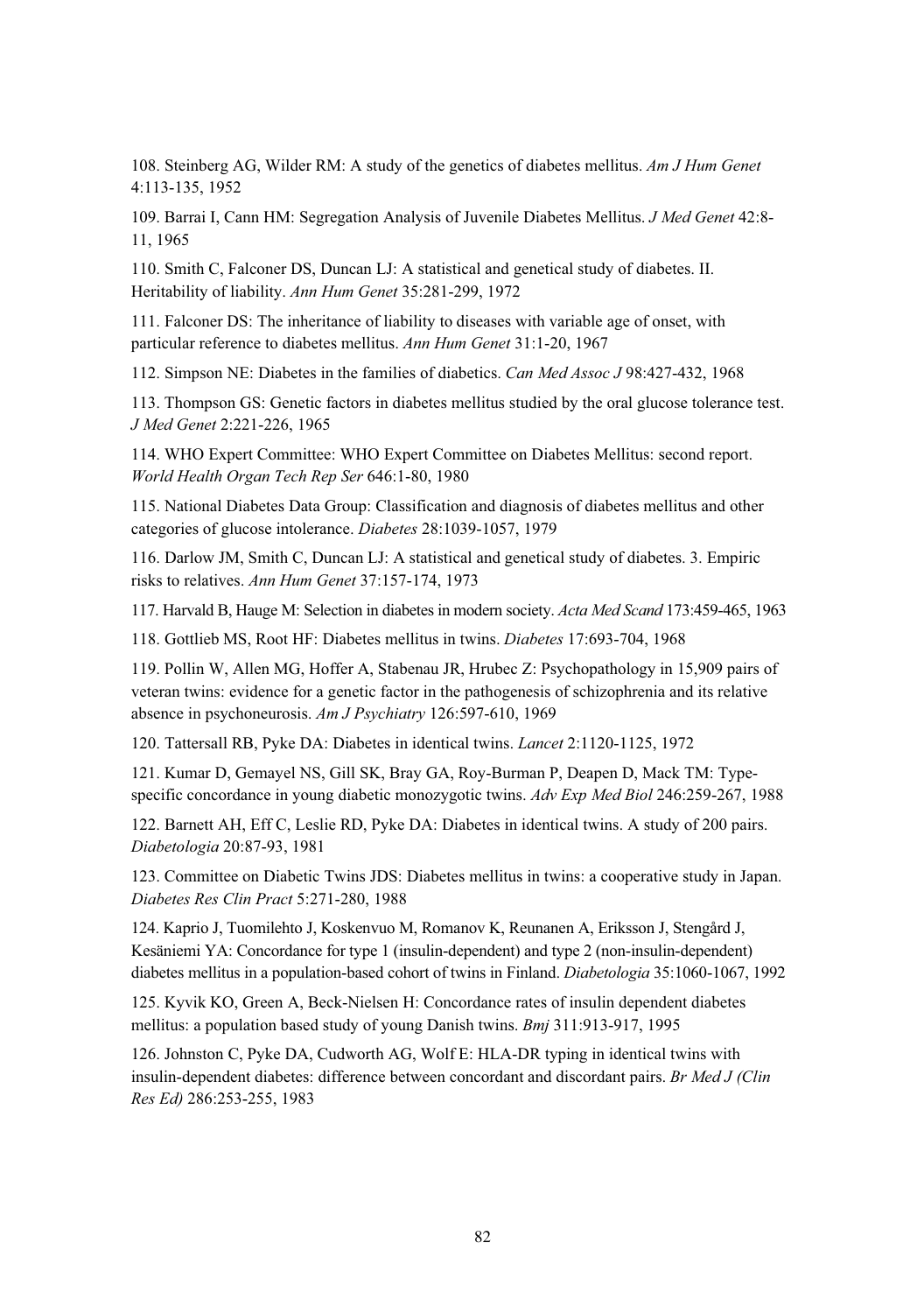127. Olmos P, A'Hern R, Heaton DA, Millward BA, Risley D, Pyke DA, Leslie RD: The significance of the concordance rate for type 1 (insulin-dependent) diabetes in identical twins. *Diabetologia* 31:747-750, 1988

128. Kumar D, Gemayel NS, Deapen D, Kapadia D, Yamashita PH, Lee M, Dwyer JH, Roy-Burman P, Bray GA, Mack TM: North-American twins with IDDM. Genetic, etiological, and clinical significance of disease concordance according to age, zygosity, and the interval after diagnosis in first twin. *Diabetes* 42:1351-1363, 1993

129. Redondo MJ, Yu L, Hawa M, Mackenzie T, Pyke DA, Eisenbarth GS, Leslie RD: Heterogeneity of type I diabetes: analysis of monozygotic twins in Great Britain and the United States. *Diabetologia* 44:354-362, 2001

130. Metcalfe KA, Hitman GA, Rowe RE, Hawa M, Huang X, Stewart T, Leslie RD: Concordance for type 1 diabetes in identical twins is affected by insulin genotype. *Diabetes Care* 24:838-842, 2001

131. Verge CF, Gianani R, Yu L, Pietropaolo M, Smith T, Jackson RA, Soeldner JS, Eisenbarth GS: Late progression to diabetes and evidence for chronic beta-cell autoimmunity in identical twins of patients with type I diabetes. *Diabetes* 44:1176-1179, 1995

132. Degnbol B, Green A: Diabetes mellitus among first- and second-degree relatives of early onset diabetics. *Ann Hum Genet* 42:25-47, 1978

133. West R, Belmonte MM, Colle E, Crepeau MP, Wilkins J, Poirier R: Epidemiologic survey of juvenile-onset diabetes in Montreal. *Diabetes* 28:690-693, 1979

134. Gottlieb MS: Diabetes in offspring and siblings of juvenile- and maturity-onset-type diabetics. *J Chronic Dis* 33:331-339, 1980

135. Gamble DR: An epidemiological study of childhood diabetes affecting two or more siblings. *Diabetologia* 19:341-344, 1980

136. Chern MM, Anderson VE, Barbosa J: Empirical risk for insulin-dependent diabetes (IDD) in sibs. Further definition of genetic heterogeneity. *Diabetes* 31:1115-1118, 1982

137. Wagener DK, Sacks JM, LaPorte RE, Macgregor JM: The Pittsburgh study of insulin-dependent diabetes mellitus. Risk for diabetes among relatives of IDDM. *Diabetes* 31:136-144, 1982

138. Tillil H, Kobberling J: Age-corrected empirical genetic risk estimates for first-degree relatives of IDDM patients. *Diabetes* 36:93-99, 1987

139. Dahlquist G, Blom L, Tuvemo T, Nyström L, Sandström A, Wall S: The Swedish childhood diabetes study--results from a nine year case register and a one year case-referent study indicating that type 1 (insulin-dependent) diabetes mellitus is associated with both type 2 (non-insulindependent) diabetes mellitus and autoimmune disorders. *Diabetologia* 32:2-6, 1989

140. Allen C, Palta M, D'Alessio DJ: Risk of diabetes in siblings and other relatives of IDDM subjects. *Diabetes* 40:831-836, 1991

141. Pociot F, Norgaard K, Hobolth N, Andersen O, Nerup J: A nationwide population-based study of the familial aggregation of type 1 (insulin-dependent) diabetes mellitus in Denmark. Danish Study Group of Diabetes in Childhood. *Diabetologia* 36:870-875, 1993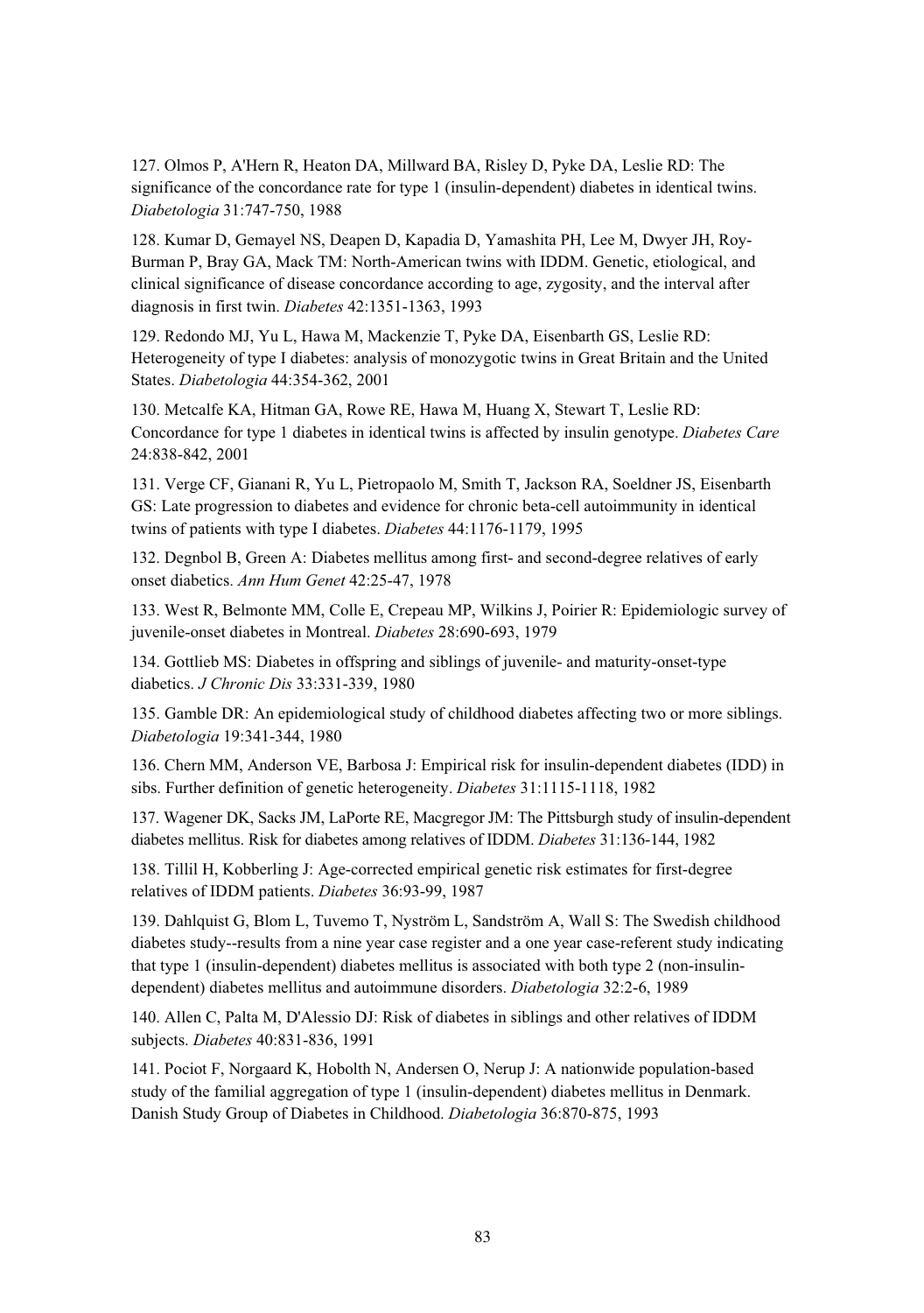142. Lorenzen T, Pociot F, Hougaard P, Nerup J: Long-term risk of IDDM in first-degree relatives of patients with IDDM. *Diabetologia* 37:321-327, 1994

143. Steck AK, Barriga KJ, Emery LM, Fiallo-Scharer RV, Gottlieb PA, Rewers MJ: Secondary attack rate of type 1 diabetes in Colorado families. *Diabetes Care* 28:296-300, 2005

144. Dahlquist G, Gustavsson KH, Holmgren G, Hagglof B, Larsson Y, Nilsson KO, Samuelsson G, Sterky G, Thalme B, Wall S: The incidence of diabetes mellitus in Swedish children 0-14 years of age. A prospective study 1977-1980. *Acta Paediatr Scand* 71:7-14, 1982

145. O'Leary LA, Dorman JS, LaPorte RE, Orchard TJ, Becker DJ, Kuller LH, Eberhardt MS, Cavender DE, Rabin BS, Drash AL: Familial and sporadic insulin-dependent diabetes: evidence for heterogeneous etiologies? *Diabetes Res Clin Pract* 14:183-190, 1991

146. Tuomilehto J, Lounamaa R, Tuomilehto-Wolf E, Reunanen A, Virtala E, Kaprio EA, Åkerblom HK: Epidemiology of childhood diabetes mellitus in Finland--background of a nationwide study of type 1 (insulin-dependent) diabetes mellitus. The Childhood Diabetes in Finland (DiMe) Study Group. *Diabetologia* 35:70-76, 1992

147. Metcalfe MA, Baum JD: Family characteristics and insulin dependent diabetes. *Arch Dis Child* 67:731-736, 1992

148. Warram JH, Krolewski AS, Gottlieb MS, Kahn CR: Differences in risk of insulin-dependent diabetes in offspring of diabetic mothers and diabetic fathers. *N Engl J Med* 311:149-152, 1984

149. Bleich D, Polak M, Eisenbarth GS, Jackson RA: Decreased risk of type I diabetes in offspring of mothers who acquire diabetes during adrenarchy. *Diabetes* 42:1433-1439, 1993

150. el-Hashimy M, Angelico MC, Martin BC, Krolewski AS, Warram JH: Factors modifying the risk of IDDM in offspring of an IDDM parent. *Diabetes* 44:295-299, 1995

151. Tuomilehto J, Podar T, Tuomilehto-Wolf E, Virtala E: Evidence for importance of gender and birth cohort for risk of IDDM in offspring of IDDM parents. *Diabetologia* 38:975-982, 1995

152. Lorenzen T, Pociot F, Stilgren L, Kristiansen OP, Johannesen J, Olsen PB, Walmar A, Larsen A, Albrechtsen NC, Eskildsen PC, Andersen OO, Nerup J: Predictors of IDDM recurrence risk in offspring of Danish IDDM patients. Danish IDDM Epidemiology and Genetics Group. *Diabetologia* 41:666-673, 1998

153. EURODIAB ACE Study Group: Familial risk of type I diabetes in European children. *Diabetologia* 41:1151-1156, 1998

154. Miodovnik M, Lavin JP, Knowles HC, Holroyde J, Stys SJ: Spontaneous abortion among insulin-dependent diabetic women. *Am J Obstet Gynecol* 150:372-376, 1984

155. Dorman JS, Burke JP, McCarthy BJ, Norris JM, Steenkiste AR, Aarons JH, Schmeltz R, Cruickshanks KJ: Temporal trends in spontaneous abortion associated with Type 1 diabetes. *Diabetes Res Clin Pract* 43:41-47, 1999

156. Lorenzen T, Pociot F, Johannesen J, Kristiansen OP, Nerup J: A population-based survey of frequencies of self-reported spontaneous and induced abortions in Danish women with Type 1 diabetes mellitus. Danish IDDM Epidemiology and Genetics Group. *Diabet Med* 16:472-476, 1999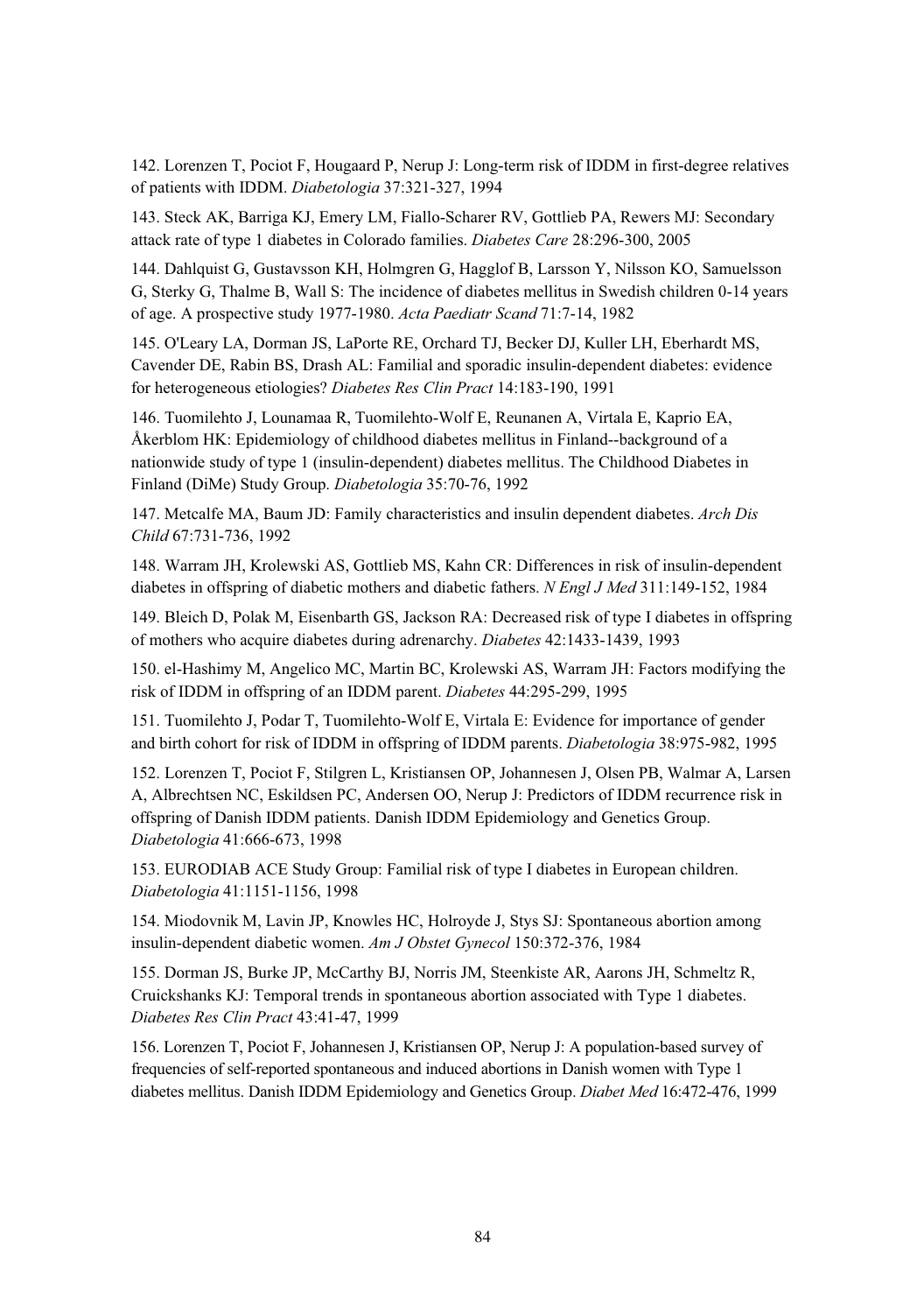157. Penney GC, Mair G, Pearson DW: Outcomes of pregnancies in women with type 1 diabetes in Scotland: a national population-based study. *Bjog* 110:315-318, 2003

158. Rosenn B, Miodovnik M, Combs CA, Khoury J, Siddiqi TA: Glycemic thresholds for spontaneous abortion and congenital malformations in insulin-dependent diabetes mellitus. *Obstet Gynecol* 84:515-520, 1994

159. Greene MF, Hare JW, Cloherty JP, Benacerraf BR, Soeldner JS: First-trimester hemoglobin A1 and risk for major malformation and spontaneous abortion in diabetic pregnancy. *Teratology* 39:225-231, 1989

160. Koczwara K, Bonifacio E, Ziegler AG: Transmission of maternal islet antibodies and risk of autoimmune diabetes in offspring of mothers with type 1 diabetes. *Diabetes* 53:1-4, 2004

161. Buschard K, Jorgensen M, Aaen K, Bock T, Josefsen K: Prevention of diabetes mellitus in BB rats by neonatal stimulation of beta cells. *Lancet* 335:134-135, 1990

162. Vadheim CM, Rotter JI, Maclaren NK, Riley WJ, Anderson CE: Preferential transmission of diabetic alleles within the HLA gene complex. *N Engl J Med* 315:1314-1318, 1986

163. Pitkäniemi J, Onkamo P, Arjas E, Tuomilehto-Wolf E, Tuomilehto J: Estimation of transmission probabilities in families ascertained through a proband with variable age-at-onset disease: application to the HLA A, B and DR loci in Finnish families with type 1 diabetes. The DiMe Study Group. *Hum Hered* 50:308-317, 2000

164. Hall JG, Solehdin F: Genomic imprinting. *Zhonghua Min Guo Xiao Er Ke Yi Xue Hui Za Zhi* 37:401-404, 1996

165. Guo SW, Tuomilehto J: Preferential transmission of type 1 diabetes from parents to offspring: fact or artifact? *Genet Epidemiol* 23:323-334, 2002

166. Köbberling J, Bruggeboes B: Prevalence of diabetes among children of insulin-dependent diabetic mothers. *Diabetologia* 18:459-462, 1980

167. Cudworth AG: Type I diabetes mellitus. *Diabetologia* 14:281-291, 1978

168. Contu L, Deschamps I, Lestradet H, Hors J, Schmid M, Busson M, Benajam A, Marcelli-Barge A, Dausset J: HLA haplotype study of 53 juvenile insulin-dependent diabetic (I.D.D.) families. *Tissue Antigens* 20:123-140, 1982

169. Leslie RD, Delli Castelli M: Age-dependent influences on the origins of autoimmune diabetes: evidence and implications. *Diabetes* 53:3033-3040, 2004

170. Shield JP, Wadsworth EJ, Baum JD: The genetic contribution to disease pathogenesis in childhood diabetes is greatest in the very young. *Diabet Med* 12:377-379, 1995

171. Komulainen J, Kulmala P, Savola K, Lounamaa R, Ilonen J, Reijonen H, Knip M, Åkerblom HK: Clinical, autoimmune, and genetic characteristics of very young children with type 1 diabetes. Childhood Diabetes in Finland (DiMe) Study Group. *Diabetes Care* 22:1950-1955, 1999

172. Valdes AM, Thomson G, Erlich HA, Noble JA: Association between type 1 diabetes age of onset and HLA among sibling pairs. *Diabetes* 48:1658-1661, 1999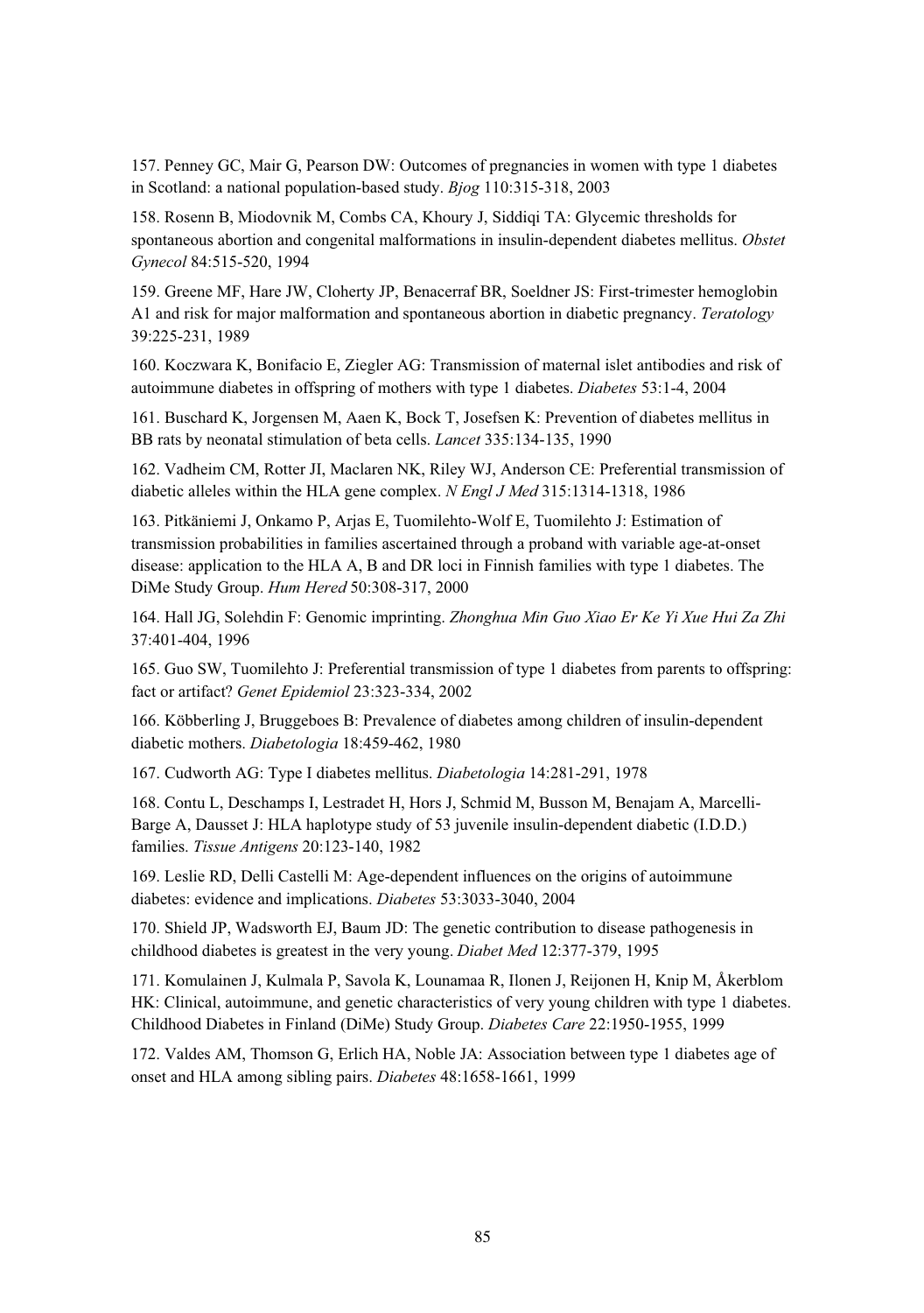173. Emery LM, Babu S, Bugawan TL, Norris JM, Erlich HA, Eisenbarth GS, Rewers M: Newborn HLA-DR,DQ genotype screening: age- and ethnicity-specific type 1 diabetes risk estimates. *Pediatr Diabetes* 6:136-144, 2005

174. Hathout EH, Hartwick N, Fagoaga OR, Colacino AR, Sharkey J, Racine M, Nelsen-Cannarella S, Mace JW: Clinical, autoimmune, and HLA characteristics of children diagnosed with type 1 diabetes before 5 years of age. *Pediatrics* 111:860-863, 2003

175. Fava D, Gardner S, Pyke D, Leslie RD: Evidence that the age at diagnosis of IDDM is genetically determined. *Diabetes Care* 21:925-929, 1998

176. Dahlquist GG, Mustonen LR: Clinical onset characteristics of familial versus nonfamilial cases in a large population-based cohort of childhood-onset diabetes patients. *Diabetes Care* 18:852-854, 1995

177. American Diabetes Association: Diabetic Nephropathy. *Diabetes Care* 26:S94-S98, 2003

178. Borch-Johnsen K, Kreiner S: Proteinuria: value as predictor of cardiovascular mortality in insulin dependent diabetes mellitus. *Br Med J (Clin Res Ed)* 294:1651-1654, 1987

179. Tuomilehto J, Borch-Johnsen K, Molarius A, Forsén T, Rastenyte D, Sarti C, Reunanen A: Incidence of cardiovascular disease in Type 1 (insulin-dependent) diabetic subjects with and without diabetic nephropathy in Finland. *Diabetologia* 41:784-790, 1998

180. Borch-Johnsen K, Andersen PK, Deckert T: The effect of proteinuria on relative mortality in type 1 (insulin-dependent) diabetes mellitus. *Diabetologia* 28:590-596, 1985

181. Andersen AR, Christiansen JS, Andersen JK, Kreiner S, Deckert T: Diabetic nephropathy in Type 1 (insulin-dependent) diabetes: an epidemiological study. *Diabetologia* 25:496-501, 1983

182. Krolewski AS, Warram JH, Christlieb AR, Busick EJ, Kahn CR: The changing natural history of nephropathy in type I diabetes. *Am J Med* 78:785-794, 1985

183. The Diabetes Control and Complications Trial Research Group (DCCT): The effect of intensive treatment of diabetes on the development and progression of long-term complications in insulin-dependent diabetes mellitus. *N Engl J Med* 329:977-986, 1993

184. Orchard TJ, Forrest KY, Ellis D, Becker DJ: Cumulative glycemic exposure and microvascular complications in insulin-dependent diabetes mellitus. The glycemic threshold revisited. *Arch Intern Med* 157:1851-1856, 1997

185. The Diabetes Control and Complications (DCCT) Research Group: Effect of intensive therapy on the development and progression of diabetic nephropathy in the Diabetes Control and Complications Trial. *Kidney Int* 47:1703-1720, 1995

186. Anderson CE, Hodge SE, Rubin R, Rotter JI, Terasaki PI, Irvine WJ, Rimoin DL: A search for heterogeneity in insulin dependent diabetes mellitus (IDDM): HLA and autoimmune studies in simplex, multiplex and multigenerational families. *Metabolism* 32:471-477, 1983

187. Feldt-Rasmussen B, Borch-Johnsen K, Mathiesen ER: Hypertension in diabetes as related to nephropathy. Early blood pressure changes. *Hypertension* 7:II18-20, 1985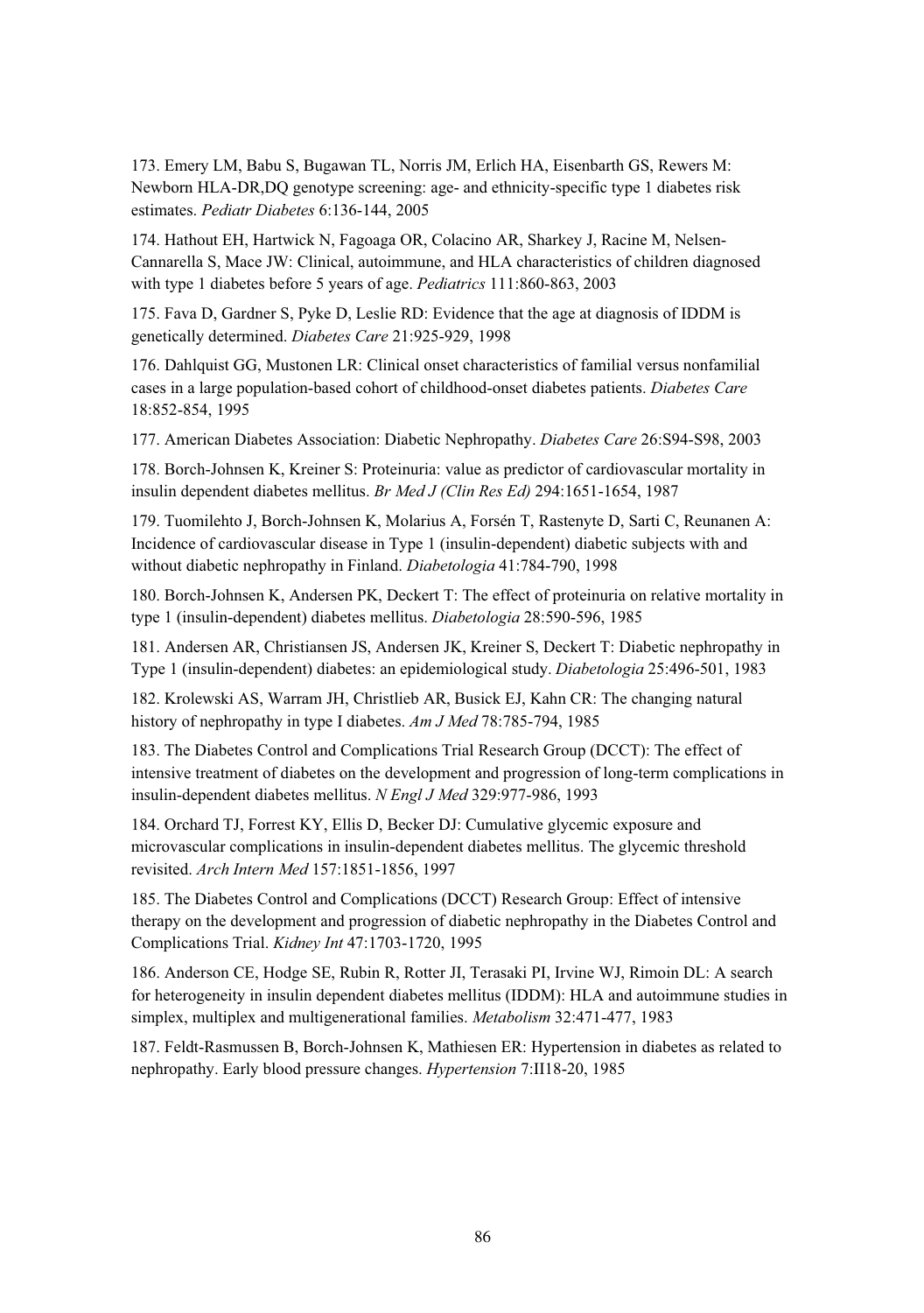188. Parving HH, Hommel E: High blood pressure is a major factor in progression of diabetic nephropathy. *J Diabet Complications* 2:92-95, 1988

189. Jenkins AJ, Steele JS, Janus ED, Best JD: Increased plasma apolipoprotein(a) levels in IDDM patients with microalbuminuria. *Diabetes* 40:787-790, 1991

190. Groop PH, Elliott T, Ekstrand A, Franssila-Kallunki A, Friedman R, Viberti GC, Taskinen MR: Multiple lipoprotein abnormalities in type I diabetic patients with renal disease. *Diabetes* 45:974-979, 1996

191. Fagerudd JA, Tarnow L, Jacobsen P, Stenman S, Nielsen FS, Pettersson-Fernholm KJ, Grönhagen-Riska C, Parving HH, Groop PH: Predisposition to essential hypertension and development of diabetic nephropathy in IDDM patients. *Diabetes* 47:439-444, 1998

192. Earle K, Walker J, Hill C, Viberti G: Familial clustering of cardiovascular disease in patients with insulin-dependent diabetes and nephropathy. *N Engl J Med* 326:673-677, 1992

193. Fagerudd JA, Pettersson-Fernholm KJ, Grönhagen-Riska C, Groop PH: The impact of a family history of Type II (non-insulin-dependent) diabetes mellitus on the risk of diabetic nephropathy in patients with Type I (insulin-dependent) diabetes mellitus. *Diabetologia* 42:519- 526, 1999

194. Kostraba JN, Dorman JS, Orchard TJ, Becker DJ, Ohki Y, Ellis D, Doft BH, Lobes LA, LaPorte RE, Drash AL: Contribution of diabetes duration before puberty to development of microvascular complications in IDDM subjects. *Diabetes Care* 12:686-693, 1989

195. Schultz CJ, Konopelska-Bahu T, Dalton RN, Carroll TA, Stratton I, Gale EA, Neil A, Dunger DB: Microalbuminuria prevalence varies with age, sex, and puberty in children with type 1 diabetes followed from diagnosis in a longitudinal study. Oxford Regional Prospective Study Group. *Diabetes Care* 22:495-502, 1999

196. McNally PG, Raymond NT, Swift PG, Hearnshaw JR, Burden AC: Does the prepubertal duration of diabetes influence the onset of microvascular complications? *Diabet Med* 10:906-908, 1993

197. Donaghue KC, Fairchild JM, Craig ME, Chan AK, Hing S, Cutler LR, Howard NJ, Silink M: Do all prepubertal years of diabetes duration contribute equally to diabetes complications? *Diabetes Care* 26:1224-1229, 2003

198. Donaghue KC, Fung AT, Hing S, Fairchild J, King J, Chan A, Howard NJ, Silink M: The effect of prepubertal diabetes duration on diabetes. Microvascular complications in early and late adolescence. *Diabetes Care* 20:77-80, 1997

199. Finne P, Reunanen A, Stenman S, Groop PH, Grönhagen-Riska C: Incidence of end-stage renal disease in patients with type 1 diabetes. *Jama* 294:1782-1787, 2005

200. Svensson M, Nyström L, Schon S, Dahlquist G: Age at onset of childhood-onset type 1 diabetes and the development of end-stage renal disease: a nationwide population-based study. *Diabetes Care* 29:538-542, 2006

201. Seaquist ER, Goetz FC, Rich S, Barbosa J: Familial clustering of diabetic kidney disease. Evidence for genetic susceptibility to diabetic nephropathy. *N Engl J Med* 320:1161-1165, 1989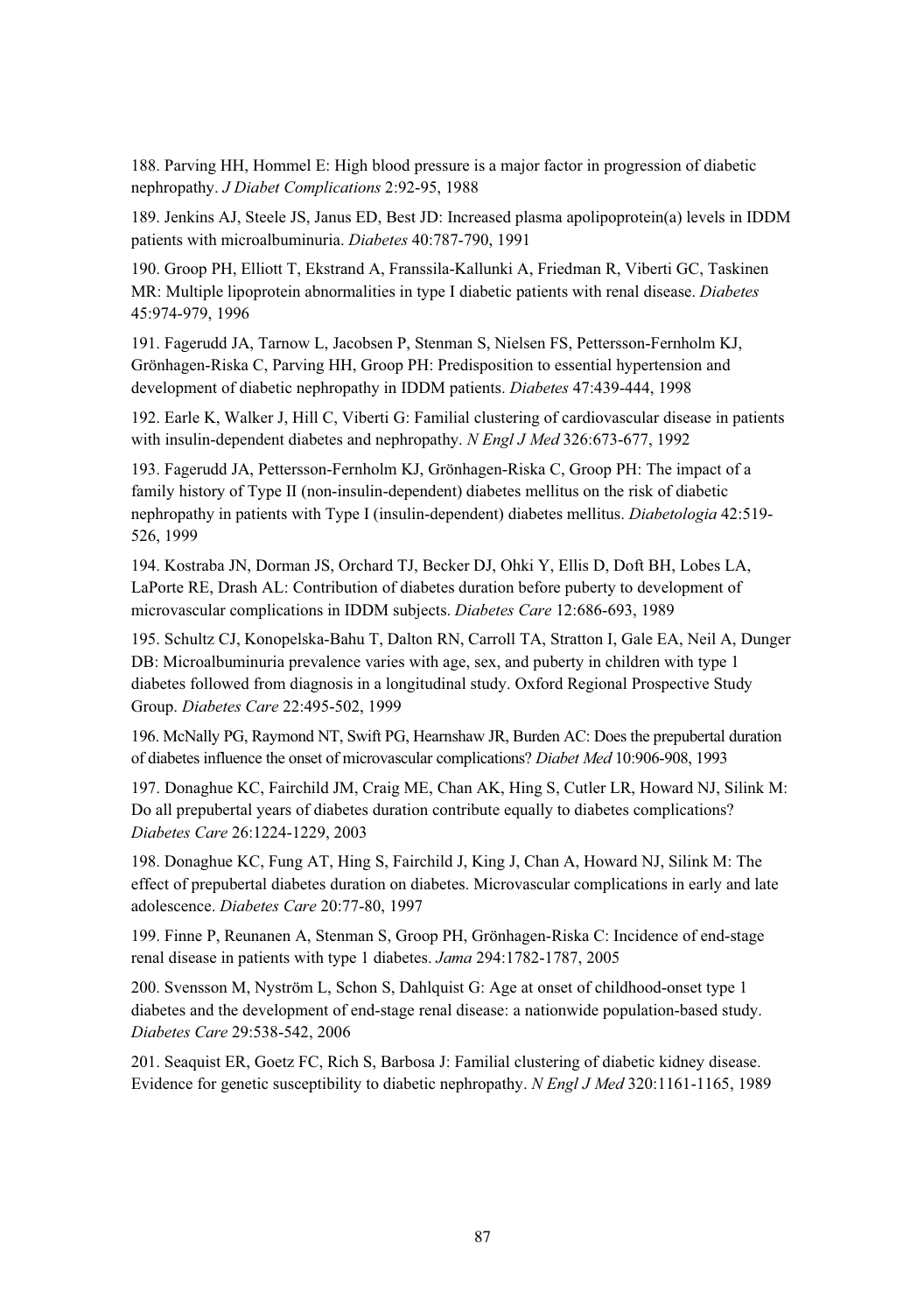202. Quinn M, Angelico MC, Warram JH, Krolewski AS: Familial factors determine the development of diabetic nephropathy in patients with IDDM. *Diabetologia* 39:940-945, 1996

203. Borch-Johnsen K, Norgaard K, Hommel E, Mathiesen ER, Jensen JS, Deckert T, Parving HH: Is diabetic nephropathy an inherited complication? *Kidney Int* 41:719-722, 1992

204. Fioretto P, Steffes MW, Barbosa J, Rich SS, Miller ME, Mauer M: Is diabetic nephropathy inherited? Studies of glomerular structure in type 1 diabetic sibling pairs. *Diabetes* 48:865-869, 1999

205. The Diabetes Control and Complications Trial Research Group (DCCT): Clustering of longterm complications in families with diabetes in the diabetes control and complications trial. *Diabetes* 46:1829-1839, 1997

206. Snieder H, Sawtell PA, Ross L, Walker J, Spector TD, Leslie RD: HbA(1c) levels are genetically determined even in type 1 diabetes: evidence from healthy and diabetic twins. *Diabetes* 50:2858-2863, 2001

207. Österholm AM, He B, Pitkäniemi J, Albinsson L, Berg T, Sarti C, Tuomilehto J, Tryggvason K: Genome-wide scan for type 1 diabetic nephropathy in the Finnish population reveals suggestive linkage to a single locus on chromosome 3q. *Kidney Int*, 2006

208. Dogra G, Watts GF: Genes and diabetic nephropathy: what have we learnt so far? *Practical Diabetes International: the international journal for diabetes care teams worldwide* 17:84-90, 2000

209. Andersen S, Jacobsen P, Parving HH: ACE insertion/deletion genotypes and angiotensin II receptor blockade in diabetic nephropathy: is there a light at the end of the tunnel? *Diabetes Care* 26:2962-2963, 2003

210. Merta M, Reiterova J, Rysava R, Kmentova D, Tesar V: Genetics of diabetic nephropathy. *Nephrol Dial Transplant* 18 Suppl 5:v24-25, 2003

211. Bojestig M, Arnqvist HJ, Hermansson G, Karlberg BE, Ludvigsson J: Declining incidence of nephropathy in insulin-dependent diabetes mellitus. *N Engl J Med* 330:15-18, 1994

212. Nordwall M, Bojestig M, Arnqvist HJ, Ludvigsson J: Declining incidence of severe retinopathy and persisting decrease of nephropathy in an unselected population of Type 1 diabetesthe Linkoping Diabetes Complications Study. *Diabetologia* 47:1266-1272, 2004

213. Hovind P, Tarnow L, Rossing K, Rossing P, Eising S, Larsen N, Binder C, Parving HH: Decreasing incidence of severe diabetic microangiopathy in type 1 diabetes. *Diabetes Care* 26:1258-1264, 2003

214. Nishimura R, Dorman JS, Bosnyak Z, Tajima N, Becker DJ, Orchard TJ: Incidence of ESRD and survival after renal replacement therapy in patients with type 1 diabetes: a report from the Allegheny County Registry. *Am J Kidney Dis* 42:117-124, 2003

215. Tryggvason G, Indridason OS, Thorsson AV, Hreidarsson AB, Palsson R: Unchanged incidence of diabetic nephropathy in Type 1 diabetes: a nation-wide study in Iceland. *Diabet Med* 22:182-187, 2005

216. Rossing P, Rossing K, Jacobsen P, Parving HH: Unchanged incidence of diabetic nephropathy in IDDM patients. *Diabetes* 44:739-743, 1995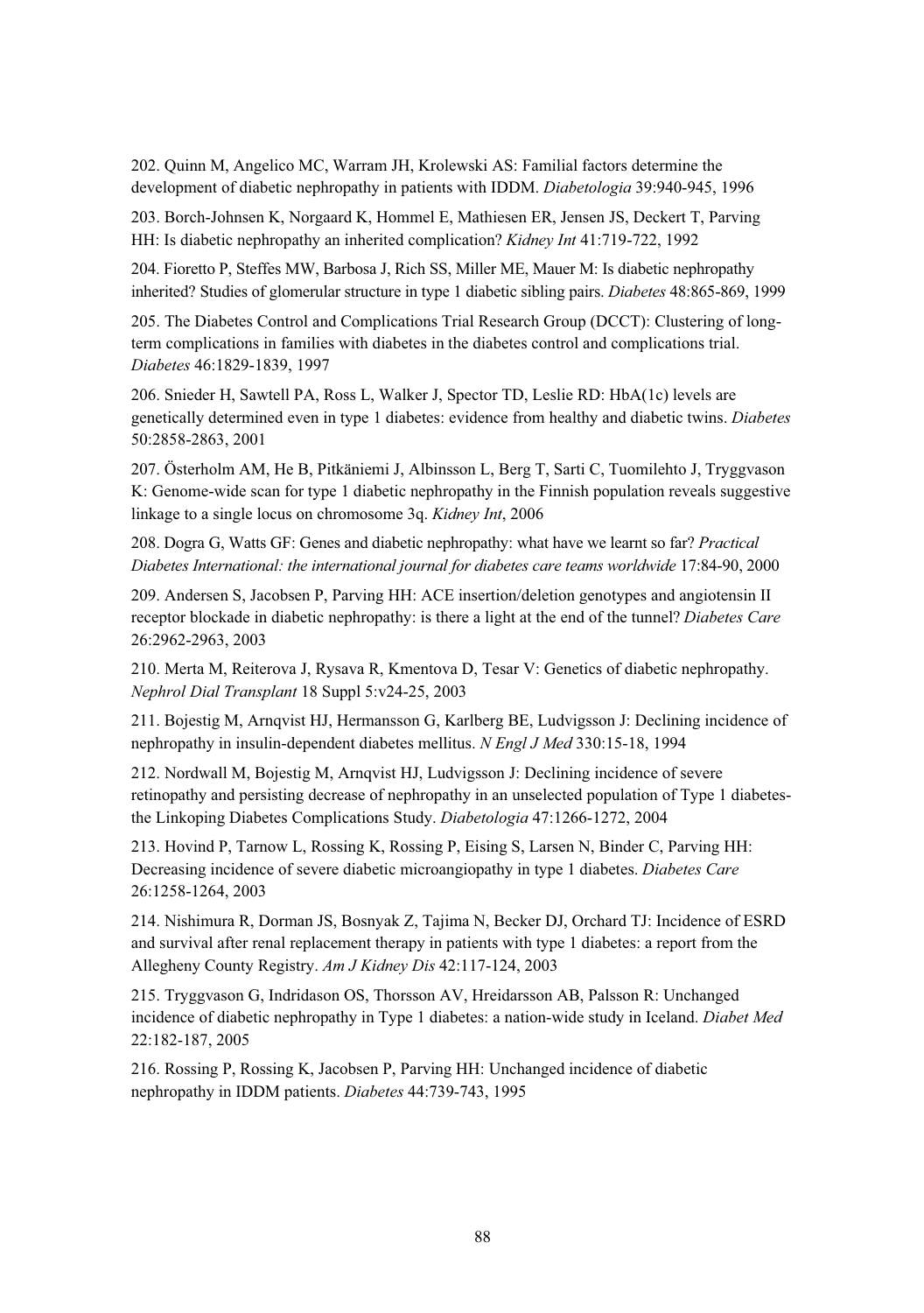217. Tuomilehto J, Borch-Johnsen K, Molarius A, Jormanainen V, Lounamaa R, Grönhagen-Riska C, Reunanen A, Sarti C: The unchanging incidence of hospitalization for diabetic nephropathy in a population-based cohort of IDDM patients in Finland. *Diabetes Care* 20:1081-1086, 1997

218. Kaprio J, Sarna S, Koskenvuo M, Rantasalo I: The Finnish Twin Registry: formation and compilation, questionnaire study, zygosity determination procedures, and research program. *Prog Clin Biol Res* 24 Pt B:179-184, 1978

219. Kaprio J, Koskenvuo M, Rose RJ: Population-based twin registries: illustrative applications in genetic epidemiology and behavioral genetics from the Finnish Twin Cohort Study. *Acta Genet Med Gemellol (Roma)* 39:427-439, 1990

220. Diabetes Epidemiology Research International Mortality Study Group: International evaluation of cause-specific mortality and IDDM. *Diabetes Care* 14:55-60, 1991

221. Diabetes Epidemiology Research International Mortality Study Group: Major cross-country differences in risk of dying for people with IDDM. *Diabetes Care* 14:49-54, 1991

222. Lounamaa R: Mortality in Finnish Patients With Insulin-Dependent Diabetes Mellitus: A Follow-Up Study of Patients Diagnosed When Under Twenty Years of Age. Helsinki, Finland, Publication of the Social Incurance Institution, 1993

223. Tuomilehto J, Rewers M, Reunanen A, Lounamaa P, Lounamaa R, Tuomilehto-Wolf E, Åkerblom HK: Increasing trend in type 1 (insulin-dependent) diabetes mellitus in childhood in Finland. Analysis of age, calendar time and birth cohort effects during 1965 to 1984. *Diabetologia* 34:282-287, 1991

224. Sarna S, Kaprio J, Sistonen P, Koskenvuo M: Diagnosis of twin zygosity by mailed questionnaire. *Hum Hered* 28:241-254, 1978

225. Neale M: Mx: Statistical Modeling. Richmond, 1991

226. Fourlanos S, Dotta F, Greenbaum CJ, Palmer JP, Rolandsson O, Colman PG, Harrison LC: Latent autoimmune diabetes in adults (LADA) should be less latent. *Diabetologia* 48:2206-2212, 2005

227. Palmer JP, Hampe CS, Chiu H, Goel A, Brooks-Worrell BM: Is latent autoimmune diabetes in adults distinct from type 1 diabetes or just type 1 diabetes at an older age? *Diabetes* 54 Suppl 2:S62-67, 2005

228. JKhoury MB, TH. Cohen BH.: *Fundamentals of genetic epidemiology*, 1993

229. Hermann R, Knip M, Veijola R, Simell O, Laine AP, Åkerblom HK, Groop PH, Forsblom C, Pettersson-Fernholm K, Ilonen J: Temporal changes in the frequencies of HLA genotypes in patients with Type 1 diabetes--indication of an increased environmental pressure? *Diabetologia* 46:420-425, 2003

230. Kontiainen S, Scheinin T, Schlenzka A, Mäenpää J, Groop L, Koskimies S: Differences in HLA types in children with insulin-dependent diabetes diagnosed in 1960s, 1970s, and 1980s. *Lancet* 2:219, 1988

231. Gillespie KM, Bain SC, Barnett AH, Bingley PJ, Christie MR, Gill GV, Gale EA: The rising incidence of childhood type 1 diabetes and reduced contribution of high-risk HLA haplotypes. *Lancet* 364:1699-1700, 2004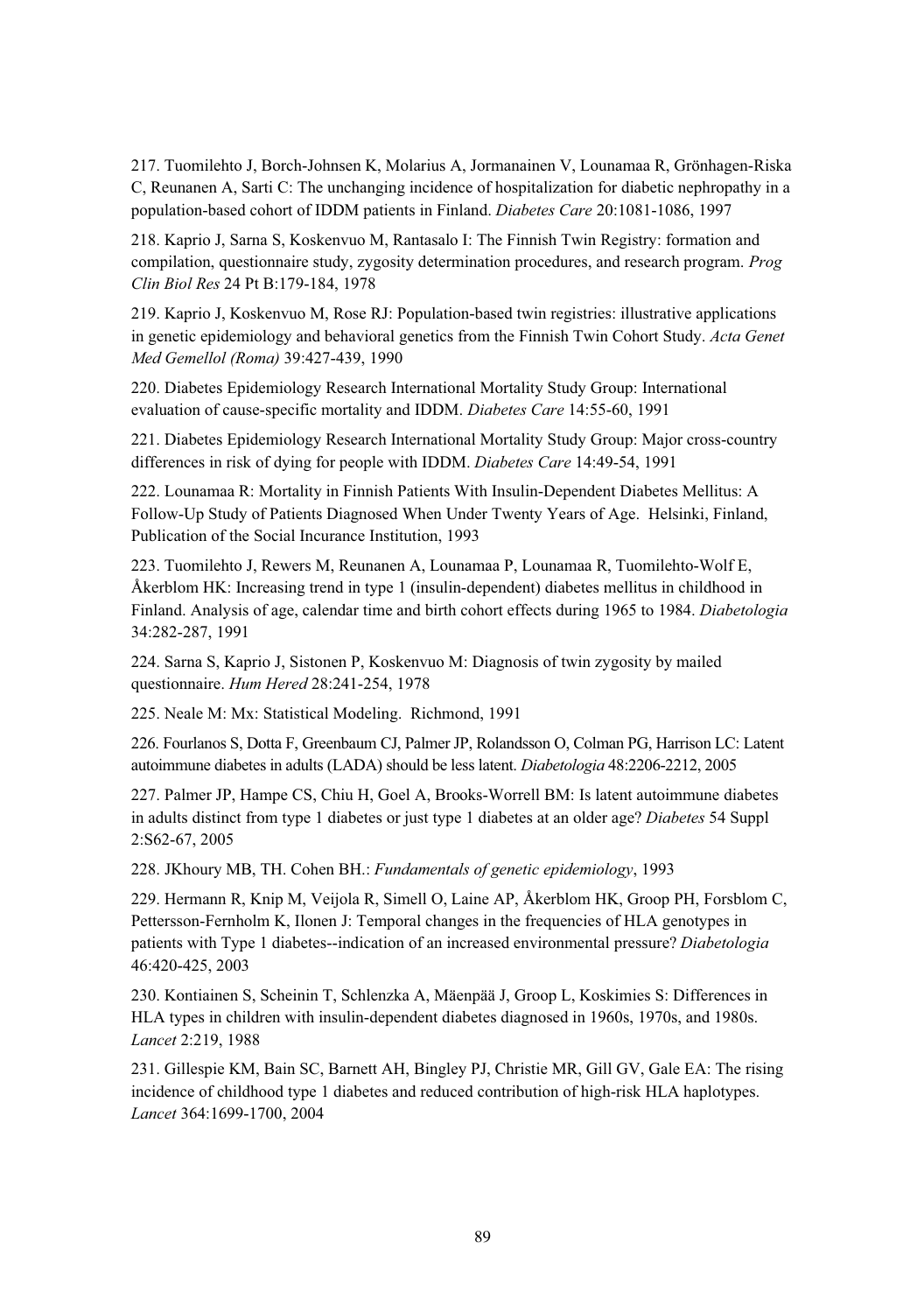232. The Eurodiab Ace Study Group and The Eurodiab Ace Substudy 2 Study Group: Familial risk of type I diabetes in European children. *Diabetologia* 41:1151-1156, 1998

233. Todd JA: From genome to aetiology in a multifactorial disease, type 1 diabetes. *Bioessays* 21:164-174, 1999

234. Ikäheimo I, Silvennoinen-Kassinen S, Tiilikainen A: HLA five-locus haplotypes in Finns. *Eur J Immunogenet* 23:321-328, 1996

235. Palmer JP: Prediction, Prevention and Genetic Counseling in IDDM. Chichester, John Wiley & Sons Ltd, 1996

236. Todd JA: A protective role of the environment in the development of type 1 diabetes? *Diabet Med* 8:906-910, 1991

237. Kolb H, Elliott RB: Increasing incidence of IDDM a consequence of improved hygiene? *Diabetologia* 37:729, 1994

238. Viskari H, Ludvigsson J, Uibo R, Salur L, Marciulionyte D, Hermann R, Soltesz G, Fuchtenbusch M, Ziegler AG, Kondrashova A, Romanov A, Knip M, Hyoty H: Relationship between the incidence of type 1 diabetes and enterovirus infections in different European populations: results from the EPIVIR project. *J Med Virol* 72:610-617, 2004

239. Whitacre CC, Reingold SC, O'Looney PA: A gender gap in autoimmunity. *Science* 283:1277- 1278, 1999

240. Field LL: Genes predisposing to IDDM in multiplex families. *Genet Epidemiol* 6:101-106, 1989

241. Tuomilehto-Wolf E, Tuomilehto J, Cepaitis Z, Lounamaa R: New susceptibility haplotype for type 1 diabetes. DIME Study Group. *Lancet* 2:299-302, 1989

242. Pitkäniemi J, Onkamo P, Arjas E, Tuomilehto-Wolf E, Tuomilehto J: Estimation of transmission probabilities in families ascertained through a proband with variable age-at-onset disease: application to the HLA A, B and DR loci in Finnish families with type 1 diabetes. The DiMe Study Group. *Hum Hered* 50:308-317, 2000

243. Martin-Villa JM, Vicario JL, Martinez-Laso J, Serrano-Rios M, Lledo G, Damiano A, Hawkins F, Regueiro JR, Arnaiz-Villena A: Lack of preferential transmission of diabetic HLA alleles by healthy parents to offspring in Spanish diabetic families. *J Clin Endocrinol Metab* 70:346-348, 1990

244. Khoury MJ, Beaty TH, Liang KY: Can familial aggregation of disease be explained by familial aggregation of environmental risk factors? *Am J Epidemiol* 127:674-683, 1988

245. Guo SW: Familial aggregation of environmental risk factors and familial aggregation of disease. *Am J Epidemiol* 151:1121-1131, 2000

246. Nishimura R, Tajima N, Matsushima M, LaPorte RE: Puberty, IDDM, and death in Japan. Diabetes Epidemiology Research International Study Group. *Diabetes Care* 21:1674-1679, 1998

247. Kullberg CE, Abrahamsson M, Arnqvist HJ, Finnström K, Ludvigsson J: Prevalence of retinopathy differs with age at onset of diabetes in a population of patients with Type 1 diabetes. *Diabet Med* 19:924-931, 2002